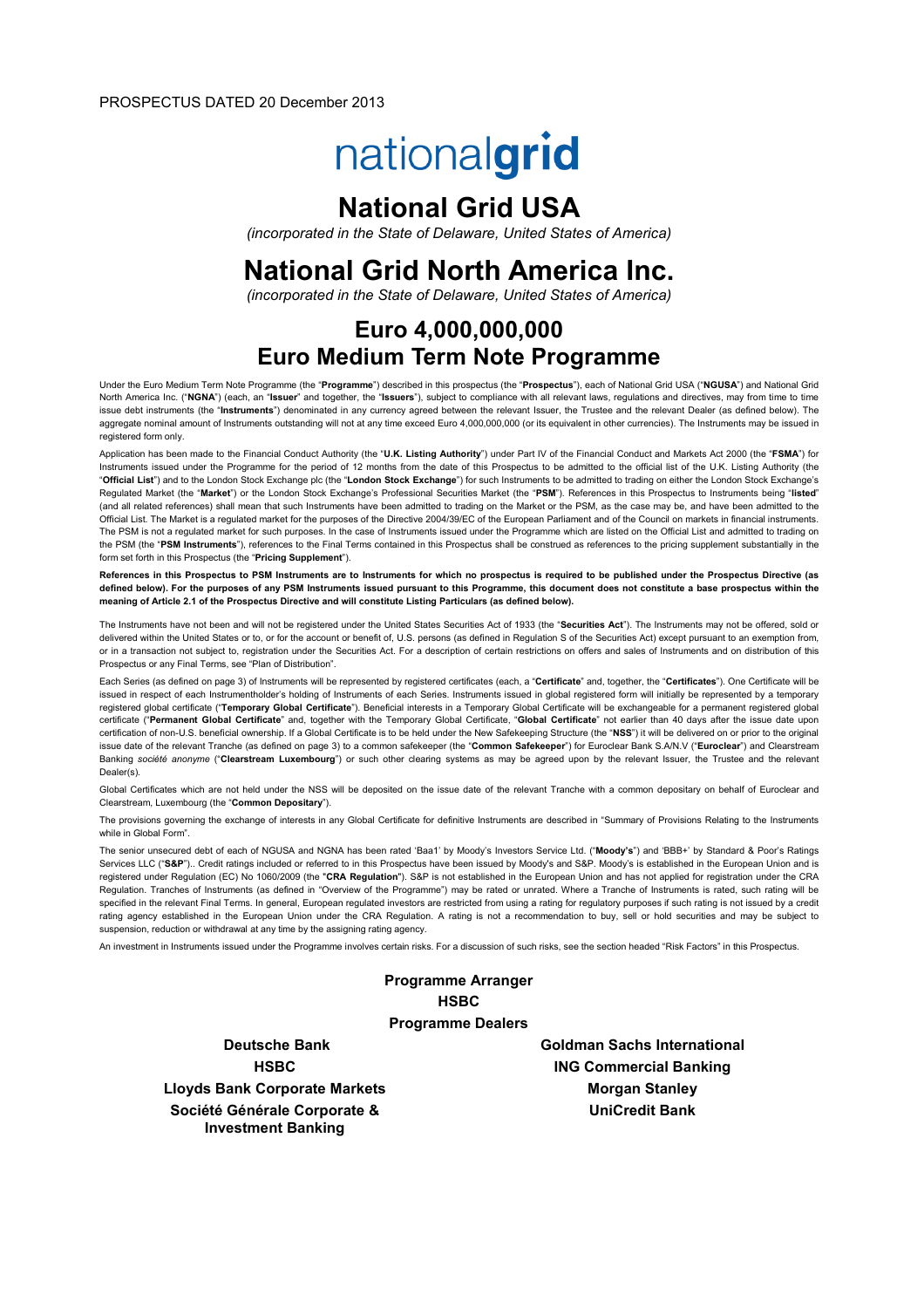#### IMPORTANT NOTICES

This Prospectus comprises (i) a base prospectus for the purposes of Article 5.4 of Directive 2003/71/EC, as amended to the extent that such amendments have been implemented in a relevant Member State of the European Economic Area, (the "Prospectus Directive") and relevant implementing measures in the United Kingdom and for the purpose of giving information with regard to each of (a) NGNA and each of its subsidiary undertakings, including NGUSA, (together the "Group") and (b) NGUSA and each of its subsidiary undertakings (together, the "NGUSA Group") which, according to the particular nature of each Issuer and the Instruments to be issued by it, is necessary to enable investors to make an informed assessment of the assets and liabilities, financial position, profit and losses and prospects of the relevant Issuer and the rights attaching to such Instruments (together, the "Base Prospectus") and (ii) listing particulars for the purposes of Listing Rule 2.2.11 of the Listing Rules of the Financial Conduct Authority and Section 80(1) of the FSMA with regard to each of (a) the Group, and (b) with the NGUSA Group (together, the "Listing Particulars"). For the avoidance of doubt, the Pricing Supplement forms part of the Listing Particulars and does not form part of the Base Prospectus.

Each Issuer accepts responsibility for the information contained in the Base Prospectus, the Listing Particulars and the Final Terms. To the best of the knowledge of the Issuers (having taken all reasonable care to ensure that such is the case) such information contained in this Prospectus is in accordance with the facts and does not omit anything likely to affect the import of such information.

This Prospectus has been prepared on the basis that any offer of Instruments in any Member State of the European Economic Area which has implemented the Prospectus Directive (each, a "Relevant Member State") will be made pursuant to an exemption under the Prospectus Directive, as implemented in that Relevant Member State, from the requirement to publish a prospectus for offers of Instruments. Accordingly any person making or intending to make an offer in that Relevant Member State of Instruments which are the subject of an offering contemplated in this Prospectus as completed by the final terms in relation to the offer of those Instruments may only do so in circumstances in which no obligation arises for either of the Issuers or any Dealer to publish a prospectus pursuant to Article 3 of the Prospectus Directive or supplement a prospectus pursuant to Article 16 of the Prospectus Directive, in each case, in relation to such offer. Neither of the Issuers nor any Dealer have authorised, nor do they authorise, the making of any offer of Instruments in circumstances in which an obligation arises for either of the Issuers or any Dealer to publish or supplement a prospectus for such offer.

This Prospectus is to be read in conjunction with all documents which are incorporated herein by reference (see "Documents Incorporated by Reference").

This Prospectus should be read and construed together with any amendments or supplements hereto and, in relation to any Tranche (as defined herein) of Instruments, should be read and construed together with the Final Terms (as defined herein).

No person has been authorised to give any information or to make any representation other than as contained in this Prospectus in connection with the issue or sale of the Instruments and, if given or made, any such information or representation must not be relied upon as having been authorised by the Issuers or any of the Dealers or the Arranger (as defined in "Overview of the Programme").

Neither the delivery of this Prospectus or any Final Terms nor the offering, sale or delivery of any Instrument shall, under any circumstances, create any implication that the information contained in this Prospectus is true subsequent to the date hereof, that there has been no change (or any event reasonably likely to involve a change) in the affairs of either of the Issuers since the date of this Prospectus or the date upon which this Prospectus has been most recently amended or supplemented or that there has been no adverse change (or any event reasonably likely to involve any adverse change) in the financial position of either of the Issuers since the date of this Prospectus or the date upon which this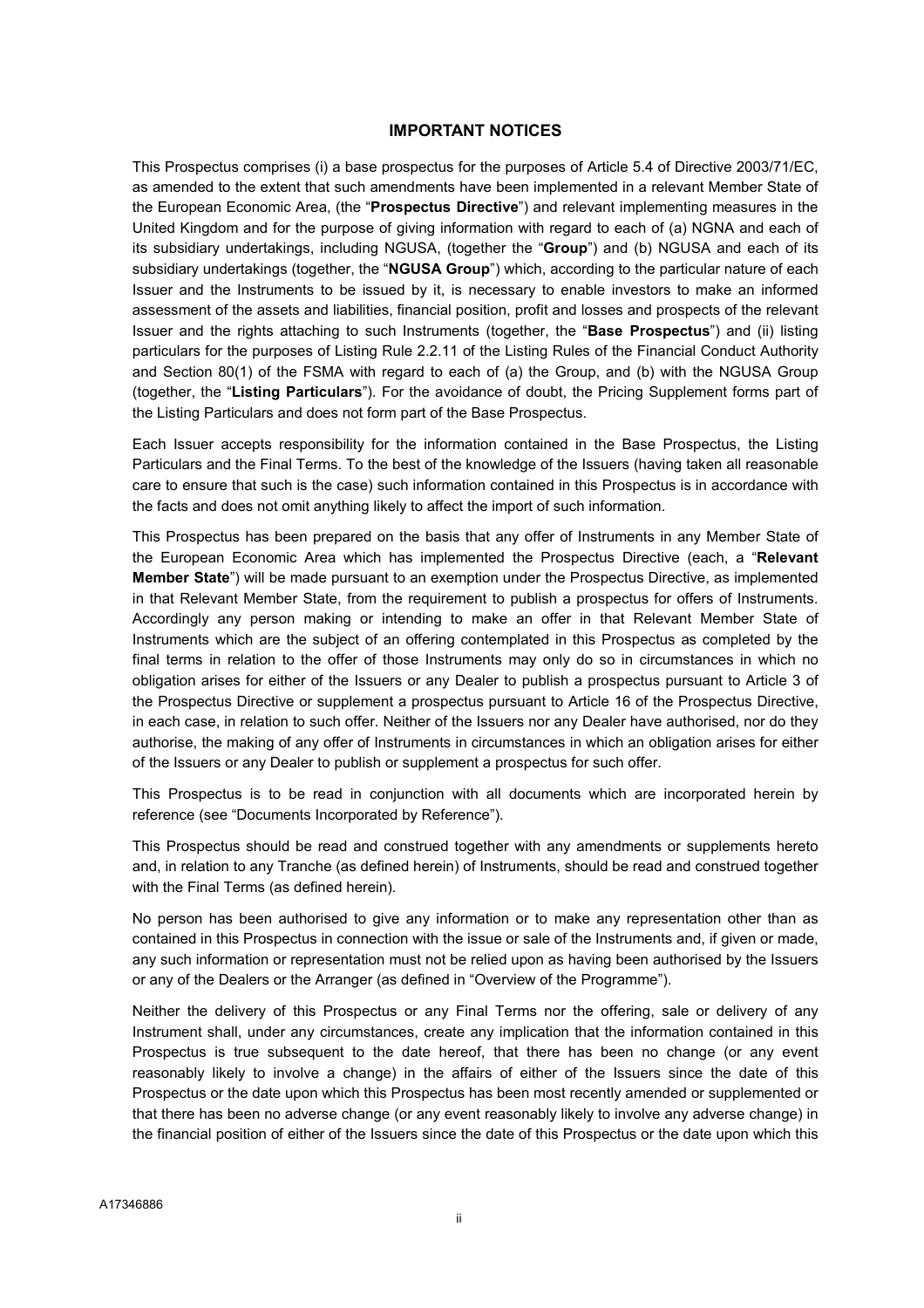Prospectus has been most recently amended or supplemented or that any other information supplied in connection with the Programme is correct as of any time subsequent to the date on which it is supplied or, if different, the date indicated in the document containing the same.

In the case of Instruments which are to be admitted to trading on a regulated market within the European Economic Area or offered to the public in a Member State of the European Economic Area in circumstances which require the publication of a prospectus under the Prospectus Directive, the minimum specified denomination shall be €100,000 (or its equivalent in any other currency as at the date of issue of the Instruments).

The distribution of this Prospectus and the offering, distribution or sale of the Instruments in certain jurisdictions may be restricted by law. Persons into whose possession this Prospectus or any Final Terms comes are required by the Issuers, the Dealers and the Arranger to inform themselves about and to observe any such restriction.

Neither this Prospectus nor any Final Terms constitutes an offer of, or an invitation by or on behalf of the relevant Issuer or the Dealers to subscribe for, or purchase, any Instruments.

Save for the Issuers, no other party has separately verified the information contained in this Prospectus. None of the Dealers, the Arranger or the Trustee makes any representation, express or implied, or accepts any responsibility, with respect to the accuracy or completeness of any of the information in this Prospectus. Neither this Prospectus nor any other financial statement is intended to provide the basis of any credit or other evaluation and should not be considered as a recommendation by either of the Issuers, the Trustee, the Arranger or the Dealers that any recipient of this Prospectus or any other financial statements should purchase the Instruments. Each potential purchaser of Instruments should determine for itself the relevance of the information contained in this Prospectus and its purchase of Instruments should be based upon such investigation as it deems necessary. None of the Dealers, the Arranger or the Trustee undertakes to review the financial condition or affairs of either of the Issuers during the life of the arrangements contemplated by this Prospectus or to advise any investor or potential investor in the Instruments of any information coming to the attention of any of the Dealers, the Arranger or the Trustee.

Each potential investor in any Instruments must determine the suitability of that investment in light of its own circumstances. In particular, each potential investor should:

- (i) have sufficient knowledge and experience to make a meaningful evaluation of the relevant Instruments, the merits and risks of investing in the relevant Instruments and the information contained or incorporated by reference in this Prospectus or any applicable supplement;
- (ii) have access to, and knowledge of, appropriate analytical tools to evaluate, in the context of its particular financial situation, an investment in the relevant Instruments and the impact such investment will have on its overall investment portfolio;
- (iii) have sufficient financial resources and liquidity to bear all of the risks of an investment in the relevant Instruments, including where the currency for principal or interest payments is different from the potential investor's currency;
- (iv) understand thoroughly the terms of the relevant Instruments and be familiar with the behaviour of any relevant indices and financial markets; and
- (v) be able to evaluate (either alone or with the help of a financial adviser) possible scenarios for economic, interest rate and other factors that may affect its investment and its ability to bear the applicable risks.

Certain Instruments may be complex financial instruments and such instruments may be purchased as a way to reduce risk or enhance yield with an understood, measured, appropriate addition of risk to their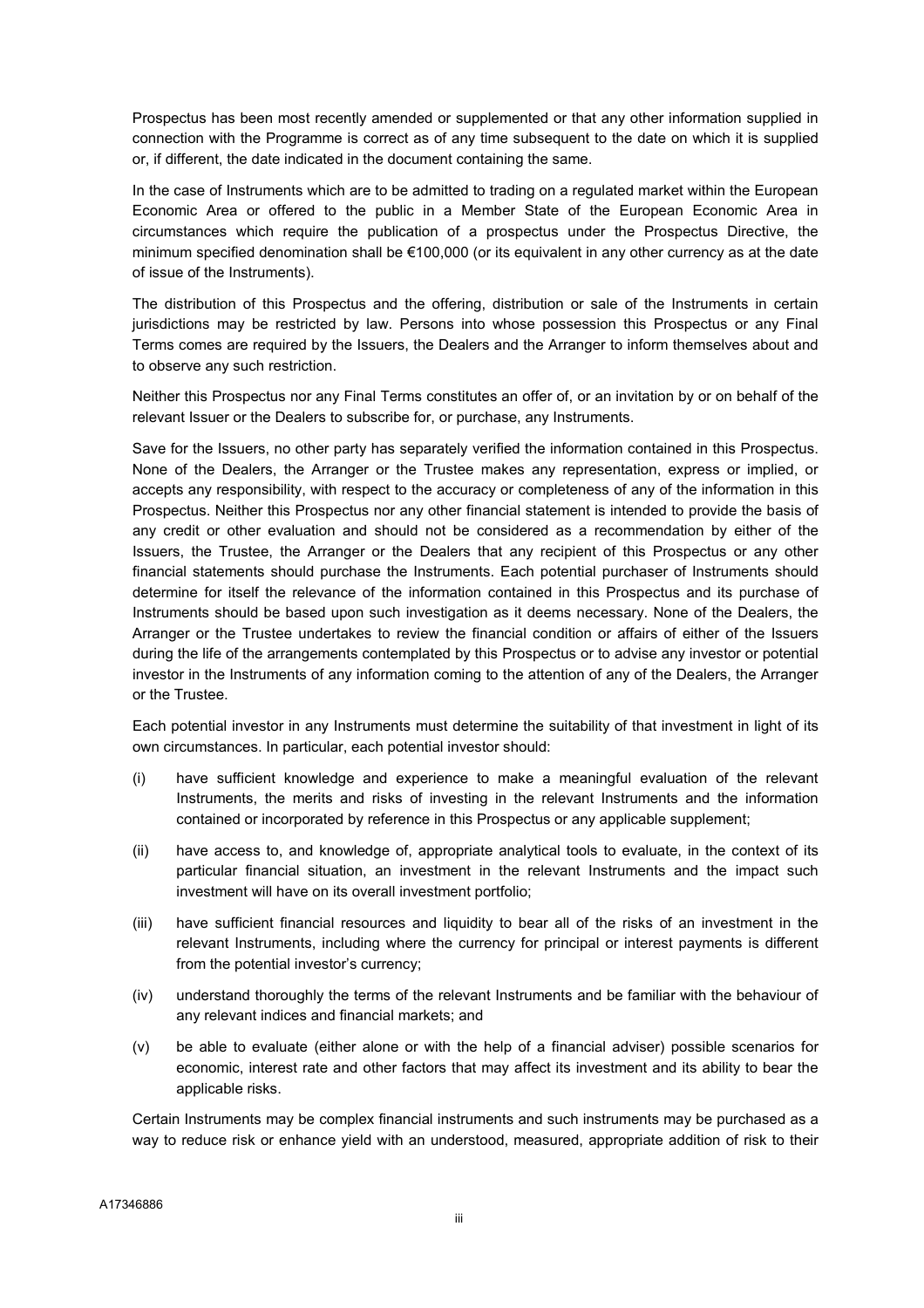overall portfolios. A potential investor should not invest in Instruments which are complex financial instruments unless it has the expertise (either alone or with the help of a financial adviser) to evaluate how the Instruments will perform under changing conditions, the resulting effects on the value of such Instruments and the impact this investment will have on the potential investor's overall investment portfolio.

The investment activities of certain investors are subject to local investment laws and regulations, or review or regulation by certain authorities. Each potential investor should consult its legal advisers to determine whether and to what extent (i) Instruments are legal investments for it, (ii) Instruments can be used as collateral for various types of borrowing and (iii) other restrictions apply to its purchase or pledge of any Instruments. Financial institutions should consult their legal advisers or the appropriate regulators to determine the appropriate treatment of Instruments under any applicable risk-based capital or similar rules.

In this Prospectus, unless otherwise specified or the context otherwise requires, references to "Euro" are to the currency of those member states of the European Union which are participating in European Economic and Monetary Union pursuant to the Treaty establishing the European Community, as amended, to "Japanese yen" are to the lawful currency of Japan, to "£" and "Sterling" are to the lawful currency of the United Kingdom, to "U.S. dollars" and "U.S.\$" are to the lawful currency of the United States of America, to "Canadian dollars" are to the lawful currency of Canada, to "Australian dollars" are to the lawful currency of Australia, to "New Zealand dollars" are to the lawful currency of New Zealand, to "Swedish krona" are to the lawful currency of Sweden, to "Danish krone" are to the lawful currency of Denmark, to "Hong Kong dollars" are to the lawful currency of Hong Kong and to "Swiss francs" are to the lawful currency of Switzerland.

In connection with the issue of any Tranche (as defined in "Overview of the Programme - Method of Issue"), the Dealer or Dealers (if any) may over-allot Instruments or effect transactions with a view to supporting the market price of the Instruments at a level higher than that which might otherwise prevail. However, there is no assurance that the Stabilising Manager(s) (or any person acting on behalf of any Stabilising Manager) will undertake stabilisation action. Any stabilisation action may begin on or after the date on which adequate public disclosure of the final terms of the offer of the relevant Tranche is made and, if begun, may be ended at any time, but it must end no later than the earlier of 30 days after the issue date of the relevant Tranche and 60 days after the date of the allotment of the relevant Tranche. Any stabilisation action or over-allotment must be conducted by the relevant Stabilising Manager(s) or person(s) acting on behalf of any Stabilising Manager(s) in accordance with all applicable laws and rules.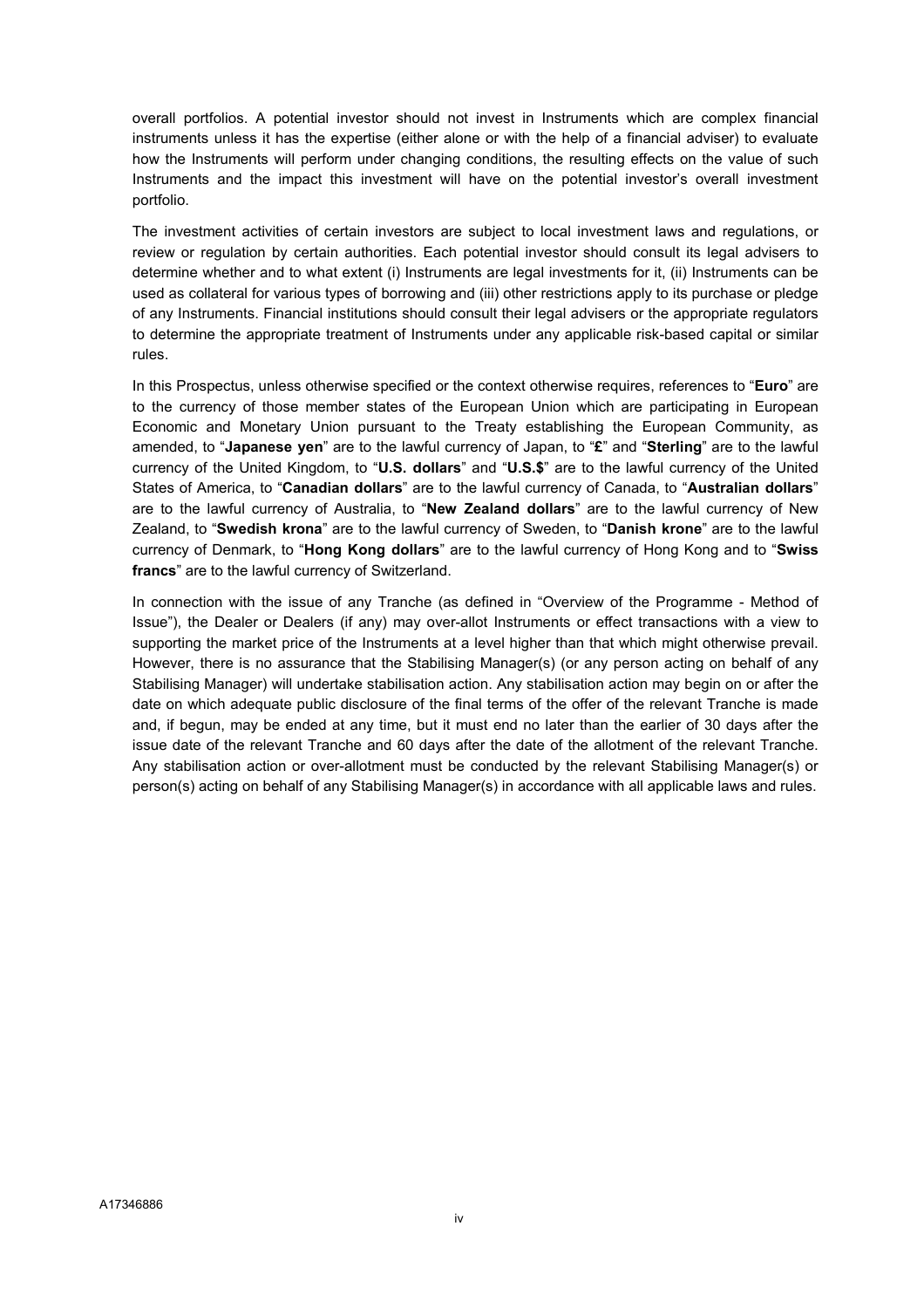#### FORWARD-LOOKING STATEMENTS

This announcement contains certain statements that are neither reported financial results nor other historical information. For the purposes of securities to be listed or trade in the United States of America, these statements are forward-looking statements within the meaning of Section 27A of the Securities Act of 1933, as amended, and Section 21E of the Securities Exchange Act of 1934, as amended. These statements include information with respect to the Issuers' financial condition, their results of operations and businesses, strategy, plans and objectives. Words such as 'anticipates', 'expects', 'should', 'intends', 'plans', 'believes', 'outlook', 'seeks', 'estimates', 'targets', 'may', 'will', 'continue', 'project' and similar expressions, as well as statements in the future tense, identify forward-looking statements.

These forward-looking statements are not guarantees of the future performance of either Issuer and are subject to assumptions, risks and uncertainties that could cause actual future results to differ materially from those expressed in or implied by such forward-looking statements. Many of these assumptions, risks and uncertainties relate to factors which are beyond the ability of either Issuer to control or estimate precisely, such as changes in laws or regulations and decisions by governmental bodies or regulators; breaches of, or changes in, environmental, climate change and health and safety laws or regulations, including breaches arising from the potentially harmful nature of its activities; network failure or interruption, the inability to carry out critical non network operations and damage to infrastructure, due to adverse weather conditions, including the impact of Hurricane Sandy and other major storms as well as the results of climate change, or due to unauthorised access to or deliberate breaches of IT systems belonging to either Issuer, or otherwise; performance against regulatory targets and standards and against the Issuers' peers with the aim of delivering stakeholder expectations regarding costs and efficiency savings, including those related to investment programmes, restructuring and internal transformation projects; and customers and counterparties failing to perform their obligations to either Issuer. Other factors that could cause actual results to differ materially from those described in this announcement include fluctuations in exchange rates, interest rates and commodity price indices; restrictions in the borrowing and debt arrangements of either or both of the Issuers, funding costs and access to financing; regulatory requirements that enable either or both of the Issuers to maintain financial resources in certain parts of their business and restrictions on some subsidiaries' transactions, such as paying dividends, lending or levying charges; inflation; the delayed timing of recoveries and payments in regulated businesses of either Issuer; the funding requirements of any pension schemes and other postretirement benefit schemes that the Issuers may have; the loss of key personnel or the ability to attract, train or retain qualified personnel and any disputes arising with employees or the breach of laws or regulations by employees of either Issuer; and incorrect or unforeseen assumptions or conclusions (including financial and tax impacts and other unanticipated effects) relating to business development activity, including assumptions in connection with joint ventures.

The effects of these factors are difficult to predict. For further details regarding these and other assumptions, risks and uncertainties please read the section entitled 'Risk Factors'. In addition new factors emerge from time to time and the Issuers cannot assess the potential impact of any such factor on their activities or the extent to which any factor, or combination of factors, may cause actual future results to differ materially from those contained in any forward-looking statement. Except as may be required by law or regulation, the Issuers undertakes no obligation to update any of its forward-looking statements, which speak only as of the date of this announcement. The content of any website references herein do not form part of this announcement.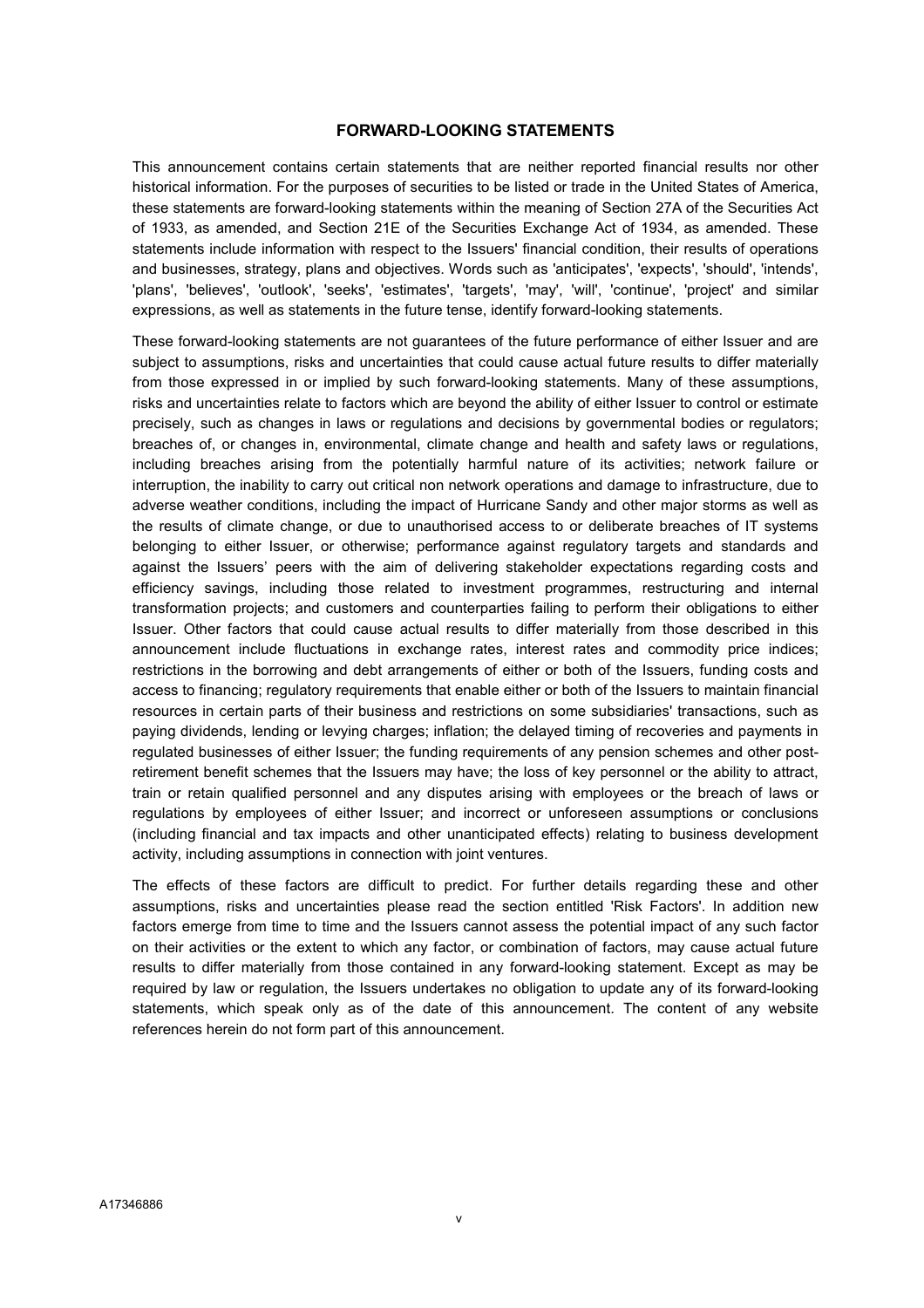# **TABLE OF CONTENTS**

|                                                                           | Page |
|---------------------------------------------------------------------------|------|
|                                                                           |      |
|                                                                           |      |
|                                                                           |      |
|                                                                           |      |
|                                                                           |      |
|                                                                           |      |
|                                                                           |      |
|                                                                           |      |
| SUMMARY OF PROVISIONS RELATING TO THE INSTRUMENTS WHILE IN GLOBAL FORM 41 |      |
|                                                                           |      |
|                                                                           |      |
|                                                                           |      |
|                                                                           |      |
|                                                                           |      |
|                                                                           |      |
|                                                                           |      |
|                                                                           |      |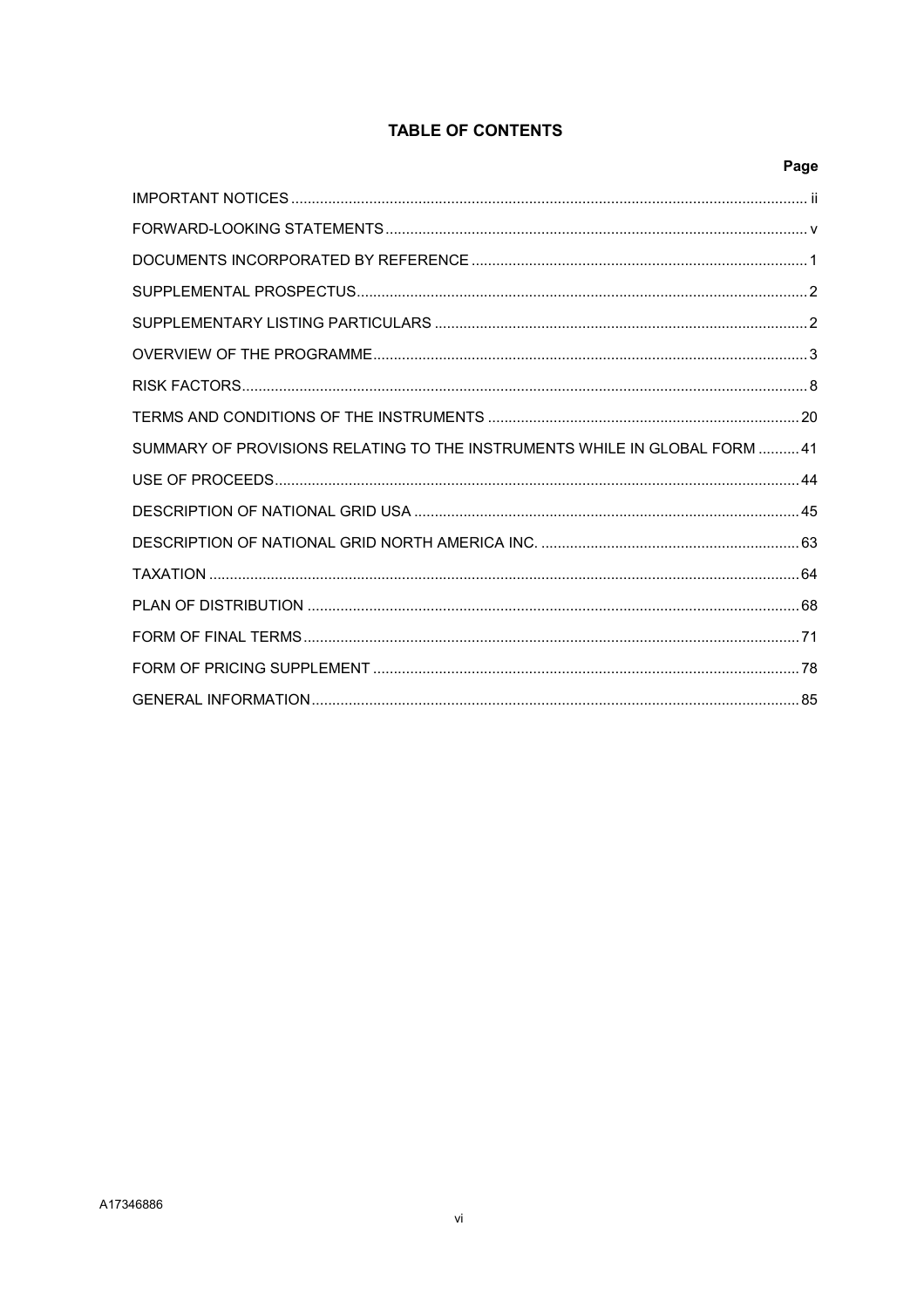#### DOCUMENTS INCORPORATED BY REFERENCE

This Prospectus should be read and construed in conjunction with (i) the audited National Grid North America Inc. and Subsidiaries Consolidated Financial Statements for the years ended March 31, 2013 and March 31, 2012, together with the audit report thereon (National Grid Holdings Inc. was renamed as National Grid North America Inc. on 25 September 2012), (ii) the National Grid USA and Subsidiaries Consolidated Financial Statements for the years ended March 31, 2013 and March 31, 2012, , together with the audit report thereon, (iii) the terms and conditions set out on pages 23 to 44 of the prospectus dated 3 December 2007 relating to the Programme, (iv) the terms and conditions set out on pages 24 to 45 of the prospectus dated 18 December 2009 relating to the Programme, (v) the terms and conditions set out on pages 24 to 45 of the prospectus dated 20 December 2010, (vi) the terms and conditions set out on pages 25 to 48 of the prospectus dated 21 December 2011 and (v) the terms and conditions set out in pages 19 to 39 of the prospectus dated 20 December 2012 relating to the Programme, each of which have been previously published or are published simultaneously with this Prospectus and which have been approved by the Financial Conduct Authority. Such documents shall be incorporated in and form part of this Prospectus, save that any statement contained in a document which is incorporated by reference herein shall be modified or superseded for the purpose of this Prospectus to the extent that a statement contained herein modifies or supersedes such earlier statement (whether expressly, by implication or otherwise). Any statement so modified or superseded shall not, except as so modified or superseded, constitute a part of this Prospectus. Any documents themselves incorporated by reference in the documents incorporated by reference in this Prospectus shall not form part of this Prospectus.

Those parts of each of NGNA's or NGUSA's annual reports, as the case may be, for the financial years ended 31 March 2013 and 31 March 2012 and those parts of the prospectus dated 3 December 2007, 18 December 2009, 20 December 2010, 21 December 2011 and 20 December 2012 which are not specifically incorporated by reference in this Prospectus are either not relevant for the investor or are covered elsewhere in the Prospectus.

Copies of documents incorporated by reference in this Prospectus may be obtained without charge from the website of the Regulatory News Service operated by the London Stock Exchange at www.londonstockexchange.com/prices-and-markets/markets/prices.htm.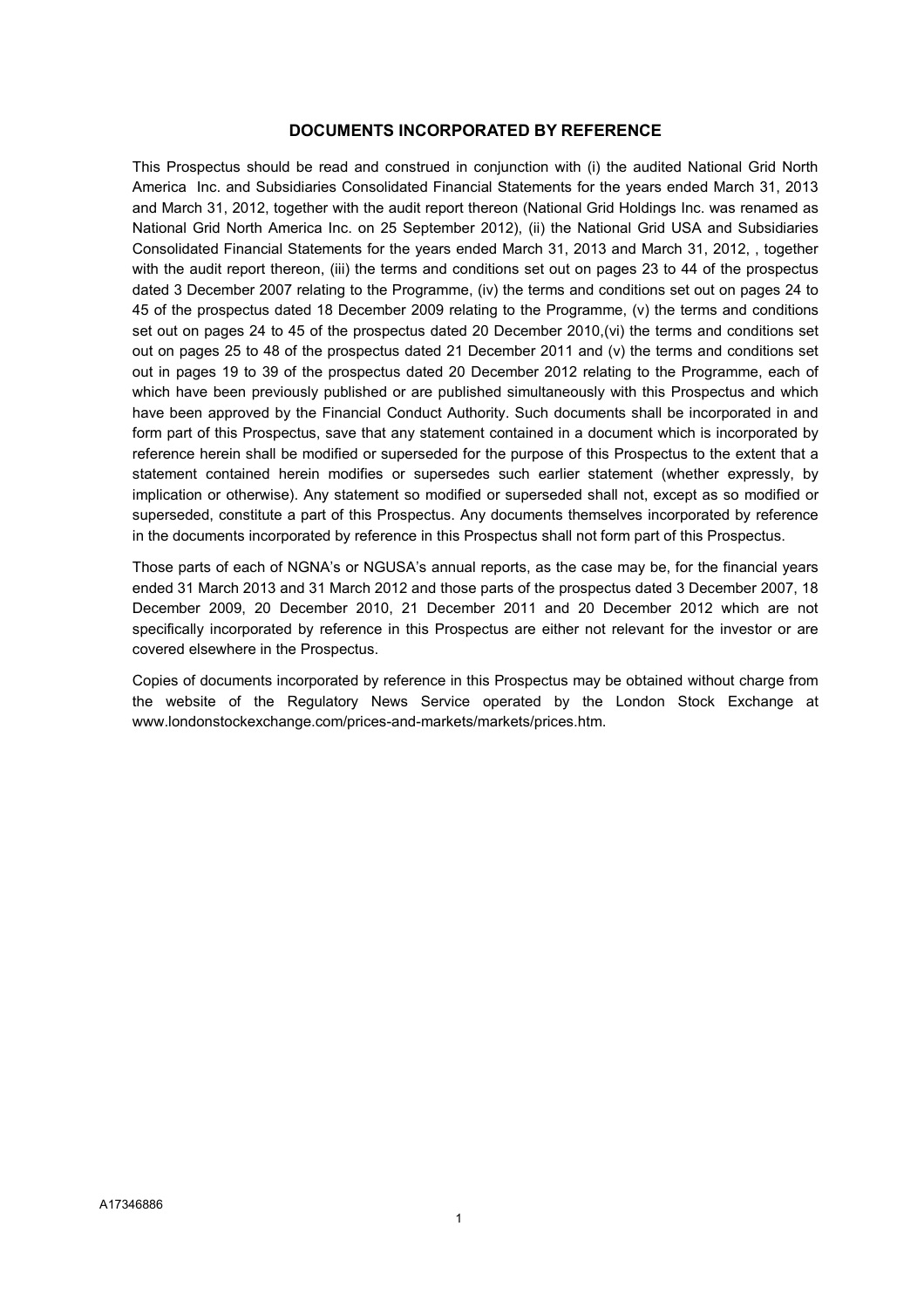#### SUPPLEMENTAL PROSPECTUS

In respect of any Instruments to be listed on the Market, if at any time either of the Issuers shall be required to prepare a supplemental prospectus pursuant to Section 87G of the FSMA ("Supplemental Prospectus"), such Issuer will prepare and make available to the public an appropriate amendment or supplement to this Prospectus or a further prospectus which shall constitute a Supplemental Prospectus as required by the U.K. Listing Authority and Section 87G of the FSMA.

#### SUPPLEMENTARY LISTING PARTICULARS

In respect of any PSM Instruments, if at any time either of the Issuers shall be required to prepare supplementary listing particulars pursuant to Section 81 of the FSMA, such Issuer will prepare and make available an appropriate amendment or supplement to this Prospectus or further listing particulars which, in respect of any subsequent issue of PSM Instruments, shall constitute supplementary listing particulars as required by the U.K. Listing Authority and Section 81 of the FSMA.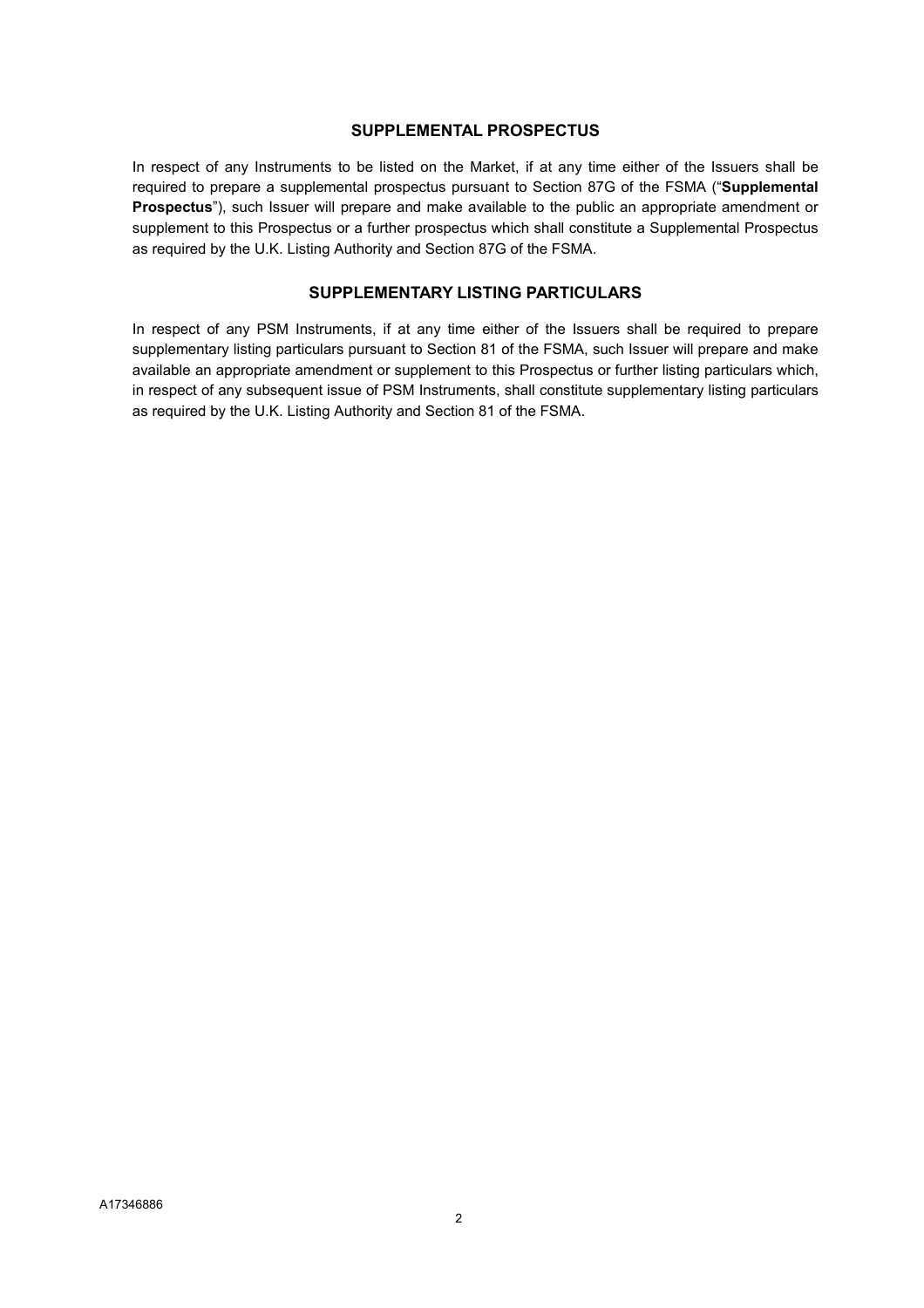# OVERVIEW OF THE PROGRAMME

The following overview is qualified in its entirety by the remainder of this Prospectus.

| <b>Issuers</b>                  | <b>National Grid USA</b><br>National Grid North America Inc.                                                                                                                                                                                                                                                                                                                                                                                                                                                                                                                                                                                                                                                                                                                                                                                                                                   |
|---------------------------------|------------------------------------------------------------------------------------------------------------------------------------------------------------------------------------------------------------------------------------------------------------------------------------------------------------------------------------------------------------------------------------------------------------------------------------------------------------------------------------------------------------------------------------------------------------------------------------------------------------------------------------------------------------------------------------------------------------------------------------------------------------------------------------------------------------------------------------------------------------------------------------------------|
| <b>Description</b>              | Euro Medium Term Note Programme                                                                                                                                                                                                                                                                                                                                                                                                                                                                                                                                                                                                                                                                                                                                                                                                                                                                |
| <b>Size</b>                     | Up to Euro 4,000,000,000 (or its equivalent in other<br>currencies at the date of issue) aggregate nominal amount of<br>Instruments outstanding at any one time.                                                                                                                                                                                                                                                                                                                                                                                                                                                                                                                                                                                                                                                                                                                               |
| Arranger                        | <b>HSBC Bank plc</b>                                                                                                                                                                                                                                                                                                                                                                                                                                                                                                                                                                                                                                                                                                                                                                                                                                                                           |
| <b>Dealers</b>                  | Deutsche Bank AG, London Branch<br>Goldman Sachs International<br><b>HSBC Bank plc</b><br>ING Bank N.V.<br>Lloyds Bank plc<br>Morgan Stanley & Co. International plc<br>Société Générale<br>UniCredit Bank AG                                                                                                                                                                                                                                                                                                                                                                                                                                                                                                                                                                                                                                                                                  |
|                                 | The Issuers may from time to time terminate the<br>appointment of any dealer under the Programme or appoint<br>additional dealers either in respect of one or more Tranches<br>or in respect of the whole Programme. References in this<br>Prospectus to the "Permanent Dealers" are to the persons<br>listed above as Dealers and to such additional persons that<br>are appointed as dealers in respect of the whole Programme<br>(and whose appointment has not been terminated) and<br>references to "Dealers" are to all Permanent Dealers and all<br>persons appointed as a dealer in respect of one or more<br>Tranches.                                                                                                                                                                                                                                                                |
| <b>Trustee</b>                  | The Law Debenture Trust Corporation p.l.c.                                                                                                                                                                                                                                                                                                                                                                                                                                                                                                                                                                                                                                                                                                                                                                                                                                                     |
| <b>Issuing and Paying Agent</b> | The Bank of New York Mellon                                                                                                                                                                                                                                                                                                                                                                                                                                                                                                                                                                                                                                                                                                                                                                                                                                                                    |
| <b>Other Paying Agent</b>       | KBL European Private Bankers S.A.                                                                                                                                                                                                                                                                                                                                                                                                                                                                                                                                                                                                                                                                                                                                                                                                                                                              |
| <b>Method of Issue</b>          | The Instruments will be issued on a syndicated or non-<br>syndicated basis. The Instruments will be issued in series<br>(each a "Series") having one or more issue dates and on<br>terms otherwise identical (or identical other than in respect of<br>the first payment of interest), the Instruments of each Series<br>being intended to be interchangeable with all other<br>Instruments of that Series. Each Series may be issued in<br>tranches (each a "Tranche") on the same or different issue<br>dates. The specific terms of each Tranche (which will be<br>completed, where necessary, with supplemental terms and<br>conditions and, save in respect of the issue date, issue price,<br>first payment of interest and nominal amount of the Tranche,<br>will be identical to the terms of other Tranches of the same<br>Series) will be completed in the final terms document (the |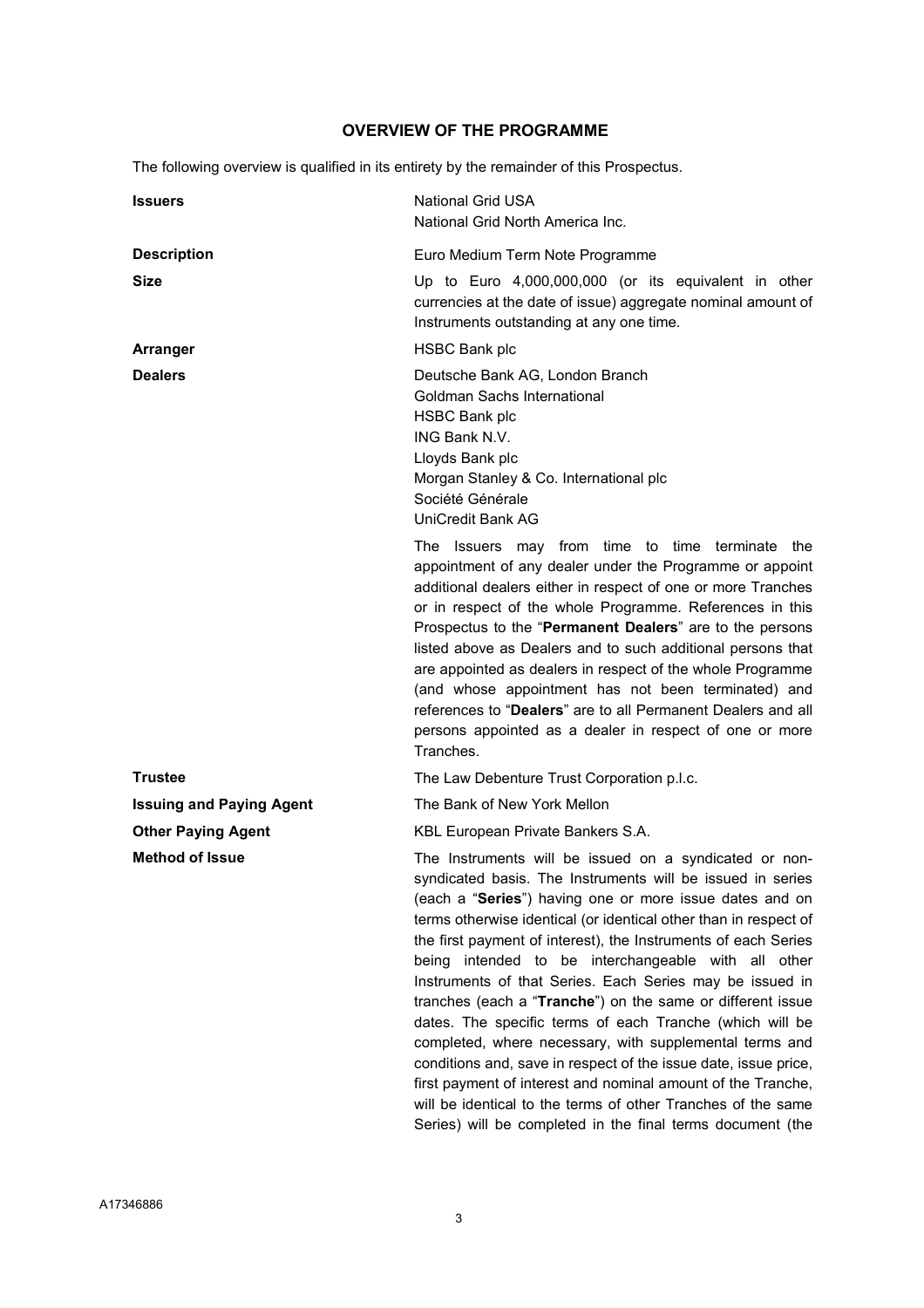"Final Terms") or, in the case of PSM Instruments, the Listing Particulars will be completed by the pricing supplement (the "Pricing Supplement").

**Issue Price** The Instruments may be issued at their nominal amount or at a discount or premium to their nominal amount.

Form of Instruments The Instruments will be issued in registered form and represented by registered Certificates. One Certificate will be issued in respect of each Instrumentholder's holding of Instruments of each Series. Certificates representing Instruments that are registered in the name of a nominee for one or more clearing systems are referred to as "Global Certificates" and will initially be represented by a Temporary Global Certificate. Beneficial interests in a Temporary Global Certificate will be exchangeable for a Permanent Global Certificate not earlier than 40 days after the issue date upon certification of non-U.S. beneficial ownership.

Clearing Systems Clearstream, Luxembourg, Euroclear and, in relation to any Tranche, such other clearing system as may be agreed between the relevant Issuer, the Issuing and Paying Agent, the Trustee and the relevant Dealer(s).

Initial Delivery of Instruments On or before the issue date for each Tranche, if the relevant Global Certificate is to be held under the NSS, the Global Certificate will be delivered to a Common Safekeeper for Euroclear and Clearstream, Luxembourg. On or before the issue date for each Tranche, if the relevant Global Certificate is not to be held under the NSS, the Global Certificate representing the Instruments may be deposited with the Common Depositary for Euroclear and Clearstream, Luxembourg. Global Certificates may also be deposited with any other clearing system or may be delivered outside any clearing system provided that the method of such delivery has been agreed in advance by the relevant Issuer, the Issuing and Paying Agent, the Trustee and the relevant Dealer. Instruments that are to be credited to one or more clearing systems on issue will be registered in the name of the relevant nominee or a common nominee for such clearing systems.

Currencies Subject to compliance with all relevant laws, regulations and directives, Instruments may be issued in Euro, Japanese yen, Sterling, U.S. dollars, Canadian dollars, Australian dollars, New Zealand dollars, Swedish krona, Danish krone, Hong Kong dollars or Swiss francs or in other currencies if the relevant Issuer and the relevant Dealer(s) so agree.

**Maturities** Maturities Subject to compliance with all relevant laws, regulations and directives the Instruments may have any maturity from one month to perpetuity.

> Any Instruments having a maturity of less than one year from their date of issue must (a) have a minimum redemption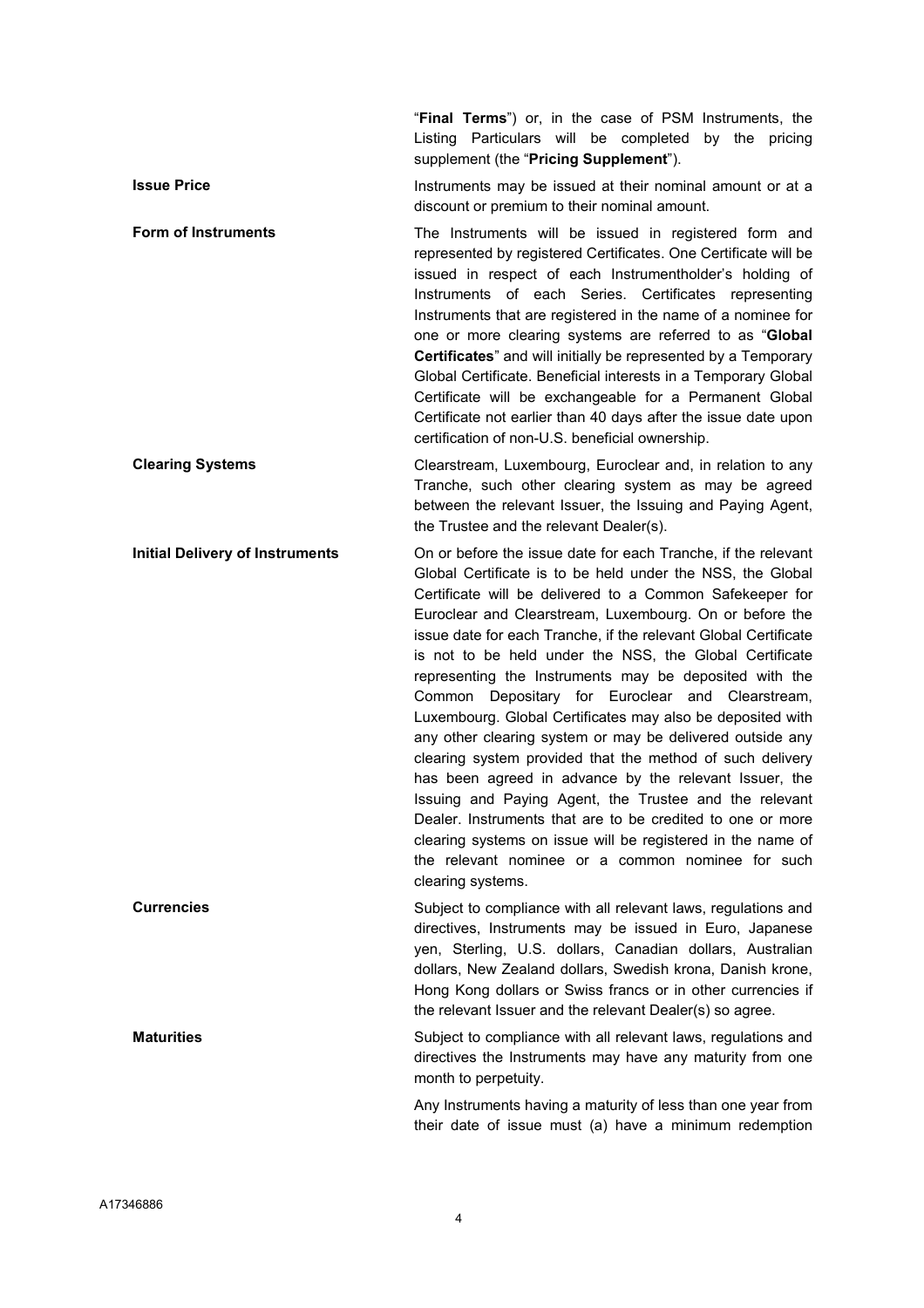value of £100,000 (or its equivalent in other currencies) and be issued only to persons whose ordinary activities involve them in acquiring, holding, managing or disposing of investments (as principal or agent) for the purposes of their businesses or who it is reasonable to expect will acquire, hold, manage or dispose of investments (as principal or agent) for the purposes of their businesses or (b) be issued in other circumstances which do not constitute a contravention of Section 19 of the FSMA by the Issuer.

- **Denominations Instruments will be denominated in the Specified** Denominations set out in Condition 5 at Part A of the relevant Final Terms, save that, unless otherwise permitted by then current laws and regulations, Instruments which have a maturity of less than one year will have a minimum denomination of £100,000 (or its equivalent in other currencies).
- Fixed Rate Instruments Fixed interest will be payable in arrear on the date or dates in each year specified in the relevant Final Terms and at maturity.

Floating Rate Instruments Floating Rate Instruments will bear interest set separately for each Series as follows:

> on the same basis as the floating rate under a notional interest rate swap transaction in the relevant Specified Currency governed by an agreement incorporating the 2006 ISDA Definitions published by the International Swaps and Derivatives Association, Inc. or

> by reference to LIBOR or EURIBOR as adjusted for any applicable margin. Interest periods will be selected by the relevant Issuer prior to issue and specified in the relevant Final Terms. Floating Rate Instruments may also have a maximum interest rate, a minimum interest rate, or both.

**Zero Coupon Instruments Zero Coupon Instruments may be issued at their nominal** amount or at a discount to it and will not bear interest.

Interest Periods and Rates of The length of the interest periods for the Instruments and the applicable interest rate or its method of calculation may differ from time to time or be constant for any Series. Instruments may have a maximum interest rate, a minimum interest rate, or both. The use of interest accrual periods permits the Instruments to bear interest at different rates in the same interest period. All such information will be set out in the relevant Final Terms.

**Redemption** The relevant Final Terms will specify the basis for calculating the redemption amounts payable, which may be by reference to a formula or as otherwise provided in the relevant Final Terms.

> Unless permitted by then current laws and regulations, Instruments which have a maturity of less than one year must have a minimum redemption amount of £100,000 (or

Interest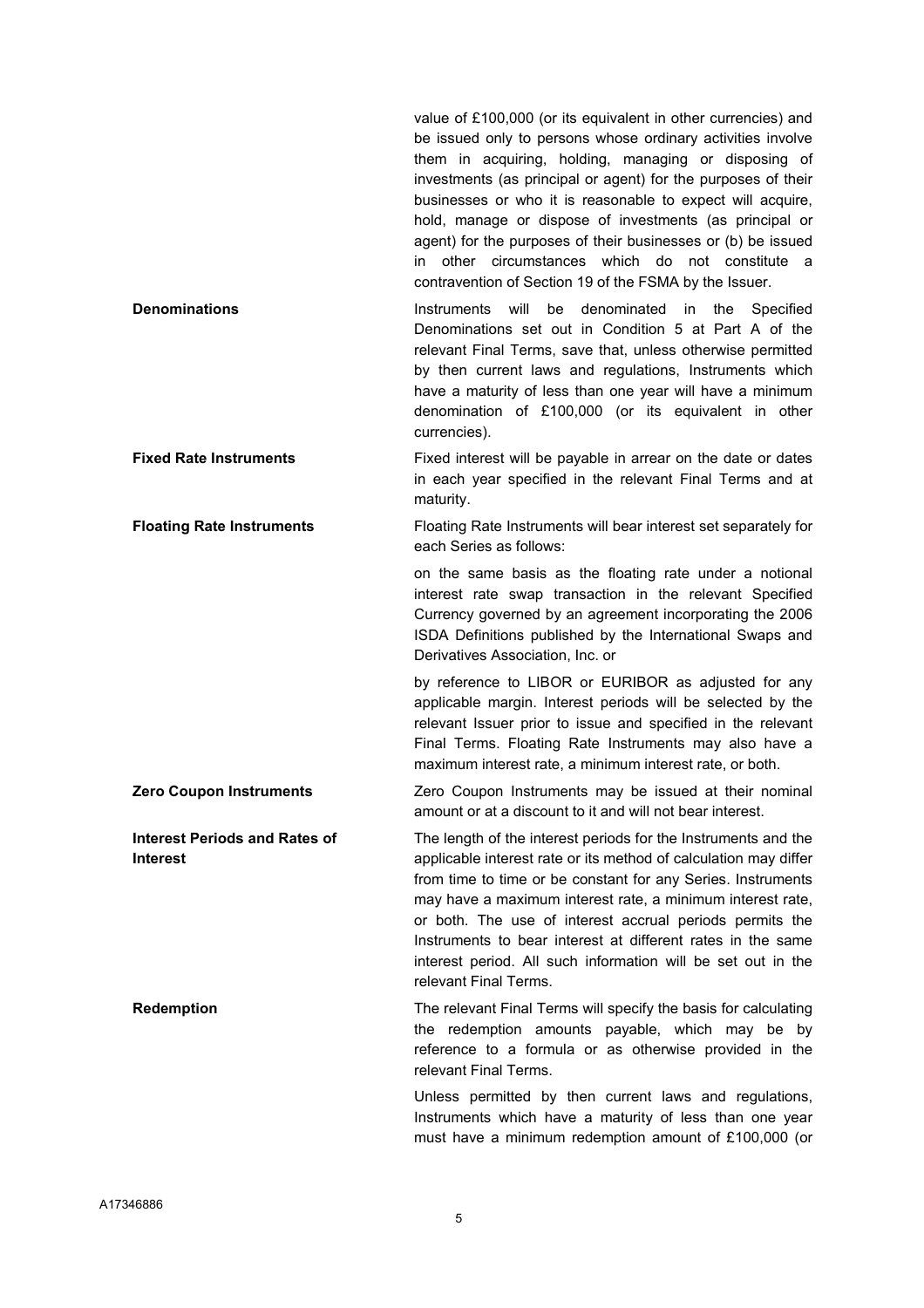its equivalent in other currencies).

| <b>Optional Redemption</b> | The Final Terms issued in respect of each issue of<br>Instruments will state whether such Instruments may be<br>redeemed prior to their stated maturity at the option of the<br>relevant Issuer (either in whole or in part) and/or the<br>Instrumentholders, and if so the terms applicable to such<br>redemption. |
|----------------------------|---------------------------------------------------------------------------------------------------------------------------------------------------------------------------------------------------------------------------------------------------------------------------------------------------------------------|
|                            | The Issuer may elect to redeem all, but not some only, of the                                                                                                                                                                                                                                                       |

Instruments of any Series at their Residual Holding Redemption Amount at any time if the Residual Holding Percentage or more of the aggregate nominal amount of such Instruments originally issued shall have been redeemed or purchased and cancelled.

- Status of Instruments The Instruments will constitute unsubordinated and unsecured obligations of the relevant Issuer, all as described in "Terms and Conditions of the Instruments — Status".
- Negative Pledge The Instruments will have the benefit of a negative pledge as described in "Terms and Conditions of the Instruments — Status and Negative Pledge".
- Cross Acceleration The Instruments will have the benefit of a cross acceleration provision as described in "Terms and Conditions of the Instruments — Events of Default".
- Other Events of Default The other events of default under the Instruments are as specified below under "Terms and Conditions of the Instruments — Events of Default".
- Early Redemption Except as provided in "Optional Redemption" and "Redemption" above, Instruments will be redeemable at the option of the Issuer prior to maturity only for tax reasons. See "Terms and Conditions of the Instruments — Redemption, Purchase and Options".
- **Withholding Tax** All payments of principal and interest in respect of the Instruments will be made free and clear of withholding taxes of the United States of America or any political sub-division of the United States of America or any authority in or of the United States of America having power to tax, unless compelled by law. In that event, the relevant Issuer will, subject to certain exceptions, pay such additional amounts as will result in the payment to the Instrumentholders of the amounts which would otherwise have been received in respect of the Instruments had no withholding or deduction been made, all as described in "Terms and Conditions of the Instruments — Taxation".

Governing Law **English** 

Listing **Each Series may be admitted to the Official List and** admitted to trading on the Market or the PSM and/or admitted to listing, trading and/or quotation by any other listing authority, stock exchange and/or quotation system as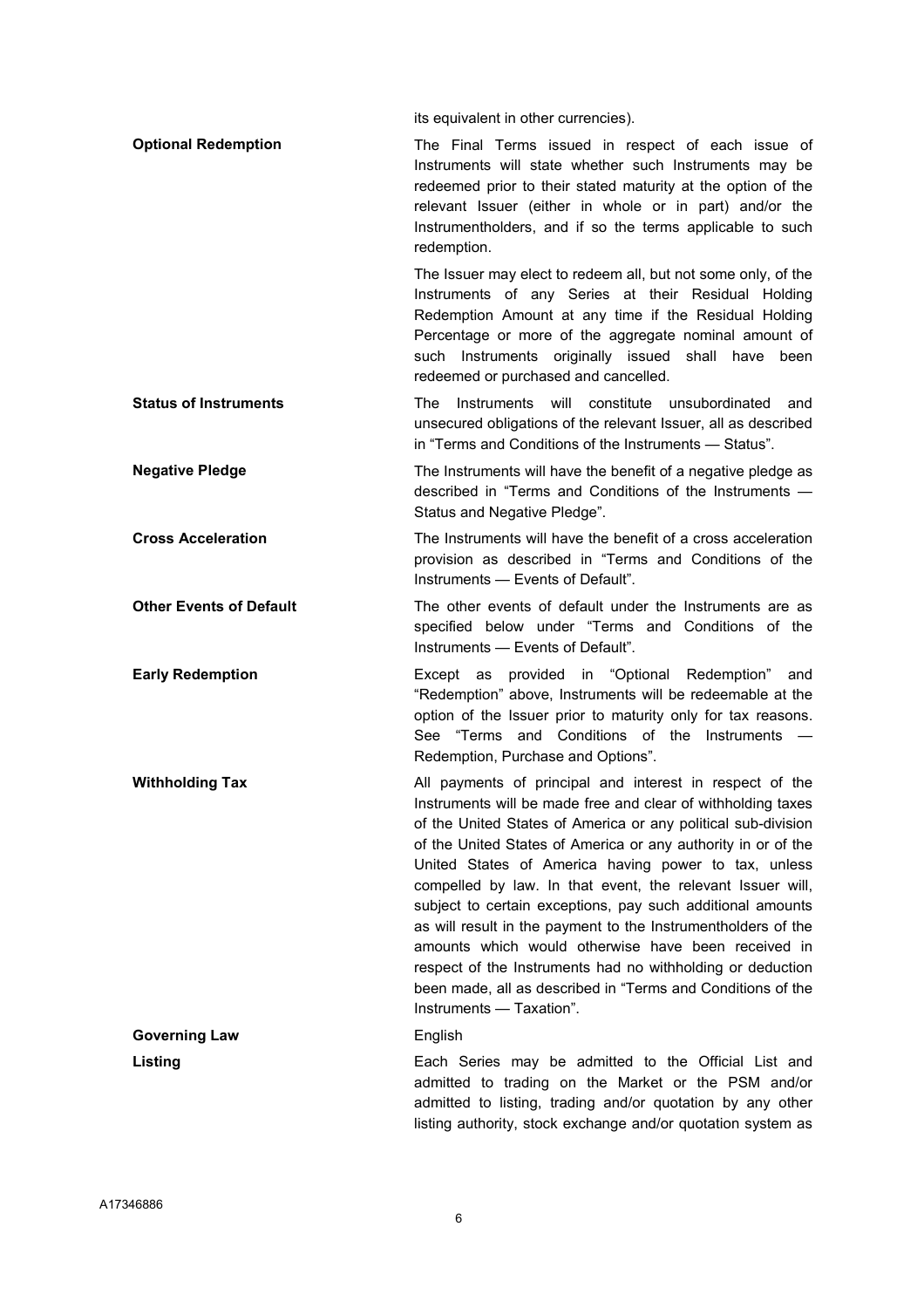|                             | may be agreed between the relevant Issuer and the relevant<br>Dealer(s).                                                                                                                                                                                                                                                                                                                                                                                                                                          |
|-----------------------------|-------------------------------------------------------------------------------------------------------------------------------------------------------------------------------------------------------------------------------------------------------------------------------------------------------------------------------------------------------------------------------------------------------------------------------------------------------------------------------------------------------------------|
| <b>Ratings</b>              | The senior unsecured debt of each of NGUSA and NGNA<br>has been rated 'Baa1' by Moody's Investors Service Ltd.<br>("Moody's") and 'BBB+' by Standard & Poor's Ratings<br>Services LLC ("S&P"). Credit ratings included or referred to<br>in this Prospectus have been issued by Moody's and S&P.<br>Moody's is established in the European Union and is<br>registered under the CRA Regulation. S&P is not established<br>in the European Union and has not applied for registration<br>under the CRA Regulation. |
|                             | Tranches of Instruments (as defined in "Overview of the<br>Programme") may be rated or unrated. Where a Tranche of<br>Instruments is rated, such rating will be specified in the<br>relevant Final Terms. A rating is not a recommendation to<br>buy, sell or hold securities and may be subject to<br>suspension, reduction or withdrawal at any time by the<br>assigning rating agency.                                                                                                                         |
| <b>Selling Restrictions</b> | United States, United Kingdom, the Public Offer Selling<br>Restriction under the Prospectus Directive and Japan. See<br>"Plan of Distribution".                                                                                                                                                                                                                                                                                                                                                                   |
|                             | Category 3 selling restrictions will apply to the Instruments<br>for the purposes of Regulation S under the Securities Act.                                                                                                                                                                                                                                                                                                                                                                                       |
| <b>Terms and Conditions</b> | The Terms and Conditions applicable to each Series will be<br>as agreed between the relevant Issuer, the Trustee and the<br>relevant Dealer(s) or other subscriber at or prior to the time<br>of issuance of such Series and will be specified in the<br>relevant Final Terms.                                                                                                                                                                                                                                    |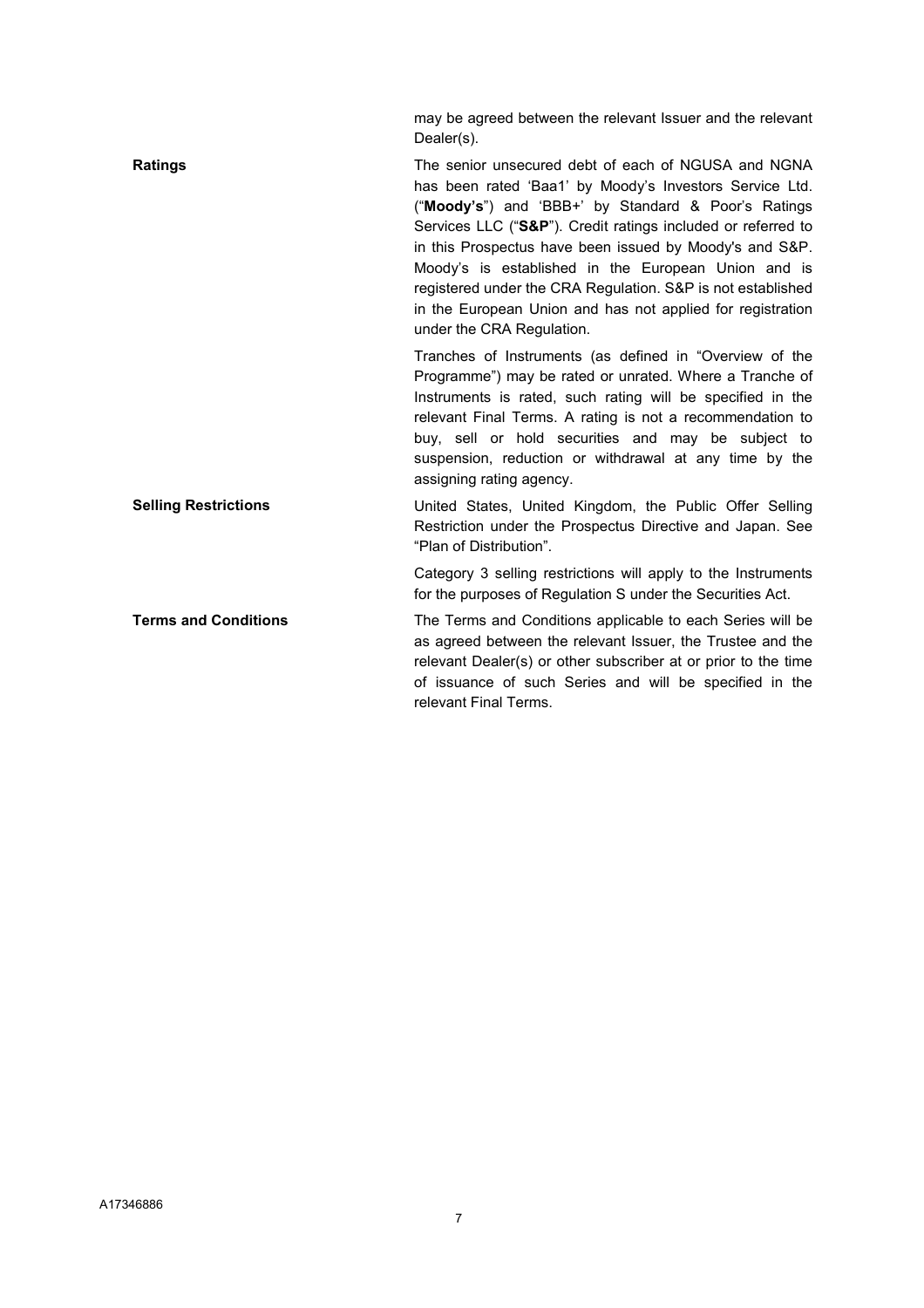#### RISK FACTORS

The Issuers believe that the following factors may affect their ability to fulfil their obligations under Instruments issued under the Programme. All of these factors are contingencies which may or may not occur and the Issuers are not in a position to express a view on the likelihood of any such contingency occurring.

Factors which the Issuers believe may be material for the purpose of assessing the market risks associated with Instruments issued under the Programme are also described below.

The Issuers believe that the factors described below represent the principal risks inherent in investing in Instruments issued under the Programme, but the Issuers may be unable to pay interest, principal or other amounts on or in connection with any Instruments for other reasons. If this occurs, prospective investors may lose the value of their entire investment or part of it. Prospective investors should read the detailed information set out elsewhere in this Prospectus (including any documents deemed to be incorporated by reference herein) and reach their own views prior to making any investment decision.

# Factors that may affect NGUSA's ability to fulfil its obligations under Instruments issued under the Programme

#### Risks relating to NGUSA and its businesses

#### Holding company status and changes in law or regulation in the geographies in which NGUSA operates could have an adverse effect on its results of operations.

NGUSA is a holding company with no business operations of its own and depends on the earnings and cash flow of, and dividends or distributions from, its subsidiaries. NGUSA conducts all of its businesses through its subsidiaries, many of which are public utilities that are subject to regulation by federal and state regulatory agencies and other authorities. Each of NGUSA's public utility subsidiaries are subject to various dividend restrictions contained in federal and state regulatory approvals, financing instruments and organisational documents which, under certain circumstances, may limit the ability of these subsidiaries to pay a dividend. NGUSA's utility subsidiary's legal authority to operate as a public utility in the state in which it operates, including the legal authority to pay dividends or make other distributions to NGUSA, is subject to regulation by the state public utility commissions of the states in which it operates. None of these subsidiaries are currently prohibited from paying a dividend.

#### Regulatory Risks

# NGUSA is subject to extensive and complex laws, regulations and legislation and changes in law or regulation and decisions by governmental bodies or regulators could have a material adverse effect on NGUSA's business, financial position and results of operations.

NGUSA is subject to extensive regulations and legislation enforced by various regulatory agencies. These regulatory agencies include the Federal Energy Regulatory Commission ("FERC"), the federal Environmental Protection Agency (the "EPA") and the various federal, state local agencies including the various state public utility commissions. Changes in federal law, state or local law, decisions by governmental bodies or regulatory policy regulators in the states and jurisdictions in which NGUSA operates could adversely affect NGUSA's business, financial position and results of operations. Regulations affect almost every aspect of NGUSA's business and limit its ability to independently make and implement management decisions regarding business combinations, disposing of operating assets, setting rates charged to customers, issuing debt and engaging in transactions between NGUSA and its subsidiaries and affiliates. Moreover, regulatory decisions and legislation also affect matters unique to NGUSA's businesses, including for example whether franchises to operate are granted or renewed,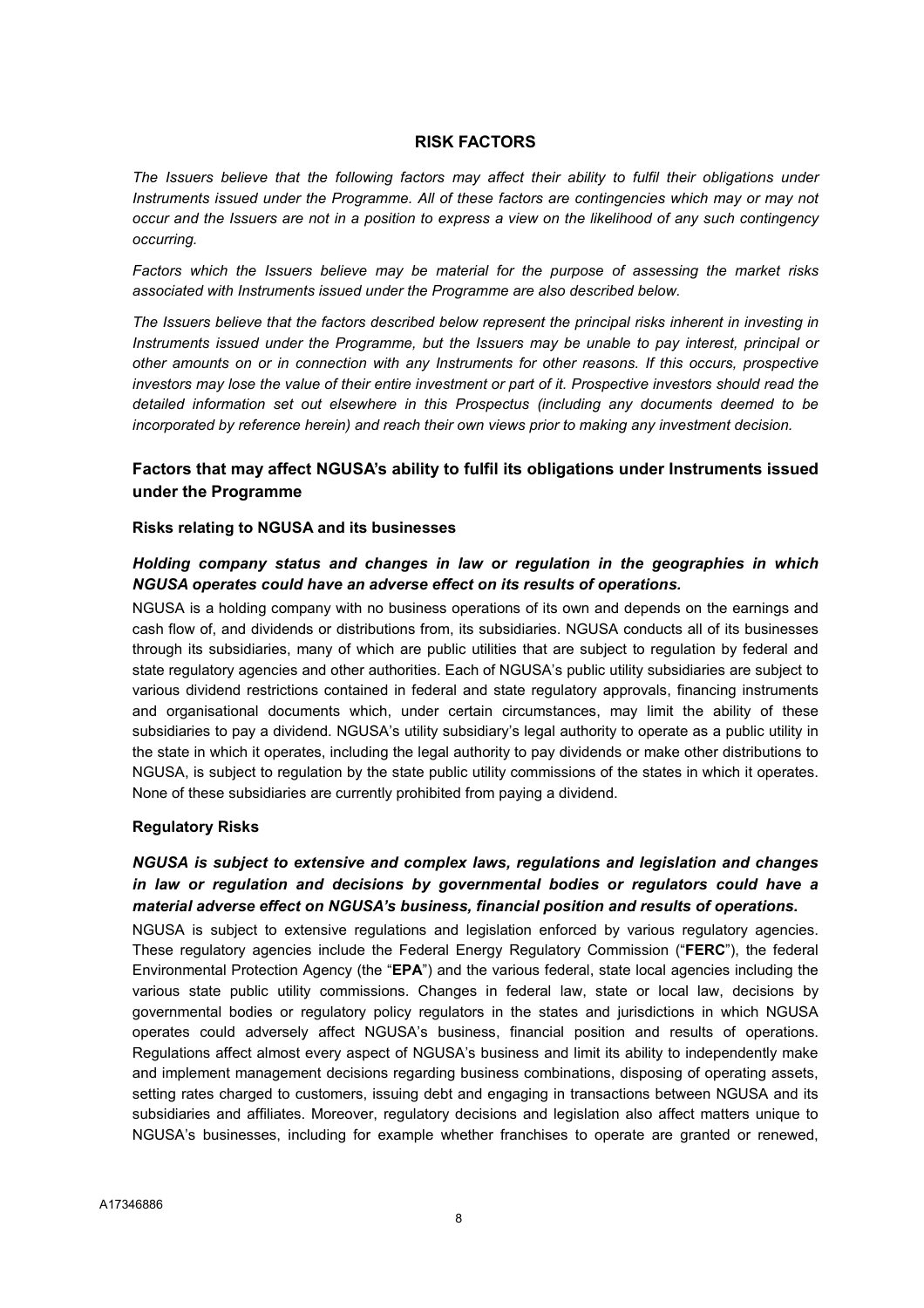decoupling of energy usage and revenue, timely recovery of incurred expenditure or obligations, the ability to pass through commodity costs, and other decisions relating to the impact of general economic conditions on NGUSA, its markets and customers, implications of climate change and remuneration for stranded assets. Regulations and legislation are subject to ongoing changes and policy initiatives, and NGUSA cannot predict the future course of regulations or legislation and their respective ultimate effect. Such changes could materially impact NGUSA s businesses, financial position and results of operations.

A significant portion of NGUSA's revenues and its opportunity to recover costs in its utility businesses is directly dependent on rates established by federal or state regulatory authorities, and any change in these rates and regulatory structure could significantly impact NGUSA's financial results. Increases in utility costs, not otherwise offset by increases in revenues or reductions in other expenses, could have an adverse effect on earnings due to the time lag associated with obtaining regulatory approval to recover such increased costs and expenses in rates. Regulatory decisions concerning the level of permitted revenues for NGUSA's businesses and proposed business development activities could have an adverse impact on its results of operations, cash flows, the financial condition of its businesses and the ability to develop those businesses in the future.

NGUSA launched its US foundation programme (see "Recent Developments") during November and December 2012 and has experienced operational difficulties and other system conversion challenges that significantly exceeded its expectations with consequential impacts including but not limited to payroll processing errors and delays that resulted in reputational damage and harm and delays in the production of US financial reporting. NGUSA's regulated utility business are subject to various federal and state regulatory rate plans that require a set of compliance obligations to maintain the regulatory approvals under its rate plan including those relating to the periodic and timely provision of financial information. Breaching such regulatory obligations could result in substantial fines and penalties and in some cases loss of regulatory approvals under its rate plans. The impact of any of these events could adversely impact the financial position, results of operations, or cash flows of NGUSA.

# Breaches of, or changes in, environmental, climate change or health and safety laws or regulations could expose NGUSA to increased costs, claims for financial compensation and adverse regulatory consequences, as well as adversely affecting NGUSA's business, financial position, results of operations and damaging the reputation of NGUSA.

NGUSA's activities are potentially dangerous, such as the operation and maintenance of electricity generation facilities and electricity lines and the transmission and distribution of gas and as such are subject to numerous environmental, health and safety regulations that affect many aspects of its operation. In addition, electricity and gas utilities also typically use and generate in their operations hazardous and potentially hazardous products and by products and NGUSA is subject to laws and regulations relating to pollution, the protection of the environment and the use and disposal of hazardous wastes and materials. In addition, certain activities of electricity and gas utilities may not currently be subject to environmental, health or safety regulations but could become subject to regulation in the future, or to more extensive regulation, such as, for example, the effects of electric and magnetic fields and greenhouse gas emissions. Compliance with current and future regulations, including regulation in relation to climate change, can require significant capital and operating expenditures, including expenditures for new equipment, inspection and clean-up costs and damages arising out of contaminated properties. NGUSA commits significant expenditure toward complying with these laws and regulations and meeting NGUSA's obligations under existing laws and regulations and in some cases negotiated settlements. If additional requirements are imposed on NGUSA's ability to recover such costs and expenses under relevant regulatory framework changes, this could have a material adverse impact on NGUSA's businesses, reputation, results of operation and financial position.

NGUSA may not be able to obtain or maintain all required environmental regulatory approvals for its facilities. As a result, some facilities may be required to shut down or alter their operations. If NGUSA's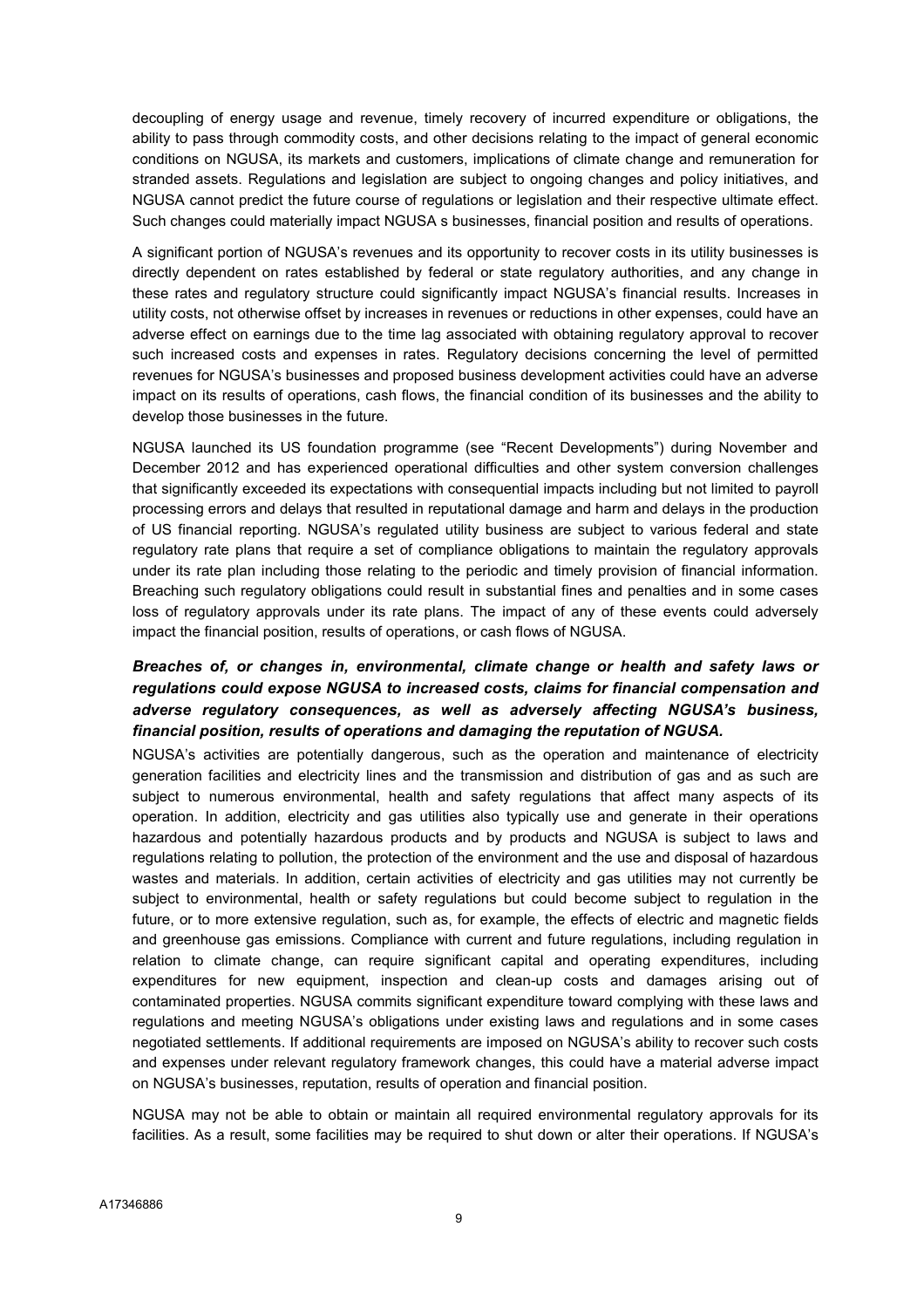conduct and activities fail to comply with any applicable environmental requirements, NGUSA may be subject to penalties and fines or other sanctions. In addition, NGUSA could suffer damage to its reputation.

Environmental regulations also impose obligations to remediate contaminated properties (for example manufactured gas plant ("MGP") sites) or to require payment for the cost of such remediation, often from parties that did not actually cause the contamination, including current and prior owners and operators of property. NGUSA generally is responsible for on-site liabilities, and in some cases off-site liabilities, associated with the environmental condition of its current and former assets, regardless of when the liabilities arose and when they are discovered. In connection with acquisitions, NGUSA may obtain or require indemnification against some environmental liabilities. If NGUSA incurs a material liability, or the other party to a transaction fails to meet its indemnification obligations, NGUSA could suffer material losses. In addition, future events, such as changes in existing laws or policies or their enforcement, or the discovery of currently unknown contamination, may give rise to additional remediation liabilities that may be material. While some of NGUSA's businesses have regulatory rate plans or similar type cost recovery mechanisms, generally allowing for recovery of the costs of investigation and remediation of contaminated sites (i.e. site investigation and remediation ("SIR") programmes), the current cost recovery mechanisms may change in the future. If the cost recovery mechanisms change in the future, or if additional environmental matters arise in the future at NGUSA's currently or historically owned facilities, at sites NGUSA may acquire in the future or at third-party waste disposal sites, costs associated with investigating and remedying these sites could have a material adverse effect on NGUSA's results of operations, cash flows and financial condition.

#### Operational Risk

# Network failure or the inability to carry out critical non-network operations may have significant adverse impacts on both NGUSA's financial position and its reputation.

NGUSA may suffer a major network failure or interruption, or may not be able to carry out non-network operations. Operational performance could be materially adversely affected by a failure to maintain the health of the system or network, inadequate forecasting of demand, inadequate record keeping or failure of information systems and supporting technology. This could cause NGUSA to fail to meet agreed standards of service, incentive and reliability targets, or be in breach of regulatory requirements or contractual obligations, and even incidents that do not amount to a breach could result in adverse regulatory and financial consequences, as well as harming NGUSA's reputation. The operation of complex electricity transmission, natural gas transportation and electricity and gas distribution systems and generation facilities involve many operating uncertainties and events beyond NGUSA's control such as the impact of weather (including as a result of climate change) unlawful or intentional acts of third parties or force majeure. Weather conditions, including prolonged periods of adverse weather or "adverse weather conditions", can affect financial performance and severe weather that causes outages or damages infrastructure will adversely affect operational and, potentially, business performance. Catastrophic force majeure type events such as severe storms (as seen recently with Hurricane Irene in August 2011 and Superstorm Sandy in October 2012), fires, earthquakes, or intentional acts such as wars, insurrections, strikes, lockouts, terrorist attacks, sabotage or vandalism may also physically damage NGUSA's assets. The occurrence of any one of these events could cause a breakdown or failure of transmission and distribution lines or other equipment or processes, unscheduled facility outages, interruption or unavailability of critical equipment, materials and supplies and reduced levels of capacity or efficiency which otherwise may significantly affect corporate activities and as a consequence have an adverse impact on NGUSA's results of operations, financial condition and its reputation. In addition, NGUSA's insurance may not adequately provide coverage for certain hazards, such as unexpected outages at critical facilities, damage to pipelines, equipment, properties and people. The occurrence of any of these risks or other operational risks could cause NGUSA to fail to meet the various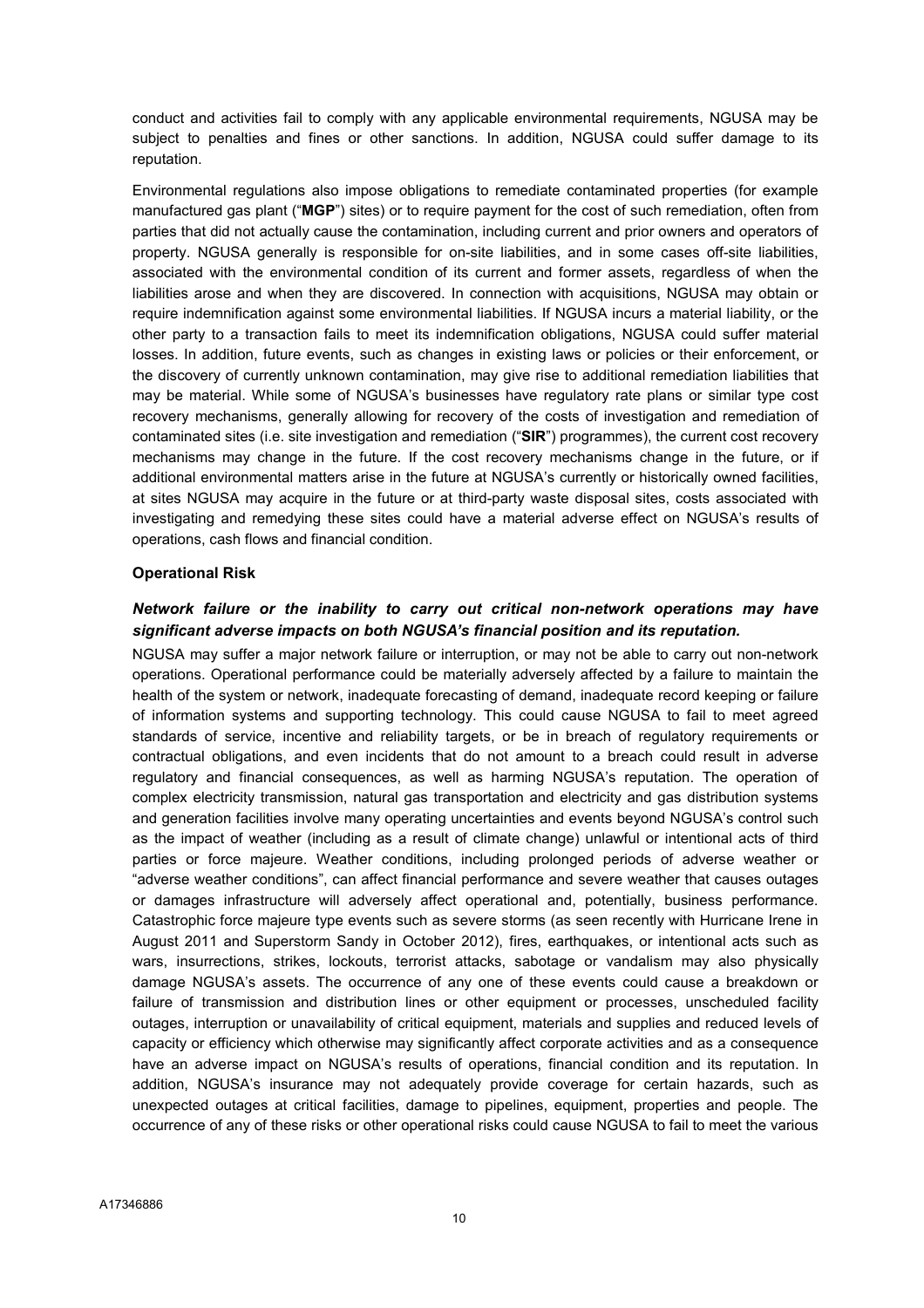standards of service requirements expected of utilities as established by the various state public utility commissions and/or significantly reduce or eliminate NGUSA's revenues or significantly increase its expenses due to the cost of repairing damage to NGUSA's operating facilities which could be substantial. The occurrence or risk of occurrence of future terrorist attacks or related acts of war or violence may lead to increased political, economic and financial market instability and volatility in prices which could materially adversely affect NGUSA in ways it cannot predict at this time. A lower level of economic activity for these or other reasons could result in a decline in energy consumption, which could adversely affect NGUSA's net revenues.

In addition, NGUSA could be subject to regulatory penalties if it fails to meet certain service quality standards resulting from, for example, an interruption of service. Any reduction of revenues or increase in expenses resulting from the risks described above could adversely affect NGUSA's business, results of operations and reputation.

# NGUSA results of operations depend on a number of factors relating to business and operational performance including performance against regulatory targets, recovery of incurred expenditure and the delivery of anticipated cost and efficiency savings from business development activity.

Earnings maintenance and growth from NGUSA's businesses will be affected by NGUSA's ability to meet or exceed efficiency and integration targets and service quality standards set by or agreed with NGUSA's regulators under the various regulatory rate plans affecting the types of business in which NGUSA operates. Levels of earnings also depend on meeting service quality standards set by U.S. regulators. In addition, from time to time, NGUSA publishes cost and efficiency savings targets for its businesses. To meet these cost and efficiency savings targets and standards, NGUSA must continue to improve operational performance, service reliability and customer service. If NGUSA does not meet these targets and standards and/or does not complete implementation of reorganisation as envisaged, NGUSA's business may be adversely affected and its performance, results of operations and its reputation may be harmed. NGUSA completed reorganising its US operations from a global business model to regional model in September 2011, because customers and regulators were looking for something more closely aligned to their local needs and achieving greater efficiencies and cost savings. If NGUSA's regional model does not create greater customer alignment, efficiencies and cost savings, or NGUSA does not meet these targets and standards, or if it does not implement the transformation projects it is carrying out as envisaged (including the US foundation programme, see "Recent Developments"), or NGUSA is not able to effectively manage its operating model to deliver success under its existing rate plans, NGUSA may not achieve the expected benefits, our business may be materially adversely affected and our performance, results of operations and reputation may be materially harmed and/or we may be in breach of regulatory or contractual obligations. If the regional model does not create greater customer alignment, efficiencies and cost savings, NGUSA's business may be adversely affected and its performance, results of operations and its reputation may be harmed.

Business development activities, including acquisitions and disposals, entail a number of risks including that they may be based upon incorrect assumptions or conclusions, inability to integrate acquired businesses effectively with existing operations, failure to realise planned levels of synergy and efficiency savings from acquisitions, unanticipated operational, financial and tax impacts (including unanticipated costs) and other unanticipated effects. NGUSA may be liable for the past acts and errors and omissions of companies or businesses acquired which may be unforeseen or greater than anticipated at the time of the acquisition. Under NGUSA's state regulatory rate plans earnings, maintenance and growth from NGUSA's regulated gas and electricity businesses will be affected by its ability to realise and deliver expected integration and operational efficiency synergies from completed acquisitions as set by or agreed with its state and federal regulators. Many of these risks and uncertainties are similar to those that are faced by NGUSA's pre-existing businesses; however, there are some that are not. The occurrence of any such event could affect NGUSA's ability to realise synergies required under its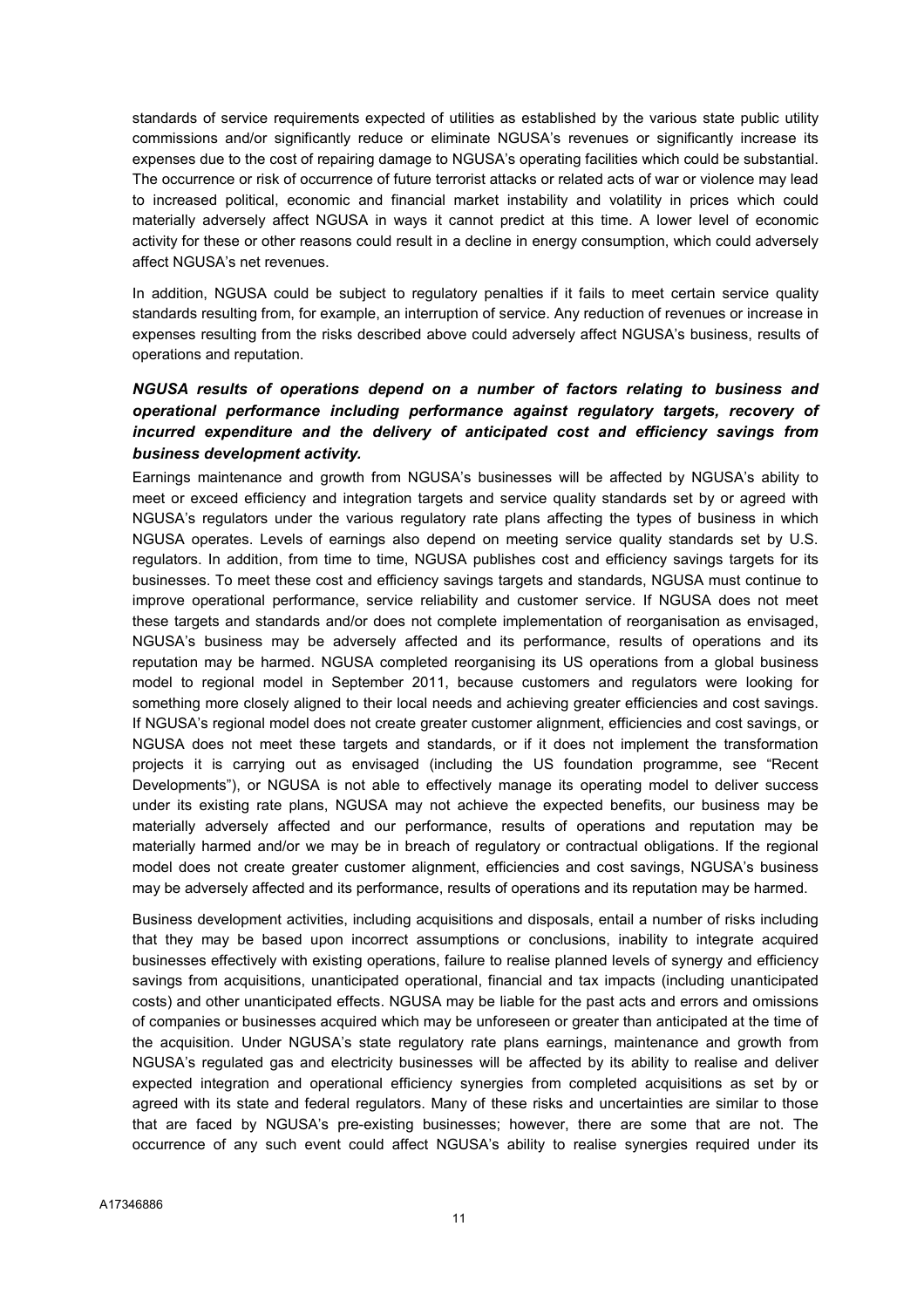regulatory rate plans which could have a material adverse impact on NGUSA's results of operations or financial condition under its regulatory rate plans.

#### NGUSA's results of operations could be affected by inflation

NGUSA's income under its businesses' rate plans in the various states in which it operates are not typically linked to inflation. In periods of inflation in the United States, NGUSA's operating costs may increase by more than its revenues. Such increased costs may materially adversely affect NGUSA's results of operations. In addition, even where increased costs are recoverable under NGUSA's various regulatory rate plans of its various businesses that provide for various tracking and true-up mechanisms for cost recovery, there may be a delay (i.e. regulatory lag) in NGUSA's ability to recover its increased costs.

# NGUSA's risk mitigation techniques such as hedging and current regulatory arrangements may not adequately provide protection.

To the extent NGUSA has unhedged positions or its hedging strategies do not work as planned, fluctuating commodity prices could cause NGUSA's sales and net income to be volatile and could potentially impact NGUSA's business. To mitigate NGUSA's financial exposure related to commodity price fluctuations, NGUSA routinely enters into various contracts to hedge a portion of purchase and sale commitments, weather fluctuations, electricity sales, gas supply and other commodities. In addition, NGUSA's current regulatory arrangements provide the ability to pass through virtually all of the increased costs related to commodity prices to consumers. However, if NGUSAs regulators were to restrict this ability, it could have an adverse effect on NGUSA's operating results. Moreover, NGUSA does not always cover the entire exposure of its assets or its positions to market price volatility and the coverage will vary over time.

# NGUSA's reputation and long-term financial condition may be harmed if consumers of energy suffer a disruption to their supply even if this disruption is outside NGUSA's control.

NGUSA's energy delivery businesses are responsible for arranging for the transportation and distribution of available electricity and gas to its customers. The development of additional gas reserves requires significant capital expenditure by others for exploring, drilling and installing production, gathering, storage, transportation and other facilities that permit gas to be produced and delivered to NGUSA's distribution systems. Low prices for gas, regulatory restrictions, or the lack of available capital for these projects could adversely affect the development of additional gas reserves and may also result in potential write-downs of NGUSA's investment in gas properties. Additional gas reserves may not be developed in sufficient amounts to fill the capacities of NGUSA's distribution systems, thus limiting NGUSA's prospects for long-term growth. Such supply issues could hinder NGUSA's ability to successfully contract for gas and electricity supplies required to meet the needs of its customers. Significant downward revisions in NGUSA's estimated proved gas reserves may further impact the longterm financial health of NGUSA. In addition, NGUSA consults with and provides information to regulators, governments and industry participants about future demand and the availability of supply. However, where there is insufficient supply, NGUSAs role is to manage the relevant distribution and transportation network safely, which in extreme circumstances may require NGUSA to disconnect customers which may damage NGUSA's reputation.

# NGUSA's financial position may be adversely affected by a number of factors including restrictions in borrowing and debt arrangements, changes to credit ratings, effective tax rates and volatility in the global credit markets and successful implementation and delivery of the US foundation programme.

NGUSA is subject to certain covenants and restrictions in relation to its debt securities and its bank lending facilities and those of its subsidiaries. NGUSA is also subject to restrictions on financing that have been imposed by state and federal regulators. These restrictions may hinder it in servicing the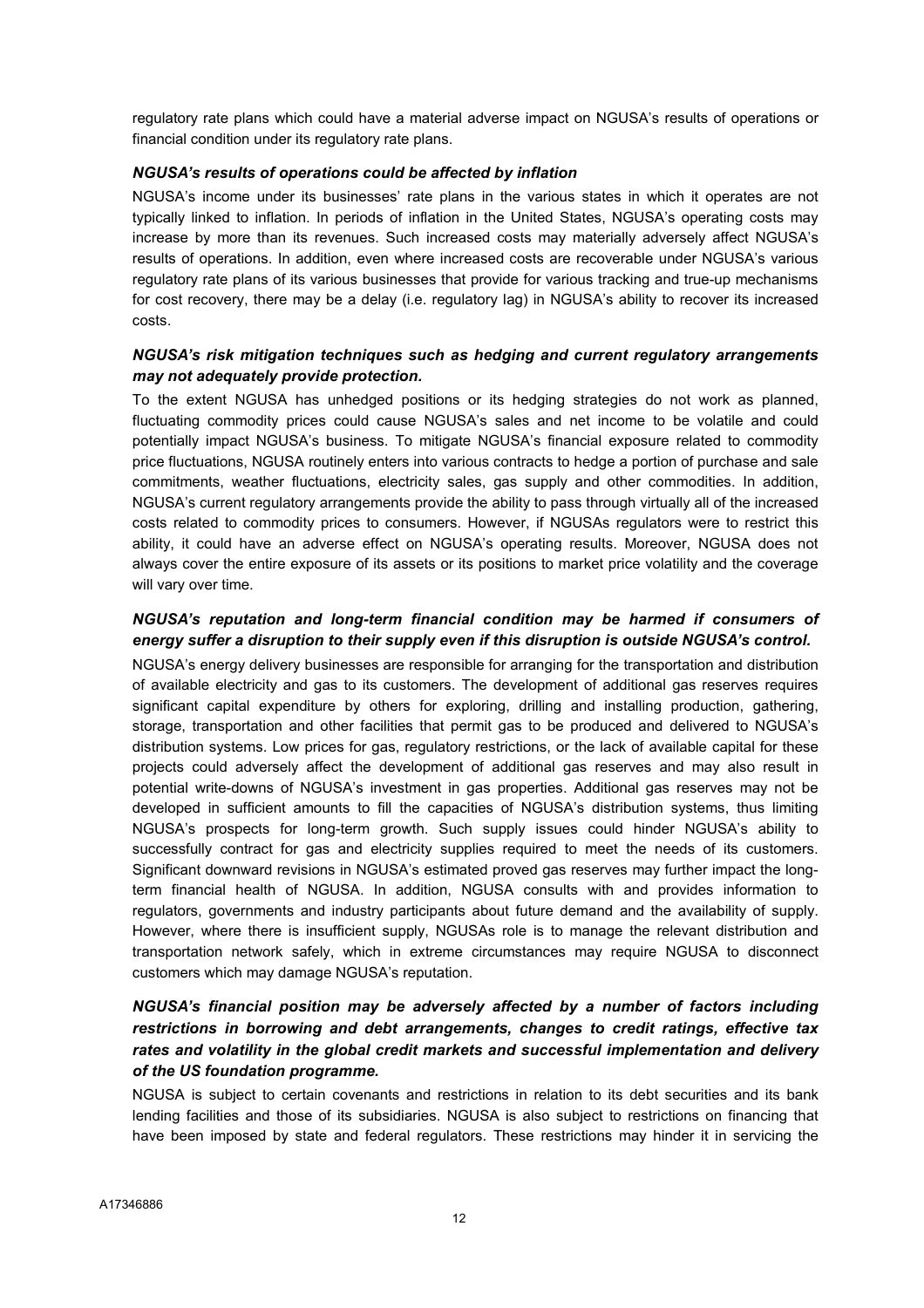financial requirements of its current businesses or the financing of newly acquired or developing businesses. For the portion of NGUSA's debt or the debt of its subsidiaries, that is rated by credit rating agencies, it can provide no assurances that the ratings or outlook on such debt securities will not be reduced or otherwise be negatively changed. Changes to these ratings or outlook may affect both NGUSA's and its subsidiaries' borrowing capacity and the cost of those borrowings. The effective rate of tax NGUSA pays may be influenced by a number of factors including changes in law and accounting standards, the results of which could increase that rate.

NGUSA's businesses are partly financed through debt and the maturity and repayment profile of debt used to finance investments often does not correlate to cash flows from NGUSA's assets. Accordingly, NGUSA's businesses may rely on access to short-term commercial paper and money markets as a source of short-term financing and longer-term bank and capital markets as a source of long-term financing. The global financial markets are currently experiencing extreme volatility. A shortage of liquidity, lack of funding, pressure on capital and extreme price volatility across a wide range of asset classes are putting pressure and, in certain cases, placing downward pressure on share prices and credit availability for companies. If NGUSA's businesses are not able to access capital at competitive rates, or if there are increases in prevailing interest rates on NGUSA's borrowings, their ability to finance their operations and implement NGUSA's strategy will be adversely affected. Future funding requirements of NGUSA's pension plans could adversely affect the results of operations of NGUSA.

NGUSA participates in a number of pension plans that together cover substantially all of NGUSA's subsidiaries' employees. The principal plans are defined benefit plans where the programme assets are held independently of NGUSA's own financial resources. Estimates of the amount and timing of future funding for these plans are based on various actuarial assumptions and other factors including, among other things, the actual and projected market performance of the plan assets, future long-term bond yields, average life expectancies and relevant legal requirements. The impact of these assumptions and other factors may require NGUSA to make additional contributions to these pension plans which, to the extent they are not recoverable (under applicable state rate plans, for example) could adversely affect the results of operations of NGUSA.

NGUSA launched its US foundation programme (see "Recent Developments") during November and December 2012 that relates to the development and implementation of its new US enterprise resources planning system which is a key enabler for delivering its strategic objectives by creating an integrated platform that allows process and system standardisation across its businesses. NGUSA has experienced operational difficulties and other system conversion challenges that significantly exceeded its expectations with consequential impacts including but not limited to payroll processing errors and delays that resulted in reputational damage and harm and delays in the production of US financial reporting.

In addition, during the process of its preparation and issuance of the financial statements of NGNA and its subsidiaries, including NGUSA, as of and for the year ended 31 March 2013, NGNA determined the existence of a material weakness in internal controls over financial reporting relating to the closing processes used to ensure the completeness and accuracy of these statements. Management has commenced a programme to address the issues raised and strengthen its internal control over financial reporting.

NGUSA's debt agreements and banking facilities contain covenants, including those relating to the periodic and timely provision of financial information by the issuing US entity and financial covenants such as restrictions on the level of subsidiary indebtedness. Failure to comply with these covenants, or obtain waivers of those requirements, could in some cases trigger a right, at the lender's discretion, to require repayment of some of our debt and may restrict NGUSA's ability to draw upon its facilities or access the capital markets. The impact of any of these events could adversely impact the results of operation of NGUSA.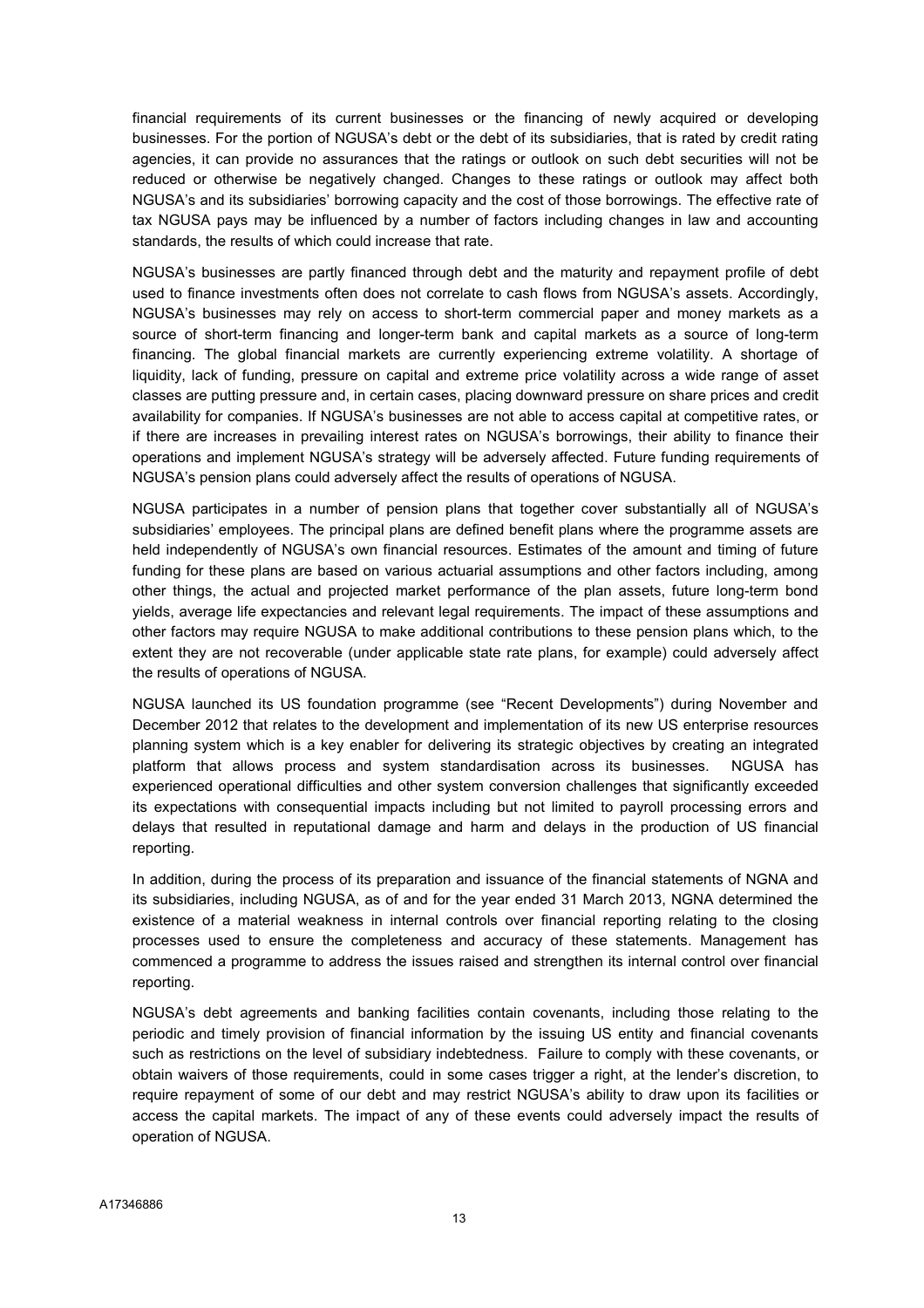#### New or revised accounting standards, rules and interpretations.

The implementation of new accounting standards or changes in accounting standards or Generally Accepted Accounting Principles which may require adjustments to financial statements, could have significant adverse effects on NGUSA's reported financial results.

#### NGUSA's operating results may fluctuate on a seasonal and quarterly basis.

NGUSA's public utility subsidiaries are seasonal businesses and are subject to weather conditions and related market issues. In particular, NGUSA receives most of its gas distribution revenues in the third and fourth quarters of its fiscal year, when demand for gas increases due to colder weather conditions. As a result, NGUSA is subject to seasonal variations in working capital because it purchases gas supplies for storage in the first and second quarters and must finance these purchases. Accordingly, NGUSA's results of operations for its gas distribution business fluctuate substantially on a seasonal basis. In addition, portions of NGUSA's electricity businesses are seasonal and subject to weather and related market conditions. Sales of electricity to customers are influenced by temperature changes. Significant changes in heating or cooling degree days, for example, could have a substantial effect. As a result, fluctuations in weather and competitive supply between years may have a significant effect on NGUSAs results of operations for these businesses; both gas and electric.

# Customers and counterparties to NGUSA's transactions may fail to perform their obligations, which could harm the Issuer's results of operations and loss of substantial revenue if discontinued.

NGUSA's subsidiary operations are exposed to the risk that customers and counterparties to NGUSA's transactions that owe money, commodities or supplies to NGUSA will not perform their obligations. For example, NGUSA's downstate New York subsidiaries derive a substantial portion of revenues in the electric services segment from one customer, the Long Island Power Authority ("LIPA") pursuant to a series of agreements with LIPA that will require NGUSA's subsidiary to manage LIPA's transmission and distribution system until 31 December 2013 and supply a significant portion of LIPA's customers' electricity needs until April 2025. Should the counterparties to arrangements with NGUSA fail to perform, NGUSA might be forced to enter into alternative hedging arrangements or honour its underlying commitment at then-current market prices that may exceed NGUSA's contractual prices. In such event, NGUSA might incur additional losses to the extent of amounts, if any, already paid to counterparties. This risk is most significant where NGUSA's energy delivery businesses have concentrations of receivables from gas and electric utilities and their affiliates, as well as industrial customers, energy marketers, customers and other purchasers that are unable to pay as a result of increasing commodity costs throughout the northeast of the United States.

# Prolonged disruptions of our business operations due to work stoppages or strikes could adversely affect NGUSA's business.

Most of NGUSA's operations workforces are covered by various collective bargaining agreements, which affect its labour costs. NGUSA believes that it has satisfactory relations with the various unions. However, NGUSA cannot assure that it will reach a new agreement with the union on satisfactory terms when the collective bargaining agreement expires. Nor can NGUSA assure you that it would reach a new agreement without work stoppages, strikes or similar industrial actions. If industrial actions substantially obstructed our operations for an extended period, NGUSA's business and results of operations would suffer material harm. Disruptions of the business operations, strikes or similar measures at customer's or supplier's sites could also have a material adverse impact on NGUSA's business and results of operations.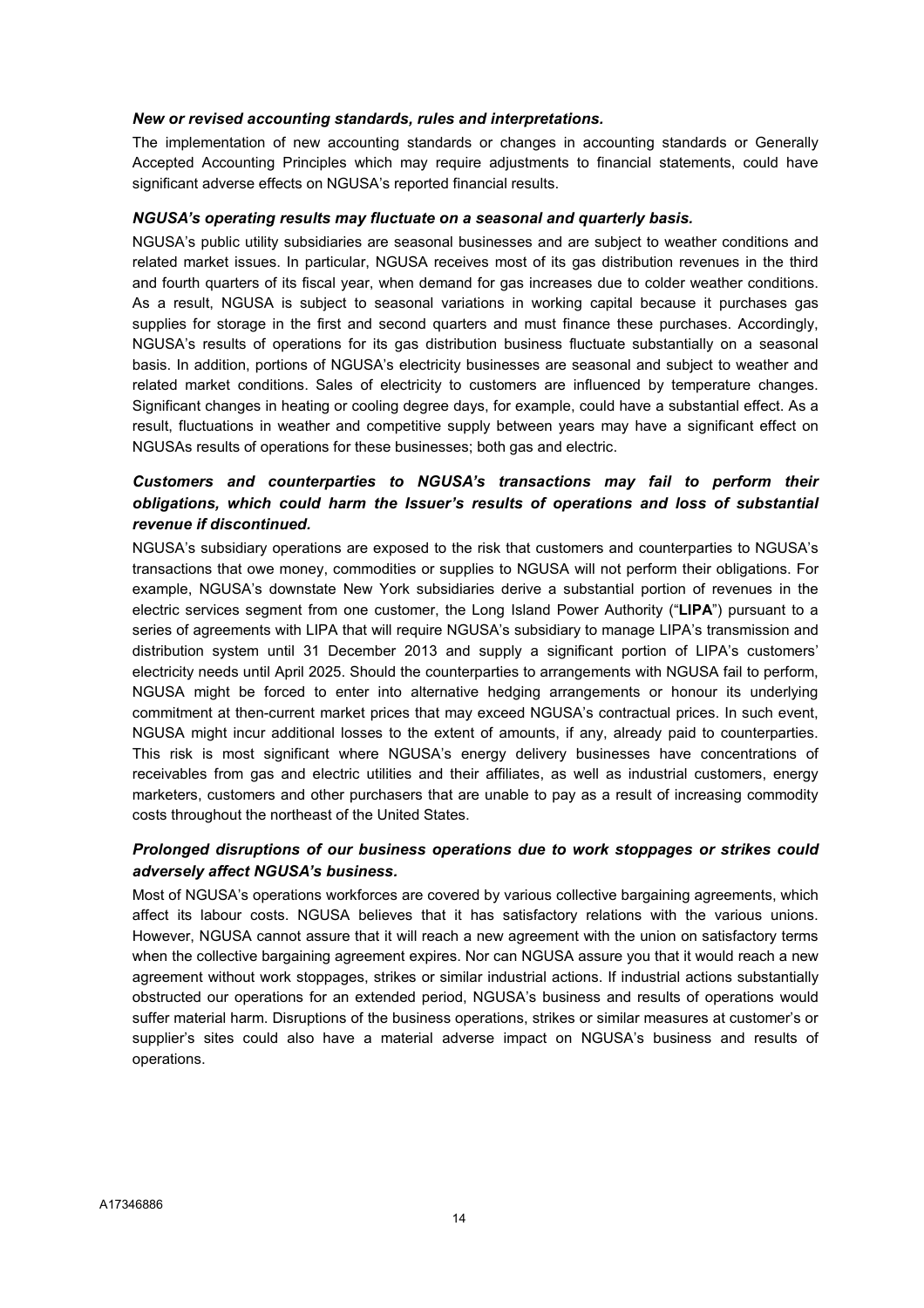# Factors that may affect NGNA's ability to fulfil its obligations under Instruments issued under the Programme

# NGNA as a vehicle for acquisition financing is dependent upon receipt of funds from subsidiaries to fulfil its obligations under the Instruments

NGNA's only business is to act as a vehicle for acquisition financing for its ultimate parent company National Grid plc, in the US through intercompany lending arrangements. NGNA's debt, primarily in the form of intercompany loans from National Grid plc and other UK affiliates, are paid back in a variety of ways including through dividend payments from NGUSA, intercompany facilities with its US subsidiaries, and external borrowings. As discussed herein, NGNA, as a holding company, does not conduct any business other than through its US subsidiaries and is dependent on dividends or distributions from its US subsidiaries to provide the funds necessary to meet its debt and contractual obligations. The US subsidiaries' legal authority to pay dividends or make other distributions to NGUSA is subject to regulation by the various state regulatory authorities in the US. None of these subsidiaries are currently prohibited from paying a dividend.

NGNA is therefore dependent upon receipt of funds from its subsidiaries in order to fulfil its obligations under the Instruments. The obligations of NGNA under the Instruments are therefore structurally subordinated to any liabilities of NGNA's subsidiaries.

# NGNA's financial position may be adversely affected by a number of factors including restrictions in borrowing and debt arrangements, changes to credit ratings, effective tax rates and volatility in the global credit markets.

NGNA is subject to certain covenants and restrictions in relation to its debt securities and its bank lending facilities and those of its subsidiaries. NGNA is also subject to restrictions on financing that have been imposed by state and federal regulators. These restrictions may hinder it in servicing the financial requirements of its current businesses or the financing of newly acquired or developing businesses. For the portion of NGNA's debt or the debt of its subsidiaries, that is rated by credit rating agencies, it can provide no assurances that the ratings or outlook on such debt securities will not be reduced or otherwise be negatively changed. Changes to these ratings or outlook may affect both NGNA's and its subsidiaries' borrowing capacity and the cost of those borrowings. The effective rate of tax NGNA pays may be influenced by a number of factors including changes in law and accounting standards, the results of which could increase that rate.

NGNA's businesses are partly financed through debt and the maturity and repayment profile of debt used to finance investments often does not correlate to cash flows from NGNA's assets. Accordingly, NGNA's businesses may rely on access to short-term commercial paper and money markets as a source of shortterm financing and longer-term bank and capital markets as a source of long-term financing. The global financial markets are currently experiencing extreme volatility. A shortage of liquidity, lack of funding, pressure on capital and extreme price volatility across a wide range of asset classes are putting pressure and, in certain cases, placing downward pressure on share prices and credit availability for companies. If NGNA's businesses are not able to access capital at competitive rates, their ability to finance their operations and implement NGNA's strategy will be adversely affected.

NGUSA launched a programme during November and December 2012 that relates to the development and implementation of its new US enterprise resources planning system which is a key enabler for delivering its strategic objectives by creating an integrated platform that allows process and system standardisation across its businesses. NGUSA has experienced operational difficulties and other system conversion challenges that significantly exceeded its expectations with consequential impacts including but not limited to payroll processing errors and delays that resulted in reputational damage and harm and delays in the production of US financial reporting.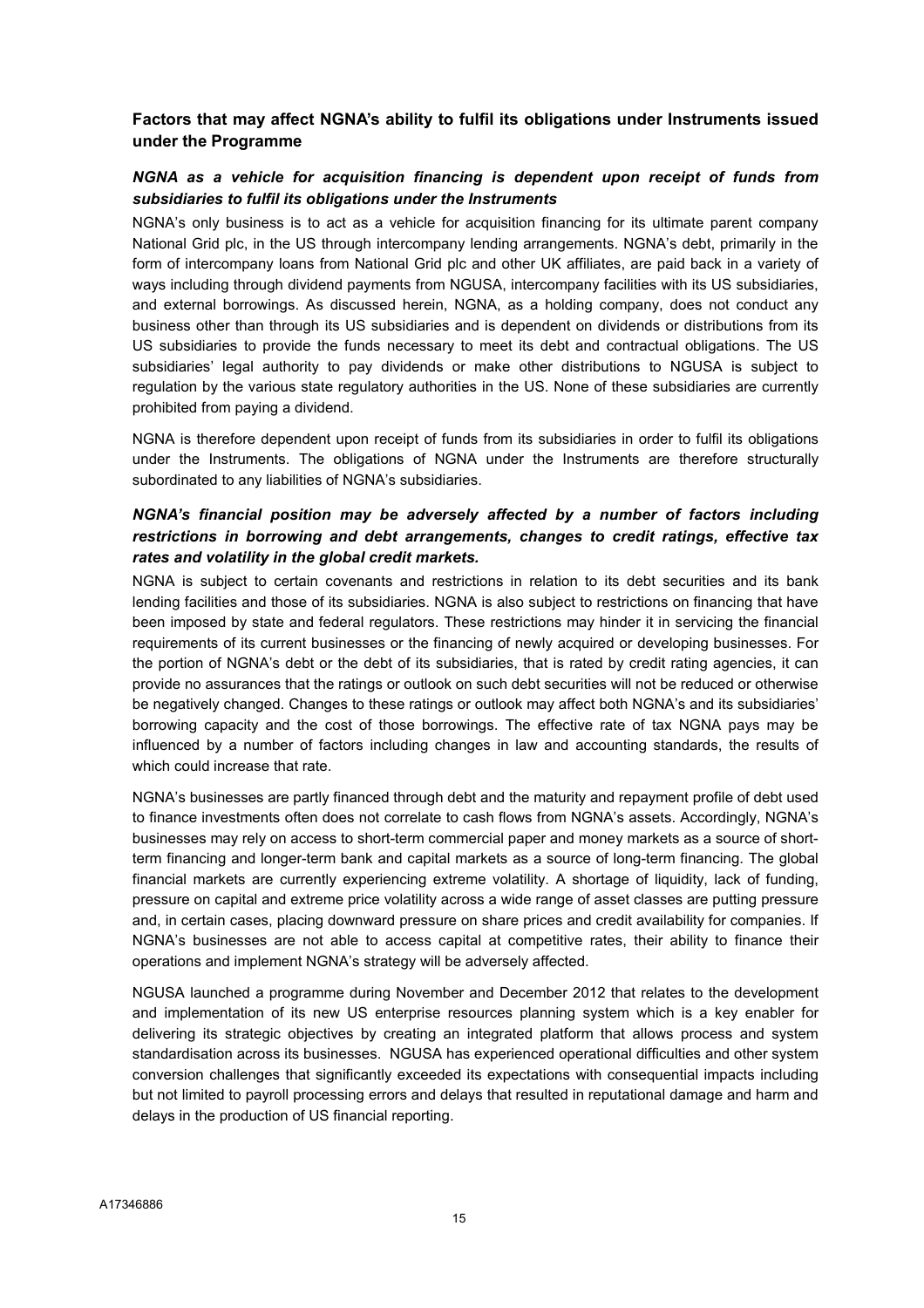In addition, during the process of its preparation and issuance of the financial statements of NGNA and its subsidiaries, including NGUSA, as of and for the year ended 31 March 2013, NGNA determined the existence of a material weakness in internal controls over financial reporting relating to the closing processes used to ensure the completeness and accuracy of these statements. Management has commenced a programme to address the issues raised and strengthen its internal control over financial reporting.

NGUSA's debt agreements and banking facilities contain covenants, including those relating to the periodic and timely provision of financial information by the issuing US entity and financial covenants such as restrictions on the level of subsidiary indebtedness. Failure to comply with these covenants, or obtain waivers of those requirements, could in some cases trigger a right, at the lender's discretion, to require repayment of some of our debt and may restrict NGUSA's ability to draw upon its facilities or access the capital markets. The impact of any of these events could adversely impact the results of operations of NGUSA and therefore of NGNA.

# Factors which are material for the purpose of assessing the market risks associated with Instruments issued under the Programme

#### Risks related to the structure of a particular issue of Instruments

A range of Instruments may be issued under the Programme. Certain of these Instruments may have features which contain particular risks for potential investors. Set out below is a description of certain such features:

#### Instruments subject to optional redemption by the relevant Issuer

An optional redemption feature is likely to limit the market value of Instruments. During any period when the relevant Issuer may elect to redeem Instruments, the market value of those Instruments generally will not rise substantially above the price at which they can be redeemed. This also may be true prior to any redemption period.

Such Issuer may be expected to redeem Instruments when its cost of borrowing is lower than the interest rate on the Instruments. At those times, an investor generally would not be able to reinvest the redemption proceeds at an effective interest rate as high as the interest rate on the Instruments being redeemed and may only be able to do so at a significantly lower rate. Potential investors should consider reinvestment risk in light of other investments available at that time.

#### Fixed/Floating Rate Instruments

Fixed/Floating Rate Instruments may bear interest at a rate that the relevant Issuer may elect to convert from a fixed rate to a floating rate, or from a floating rate to a fixed rate. Such Issuer's ability to convert the interest rate will affect the secondary market and the market value of such Instruments since such Issuer may be expected to convert the rate when it is likely to produce a lower overall cost of borrowing. If such Issuer converts from a fixed rate to a floating rate, the spread on the Fixed/Floating Rate Instruments may be less favourable than the prevailing spreads on comparable Floating Rate Instruments tied to the same reference rate. In addition, the new floating rate at any time may be lower than the rates on other Instruments. If such Issuer converts from a floating rate to a fixed rate, the fixed rate may be lower than the prevailing rates on its Instruments.

#### Instruments issued at a substantial discount or premium

The market values of securities issued at a substantial discount or premium to their nominal amount tend to fluctuate more in relation to general changes in interest rates than do prices for conventional interestbearing securities. Generally, the longer the remaining term of the securities, the greater the price volatility as compared to conventional interest-bearing securities with comparable maturities.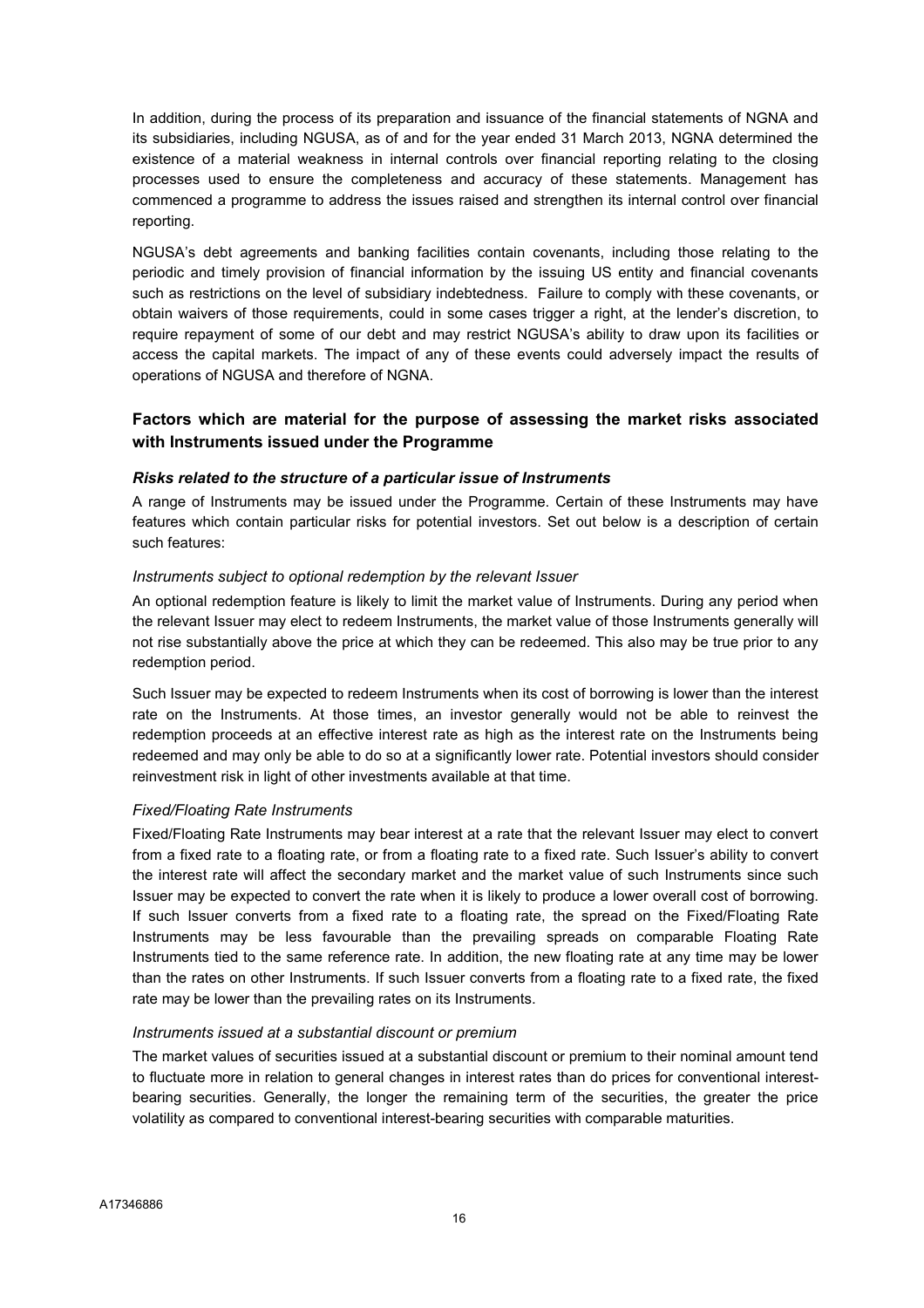#### Risks related to Instruments generally

Set out below is a brief description of material risks relating to the Instruments generally:

#### Modification, waiver and substitution

The Terms and Conditions of the Instruments contain provisions for calling meetings of Instrumentholders to consider matters affecting their interests generally. These provisions permit defined majorities to bind all Instrumentholders including Instrumentholders who did not attend and vote at the relevant meeting and Instrumentholders who voted in a manner contrary to the majority.

The Terms and Conditions of the Instruments also provide that the Trustee may, without the consent of Instrumentholders, agree to (a) any modification of any of the provisions of the Trust Deed (as defined herein) that is of a formal, minor or technical nature or is made to correct a manifest error, (b) any other modification (except as mentioned in the Trust Deed), and any waiver or authorisation of any breach or proposed breach, of any of the provisions of the Trust Deed that is in the opinion of the Trustee not materially prejudicial to the interests of the Instrumentholders or (c) the substitution of another company as principal debtor under any Instruments in place of the relevant Issuer, in the circumstances described in Condition 10.

#### European Monetary Union

If the United Kingdom joins the European Monetary Union prior to the maturity of the Instruments, there is no assurance that this would not adversely affect investors in the Instruments. It is possible that prior to the maturity of the Instruments the United Kingdom may become a participating Member State and that the Euro may become the lawful currency of the United Kingdom. In that event (i) all amounts payable in respect of any Instruments denominated in Sterling may become payable in Euro (ii) the law may allow or require such Instruments to be re-denominated into Euro and additional measures to be taken in respect of such Instruments; and (iii) there may no longer be available published or displayed rates for deposits in Sterling used to determine the rates of interest on such Instruments or changes in the way those rates are calculated, quoted and published or displayed. The introduction of the Euro could also be accompanied by a volatile interest rate environment, which could adversely affect investors in the Instruments.

#### EU Savings Directive

Under EC Council Directive 2003/48/EC on the taxation of savings income (the "EU Savings Directive"). each European Union Member State is required to provide to the tax authorities of another European Union Member State details of payments of interest or other similar income paid by a person established within its jurisdiction to (or for the benefit of) an individual resident or certain limited types of entities established in that other European Union Member State. However, for a transitional period, Luxembourg and Austria will instead (unless during that period they elect otherwise) operate a withholding system in relation to such payments (subject to a procedure whereby, on meeting certain conditions, the beneficial owner of the interest (or similar income) may request that no tax be withheld).The ending of this transitional period is dependent upon the conclusion of certain other agreements relating to the information exchange with certain other countries. The Luxembourg government has announced its intention to elect out of the withholding system in favour of an automatic exchange of information with effect from 1 January 2015.

A number of non-EU countries and territories have adopted similar measures to the EU Savings Directive.

The European Commission has proposed certain amendments to the EU Savings Directive, which may, if implemented, amend or broaden the scope of the requirements described above. If a payment to an individual in respect of an Instrument were to be made or collected through a European Union Member State which has opted for a withholding system and an amount of, or in respect of, tax were to be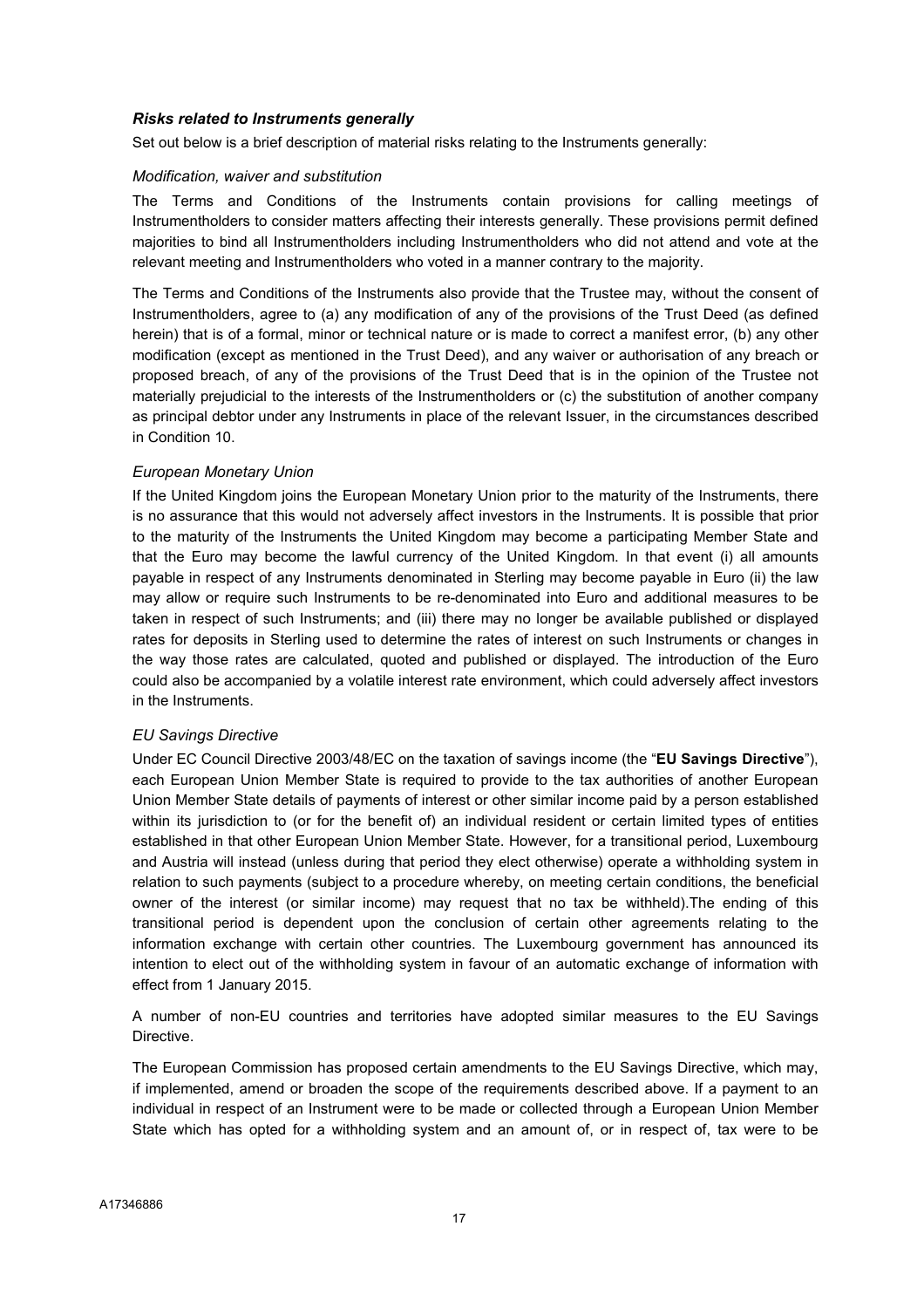withheld from that payment pursuant to the EU Savings Directive or any other Directive implementing the conclusions of the ECOFIN Council meeting of 26-27 November 2000, neither the relevant Issuer nor any Paying Agent nor any other person would be obliged to pay additional amounts with respect to such Instrument as a result of the imposition of such withholding tax. However, the relevant Issuer is required, to the extent it is able to do so, to maintain a Paying Agent with a specified office in a European Union Member State that will not be obliged to withhold or deduct tax pursuant to the EU Savings Directive or any other Directive implementing the conclusions of the ECOFIN council meeting of 26-27 November 2000.

#### Payments made on or with respect to Instruments may be subject to U.S. FATCA withholding tax

Sections 1471 through 1474 of the U.S. Internal Revenue Code of 1986 and the Treasury Regulations issued thereunder ("FATCA") impose a withholding tax of 30 per cent. on certain U.S. source payments, such as interest on the Instruments, and gross proceeds from the sale of certain assets that give rise to U.S. source payments, such as the Instruments. The withholding tax may be imposed on payments on the Instruments to any recipient (including an intermediary) that has not (a) entered into an informationreporting agreement with the IRS, or (b) otherwise established an exemption from FATCA withholding, which may require the provision of certain information requested by us or any relevant intermediary. FATCA withholding should not be required with respect to payments on the Instruments made on or before 30 June 2014. Neither a holder nor a beneficial owner of Instruments will be entitled to any additional amounts in the event such withholding tax is imposed.

#### Change of law

The Terms and Conditions of the Instruments are based on English law in effect as at the date of issue of the relevant Instruments. No assurance can be given as to the impact of any possible judicial decision or change to English law or administrative practice after the date of issue of the relevant Instruments and any such change could materially adversely impact the value of any investments affected by it.

#### Risks related to the market generally

Set out below is a description of material market risks, including liquidity risk, exchange rate risk, interest rate risk and credit risk:

#### The secondary market generally

Instruments may have no established trading market when issued, and one may never develop. If a market does develop, it may not be liquid. Therefore, investors may not be able to sell their Instruments easily or at prices that will provide them with a yield comparable to similar investments that have a developed secondary market. This is particularly the case for Instruments that are especially sensitive to interest rate, currency or market risks, are designed for specific investment objectives or strategies or have been structured to meet the investment requirements of limited categories of investors. These types of Instruments generally would have a more limited secondary market and more price volatility than conventional debt securities. Illiquidity may have a severely adverse effect on the market value of Instruments.

#### The Clearing Systems

The Global Certificates may be held by or on behalf of Euroclear Bank and Clearstream, Luxembourg and consequently investors will have to rely on their procedures for transfer, payment and communication with the relevant Issuer.

Instruments may be represented by one or more Global Certificates. Such Global Certificates may be deposited with the Common Depositary for Euroclear and Clearstream, Luxembourg, or, in the case of an instrument held under the NSS, to the Common Safekeeper for Euroclear and Clearstream, Luxembourg. Euroclear and Clearstream, Luxembourg will maintain records of the interests in the Global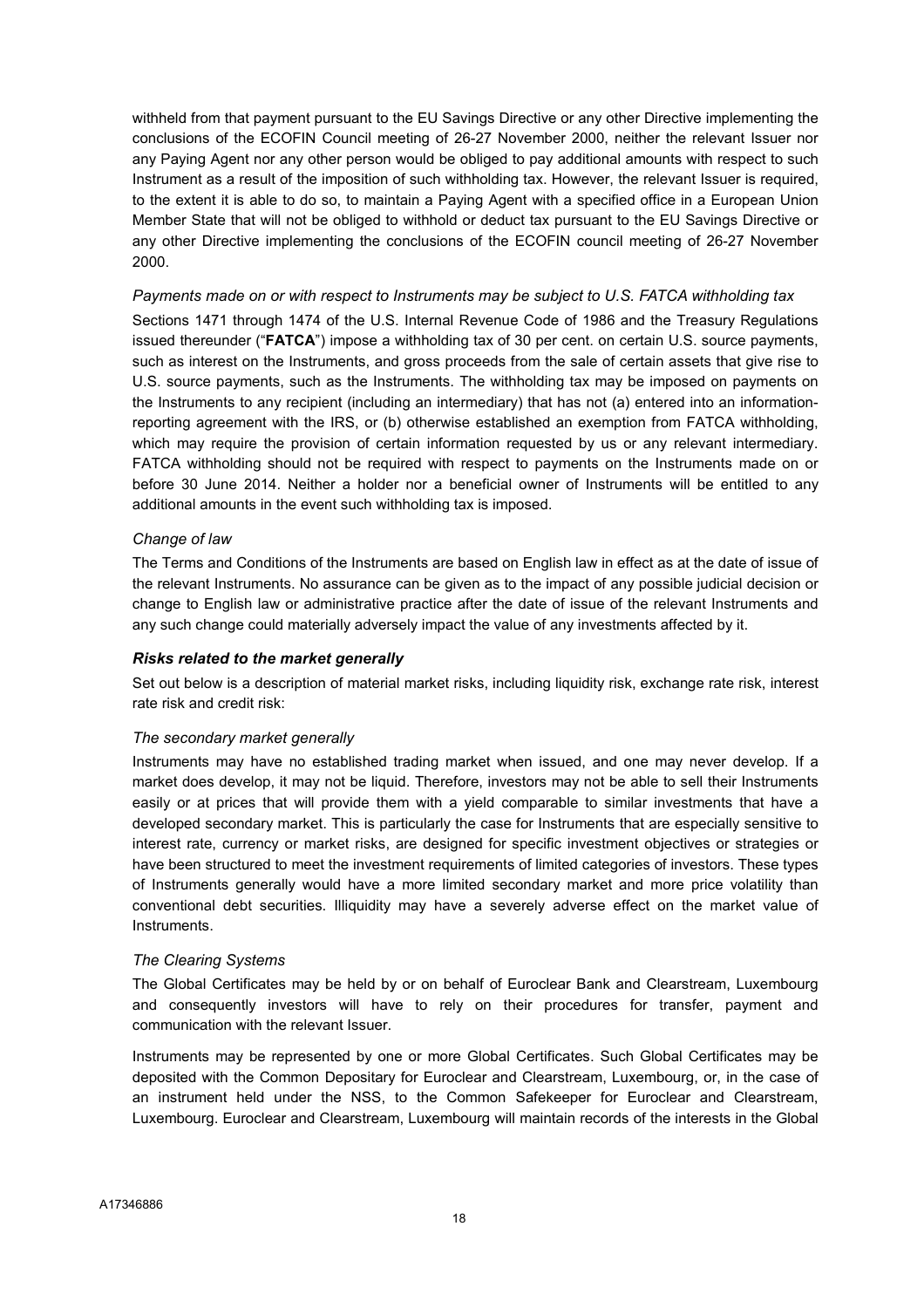Certificates. While the Instruments are represented by one or more Global Certificates, investors will be able to trade their interests only through Euroclear or Clearstream, Luxembourg.

While Instruments are represented by one or more Global Certificates, the relevant Issuer will discharge its payment obligations under such Instruments by making payments to the Common Depositary for Euroclear and Clearstream, Luxembourg for distribution to their account holders. A holder of an interest in Instruments represented by a Global Certificate must rely on the procedures of Euroclear and Clearstream, Luxembourg to receive payments under the relevant Instruments. Such Issuer has no responsibility or liability for the records relating to, or payments made in respect of Global Certificates.

Holders of Instruments represented by a Global Certificate will not have a direct right to vote in respect of the relevant Instruments. Instead, such holders will be permitted to act only to the extent that they are enabled by Euroclear or Clearstream, Luxembourg.

#### Exchange rate risks and exchange controls

The relevant Issuer will pay principal and interest on the Instruments in the Specified Currency. This presents certain risks relating to currency conversions if an investor's financial activities are denominated principally in a currency or currency unit (the "**Investor's Currency**") other than the Specified Currency. These include the risk that exchange rates may significantly change (including changes due to devaluation of the Specified Currency or revaluation of the Investor's Currency) and the risk that authorities with jurisdiction over the Investor's Currency may impose or modify exchange controls. An appreciation in the value of the Investor's Currency relative to the Specified Currency would decrease (i) the Investor's Currency-equivalent yield on the Instruments, (ii) the Investor's Currency equivalent value of the principal payable on the Instruments and (iii) the Investor's Currency equivalent market value of the Instruments.

Government and monetary authorities may impose (as some have done in the past) exchange controls that could adversely affect an applicable exchange rate or the ability of the relevant Issuer to make payments in respect of the Instruments. As a result, investors may receive less interest or principal than expected, or no interest or principal.

#### Interest rate risks

Investment in Fixed Rate Instruments involves the risk that if market interest rates subsequently increase above the rate paid on the Fixed Rate Instrument this will adversely affect the value of Fixed Rate Instruments.

#### Credit ratings may not reflect all risks

One or more independent credit rating agencies may assign credit ratings to a relevant Issuer or an issue of Instruments. The ratings may not reflect the potential impact of all risks related to structure, market, additional factors discussed above, and other factors that may affect the value of the Instruments. A credit rating is not a recommendation to buy, sell or hold securities and may be revised or withdrawn by the rating agency at any time.

In general, European regulated investors are restricted from using a rating for regulatory purposes if such a rating is not issued by a credit rating agency established in the European Union and registered under the CRA Regulation (and such registration has not been withdrawn or suspended). Such general restriction will also apply in the case of credit ratings issued by non-EU credit rating agencies, unless the relevant credit ratings are endorsed by an EU-registered credit rating agency or the relevant non-EU rating agency is certified in accordance with the CRA Regulation (and such endorsement, action or certification, as the case may be, has not been withdrawn or suspended). Certain information with respect to credit rating agencies and ratings will be disclosed in the relevant Final Terms.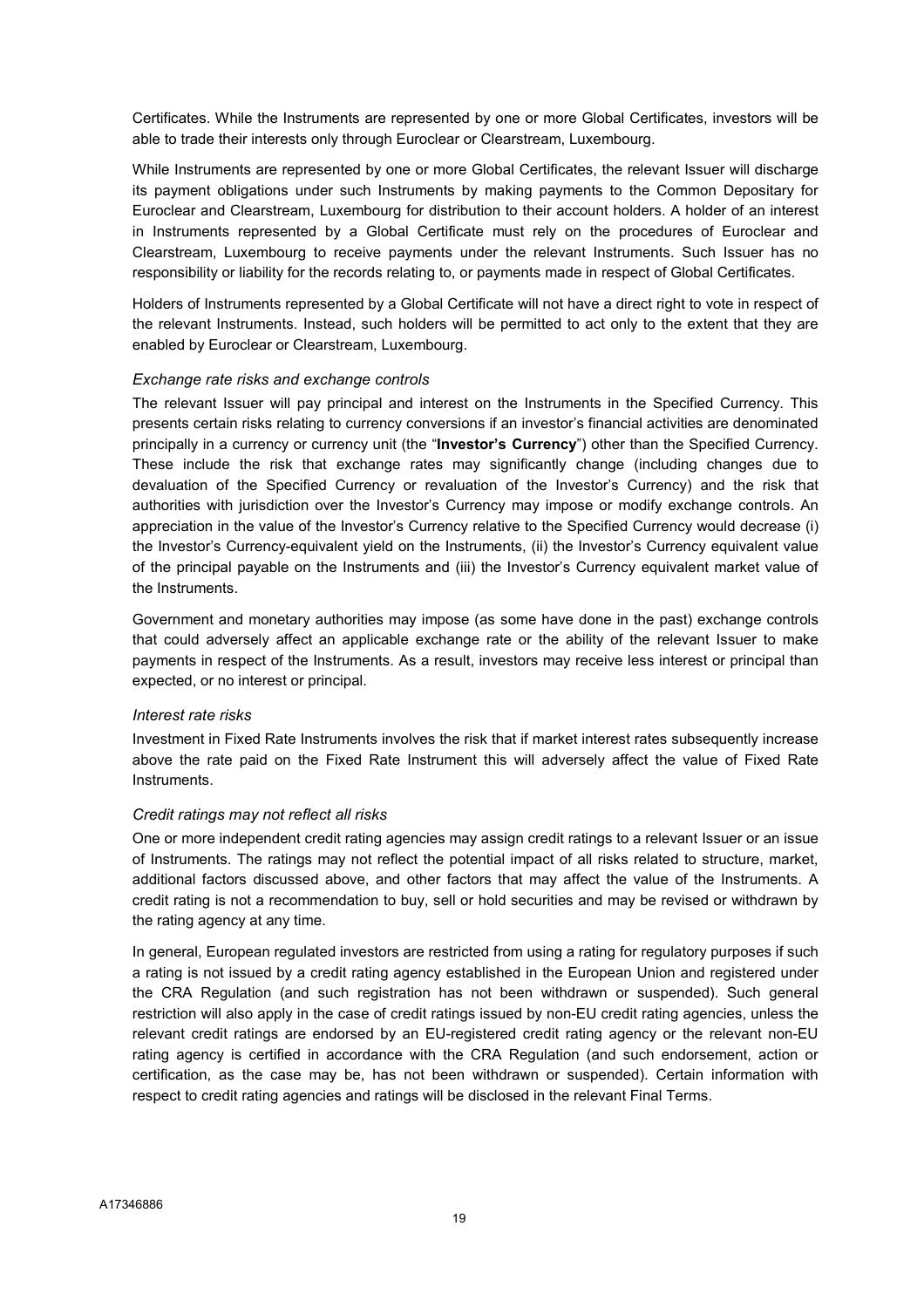#### TERMS AND CONDITIONS OF THE INSTRUMENTS

The full text of these terms and conditions together with the relevant provisions of Part A of the Final Terms shall be endorsed on the Certificates relating to the Instruments. All capitalised terms which are not defined in these terms and conditions will have the meanings given to them in the Trust Deed or Part A of the relevant Final Terms. Those definitions will be endorsed on the Certificates. References in these terms and conditions to "Instruments" (as defined below) are to the Instruments of one Series only of the relevant Issuer (as defined below), not to all Instruments that may be issued under the Programme. In the case of PSM Instruments issued under the Programme, references to the Final Terms in these Conditions shall be construed as references to the Pricing Supplement.

National Grid USA ("NGUSA") and National Grid North America Inc. ("NGNA") have established a Euro Medium Term Note Programme (the "Programme") for the issuance of up to Euro 4,000,000,000 in aggregate principal amount of debt instruments (the "Instruments"). References in these conditions to the "Issuer" shall be to NGUSA or NGNA. The Instruments are constituted by an amended and restated Trust Deed (as amended or supplemented from time to time, the "Trust Deed") dated 20 December 2013 between each of the Issuers and The Law Debenture Trust Corporation p.l.c. (the "Trustee", which expression shall include all persons for the time being the trustee or trustees under the Trust Deed) as trustee for the Instrumentholders (as defined below). These terms and conditions (the "Conditions") include summaries of, and are subject to, the detailed provisions of the Trust Deed which includes the form of the Certificates. An amended and restated Agency Agreement (as amended or supplemented from time to time, the "Agency Agreement") dated 20 December 2012 has been entered into in relation to the Instruments between the Issuers, the Trustee, The Bank of New York Mellon as initial issuing and paying agent, The Bank of New York Mellon (Luxembourg) S.A. as the registrar and the other agent(s) named in it. The issuing and paying agent, the paying agent(s), the registrar, the transfer agents and the calculation agent(s) for the time being (if any) are referred to below respectively as the "Issuing and Paying Agent", the "Paying Agents" (which expression shall include the Issuing and Paying Agent), the "Registrar", the "Transfer Agents" (which expression shall include the Registrar) and the "Calculation Agent(s)". Copies of the Trust Deed and the Agency Agreement are available for inspection by prior appointment during usual business hours at the registered office of the Trustee (as at 20 December 2013 at Fifth Floor, 100 Wood Street, London EC2V 7EX) and at the specified offices of the Paying Agents.

#### 1 Form, Denomination and Title

The Instruments are issued in registered form in the Specified Denomination(s) specified in the relevant Final Terms and are serially numbered. Instruments of one Specified Denomination are not exchangeable for Instruments of another Specified Denomination.

This Instrument is a Fixed Rate Instrument, a Floating Rate Instrument, a Zero Coupon Instrument, or a combination of any of the preceding kinds of Instruments, depending upon the Interest and Redemption Basis specified in the relevant Final Terms.

Instruments are represented by registered certificates ("Certificates") and, save as provided in Condition 17(a), each Certificate shall represent the entire holding of Instruments by the same holder. Certificates will initially be represented by a Temporary Global Certificate. Beneficial interests in a Temporary Global Certificate will be exchangeable for a Permanent Global Certificate not earlier than 40 days after the issue date upon certification of non-U.S. beneficial ownership.

Title to the Instruments shall pass by registration in the register (the "Register") that the Issuer shall procure to be kept by the Registrar in accordance with the provisions of the Agency Agreement. Except as ordered by a court of competent jurisdiction or as required by law, the Issuer and the Paying Agents shall be entitled to treat the holder (as defined below) of any Instrument as the absolute owner of that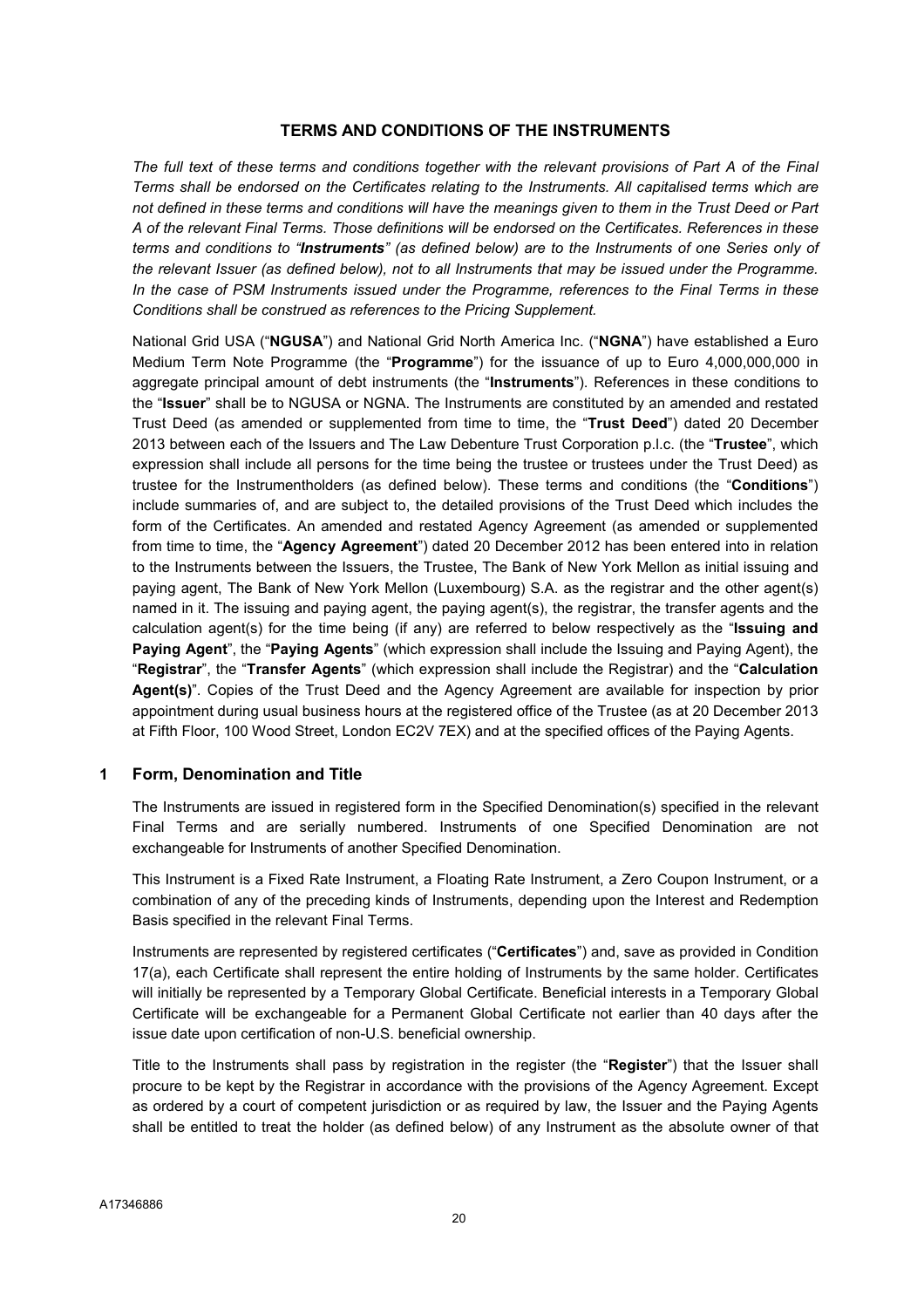Instrument, whether or not it is overdue and regardless of any notice of ownership, trust or an interest in it, any writing on it (or on the Certificate representing it) or its theft or loss (or that of the related Certificate) and shall not be required to obtain any proof of ownership as to the identity of the holder.

In these Conditions, "Instrumentholder" and "holder" means the person in whose name an Instrument is registered and capitalised terms have the meanings given to them herein, the absence of any such meaning indicating that such term is not applicable to the Instruments.

#### 2 Status and Negative Pledge

#### 2.1 Status

The Instruments constitute direct, unconditional and unsecured obligations of the Issuer and rank pari passu without any preference or priority among themselves. The payment obligations of the Issuer under the Instruments shall, subject to such exceptions as are from time to time applicable under the laws of England, rank equally with all other present and future unsecured obligations (other than subordinated obligations, if any) of the Issuer.

# 2.2 Negative Pledge

So long as any Instrument remains outstanding (as defined in the Trust Deed) the Issuer will not create or permit to subsist any mortgage, charge, pledge, lien or other form of encumbrance or security interest ("Security") upon the whole or any part of its undertaking, assets or revenues present or future to secure any Relevant Indebtedness, or any guarantee of or indemnity in respect of any Relevant Indebtedness unless, at the same time or prior thereto, the Issuer's obligations under the Instruments and the Trust Deed (a) are secured equally and rateably therewith or benefit from a guarantee or indemnity in substantially identical terms thereto, as the case may be, in each case to the satisfaction of the Trustee, or (b) have the benefit of such other security, guarantee, indemnity or other arrangement as the Trustee in its absolute discretion shall deem to be not materially less beneficial to the Instrumentholders or as shall be approved by an Extraordinary Resolution (as defined in the Trust Deed) of the Instrumentholders.

For the purposes of these Conditions, "Relevant Indebtedness" means any present or future indebtedness in the form of, or represented by, bonds, notes, debentures, loan stock or other securities which are for the time being, or are intended, with the agreement of the Issuer, to be quoted, listed or ordinarily dealt in on any stock exchange.

# 3 Interest

#### 3.1 Interest on Fixed Rate Instruments

Each Fixed Rate Instrument bears interest on its outstanding nominal amount from the Interest Commencement Date at the rate per annum (expressed as a percentage) equal to the Rate of Interest, payable in arrear on each Interest Payment Date. The amount of Interest payable shall be determined in accordance with Condition 3.4.

If a Fixed Coupon Amount or a Broken Amount is specified in the relevant Final Terms, the amount of interest payable on each Interest Payment Date will amount to the Fixed Coupon Amount, or, if applicable, the Broken Amount so specified and in the case of a Broken Amount will be payable on the particular Interest Payment Date(s) specified in the relevant Final Terms.

#### 3.2 Interest on Floating Rate Instruments

#### 3.2.1 Interest Payment Dates

Each Floating Rate Instrument bears interest on its outstanding nominal amount from the Interest Commencement Date at the rate per annum (expressed as a percentage) equal to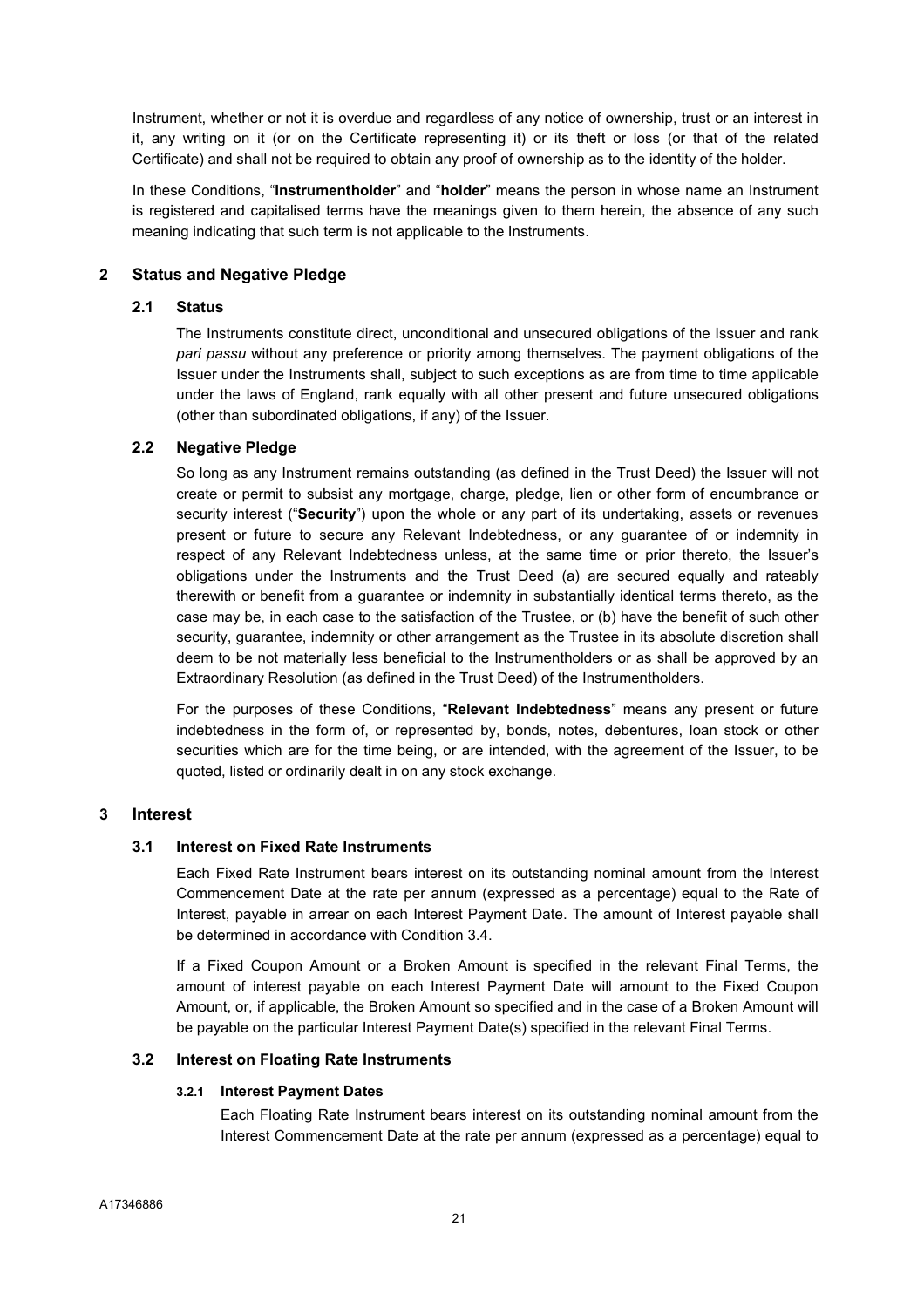the Rate of Interest, such interest being payable in arrear on each Interest Payment Date. The amount of Interest payable shall be determined in accordance with Condition 3.4. Such Interest Payment Date(s) is/are either specified in the relevant Final Terms as Specified Interest Payment Dates or, if no Specified Interest Payment Date(s) is/are specified in the relevant Final Terms, Interest Payment Date shall mean each date which falls the number of months or other period shown on this Instrument as the Interest Period after the preceding Interest Payment Date or, in the case of the first Interest Payment Date, after the Interest Commencement Date.

#### 3.2.2 Business Day Convention

If any date which is specified to be subject to adjustment in accordance with a Business Day Convention would otherwise fall on a day which is not a Business Day, then, if the Business Day Convention specified is (a) the Floating Rate Convention, such date shall be postponed to the next day which is a Business Day unless it would then fall into the next calendar month, in which event  $(x)$  such date shall be brought forward to the immediately preceding Business Day and (y) each subsequent such date shall be the last Business Day of the month in which such date would have fallen had it not been subject to adjustment, (b) the Following Business Day Convention, such date shall be postponed to the next day which is a Business Day, (c) the Modified Following Business Day Convention, such date shall be postponed to the next day which is a Business Day unless it would then fall into the next calendar month, in that event such date shall be brought forward to the immediately preceding Business Day or (d) the Preceding Business Day Convention, such date shall be brought forward to the immediately preceding Business Day.

#### 3.2.3 Rate of Interest for Floating Rate Instruments

The Rate of Interest in respect of Floating Rate Instruments for each Interest Accrual Period shall be determined in the manner specified in the relevant Final Terms and the provisions below relating to either ISDA Determination or Screen Rate Determination shall apply, depending upon which is specified on this Instrument.

- (a) ISDA Determination for Floating Rate Instruments: Where ISDA Determination is specified in the relevant Final Terms as the manner in which the Rate of Interest is to be determined, the Rate of Interest for each Interest Accrual Period shall be determined by the Calculation Agent as a rate equal to the relevant ISDA Rate. For the purposes of this sub-paragraph (a), "ISDA Rate" for an Interest Accrual Period means a rate equal to the Floating Rate which would be determined by the Calculation Agent under a Swap Transaction under the terms of an agreement incorporating the ISDA Definitions and under which:
	- (i) the Floating Rate Option is as specified in the relevant Final Terms;
	- (ii) the Designated Maturity is a period specified in the relevant Final Terms; and
	- (iii) the relevant Reset Date is the first day of that Interest Accrual Period unless otherwise specified in the relevant Final Terms.

For the purposes of this sub-paragraph (a), "Floating Rate", "Calculation Agent", "Floating Rate Option", "Designated Maturity", "Reset Date" and "Swap Transaction" have the meanings given to those terms in the ISDA Definitions.

- (b) Screen Rate Determination for Floating Rate Instruments:
	- (i) Where Screen Rate Determination is specified in the relevant Final Terms as the manner in which the Rate of Interest is to be determined, the Rate of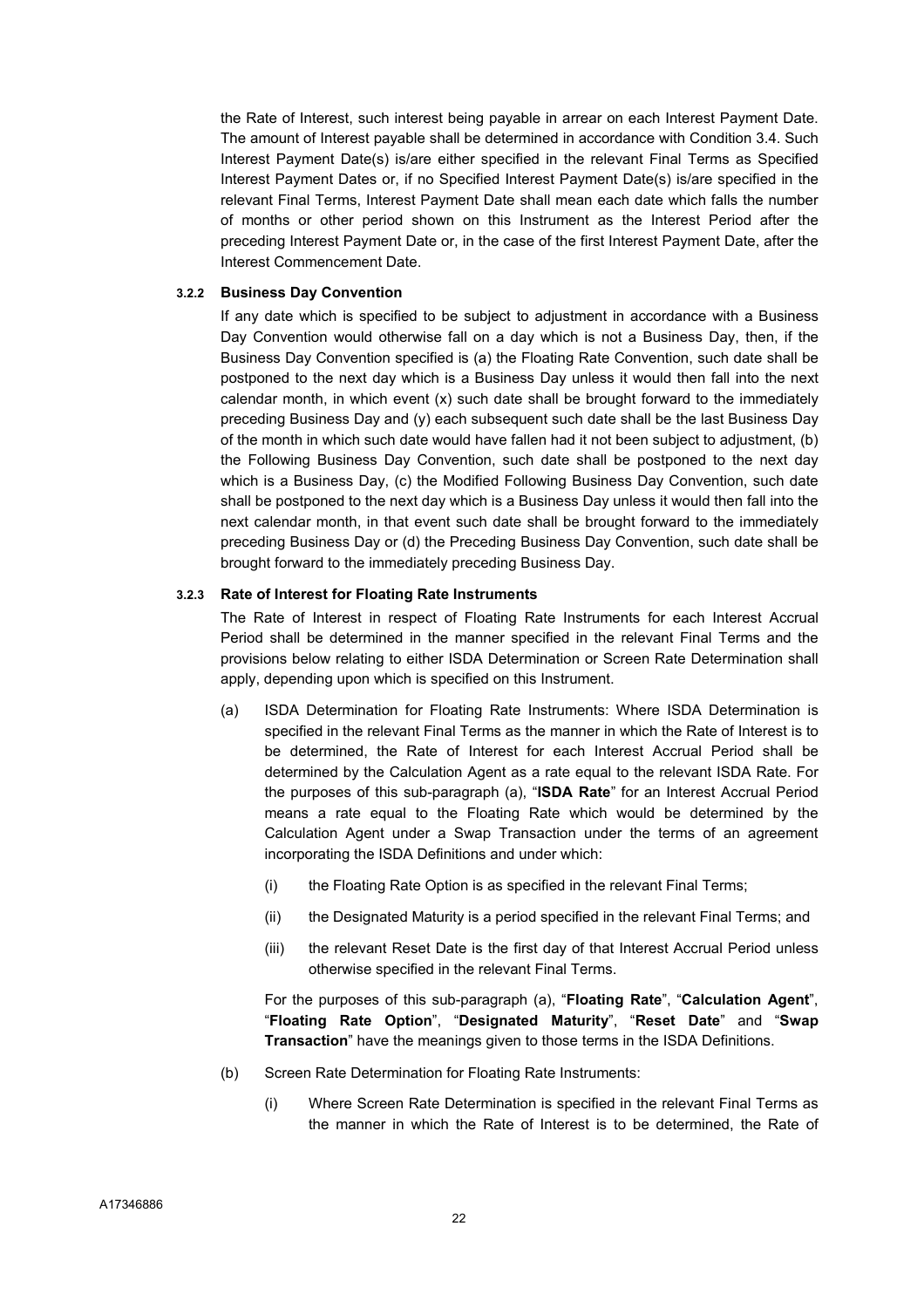Interest for each Interest Accrual Period will, subject as provided below, be either:

- (x) the offered quotation; or
- (y) the arithmetic mean of the offered quotations,

(expressed as a percentage rate per annum) for the Reference Rate (being either LIBOR or EURIBOR, as specified in the applicable Final Terms) which appears or appear, as the case may be, on the Relevant Screen Page (or such replacement page on that service which displays the information) as at either 11.00 a.m. (London time in the case of LIBOR or Brussels time in the case of EURIBOR) on the Interest Determination Date in question as determined by the Calculation Agent. If five or more of such offered quotations are available on the Relevant Screen Page, the highest (or, if there is more than one such highest quotation, one only of such quotations) and the lowest (or, if there is more than one such lowest quotation, one only of such quotations) shall be disregarded by the Calculation Agent for the purpose of determining the arithmetic mean of such offered quotations.

- (ii) if the Relevant Screen Page is not available or if, sub-paragraph (i) $(x)$  applies and no such offered quotation appears on the Relevant Screen Page or if sub-paragraph  $(i)(y)$  above applies and fewer than three such offered quotations appear on the Relevant Screen Page in each case as at the time specified above, subject as provided below, the Calculation Agent shall request, if the Reference Rate is LIBOR, the principal London office of each of the Reference Banks or, if the Reference Rate is EURIBOR, the principal Euro-zone office of each of the Reference Banks, to provide the Calculation Agent with its offered quotation (expressed as a percentage rate per annum) for the Reference Rate if the Reference Rate is LIBOR, at approximately 11.00 a.m. (London time), or if the Reference Rate is EURIBOR, at approximately 11.00 a.m. (Brussels time) on the Interest Determination Date in question. If two or more of the Reference Banks provide the Calculation Agent with such offered quotations, the Rate of Interest for such Interest Period shall be the arithmetic mean of such offered quotations as determined by the Calculation Agent; and
- (iii) if paragraph (ii) above applies and the Calculation Agent determines that fewer than two Reference Banks are providing offered quotations, subject as provided below, the Rate of Interest shall be the arithmetic mean of the rates per annum (expressed as a percentage) as communicated to (and at the request of) the Calculation Agent by the Reference Banks or any two or more of them, at which such banks were offered, if the Reference Rate is LIBOR, at approximately 11.00 a.m. (London time) or, if the Reference Rate is EURIBOR, at approximately 11.00 a.m. (Brussels time) on the relevant Interest Determination Date, deposits in the Specified Currency for a period equal to that which would have been used for the Reference Rate by leading banks in, if the Reference Rate is LIBOR, the London inter-bank market or, if the Reference Rate is EURIBOR, the Euro-zone inter-bank market, as the case may be, or, if fewer than two of the Reference Banks provide the Calculation Agent with such offered rates, the offered rate for deposits in the Specified Currency for a period equal to that which would have been used for the Reference Rate, or the arithmetic mean of the offered rates for deposits in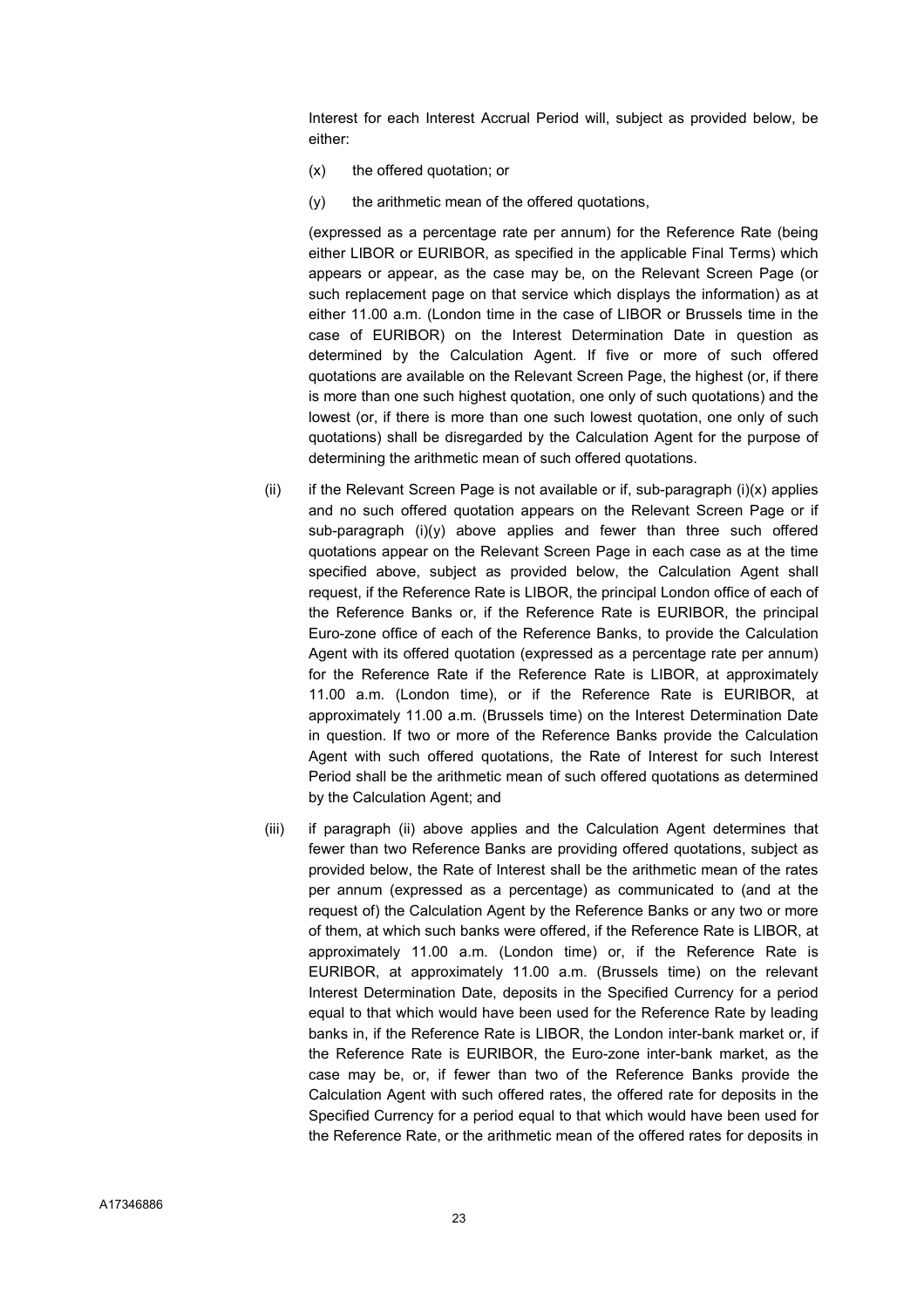the Specified Currency for a period equal to that which would have been used for the Reference Rate, at which, if the Reference Rate is LIBOR, at approximately 11.00 a.m. (London time) or, if the Reference Rate is EURIBOR, at approximately 11.00 a.m. (Brussels time), on the relevant Interest Determination Date, any one or more banks (which bank or banks is or are in the opinion of the Trustee and the Issuer suitable for such purpose) informs the Calculation Agent it is quoting to leading banks in, if the Reference Rate is LIBOR, the London inter-bank market or, if the Reference Rate is EURIBOR, the Euro-zone inter-bank market, as the case may be, provided that, if the Rate of Interest cannot be determined in accordance with the foregoing provisions of this paragraph, the Rate of Interest shall be determined as at the last preceding Interest Determination Date (though substituting, where a different Margin or Maximum or Minimum Rate of Interest is to be applied to the relevant Interest Accrual Period from that which applied to the last preceding Interest Accrual Period, the Margin or Maximum or Minimum Rate of Interest relating to the relevant Interest Accrual Period, in place of the Margin or Maximum or Minimum Rate of Interest relating to that last preceding Interest Accrual Period).

(c) Linear Interpolation: Where Linear Interpolation is specified hereon as applicable in respect of an Interest Accrual Period, the Rate of Interest for such Interest Accrual Period shall be calculated by the Calculation Agent by straight line linear interpolation by reference to two rates based on the relevant Reference Rate (where Screen Rate Determination is specified hereon as applicable) or the relevant Floating Rate Option (where ISDA Determination is specified hereon as applicable), one of which shall be determined as if the Applicable Maturity were the period of time for which rates are available next shorter than the length of the relevant Interest Accrual Period and the other of which shall be determined as if the Applicable Maturity were the period of time for which rates are available next longer than the length of the relevant Interest Accrual Period provided however that if there is no rate available for the period of time next shorter or, as the case may be, next longer, then the Calculation Agent shall determine such rate at such time and by reference to such sources as it determines appropriate.

"Applicable Maturity" means, in relation to Screen Rate Determination, the period of time designated in the Reference Rate.

#### 3.3 Zero Coupon Instruments

Where an Instrument, the Interest Basis of which is specified to be Zero Coupon, is repayable prior to the Maturity Date and is not paid when due, the amount due and payable prior to the Maturity Date shall be the Early Redemption Amount of such Instrument. As from the Maturity Date, the Rate of Interest for any overdue principal of such an Instrument shall be a rate per annum (expressed as a percentage) equal to the Amortisation Yield (as defined in Condition 4.4.1(b)).

#### 3.4 Accrual of Interest

Interest shall cease to accrue on each Instrument on the due date for redemption unless, upon due presentation, payment is improperly withheld or refused, in which event interest shall continue to accrue (as well after as before judgment) at the Rate of Interest in the manner provided in this Condition 3 to the Relevant Date (as defined in Condition 6).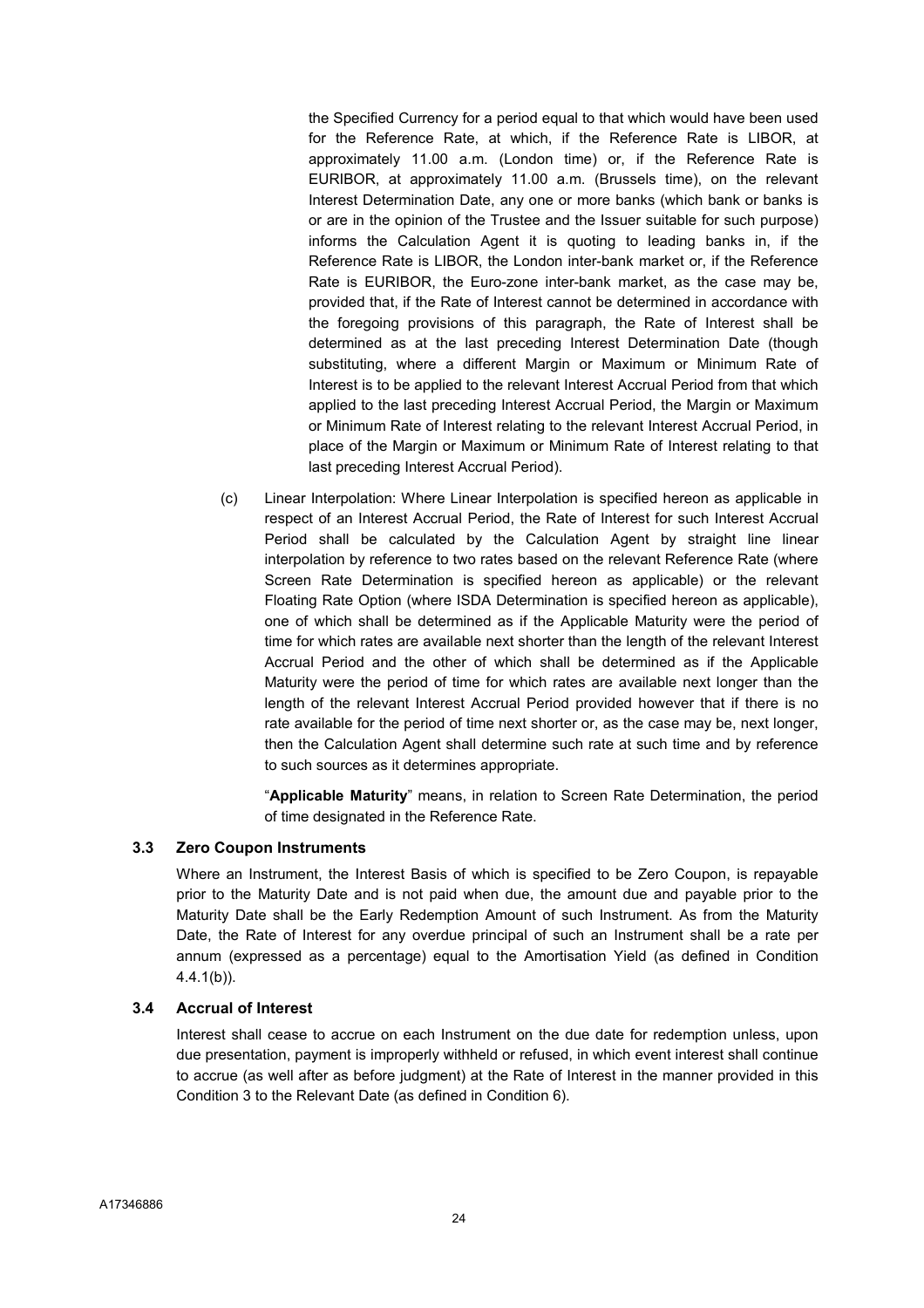#### 3.5 Margin, Maximum/Minimum Rates of Interest, Redemption Amounts and Rounding

- (i) If any Margin is specified in the relevant Final Terms (either  $(x)$  generally, or  $(y)$  in relation to one or more Interest Accrual Periods), an adjustment shall be made to all Rates of Interest, in the case of (x), or the Rates of Interest for the specified Interest Accrual Periods, in the case of  $(y)$ , calculated in accordance with Condition 3.2.3(b) above, by adding (if a positive number) or subtracting (if a negative number) the absolute value of such Margin, subject always to the next paragraph.
- (ii) If any Maximum or Minimum Rate of Interest, or Redemption Amount is specified in the relevant Final Terms, then any Rate of Interest, or Redemption Amount shall be subject to such maximum or minimum, as the case may be.
- (iii) For the purposes of any calculations required pursuant to these Conditions (unless otherwise specified), (x) all percentages resulting from such calculations shall be rounded, if necessary, to the nearest one hundred thousandth of a percentage point (with halves being rounded up), (y) all figures shall be rounded to seven significant figures (with halves being rounded up) and (z) all currency amounts that fall due and payable shall be rounded to the nearest unit of such currency (with halves being rounded up), save in the case of yen, which shall be rounded down to the nearest yen. For these purposes "unit" means the lowest amount of such currency which is available as legal tender in the country of such currency.

#### 3.6 Calculations

The amount of interest payable per Calculation Amount in respect of any Instrument for any Interest Accrual Period shall be equal to the product of the Rate of Interest, the Calculation Amount as specified in the relevant Final Terms, and the Day Count Fraction for such Interest Accrual Period, unless an Interest Amount (or a formula for its calculation) is applicable to such Interest Accrual Period, in which case the amount of interest payable per Calculation Amount in respect of such Instrument for such Interest Accrual Period shall equal such Interest Amount (or be calculated in accordance with such formula). Where any Interest Period comprises two or more Interest Accrual Periods, the amount of interest payable per Calculation Amount in respect of such Interest Period shall be the sum of the Interest Amounts payable in respect of each of those Interest Accrual Periods. In respect of any other period for which interest is required to be calculated, the provisions above shall apply save that the Day Count Fraction shall be for the period for which interest is required to be calculated.

#### 3.7 Determination and Publication of Rates of Interest, Interest Amounts, Final Redemption Amounts, Early Redemption Amounts and Optional Redemption Amounts

The Calculation Agent shall as soon as practicable on each Interest Determination Date or such other time on such date as the Calculation Agent may be required to calculate any rate or amount, obtain any quotation or make any determination or calculation, determine such rate and calculate the Interest Amounts for the relevant Interest Accrual Period, calculate the Redemption Amount, obtain such quote or make such determination or calculation, as the case may be, and cause the Rate of Interest and the Interest Amounts for each Interest Accrual Period and the relevant Interest Payment Date and, if required to be calculated, the Final Redemption Amount, Early Redemption Amount, or any Optional Redemption Amount to be notified to the Trustee, the Issuer, each of the Paying Agents, the Instrumentholders, any other Calculation Agent appointed in respect of the Instruments that is to make a further calculation upon receipt of such information and, if the Instruments are listed on a stock exchange and the rules of such exchange so require, such exchange as soon as possible after their determination but in no event later than (i) the commencement of the relevant Interest Period, if determined prior to such time, in the case of notification to such exchange of a Rate of Interest and Interest Amount, or (ii) in all other cases,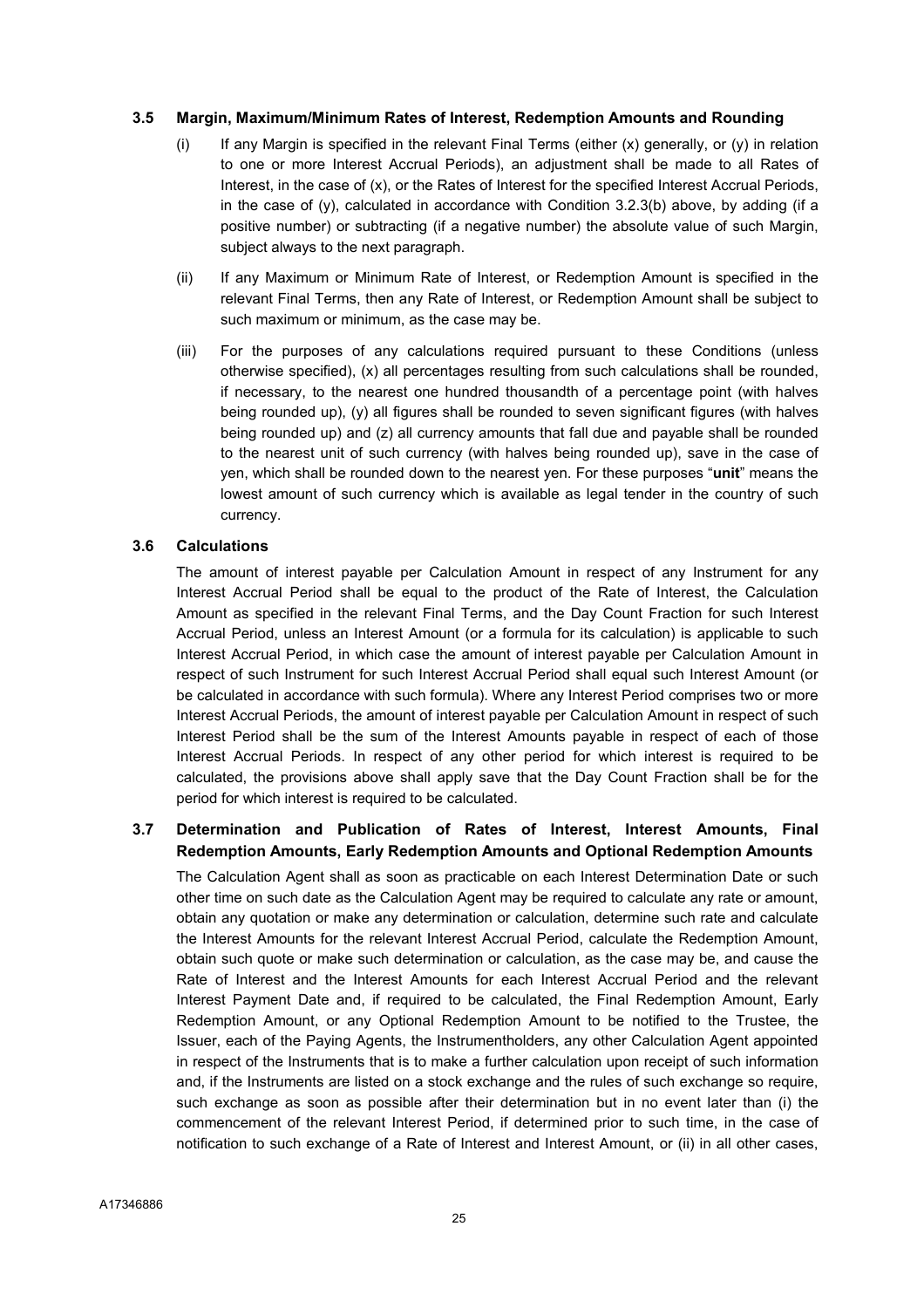the fourth Business Day after such determination. Where any Interest Payment Date or Interest Period Date is subject to adjustment pursuant to Condition 3.2.3(b)(ii), the Interest Amounts and the Interest Payment Date so published may subsequently be amended (or appropriate alternative arrangements made with the consent of the Trustee by way of adjustment) without notice in the event of an extension or shortening of the Interest Period. If the Instruments become due and payable under Condition 8, the accrued interest and the Rate of Interest payable in respect of the Instruments shall nevertheless continue to be calculated as previously in accordance with this Condition but no publication of the Rate of Interest or the Interest Amount so calculated need be made unless the Trustee otherwise requires. The determination of any rate or amount, the obtaining of each quotation and the making of each determination or calculation by the Calculation Agent(s) shall (in the absence of manifest error) be final and binding upon all parties.

#### 3.8 Determination or Calculation by Trustee

If the Calculation Agent does not at any time for any reason determine or calculate the Rate of Interest for an Interest Accrual Period or any Interest Amount, Final Redemption Amount, Early Redemption Amount or Optional Redemption Amount the Trustee shall do so (or shall appoint an agent on its behalf to do so) and such determination or calculation shall be deemed to have been made by the Calculation Agent. In doing so, the Trustee shall apply the preceding provisions of this Condition, with any necessary consequential amendments, to the extent that, in its opinion, it can do so, and, in all other respects it shall do so in such manner as it shall deem fair and reasonable in all the circumstances.

#### 3.9 Definitions

In these Conditions, unless the context otherwise requires, the following defined terms shall have the meanings set out below:

#### "Business Day" means:

- (a) in the case of a currency other than Euro, a day (other than a Saturday or Sunday) on which commercial banks and foreign exchange markets settle payments in the principal financial centre for such currency; and/or
- (b) in the case of Euro, a day on which the TARGET System is operating (a "TARGET Business Day"); and/or
- (c) in the case of a currency and/or one or more Business Centres as specified in the relevant Final Terms, a day (other than a Saturday or a Sunday) on which commercial banks and foreign exchange markets settle payments in such currency or, if no currency is indicated, generally in each of the Business Centres.

"Day Count Fraction" means, in respect of the calculation of an amount of interest on any Instrument for any period of time (from and including the first day of such period to but excluding the last) (whether or not constituting an Interest Period or Interest Accrual Period, the "Calculation Period"):

- (a) if "Actual/Actual" or "Actual/Actual-ISDA" is specified in the relevant Final Terms, the actual number of days in the Calculation Period divided by 365 (or, if any portion of that Calculation Period falls in a leap year, the sum of (i) the actual number of days in that portion of the Calculation Period falling in a leap year divided by 366 and (ii) the actual number of days in that portion of the Calculation Period falling in a non-leap year divided by 365);
- (b) if "Actual/365 (Fixed)" is specified in the relevant Final Terms, the actual number of days in the Calculation Period divided by 365;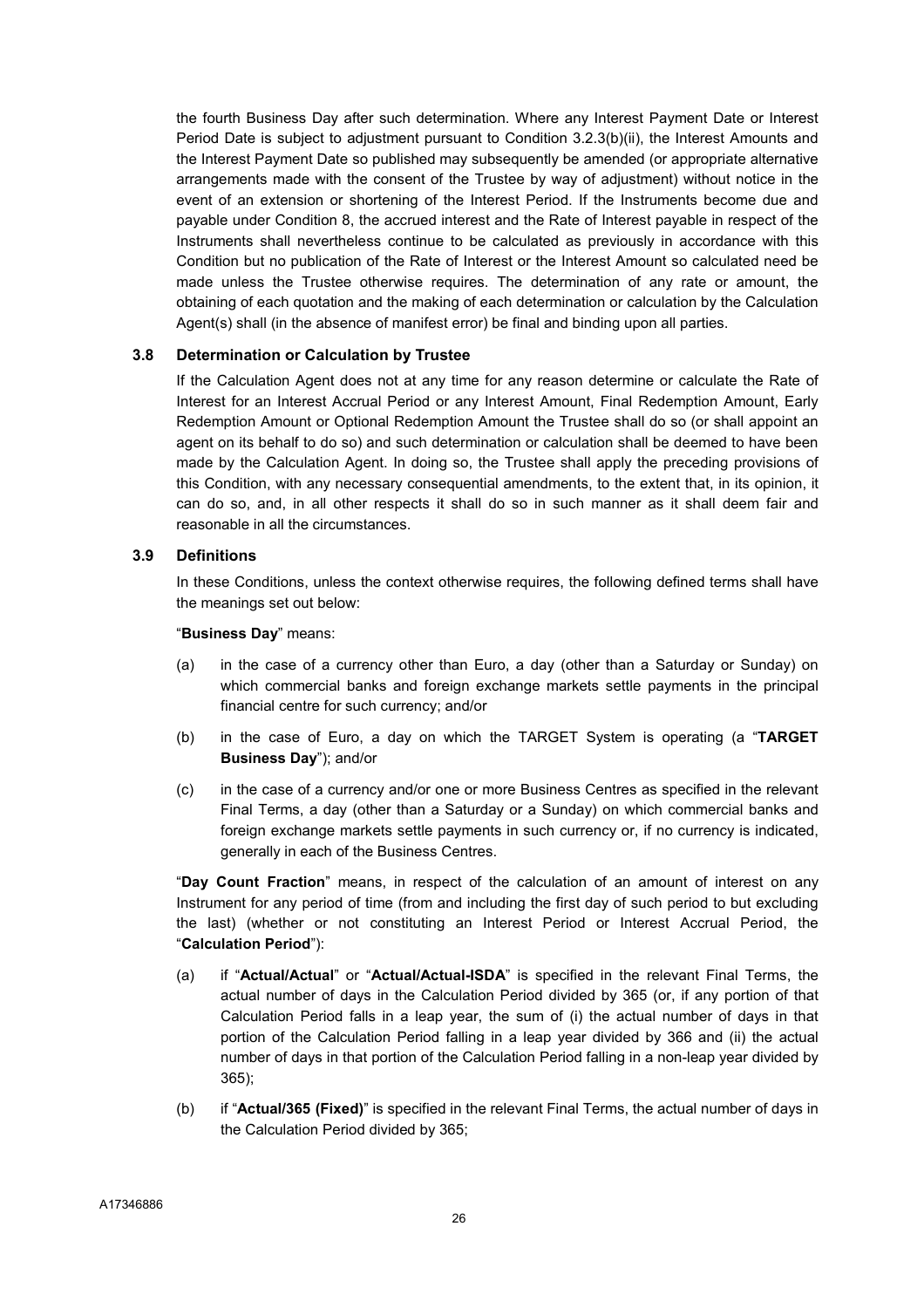- (c) if "Actual/360" is specified in the relevant Final Terms, the actual number of days in the Calculation Period divided by 360;
- (d) if "30/360", "360/360" or "Bond Basis" is specified in the relevant Final Terms, the number of days in the Calculation Period divided by 360 calculated on a formula basis as follows:

Day Count Fraction = 
$$
\frac{[360 \times (Y_2 - Y_1)] + [30 \times (M_2 - M_1)] + (D_2 - D_1)}{360}
$$

where:

"Y1" is the year, expressed as a number, in which the first day of the Calculation Period falls;

"Y2" is the year, expressed as a number, in which the day immediately following the last day included in the Calculation Period falls;

"M1" is the calendar month, expressed as a number, in which the first day of the Calculation Period falls;

"M2" is the calendar month, expressed as a number, in which the day immediately following the last day included in the Calculation Period falls;

"D1" is the first calendar day, expressed as a number, of the Calculation Period, unless such number would be 31, in which case  $D_1$  will be 30; and

"D<sub>2</sub>" is the calendar day, expressed as a number, immediately following the last day included in the Calculation Period, unless such number would be  $31$  and  $D_1$  is greater than 29, in which case  $D_2$  will be 30;

(e) if "30E/360" or "Eurobond Basis" is specified in the relevant Final Terms, the number of days in the Calculation Period divided by 360 calculated on a formula basis as follows:

Day Count Fraction = 
$$
[360 \times (Y_2 - Y_1)] + [30 \times (M_2 - M_1)] + (D_2 - D_1)
$$
  
360

where:

"Y1" is the year, expressed as a number, in which the first day of the Calculation Period falls;

"Y2" is the year, expressed as a number, in which the day immediately following the last day included in the Calculation Period falls;

"M1" is the calendar month, expressed as a number, in which the first day of the Calculation Period falls;

"M2" is the calendar month, expressed as a number, in which the day immediately following the last day included in the Calculation Period falls;

"D1" is the first calendar day, expressed as a number, of the Calculation Period, unless such number would be 31, in which case D1 will be 30; and

"D2" is the calendar day, expressed as a number, immediately following the last day included in the Calculation Period, unless such number would be 31, in which case D2 will be 30;

(f) if "30E/360 (ISDA)" is specified in the relevant Final Terms, the number of days in the Calculation Period divided by 360, calculated on a formula basis as follows: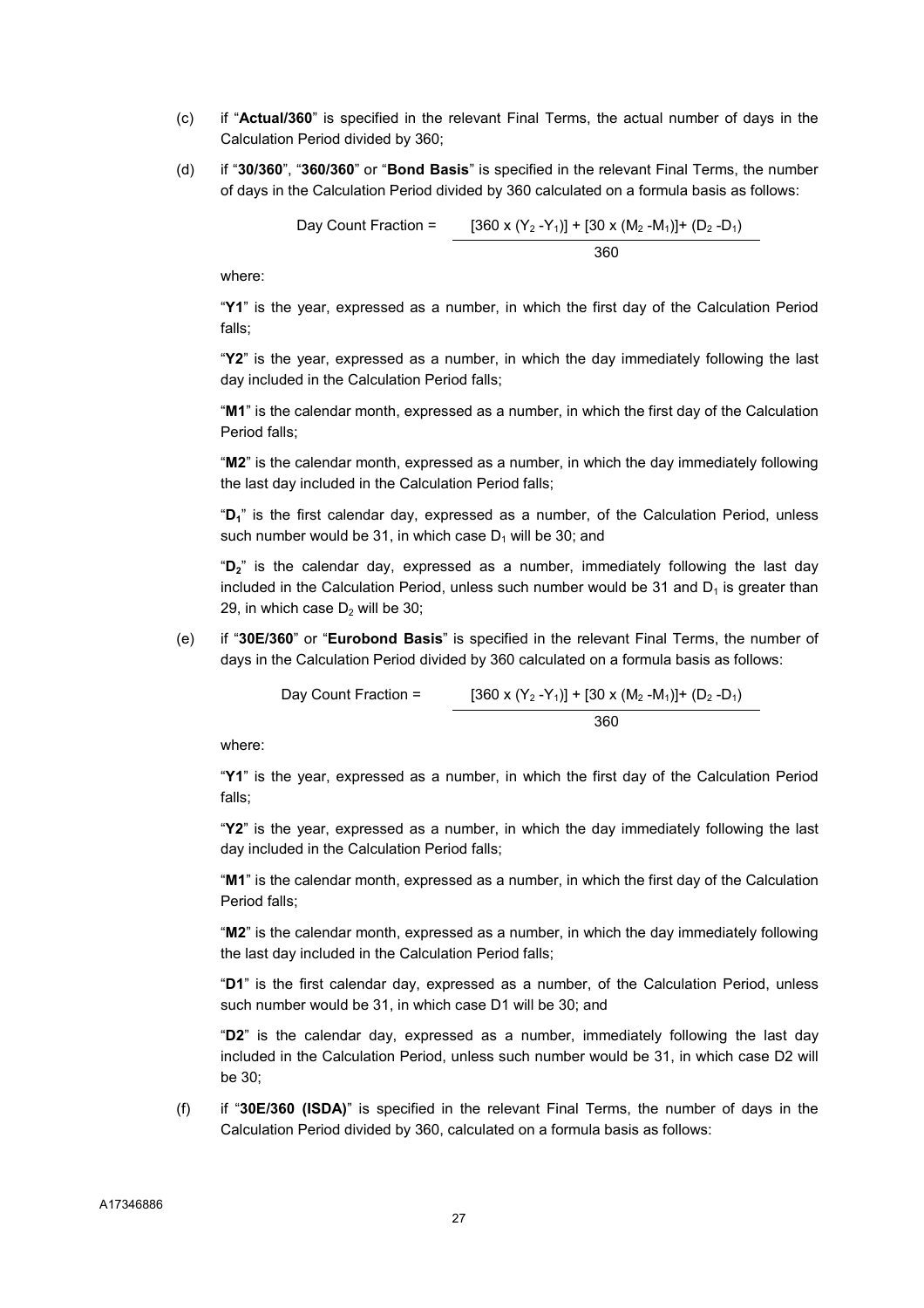Day Count Fraction = 
$$
[360 \times (Y_2 - Y_1)] + [30 \times (M_2 - M_1)] + (D_2 - D_1)
$$

$$
360
$$

where:

"Y1" is the year, expressed as a number, in which the first day of the Calculation Period falls;

"Y2" is the year, expressed as a number, in which the day immediately following the last day included in the Calculation Period falls;

"M1" is the calendar month, expressed as a number, in which the first day of the Calculation Period falls;

"M2" is the calendar month, expressed as a number, in which the day immediately following the last day included in the Calculation Period falls;

"D1" is the first calendar day, expressed as a number, of the Calculation Period, unless (i) that day is the last day of February or (ii) such number would be 31, in which case D1 will be 30; and

"D2" is the calendar day, expressed as a number, immediately following the last day included in the Calculation Period, unless (i) that day is the last day of February but not the Maturity Date or (ii) such number would be 31, in which case  $D_2$  will be 30; and

- (g) if "Actual/Actual-ICMA" is specified in the relevant Final Terms:
	- (i) if the Calculation Period is equal to or shorter than the Determination Period during which it falls, the actual number of days in the Calculation Period divided by the product of (x) the actual number of days in such Determination Period and (y) the number of Determination Periods in any year; and
	- (ii) if the Calculation Period is longer than one Determination Period, the sum of:
		- (A) the actual number of days in such Calculation Period falling in the Determination Period in which it begins divided by the product of (a) the actual number of days in such Determination Period and (b) the number of Determination Periods in any year; and
		- (B) the actual number of days in such Calculation Period falling in the next Determination Period divided by the product of (a) the actual number of days in such Determination Period and (b) the number of Determination Periods in any year,

where:

"Determination Period" means the period from and including a Determination Date in any year to but excluding the next Determination Date; and

"Determination Date" means the date specified as such in the relevant Final Terms or, if none is so specified, the Interest Payment Date.

"Euro-zone" means the region comprising of member states of the European Union that adopt the single currency in accordance with the Treaty establishing the European Community as amended.

"Interest Accrual Period" means the period beginning on (and including) the Interest Commencement Date and ending on (but excluding) the first Interest Period Date and each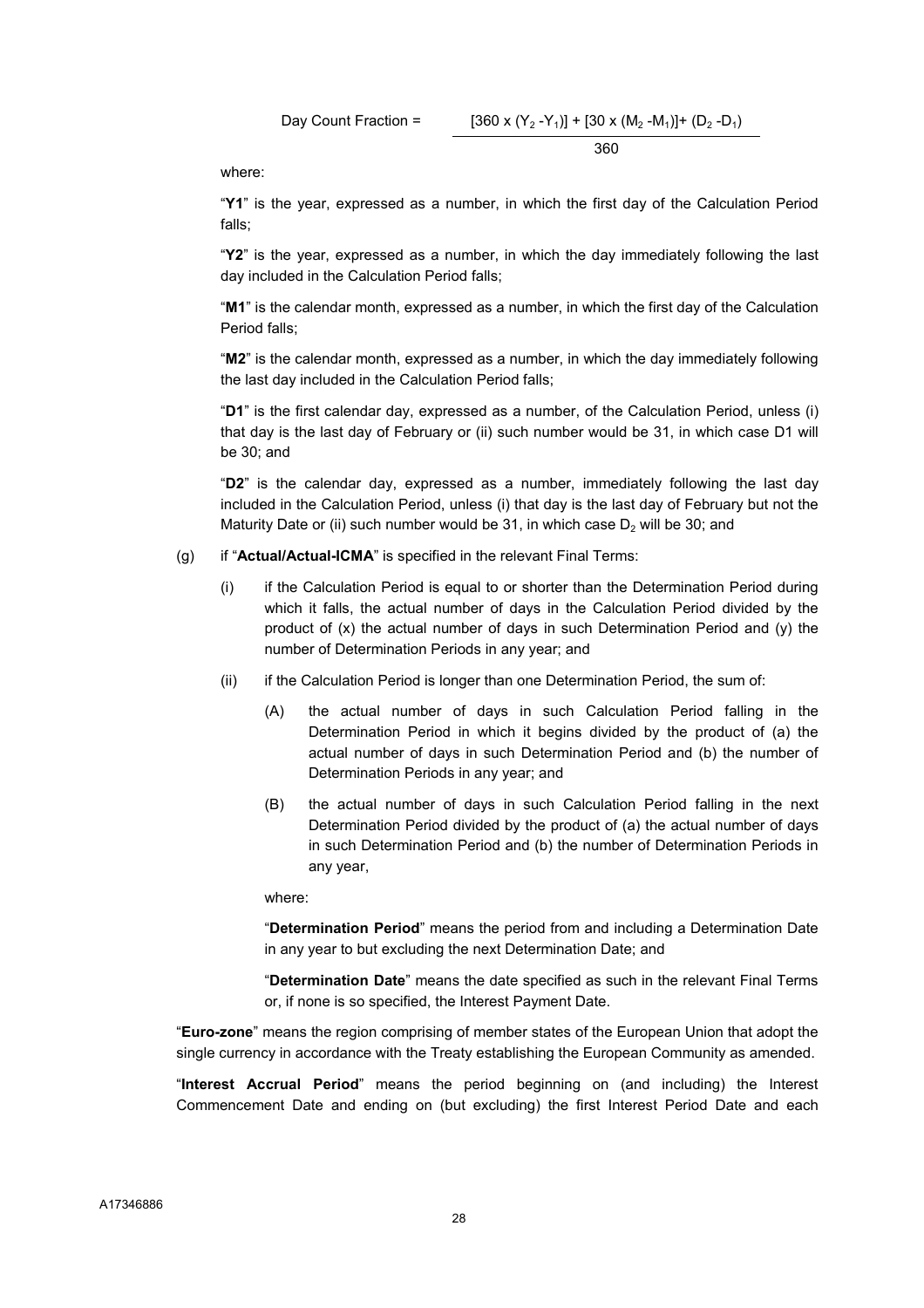successive period beginning on (and including) an Interest Period Date and ending on (but excluding) the next succeeding Interest Period Date.

"Interest Amount" means:

- (a) in respect of an Interest Accrual Period, the amount of interest payable per Calculation Amount for that Interest Accrual Period and which, in the case of Fixed Rate Instruments, and unless otherwise specified in the relevant Final Terms, shall mean the Fixed Coupon Amount or Broken Amount specified in the relevant Final Terms as being payable on the Interest Payment Date ending the Interest Period of which such Interest Accrual Period forms part; and
- (b) in respect of any other period, the amount of interest payable per Calculation Amount for that period.

"Interest Commencement Date" means the Issue Date or such other date as may be specified in the relevant Final Terms.

"Interest Determination Date" means, with respect to a Rate of Interest and Interest Accrual Period, the date specified as such in the relevant Final Terms or, if none is so specified, (a) the first day of such Interest Accrual Period if the Specified Currency is Sterling or (b) the day falling two Business Days in London prior to the first day of such Interest Accrual Period if the Specified Currency is neither Sterling nor Euro or (c) the day falling two TARGET Business Days prior to the first day of such Interest Accrual Period if the Specified Currency is Euro.

"Interest Payment Date" means the date or dates specified as such in, or determined in accordance with the provisions of, the relevant Final Terms and, if a Business Day Convention is specified in the relevant Final Terms, as the same may be adjusted in accordance with the relevant Business Day Convention.

"Interest Period" means the period beginning on (and including) the Interest Commencement Date and ending on (but excluding) the first Interest Payment Date and each successive period beginning on (and including) an Interest Payment Date and ending on (but excluding) the next succeeding Interest Payment Date.

"Interest Period Date" means each Interest Payment Date unless otherwise specified in the relevant Final Terms.

"ISDA Definitions" means the 2006 ISDA Definitions as published by the International Swaps and Derivatives Association, Inc.

"Rate of Interest" means the rate of interest payable from time to time in respect of this Instrument and that is either specified on, or calculated in accordance with the provisions of, the relevant Final Terms.

"Redemption Amount" means, as appropriate, the Final Redemption Amount, the Early Redemption Amount (Tax), the Optional Redemption Amount (Call), the Optional Redemption Amount (Put), the Early Termination Amount or such other amount in the nature of a redemption amount as may be specified in, or determined in accordance with the provisions of the relevant Final Terms.

"Reference Banks" means, in the case of a determination of LIBOR, the principal London office of four major banks in the London inter-bank market and, in the case of a determination of EURIBOR, the principal Euro-zone office of four major banks in the Euro-zone inter-bank market, in each case selected by the Calculation Agent.

"Reference Rate" means the rate specified as such in the relevant Final Terms.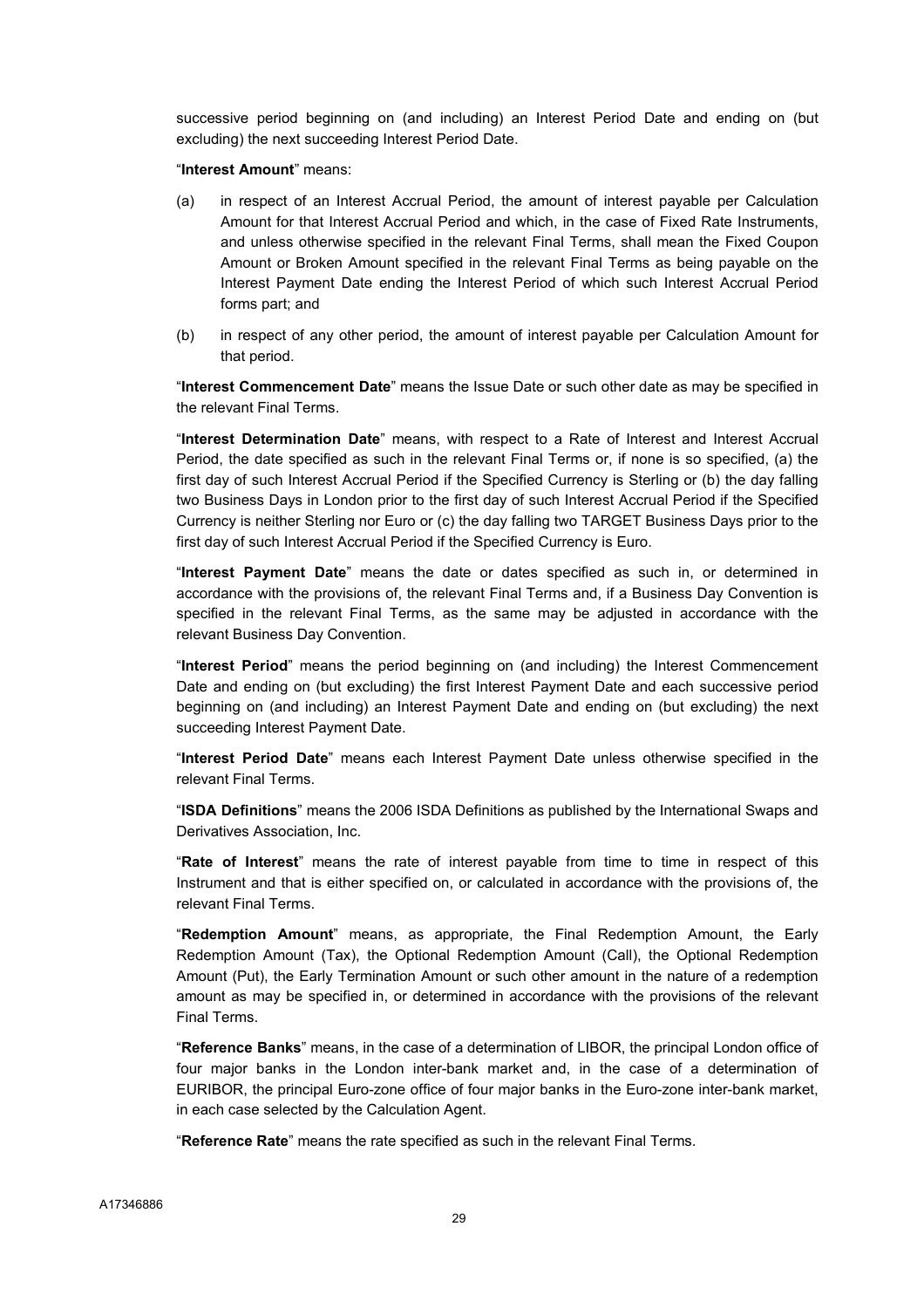"Relevant Screen Page" means such page, section, caption, column or other part of a particular information service as may be specified in the relevant Final Terms.

"Specified Currency" means the currency specified as such in the relevant Final Terms or, if none is specified, the currency in which the Instruments are denominated.

"TARGET System" means the Trans-European Automated Real-Time Gross Settlement Express Transfer (known as TARGET2) System which was launched on 19 November 2007 or any successor to it.

#### 3.10 Calculation Agent

The Issuer shall procure that there shall at all times be one or more Calculation Agents if provision is made for them in the relevant Final Terms and for so long as any Instrument is outstanding. Where more than one Calculation Agent is appointed in respect of the Instruments, references in these Conditions to the Calculation Agent shall be construed as each Calculation Agent performing its respective duties under these Conditions. If the Calculation Agent is unable or unwilling to act as such or if the Calculation Agent fails duly to establish the Rate of Interest for an Interest Period or Interest Accrual Period or to calculate any Interest Amount, Final Redemption Amount, Early Redemption Amount or Optional Redemption Amount, as the case may be, or to comply with any other requirement, the Issuer shall (with the prior approval of the Trustee) appoint a leading bank or financial institution engaged in the interbank market (or, if appropriate, money, swap or over-the-counter index options market) which is most closely connected with the calculation or determination to be made by the Calculation Agent (acting through its principal London office or any other office actively involved in such market) to act as such in its place. The Calculation Agent may not resign its duties without a successor having been appointed as specified in this paragraph.

#### 4 Redemption, Purchase and Options

#### 4.1 Final Redemption

Unless previously redeemed, purchased and cancelled as provided below, this Instrument will be redeemed at its Final Redemption Amount (which, unless otherwise provided, is its nominal amount) on the Maturity Date specified in the relevant Final Terms.

#### 4.2 Redemption for Taxation Reasons

If, on the occasion of the next payment in respect of the Instruments the Issuer satisfies the Trustee immediately before the giving of the notice referred to below that it would be unable to make such payment without having to pay additional amounts as described in Condition 6, and such requirement to pay such additional amounts arises by reason of a change in the laws of the United States of America or any political sub-division of the United States of America or any authority in or of the United States of America having power to tax or in the interpretation or application of the laws of the United States of America or any political sub-division of the United States of America or any authority in or of the United States of America having power to tax or in any applicable double taxation treaty or convention, which change becomes effective on or after the date on which agreement is reached to issue the first Tranche of the Instruments, and such requirement cannot be avoided by the Issuer taking reasonable measures (such measures not involving any material additional payments by, or expense for, the Issuer), the Issuer may, at its option, at any time, having given not less than 30 nor more than 45 days' notice to the Instrumentholders in accordance with Condition 13, redeem all, but not some only, of the Instruments at their Early Redemption Amount together with interest accrued to the date of redemption provided that the date fixed for redemption shall not be earlier than 90 days prior to the earliest date on which the Issuer would be obliged to pay such additional amounts or make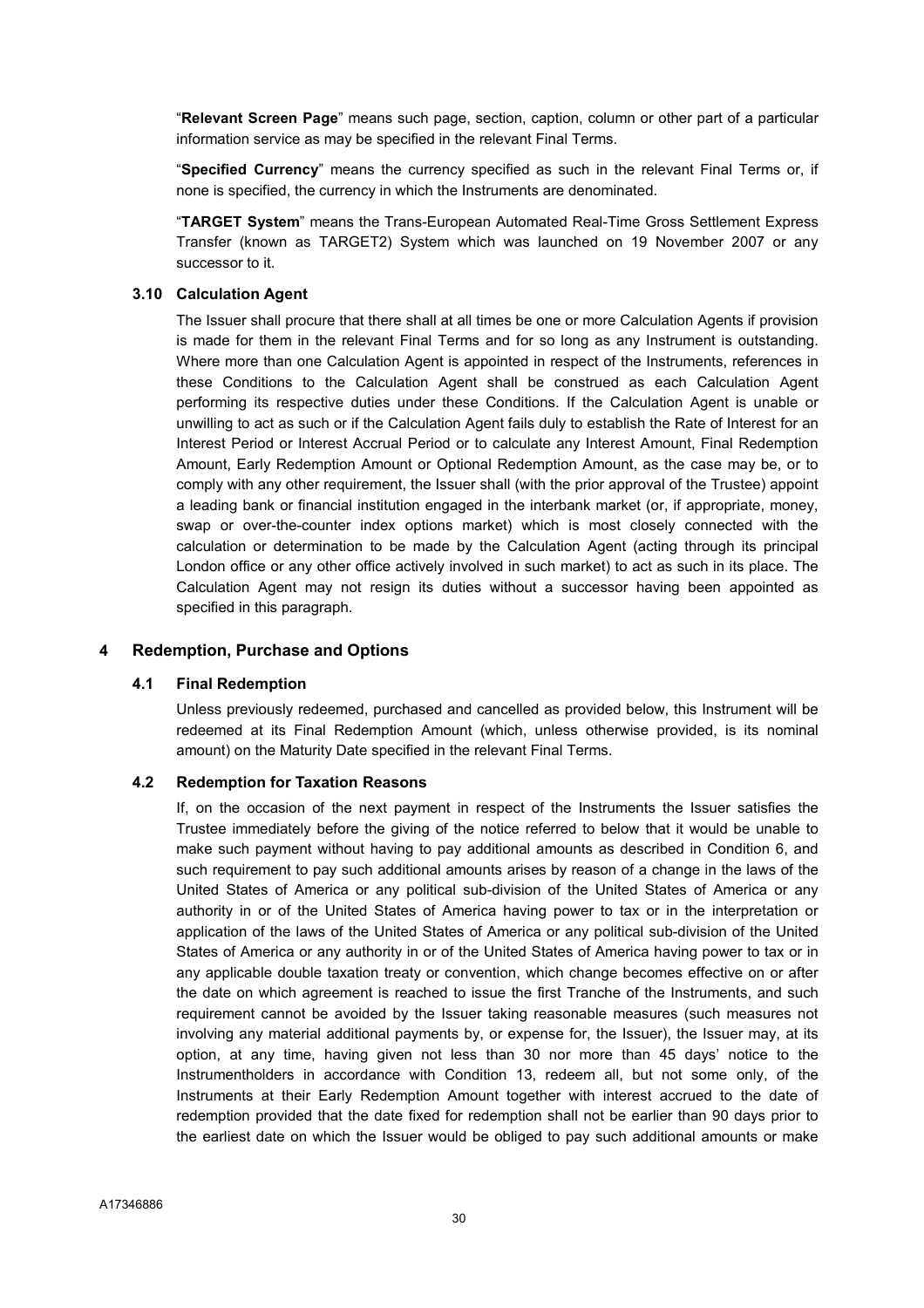such withholding or deduction, as the case may be, were a payment in respect of the Instruments then due. Prior to the publication of any notice of redemption pursuant to this Condition 4.2, the Issuer shall deliver to the Trustee a certificate signed by two directors of the Issuer stating that the requirement referred to above cannot be avoided by the Issuer taking reasonable measures available to it and the Trustee shall be entitled to accept such certificate as sufficient evidence of the satisfaction of the condition precedent set out above in which event it shall be conclusive and binding on Instrumentholders

### 4.3 Purchases

The Issuer and any of its Subsidiaries may at any time purchase Instruments in the open market or otherwise at any price.

"Subsidiary" means any corporation a majority of the outstanding voting stock of which is owned, directly or indirectly, by the Issuer.

### 4.4 Early Redemption

### 4.4.1 Zero Coupon Instruments

- (a) The Early Redemption Amount payable in respect of any Zero Coupon Instrument upon redemption of such Instrument pursuant to Condition 4.2 or upon it becoming due and payable as provided in Condition 8 shall be the Amortised Face Amount (calculated as provided below) of such Instrument.
- (b) Subject to the provisions of sub-paragraph (c) below, the Amortised Face Amount of any such Instrument shall be the scheduled Final Redemption Amount of such Instrument on the Maturity Date discounted at a rate per annum (expressed as a percentage) equal to the Amortisation Yield (which, if none is specified in the relevant Final Terms, shall be such rate as would produce an Amortised Face Amount equal to the issue price of the Instruments if they were discounted back to their issue price on the Issue Date) compounded annually.
- (c) If the Early Redemption Amount payable in respect of any such Instrument upon its redemption pursuant to Condition 4.2 or, if applicable, Condition 4.5 or upon it becoming due and payable as provided in Condition 8, is not paid when due, the Early Redemption Amount due and payable in respect of such Instrument shall be the Amortised Face Amount of such Instrument as defined in sub-paragraph (b) above, except that such sub-paragraph shall have effect as though the reference in that sub-paragraph to the date on which the Instrument becomes due and payable was replaced by a reference to the Relevant Date as defined in Condition 6. The calculation of the Amortised Face Amount in accordance with this sub-paragraph shall continue to be made (as well after as before judgment) until the Relevant Date, unless the Relevant Date falls on or after the Maturity Date, in which case the amount due and payable shall be the scheduled Final Redemption Amount of such Instrument on the Maturity Date together with any interest that may accrue in accordance with Condition 3.2.

Where such calculation is to be made for a period of less than one year, it shall be made on the basis of the Day Count Fraction specified in the relevant Final Terms.

#### 4.4.2 Other Instruments

The Early Redemption Amount payable in respect of any Instrument (other than Instruments described in Condition 4.4.1), upon redemption of such Instrument pursuant to this Condition 4.4 or upon it becoming due and payable as provided in Condition 8, shall be the Final Redemption Amount unless otherwise specified in the relevant Final Terms.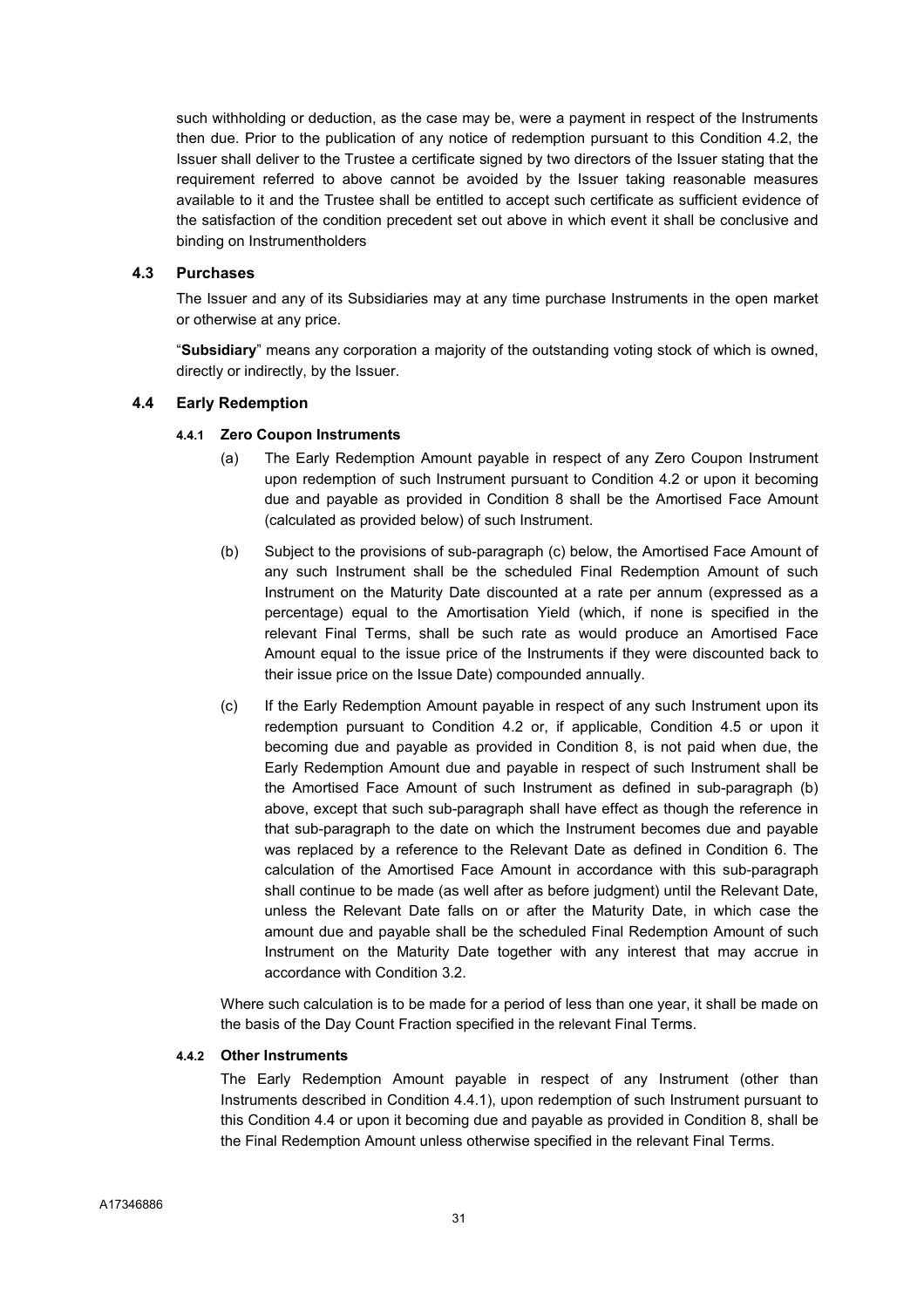## 4.5 Redemption at the Option of the Issuer and Exercise of Issuer's Options

- 4.5.1 If (i) Residual Holding Call Option is specified in the relevant Final Terms, and (ii) if at any time the Residual Holding Percentage or more of the aggregate nominal amount of Instruments originally issued shall have been redeemed or purchased and cancelled, the Issuer shall have the option to redeem such outstanding Instruments in whole, but not in part, at their Residual Holding Redemption Amount. Unless otherwise specified in the relevant Final Terms, the Residual Holding Redemption Amount will be calculated by the Calculation Agent by discounting the outstanding nominal amount of the Instruments and the remaining interest payments (if applicable) to the Maturity Date by a rate per annum (expressed as a percentage to the nearest one hundred thousandth of a percentage point (with halves being rounded up)) equal to the Benchmark Yield, being the yield on the Benchmark Security at the close of business on the third Business Day prior to the date fixed for such redemption, plus the Benchmark Spread. Where the specified calculation is to be made for a period of less than one year, it shall be calculated using the Benchmark Day Count Fraction. The Issuer will give not less than 15 nor more than 30 days' irrevocable notice to the Instrumentholders and the Trustee of any such redemption pursuant to this Condition 4.5.1.
- 4.5.2 If Call Option is specified in the relevant Final Terms, the Issuer may, on giving not less than 15 nor more than 30 days' irrevocable notice to the Instrumentholders (or such other notice period as may be specified in the relevant Final Terms), redeem, or exercise any Issuer's option in relation to, all or, if so provided, some of such Instruments on any Optional Redemption Date or Option Exercise Date, as the case may be. Any such redemption of Instruments shall be at their Optional Redemption Amount together with interest accrued to the date fixed for redemption. Any such redemption or exercise must relate to Instruments of a nominal amount at least equal to the minimum nominal amount (if any) permitted to be redeemed specified in the relevant Final Terms and no greater than the maximum nominal amount (if any) permitted to be redeemed specified in the relevant Final Terms.

All Instruments in respect of which any such notice is given shall be redeemed, or the Issuer's option shall be exercised, on the date specified in such notice in accordance with this Condition.

In the case of a partial redemption or a partial exercise of the Issuer's option, the notice to Instrumentholders shall also specify the nominal amount of Instruments drawn and the holder(s) of such Instruments, to be redeemed, which shall have been drawn in such place as the Trustee may approve and in such manner as it deems appropriate, subject to compliance with any applicable laws, listing authority and stock exchange requirements.

## 4.6 Redemption at the Option of Instrumentholders

If Put Option is specified in the relevant Final Terms, the Issuer shall, at the option of any Instrumentholder, upon such Instrumentholder giving not less than 15 nor more than 30 days' notice to the Issuer (or such other notice period as may be specified in the relevant Final Terms) redeem such Instrument on the Optional Redemption Date(s) (as specified in the relevant Final Terms) at its Optional Redemption Amount (as specified in the Final Terms) together with interest accrued to the date fixed for redemption.

To exercise such option (which must be exercised on an Option Exercise Date) the holder must deposit the Certificate representing the Instrument(s) with the Registrar or any Transfer Agent at its specified office, together with a duly completed option exercise notice ("Exercise Notice") in the form obtainable from any Paying Agent, the Registrar or any Transfer Agent (as applicable) within the Instrumentholders' Option Period (as specified in the Final Terms). No Instrument so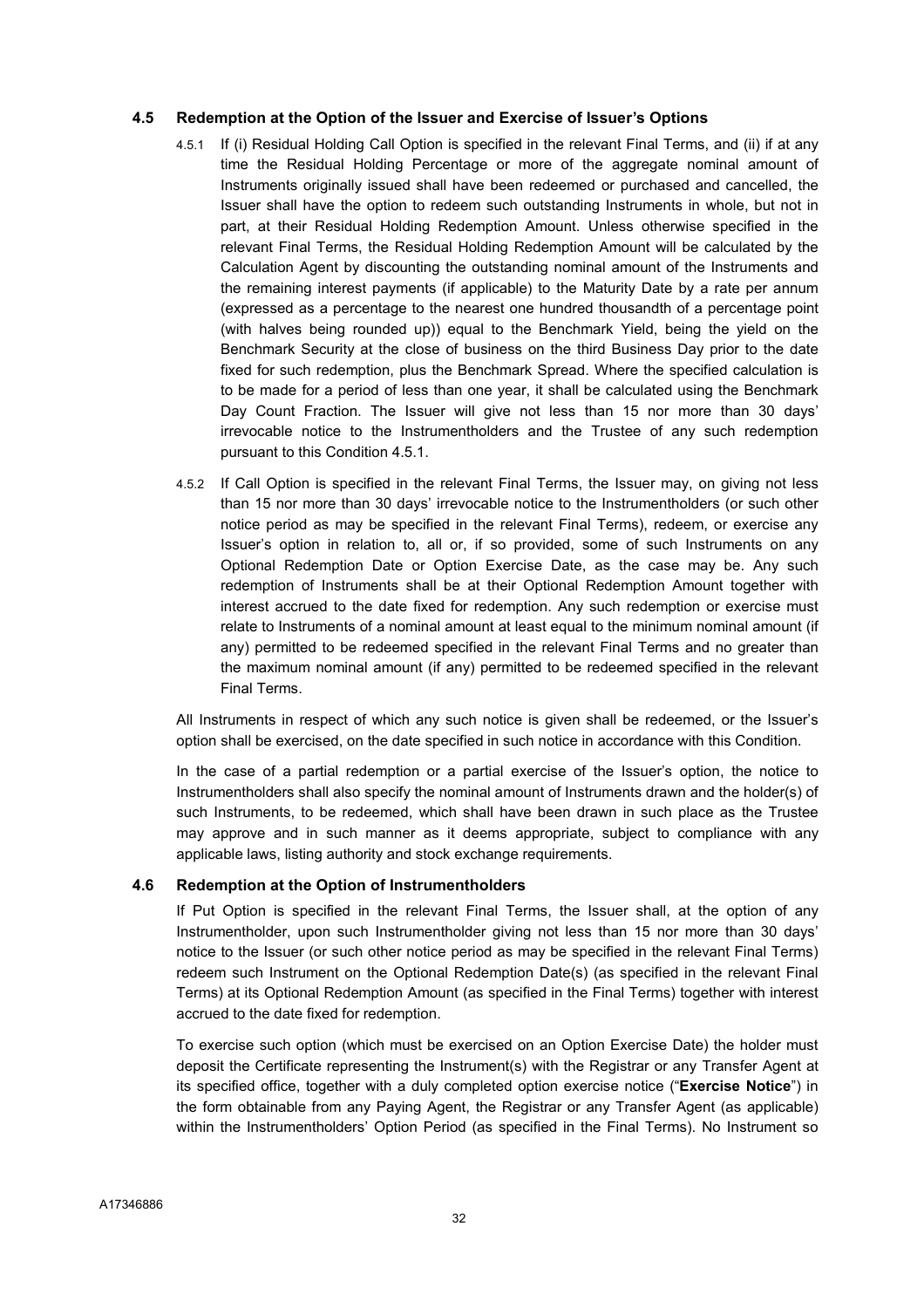deposited and option exercised may be withdrawn (except as provided in the Agency Agreement) without the prior consent of the Issuer.

## 4.7 Cancellation

All Instruments redeemed pursuant to any of the foregoing provisions will be cancelled forthwith. All Instruments purchased by or on behalf of the Issuer or any of its Subsidiaries may, at the option of the Issuer be held by or may be surrendered for cancellation, but may not be resold and when held by the Issuer or any of its Subsidiaries shall not entitle the holder to vote at any meeting of Instrumentholders and shall not be deemed to be outstanding for the purposes of calculating quorums at meetings of Instrumentholders or for the purposes of Condition 10. Instruments may be surrendered for cancellation by surrendering the Certificate representing such Instruments to the Registrar and, in each case, if so surrendered, shall, together with all Instruments redeemed by the Issuer, be cancelled forthwith.

## 5 Payments

## 5.1 Payments in respect of Instruments

Payments of principal in respect of Instruments shall be made against presentation and surrender of the relevant Certificates at the specified office of any of the Transfer Agents or of the Registrar and in the manner provided in paragraph (ii) below.

Interest on Instruments shall be paid to the person shown on the Register at the close of business on the fifteenth day before the due date for payment thereof (the "Record Date"). Payments of interest on each Instrument shall be made in the relevant currency by cheque drawn on a Bank and mailed to the holder (or to the first named of joint holders) of such Instrument at its address appearing in the Register. Upon application by the holder to the specified office of the Registrar or any Transfer Agent before the Record Date, such payment of interest may be made by transfer to an account in the relevant currency maintained by the payee with a Bank.

#### 5.2 Payments subject to Fiscal Laws etc.

All payments are subject in all cases to any applicable fiscal or other laws, regulations and directives, but without prejudice to the provisions of Condition 6. No commission or expenses shall be charged to the Instrumentholders in respect of such payments.

#### 5.3 Appointment of Agents

The Issuing and Paying Agent, the Paying Agents and the Calculation Agent initially appointed by the Issuer and their respective specified offices are listed below. The Issuing and Paying Agent, the Paying Agents, the Registrar, the Transfer Agents and the Calculation Agent act solely as agents of the Issuer and do not assume any obligation or relationship of agency or trust for or with any holder. The Issuer reserves the right at any time with the approval of the Trustee to vary or terminate the appointment of the Issuing and Paying Agent, any other Paying Agent, the Registrar, any Transfer Agent or the Calculation Agent and to appoint additional or other Paying Agents or Transfer Agents, provided that the Issuer shall at all times maintain (a) an Issuing and Paying Agent, (b) a Paying Agent having its specified office in a major European city, (c) a Calculation Agent where the Conditions so require one, (d) so long as the Instruments are listed on any stock exchange or admitted to listing by any other relevant authority, a Paying Agent having a specified office in such place as may be required by the rules and regulations of any other relevant stock exchange or other relevant authority, (e) to the extent that the Issuer is able to do so and not provided for by the foregoing provisions of this Condition 5.3, a Paying Agent with a specified office in a European Union member state that will not be obliged to withhold or deduct tax pursuant to European Council Directive 2003/48/EC or any other Directive implementing the conclusions of the ECOFIN Council meeting of 26-27 November 2000 or any law implementing, or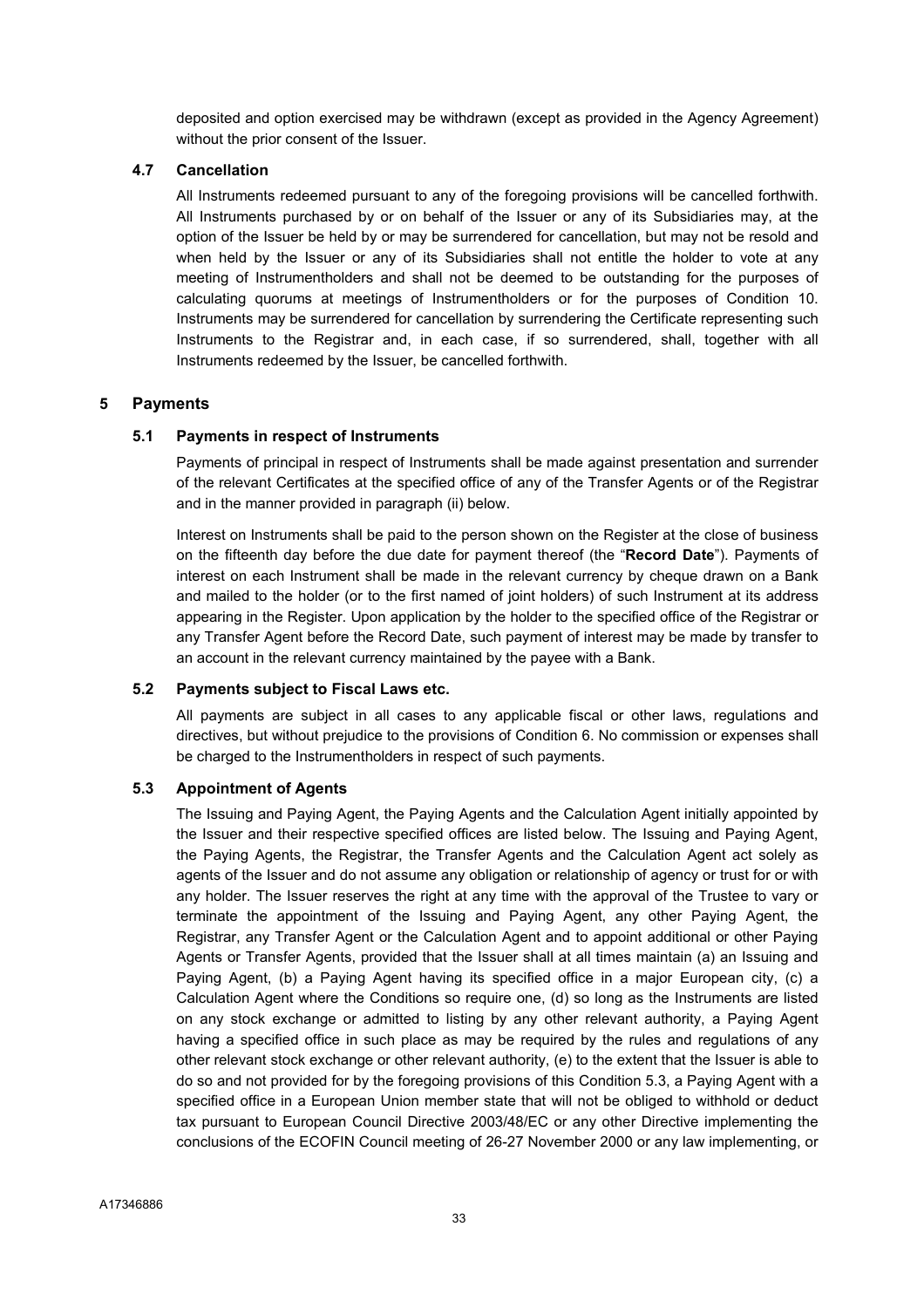introduced in order to conform to any such Directive and (f) a Registrar and a Transfer Agent. As used in these Conditions, the terms "Issuing and Paying Agent", "Calculation Agent", "Registrar", "Transfer Agent" and "Paying Agent" include any additional or replacement Issuing and Paying Agent, Calculation Agent, Registrar, Transfer Agent or Paying Agent appointed under this Condition.

Notice of any such change or any change of any specified office shall promptly be given to the Instrumentholders in accordance with Condition 13.

## 5.4 Non-business days

If any date for payment in respect of any Instrument is not a business day, the holder shall not be entitled to payment until the next following business day nor to any interest or other sum in respect of such postponed payment. In this paragraph, "business day" means a day (other than a Saturday or a Sunday) on which banks and foreign exchange markets are open for business in the place in which the specified office of the Registrar is located, in such jurisdictions as shall be specified as "Financial Centres" in the relevant Final Terms and:

- 5.4.1 (in the case of a payment in a currency other than Euro) where payment is to be made by transfer to an account maintained with a bank in the relevant currency, on which foreign exchange transactions may be carried on in the relevant currency in the principal financial centre of the country of such currency; or
- 5.4.2 (in the case of a payment in Euro) which is a TARGET Business Day.

## 6 Taxation

All payments of principal and interest by or on behalf of the Issuer in respect of the Instruments will be made without withholding or deduction for or on account of, any present or future taxes or duties of whatever nature imposed or levied by or on behalf of the United States of America or any political subdivision of the United States of America or any authority in or of the United States of America having power to tax, unless such withholding or deduction is compelled by law. In that event, the Issuer will pay such additional amounts of principal and interest as will result in the payment to the Instrumentholders of the amounts which would otherwise have been receivable in respect of the Instruments had no withholding or deduction been made, except that no such additional amounts shall be payable in respect of any Instrument (or the Certificate representing it) presented for payment:

- (a) by or on behalf of, a person who is liable to such taxes or duties in respect of such Instrument (or the Certificate representing such Instrument) by reason of his having some connection with the United States of America other than the mere holding of such Instrument (or the Certificate representing such Instrument); or
- (b) by or on behalf of a person who would not be liable or subject to such deduction or withholding by making a declaration of non-residence or other claim for exemption to a tax authority; or
- (c) more than 30 days after the Relevant Date except to the extent that the holder would have been entitled to such additional amounts on presenting the same (or in respect of which the Certificate representing it is presented) for payment on such 30th day; or
- (d) by a holder which is or was a controlled foreign corporation, personal holding company or passive foreign investment company with respect to the United States or a corporation that accumulates earnings to avoid United States federal income tax; or
- (e) if such tax is an estate, inheritance, gift, sales, transfer or personal property tax or any similar tax, assessment, or governance charge; or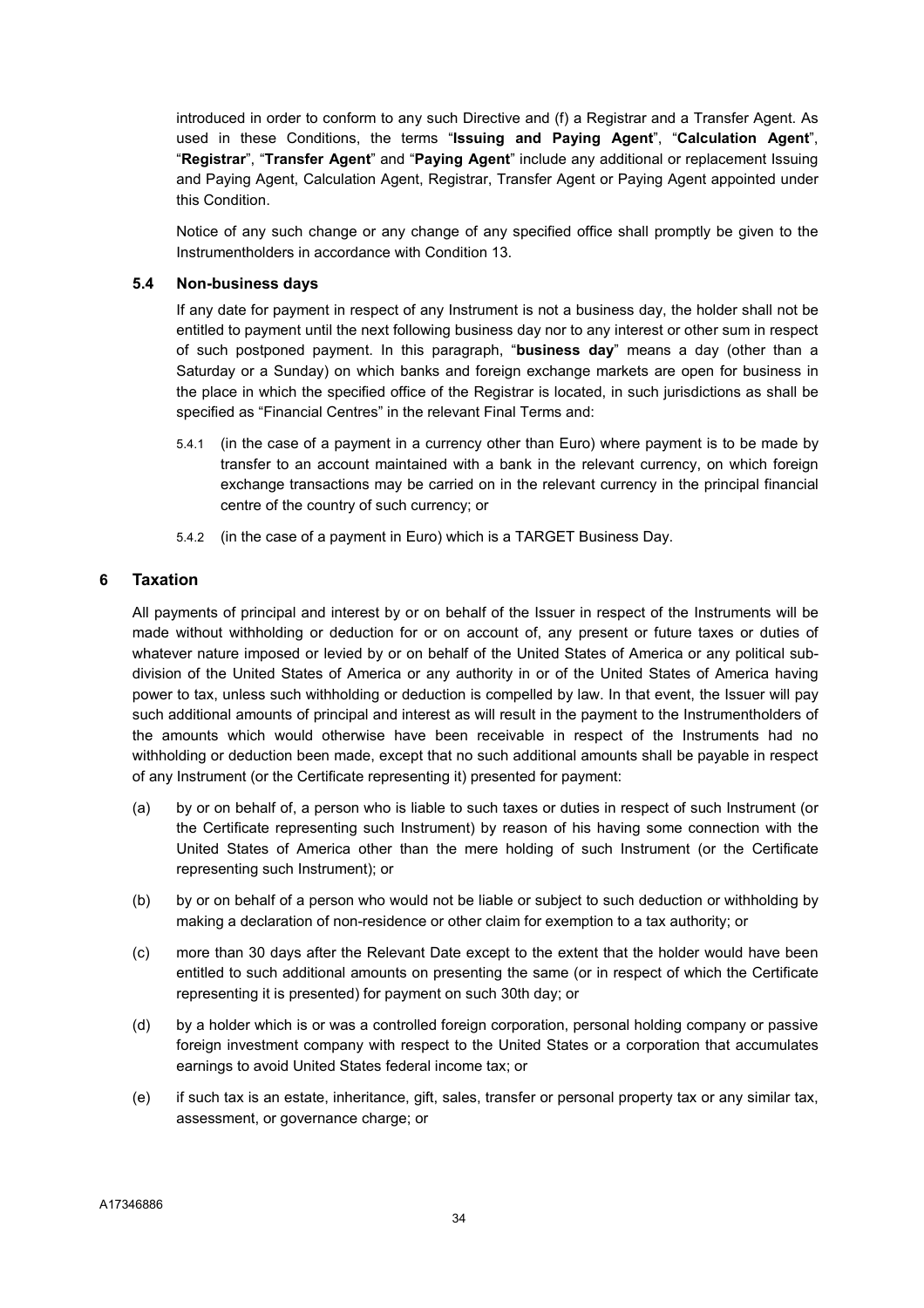- (f) by or on behalf of a holder which is or has been a "10 per cent. shareholder" of the obligor of the Instruments as defined in Section 871(h)(3) of the United States Internal Revenue Code of 1986 (the "Code") or any successor provisions; or
- (g) by or on behalf of a holder who would have been able to avoid such withholding or deduction by satisfying any statutory or procedural requirements (including, without limitation, the provision of information or a United States Internal Revenue Service Form W-8 or Form W-9 (or a successor form)) including any requirements imposed by Sections 1471 to 1474 (inclusive) of the Code, any United States Treasury Regulations or other guidance thereunder, any successor, substitute or similar legislation or law, or any law implementing an intergovernmental approach thereto; or
- $(h)$  in the case of any combination of items  $(a)$  to  $(g)$  above.

As used in these Conditions, "Relevant Date" in respect of any Instrument means the date on which payment in respect of it first becomes due or (if any amount of the money payable is improperly withheld or refused) the date on which payment in full of the amount outstanding is made or (if earlier) the date on which notice is duly given to the Instrumentholders in accordance with Condition 13 that, upon further presentation of the Instrument being made in accordance with the Conditions, such payment will be made, provided that payment is in fact made upon such presentation. References in these Conditions to (a) "principal" shall be deemed to include any premium payable in respect of the Instruments, all Final Redemption Amounts, Early Redemption Amounts, Optional Redemption Amounts, Amortised Face Amounts and all other amounts in the nature of principal payable pursuant to Condition 4 or any amendment or supplement to it, (b) "interest" shall be deemed to include all Interest Amounts and all other amounts payable pursuant to Condition 3 or any amendment or supplement to it and (c) "**principal**" and/or "interest" shall be deemed to include any additional amounts which may be payable under this Condition or any undertaking given in addition to or in substitution for it under the Trust Deed.

## 7 Prescription

Claims against the Issuer for payment in respect of the Instruments shall be prescribed and become void unless made within 10 years (in the case of principal) or five years (in the case of interest) from the appropriate Relevant Date in respect of them.

## 8 Events of Default

If any of the following events (each an "Event of Default") occurs and is continuing, the Trustee at its discretion may, and if so requested by the holders of at least one-quarter in nominal amount of the Instruments then outstanding or if so directed by an Extraordinary Resolution shall (subject in each case to being indemnified and/or secured and/or prefunded to its satisfaction), give notice to the Issuer at its registered office that the Instruments are, and they shall accordingly immediately become due and repayable at their Redemption Amount together with accrued interest (if any) to the date of payment:

## (a) Non-Payment

there is default for more than 30 days in the payment of any principal or interest due in respect of the Instruments; or

## (b) Breach of Other Obligations

there is default in the performance or observance by the Issuer of any other obligation or provision under the Trust Deed or the Instruments (other than any obligation for the payment of any principal or interest in respect of the Instruments) which default is incapable of remedy or, if in the opinion of the Trustee capable of remedy, is not remedied within 90 days after notice of such default shall have been given to the Issuer by the Trustee; or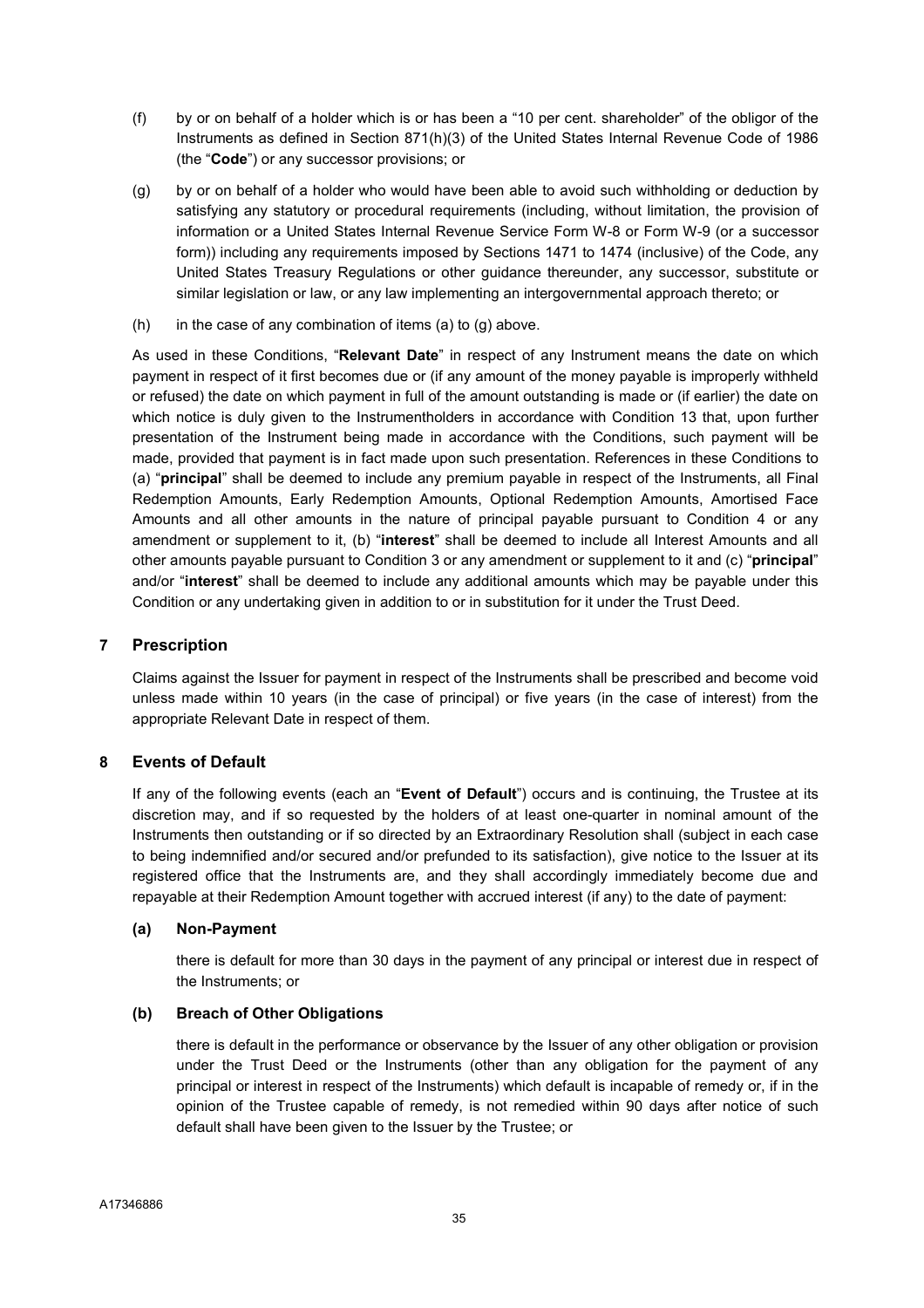## (c) Cross-Acceleration

if (i) any other present or future Relevant Indebtedness of the Issuer or a Principal Subsidiary becomes due and payable prior to its stated maturity by reason of any actual event of default or (ii) any amount in respect of such Relevant Indebtedness is not paid when due or, as the case may be, within any applicable grace period, provided that the aggregate amount of the Relevant Indebtedness in respect of which one or more of the events mentioned above in this paragraph (c) have occurred equals or exceeds U.S.\$100,000,000 for the period up to and including 31 March 2017 and, thereafter, U.S.\$200,000,000 or

## (d) Winding-up

a resolution is passed, or a final order of a court in the United States of America is made and, where possible, not discharged or stayed within a period of 90 days, that the Issuer be wound up or dissolved; or

### (e) Enforcement Proceedings

attachment is made of the whole or substantially the whole of the assets or undertakings of the Issuer and such attachment is not released or cancelled within 90 days or an encumbrancer takes possession or an administrative or other receiver or similar officer is appointed of the whole or substantially the whole of the assets or undertaking of the Issuer or an administration or similar order is made in relation to the Issuer and such taking of possession, appointment or order is not released, discharged or cancelled within 90 days; or

### (f) Insolvency

the Issuer ceases to carry on all or substantially all of its business or is unable to pay its debts; or

### (g) Bankruptcy

the Issuer is adjudged bankrupt or insolvent by a court of competent jurisdiction in the United States of America,

provided that in the case of paragraph (b) the Trustee shall have certified that in its opinion such event is materially prejudicial to the interests of the Instrumentholders.

For the purposes of this Condition 8, "Principal Subsidiary" means KeySpan Corporation, KeySpan Energy Delivery New York, KeySpan Energy Delivery Long Island, Niagara Mohawk Power Corporation, Massachusetts Electric Company, the Narragansett Electric Company and New England Power Company, and includes any successor entity thereto or any member of the group of companies comprising NGUSA or NGNA and each of their subsidiaries (the "Group") to which all or substantially all of the assets of a Principal Subsidiary are transferred. In the event that all or substantially all of the assets of a Principal Subsidiary are transferred to a member of the Group as described above, the transferor of such assets shall cease to be deemed to be a Principal Subsidiary for the purposes of this Condition.

## 9 Enforcement

The Trustee may, at its discretion and without further notice, institute such proceedings against the Issuer as it may think fit to enforce any obligation, condition or provision binding on the Issuer under the Instruments or under the Trust Deed, but shall not be bound to do so unless:

- (a) it has been so directed by an Extraordinary Resolution or in writing by the holders of at least onequarter of the principal amount of the Instruments outstanding; and
- (b) it has been indemnified to its satisfaction.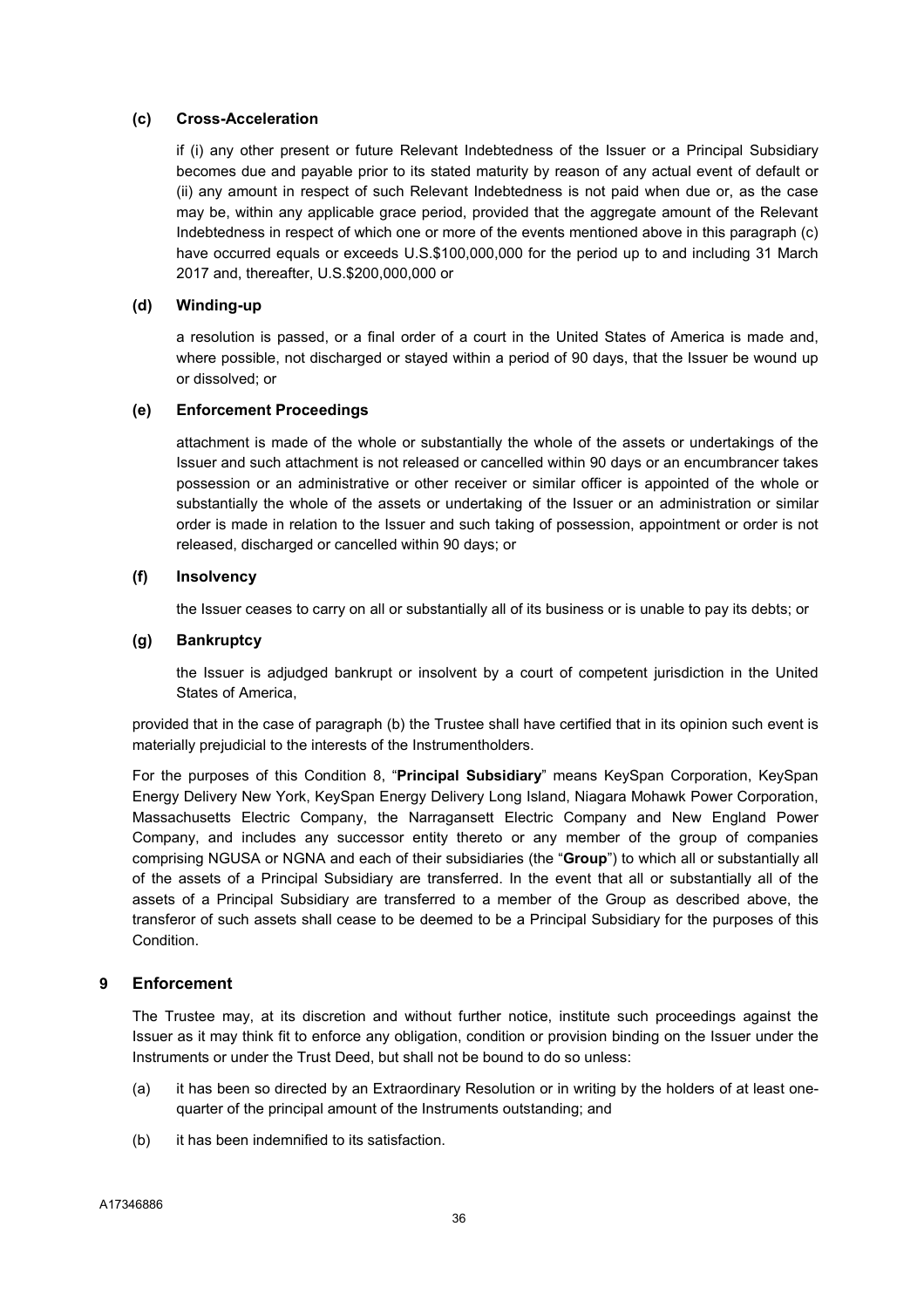No Instrumentholder shall be entitled to institute proceedings directly against the Issuer unless the Trustee, having become bound to proceed as specified above, fails to do so within a reasonable time and such failure is continuing.

## 10 Meetings of Instrumentholders, Modifications and Substitution

### 10.1 Meetings of Instrumentholders

The Trust Deed contains provisions for convening meetings of Instrumentholders to consider any matter affecting their interests, including the sanctioning by Extraordinary Resolution (as defined in the Trust Deed) of a modification of any of these Conditions or any provisions of the Trust Deed. An Extraordinary Resolution duly passed at any such meeting shall be binding on Instrumentholders (whether or not they were present at the meeting at which such resolution was passed) except that any Extraordinary Resolution proposed, inter alia, (a) to amend the dates of maturity or redemption of the Instruments or any date for payment of interest on the Instruments, (b) to reduce or cancel the nominal amount of or any premium payable on redemption of the Instruments, (c) to reduce the rate or rates of interest in respect of the Instruments or to vary the method or basis of calculating the rate or rates or amount of interest or the basis for calculating any Interest Amount in respect of the Instruments, (d) if a Minimum and/or a Maximum Rate of Interest is shown on the face of the Instrument, to reduce any such Minimum and/or Maximum Rate of Interest, (e) to vary any method of calculating the Final Redemption Amount, the Early Redemption Amount or the Optional Redemption Amount, (f) to take any steps that as specified in this Instrument may only be taken following approval by an Extraordinary Resolution to which the special quorum provisions apply, and (g) to modify the provisions concerning the quorum required at any meeting of Instrumentholders or the majority required to pass the Extraordinary Resolution will only be binding if passed at a meeting of the Instrumentholders (or at any adjournment of that meeting) at which a special quorum (as defined in the Trust Deed) is present. A resolution in writing signed by the holders of not less than 95 per cent. in nominal amount of the Instruments will be binding on all Instrumentholders. The Issuer may convene a meeting of the holders of any or all Instruments issued pursuant to the Agency Agreement and not forming a single series with the Instruments to which meeting the provisions referred to above apply as if all such Instruments formed part of the same series, provided that the proposals to be considered at such meeting affect the rights of the holders of the Instruments of each series attending the meeting in identical respects (save insofar as the Conditions applicable to each such series are not identical).

#### 10.2 Modification of the Trust Deed

The Trustee may agree, without the consent of the Instrumentholders to (a) any modification of any of the provisions of the Trust Deed that is of a formal, minor or technical nature or is made to correct a manifest error, and (b) any other modification (except as mentioned in the Trust Deed), and any waiver or authorisation of any breach or proposed breach, of any of the provisions of the Trust Deed that is in the opinion of the Trustee not materially prejudicial to the interests of the Instrumentholders. Any such modification, authorisation or waiver shall be binding on the Instrumentholders and, if the Trustee so requires, such modification shall be notified to the Instrumentholders as soon as practicable.

#### 10.3 Substitution

The Trust Deed contains provisions permitting the Trustee to agree, subject to such amendment of the Trust Deed and such other conditions as the Trustee may require, but without the consent of the Instrumentholders, to the substitution of any other company in place of the Issuer or of any previous substituted company, as principal debtor under the Trust Deed and the Instruments. In the case of such a substitution the Trustee may agree, without the consent of the Instrumentholders, to a change of the law governing the Instruments and/or the Trust Deed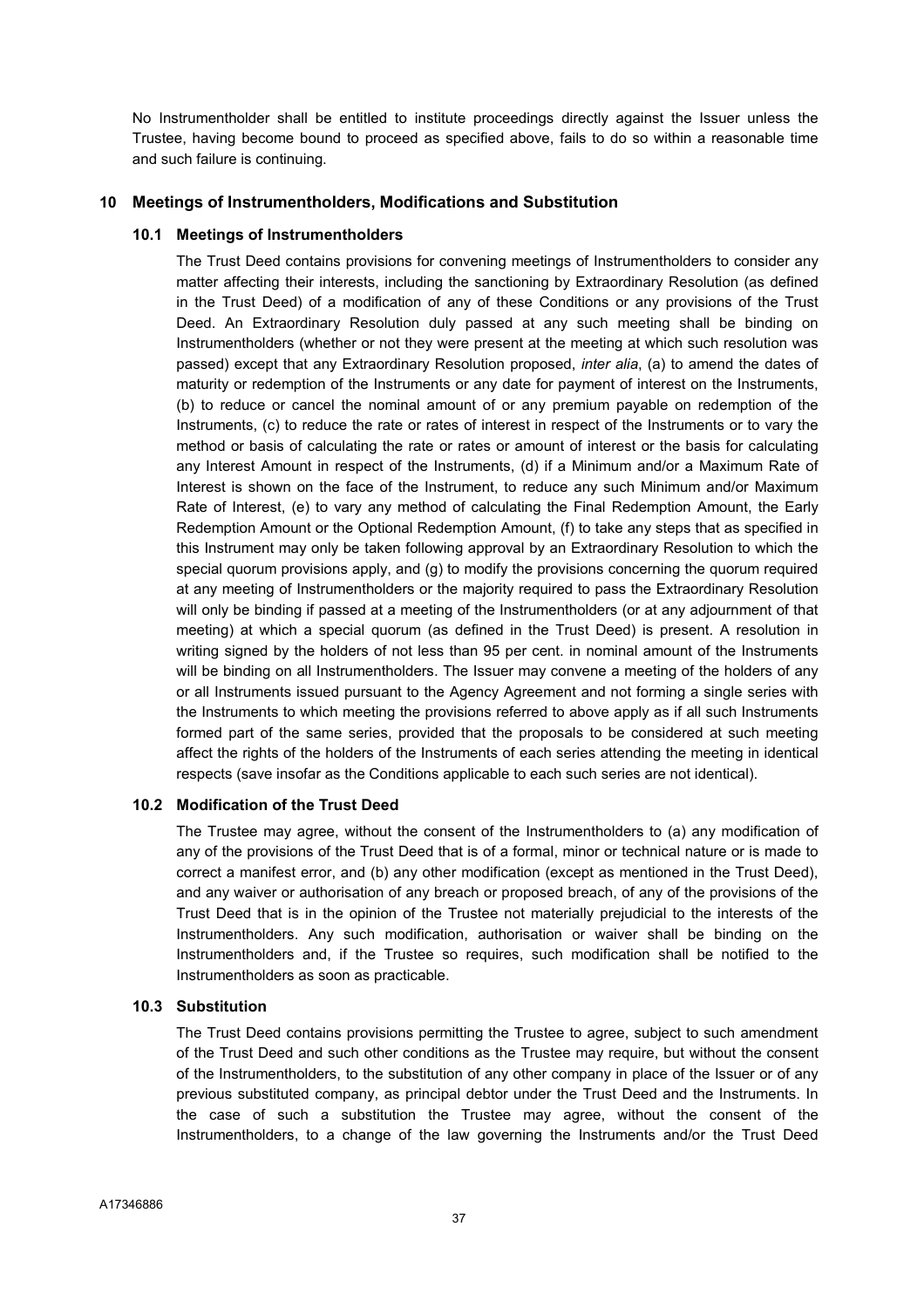provided that such change would not in the opinion of the Trustee be materially prejudicial to the interests of the Instrumentholders.

### 10.4 Entitlement of the Trustee

In connection with the exercise of its functions (including but not limited to those referred to in this Condition) the Trustee shall have regard to the interests of the Instrumentholders as a class and shall not have regard to the consequences of such exercise for individual Instrumentholders and the Trustee shall not be entitled to require, nor shall any Instrumentholder be entitled to claim, from the Issuer any indemnification or payment in respect of any tax consequence of any such exercise upon individual Instrumentholders.

## 11 Replacement of Certificates

If a Certificate is lost, stolen, mutilated, defaced or destroyed, it may be replaced, subject to applicable laws, listing authority and stock exchange regulations, at the specified office of the Registrar or such other Paying Agent or Transfer Agent, as the case may be, as may from time to time be designated by the Issuer for the purpose and notice of whose designation is given to Instrumentholders, in each case on payment by the claimant of the fees and costs incurred in connection with that replacement and on such terms as to evidence, security and indemnity (which may provide, *inter alia*, that if the allegedly lost, stolen or destroyed Certificate is subsequently presented for payment there shall be paid to the Issuer on demand the amount payable by the Issuer in respect of such Certificates and otherwise as the Issuer may require. Mutilated or defaced Certificates must be surrendered before replacements will be issued.

## 12 Further Issues

The Issuer may from time to time without the consent of the Instrumentholders create and issue further instruments having the same terms and conditions as the Instruments and so that such further issue shall be consolidated and form a single series with such Instruments.

References in these Conditions to the Instruments include (unless the context requires otherwise) any other instruments issued pursuant to this Condition and forming a single series with the Instruments. Any such further instruments forming a single series with Instruments constituted by the Trust Deed or any deed supplemental to it shall, and any other instruments may (with the consent of the Trustee), be constituted by the Trust Deed.

The Trust Deed contains provisions for convening a single meeting of the Instrumentholders and the holders of instruments of other series if the Trustee so decides.

## 13 Notices

Notices to the Instrumentholders shall be mailed to them at their respective addresses shown in the Register and shall be deemed to have been given on the fourth weekday (being a day other than a Saturday or a Sunday) after the date of mailing.

## 14 Indemnification of Trustee

The Trust Deed contains provisions for the indemnification of the Trustee and for its relief from responsibility, including but not limited to provisions relieving it from any obligation to (a) appoint an independent financial adviser and (b) take proceedings to enforce repayment unless indemnified to its satisfaction. The Trustee is entitled to enter into business transactions with the Issuer or any of its subsidiary undertakings, parent undertakings, joint ventures or associated undertakings without accounting for any profit resulting from these transactions and to act as trustee for the holders of any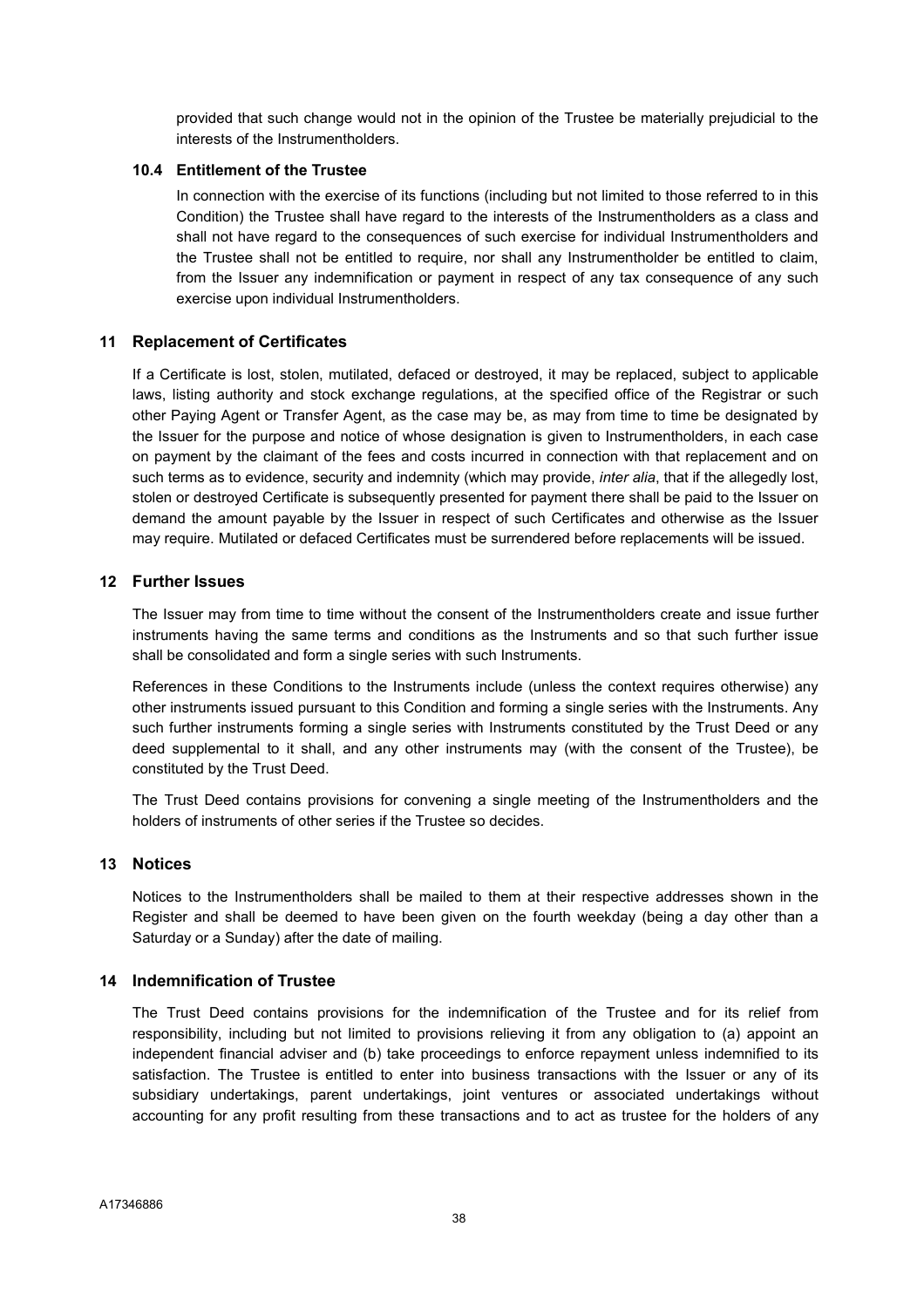other securities issued by the Issuer or any of its subsidiary undertakings, parent undertakings, joint ventures or associated undertakings.

## 15 Contracts (Rights of Third Parties) Act 1999

No person shall have any right to enforce any term or condition of the Instruments under the Contracts (Rights of Third Parties) Act 1999.

## 16 Governing Law and Jurisdiction

#### 16.1 Governing Law

The Instruments and any non-contractual obligations arising out of or in connection with the Instruments are governed by, and shall be construed in accordance with, English law.

## 16.2 Jurisdiction

The courts of England have exclusive jurisdiction to settle any dispute (a "Dispute"), arising from or connected with the Instruments. The Issuer agrees that the courts of England are the most appropriate and convenient courts to settle any Dispute and, accordingly, that it will not argue to the contrary. Nothing in this Condition 16 prevents the Trustee or any Instrumentholder from taking proceedings relating to a Dispute ("Proceedings") in any other courts with jurisdiction. To the extent allowed by law, the Trustee or Instrumentholders may take concurrent Proceedings in any number of jurisdictions.

### 16.3 Process Agent

The Issuer has irrevocably appointed National Grid plc at its registered office for the time being, currently at 1-3 Strand, London WC2N 5EH as its agent in England to receive, for it and on its behalf, service of process in any Proceedings in England. Nothing herein or in the Trust Deed shall affect the right to serve process in any other manner permitted by law.

## 17 Transfers of Instruments

#### (a) Transfers of Instruments

One or more Instruments may be transferred upon the surrender (at the specified office of the Registrar or any Transfer Agent) of the Certificate representing such Instruments to be transferred, together with the form of transfer endorsed on such Certificate (or another form of transfer substantially in the same form and containing the same representations and certifications (if any), unless otherwise agreed by the Issuer), duly completed and executed and any other evidence as the Registrar or such Transfer Agent may reasonably require. In the case of a transfer of part only of a holding of Instruments represented by one Certificate, a new Certificate shall be issued to the transferee in respect of the part transferred and a further new Certificate in respect of the balance of the holding not transferred shall be issued to the transferor. All transfers of Instruments and entries on the Register will be made subject to the detailed regulations concerning transfers of Instruments scheduled to the Agency Agreement. The regulations may be changed by the Issuer with the prior written approval of the Registrar and the Trustee. A copy of the current regulations will be made available by the Registrar to any Instrumentholder upon request.

#### (b) Exercise of Options or Partial Redemption

In the case of an exercise of an Issuer's or Instrumentholders' option in respect of, or a partial redemption of, a holding of Instruments represented by a single Certificate, a new Certificate shall be issued to the holder to reflect the exercise of such option or in respect of the balance of the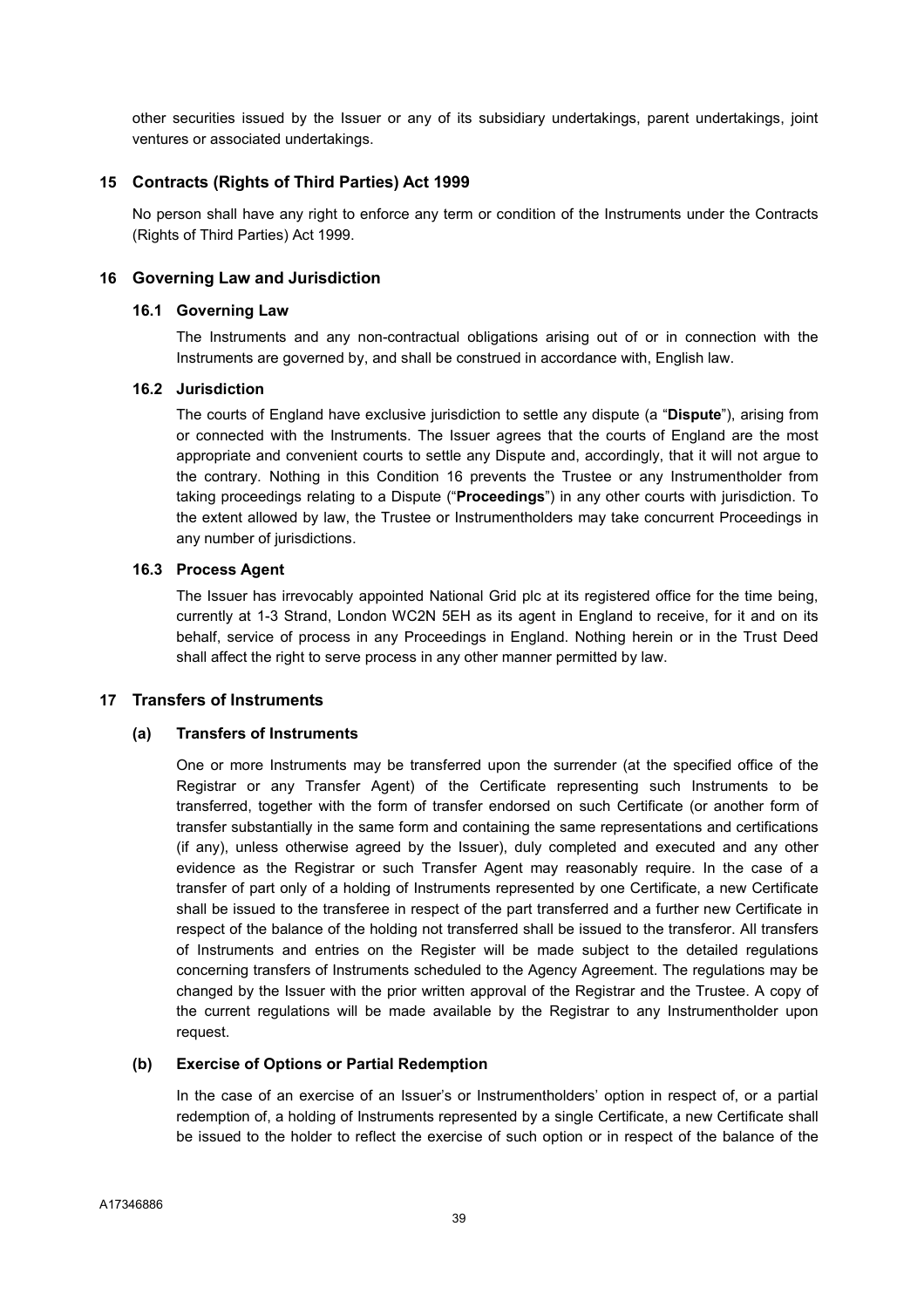holding not redeemed. In the case of a partial exercise of an option resulting in Instruments of the same holding having different terms, separate Certificates shall be issued in respect of those Instruments of that holding that have the same terms. New Certificates shall only be issued against surrender of the existing Certificates to the Registrar or any Transfer Agent. In the case of a transfer of Instruments to a person who is already a holder of Instruments, a new Certificate representing the enlarged holding shall only be issued against surrender of the Certificate representing the existing holding.

## (c) Delivery of New Certificates

Each new Certificate to be issued pursuant to Conditions 17(a) or (b) shall be available for delivery within three business days of receipt of the form of transfer or Exercise Notice and surrender of the Certificate for exchange. Delivery of the new Certificate(s) shall be made at the specified office of the Transfer Agent or of the Registrar (as the case may be) to whom delivery or surrender of such form of transfer, Exercise Notice or Certificate shall have been made or, at the option of the holder making such delivery or surrender as aforesaid and as specified in the relevant form of transfer, Exercise Notice or otherwise in writing, be mailed by uninsured post at the risk of the holder entitled to the new Certificate to such address as may be so specified, unless such holder requests otherwise and pays in advance to the relevant Transfer Agent the costs of such other method of delivery and/or such insurance as it may specify. In this Condition 17(c), "business day" means a day, other than a Saturday or Sunday, on which banks are open for business in the place of the specified office of the relevant Transfer Agent or the Registrar (as the case may be).

## (d) Transfers Free of Charge

Transfers of Certificates on registration, transfer, exercise of an option or partial redemption shall be effected without charge by or on behalf of the Issuer, the Registrar or any Transfer Agent, but upon payment of any tax or other governmental charges that may be imposed in relation to it (or the giving of such indemnity as the Registrar or the relevant Transfer Agent may require).

## (e) Closed Periods

No Instrumentholder may require the transfer of an Instrument to be registered (i) during the period of 15 days ending on the due date for redemption of that Instrument, (ii) during the period of 15 days prior to any date on which Instruments may be called for redemption by the Issuer at its option pursuant to Condition 4.5, (iii) after any such Instrument has been called for redemption or (iv) during the period of seven days ending on (and including) any Record Date.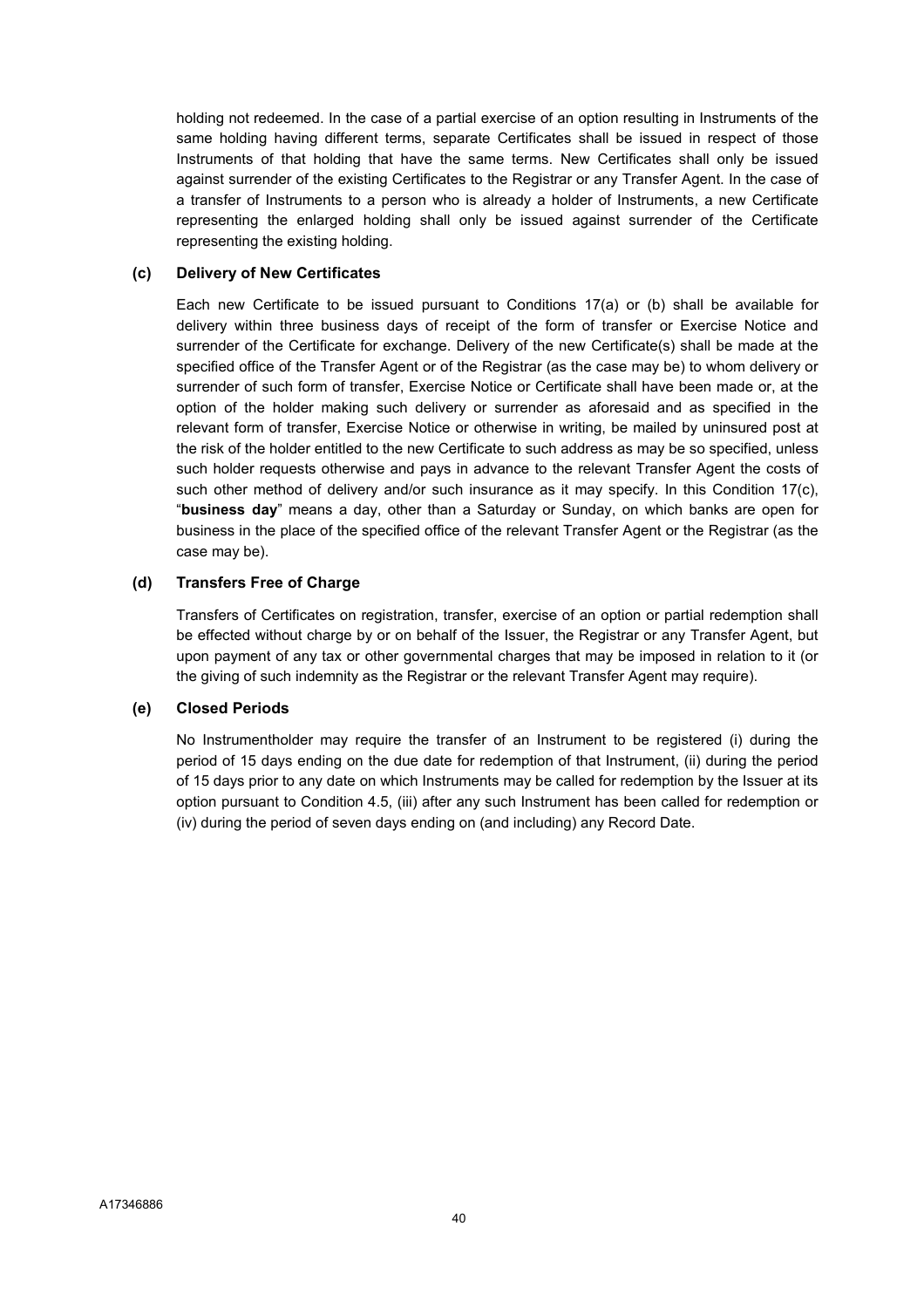# SUMMARY OF PROVISIONS RELATING TO THE INSTRUMENTS WHILE IN GLOBAL FORM

## 1 Initial Issue of Instruments

If the Global Certificates are to be held under the NSS, the Global Certificates will be delivered on or prior to the original issue date of the Tranche to the Common Safekeeper. On each issue of Instruments, the relevant Issuer shall confirm to the Issuing and Paying Agent and to the clearing systems whether or not the Global Certificate the Global Certificate(s) are to be held under the NSS and whether or not the Global Certificate(s) are intended to be held in a manner which would allow recognition as eligible collateral for Eurosystem monetary policy and intra-day credit operations and if the relevant Global Certificate is to be deposited with one of the ICSDs as Common Safekeeper and registered in the name of a nominee of one of the ICSDs acting as Common Safekeeper. Depositing the Global Certificates with the Common Safekeeper does not necessarily mean that the Instruments will be recognised as eligible collateral for Eurosystem monetary policy and intra-day credit operations by the Eurosystem either upon issue, or at any or all times during their life. Such recognition will depend upon satisfaction of the Eurosystem eligibility criteria.

Global Certificates which are not held under the NSS may be delivered on or prior to the original issue date of the Tranche to the Common Depositary.

Upon the registration of the Instruments in the name of any nominee for Euroclear and Clearstream, Luxembourg and delivery of the relative Global Certificate to the Common Depositary or Common Safekeeper (as the case may be), Euroclear or Clearstream, Luxembourg will credit each subscriber with a nominal amount of Instruments equal to the nominal amount of those Instruments for which it has subscribed and paid. Instruments which are initially deposited with the Common Depositary or Common Safekeeper (as the case may be) may also be credited to the accounts of subscribers with (if indicated in the relevant Final Terms) other clearing systems through direct or indirect accounts with Euroclear and Clearstream, Luxembourg held by such other clearing systems. Conversely, Instruments that are initially deposited with another clearing system may similarly be credited to the accounts of subscribers with Euroclear, Clearstream, Luxembourg or other clearing systems.

# 2 Relationship of Accountholders with Clearing Systems

Each of the persons shown in the records of Euroclear, Clearstream, Luxembourg or any other clearing system (an "Alternative Clearing System") as the holder of an Instrument represented by a Global Certificate must look solely to Euroclear, Clearstream, Luxembourg or such Alternative Clearing System (as the case may be) for his share of each payment made by the Issuer to the holder of the underlying Instruments, and in relation to all other rights arising under the Global Certificates, subject to and in accordance with the respective rules and procedures of Euroclear, Clearstream, Luxembourg or such Alternative Clearing System (as the case may be). Such persons shall have no claim directly against the Issuer in respect of payments due on the Instruments for so long as the Instruments are represented by such Global Certificate and such obligations of the Issuer will be discharged by payment to the holder of the underlying Instruments , in respect of each amount so paid.

## 3 Exchange

## 3.1 Temporary Global Certificates

Each Temporary Global Certificate will be exchangeable for interests in a Permanent Global Certificate, free of charge to the holder, on or after the day falling after the expiry of the 40 days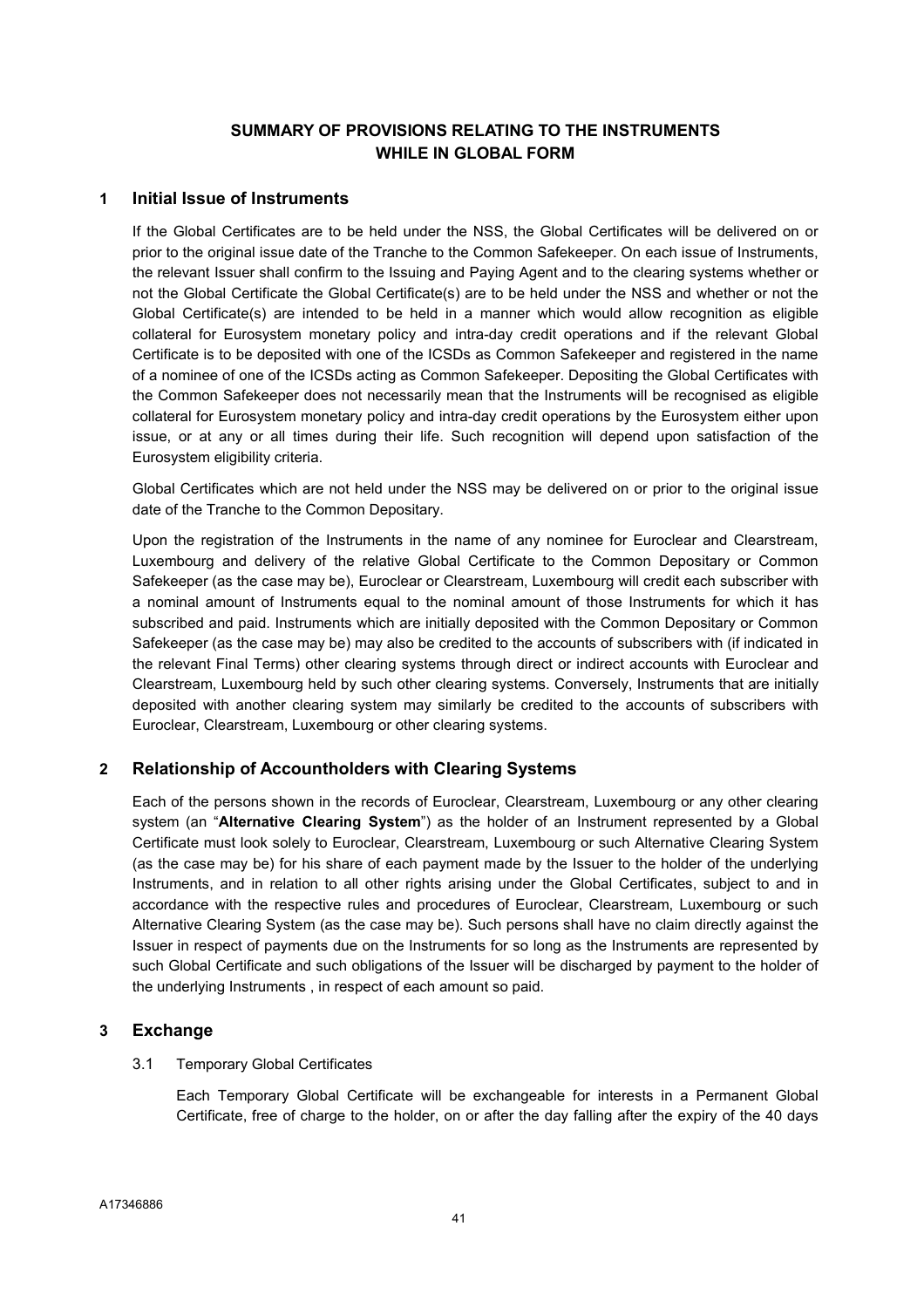after the relevant issue date, in whole or in part upon certification as to non-U.S. beneficial ownership in the form set out in the Agency Agreement.

3.2 Global Certificates

The following will apply in respect of transfers of Instruments held in Euroclear or Clearstream, Luxembourg or an Alternative Clearing System. These provisions will not prevent the trading of interests in the Instruments within a clearing system whilst they are held on behalf of such clearing system, but will limit the circumstances in which the Instruments may be withdrawn from the relevant clearing system.

Transfers of the holding of Instruments represented by any Global Certificate pursuant to Condition 17(a) may only be made in part:

- (i) if the relevant clearing system is closed for business for a continuous period of 14 days (other than by reason of holidays, statutory or otherwise) or announces an intention permanently to cease business or does in fact do so; or
- (ii) with the consent of the Issuer,

provided that, in the case of the first transfer of part of a holding pursuant to paragraph 3(i) above, the holder has given the Registrar not less than 30 days' notice at its specified office of the holder's intention to effect such transfer.

## 4 Amendment to Conditions

Each Global Certificate will contain provisions that apply to the Instruments which they represent, some of which modify the effect of the terms and conditions of the Instruments set out in this Prospectus. The following is a summary of certain of those provisions:

## 4.1 Payments

If the Global Certificate is held under the NSS, the Issuer shall procure that details of each such payment shall be entered *pro rata* in the records of the relevant clearing system and in the case of payments of principal, the nominal amount of the Instruments recorded in the records of the relevant clearing system and represented by the Global Certificate will be reduced accordingly. Each payment so made will discharge the Issuer's obligations in respect thereof. Any failure to make the entries in the records of the relevant clearing system shall not affect such discharge.

All payments in respect of Instruments represented by a Global Certificate will be made to, or to the order of, the person whose name is entered on the Register at the close of business on the Clearing System Business Day immediately prior to the date for payment (i.e. the "Record Date"), where Clearing System Business Day means Monday to Friday (inclusive) except 25 December and 1 January.

## 4.2 Meetings

The holder of Instruments represented by a Global Certificate shall (unless such Global Certificate represents only one Instrument) be treated as being two persons for the purposes of any quorum requirements of a meeting of Instrumentholders and, at any such meeting, as having one vote in respect of each integral currency unit of the Specified Currency of the Instruments for which it may be exchanged in accordance with its terms.

## 4.3 Issuer's Option

In the event that any option of the Issuer is exercised in respect of some but not all of the Instruments of any Series, the rights of accountholders with a clearing system or Approved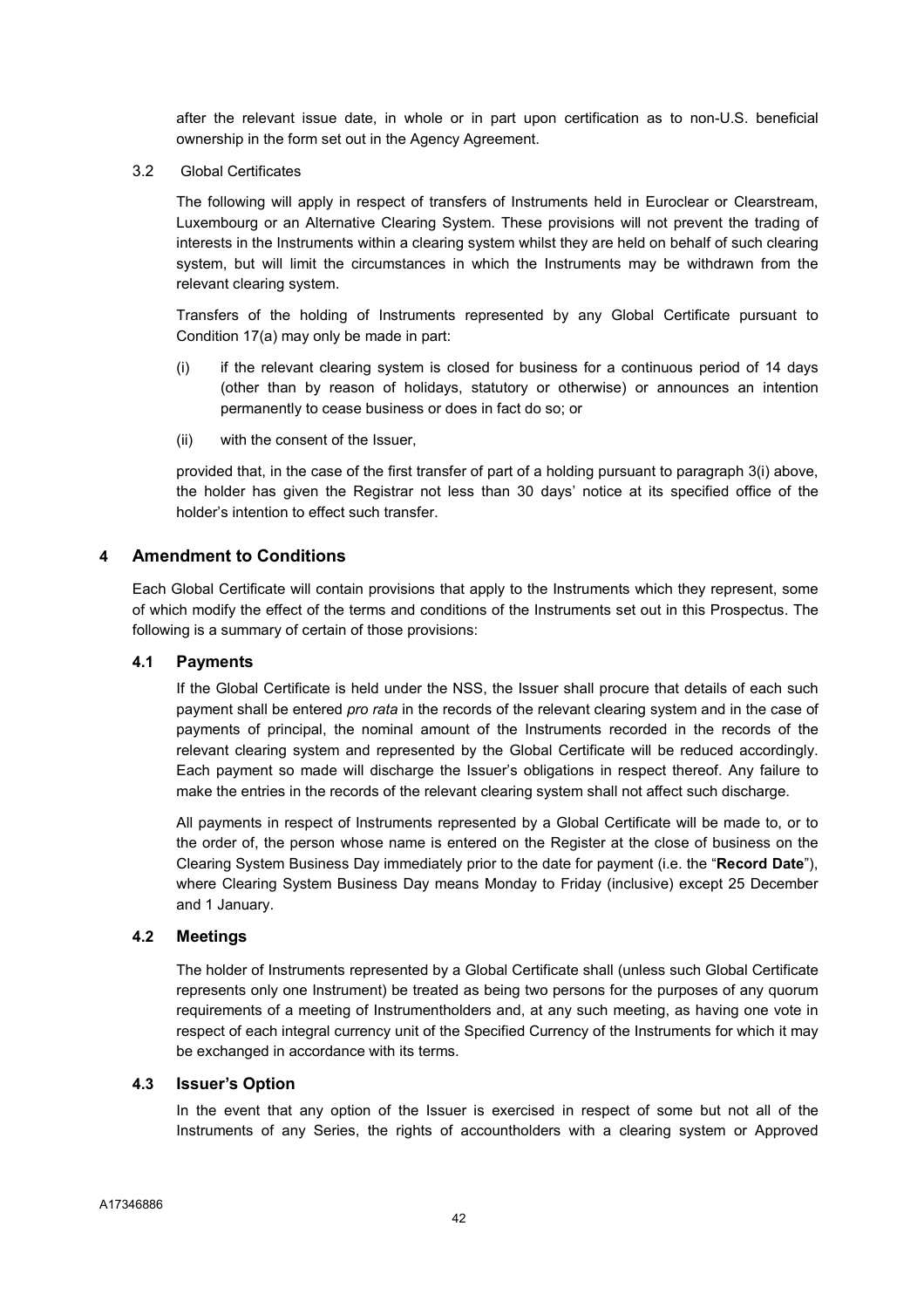Intermediary in respect of the Instruments will be governed by the standard procedures of Euroclear and/or Clearstream, Luxembourg (to be reflected in the records of Euroclear and Clearstream, Luxembourg as either a pool factor or a reduction in nominal amount, at their discretion) or any other Alternative Clearing System (as the case may be).

## 4.4 Instrumentholders' Options

Any option of the Instrumentholders provided for in the Conditions of any Instruments while such Instruments are represented by a Global Certificate may be exercised by the holder of the Global Certificate giving notice to the Issuing and Paying Agent within the time limits relating to the deposit of Instruments with a Paying Agent. Where the Global Certificate is held under the NSS, the Issuer shall procure that details of such exercise shall be entered *pro rata* in the records of the relevant clearing system and the nominal amount of the Instruments recorded in those records will be reduced accordingly.

## 4.5 Trustee's Powers

In considering the interests of Instrumentholders while any Instruments represented by a Global Certificate are registered in the name of any nominee for, a clearing system, the Trustee may have regard to any information provided to it by such clearing system or its operator as to the identity (either individually or by category) of its accountholders with entitlements to such Instruments and may consider such interests as if such accountholders were the holders of the Instruments represented by such Global Certificate.

### 4.6 Events of Default

Each Global Certificate provides that the Trustee, at its discretion, may, and if so requested by holders of at least one-quarter in nominal amount of the Instruments then outstanding or if so directed by an Extraordinary Resolution, shall cause such Global Certificate to become due and repayable in the circumstances described in Condition 8 by stating in the notice to the relevant Issuer the principal amount of such Instruments represented by the Global Certificate which is or are becoming due and repayable. If principal in respect of any Instrument is not paid when due, only the Trustee may enforce the rights of the Instrumentholders against such Issuer under the terms of the Trust Deed unless the Trustee, having become bound to proceed, fails to do so within a reasonable time and such failure is continuing.

## 4.7 Notices

So long as any Instruments are represented by a Global Certificate and such Global Certificate is held on behalf of a clearing system, notices to the holders of Instruments of that Series may be given by delivery of the relevant notice to that clearing system for communication by it to entitled accountholders in substitution for publication as required by the Conditions or by delivery of the relevant notice to the holder of the Global Certificate.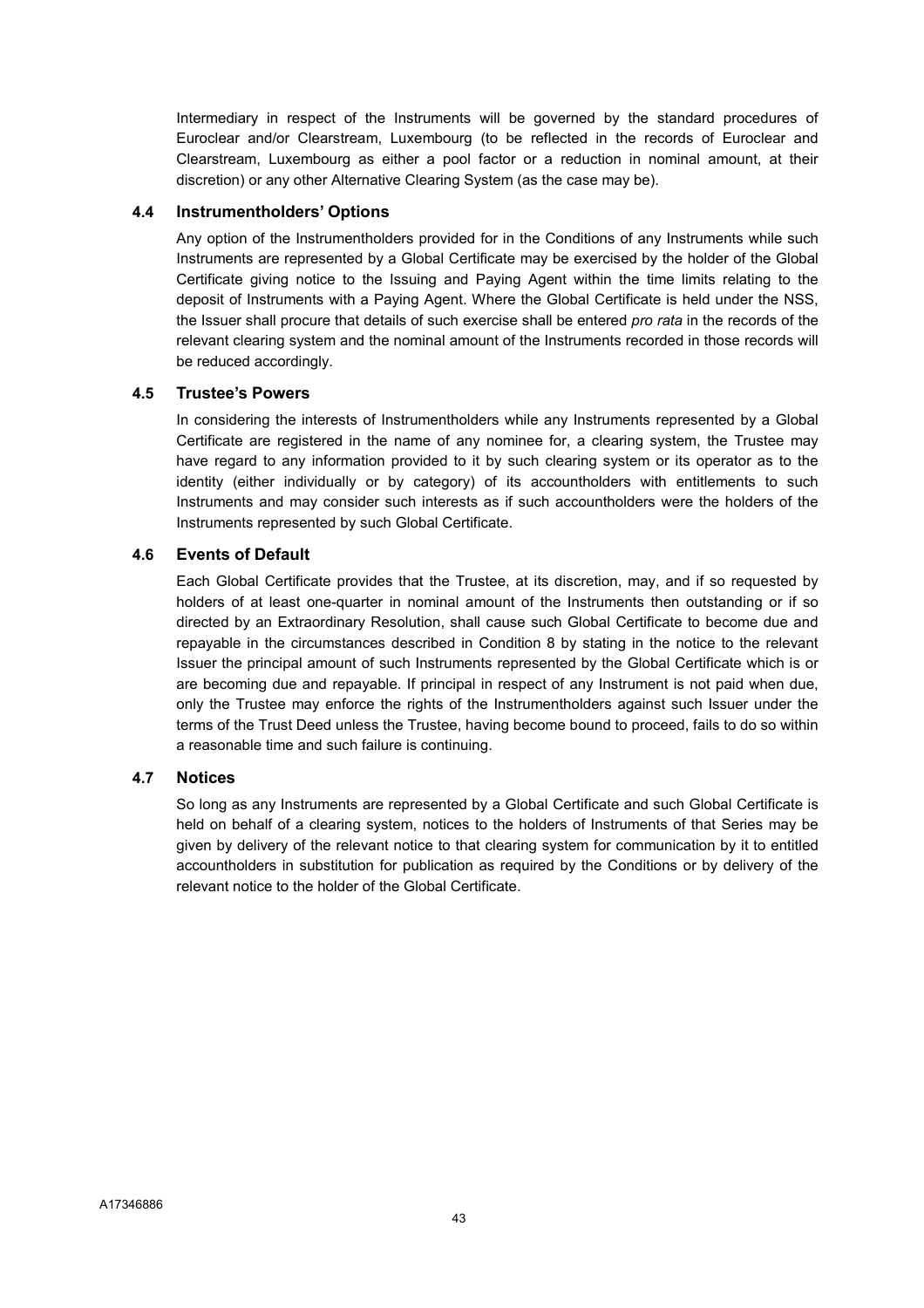# USE OF PROCEEDS

The net proceeds of the issue of each Series of Instruments will be used by the relevant Issuer for its general corporate purposes.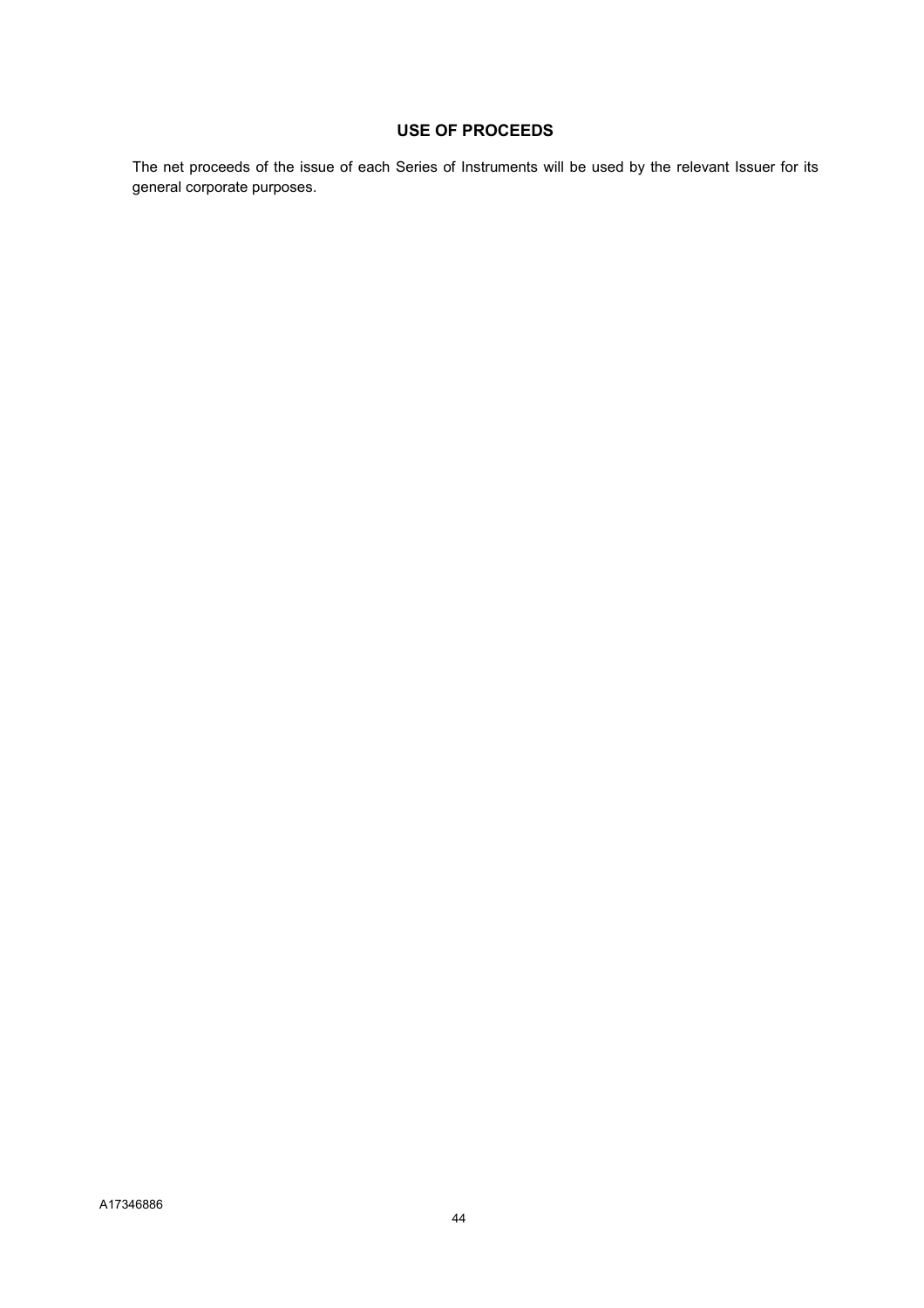## DESCRIPTION OF NATIONAL GRID USA

### Overview and Organisational Structure

National Grid USA ("NGUSA") is an indirect wholly-owned U.S. subsidiary of National Grid plc, a London-based international network utility with principal activities in the regulated electric and gas industries in both the UK and the northeastern region of the United States. NGUSA is a U.S. public utility holding company of various U.S. energy delivery subsidiaries that own and operate regulated energy delivery networks comprising the transmission and distribution of electricity and transportation and distribution of natural gas and sale of both to residential and commercial customers located in portions of New York and New England. NGUSA, through its subsidiaries and their predecessors, has been serving various portions of New York and New England since the mid-1800s. In addition, NGUSA also owns and operates electric generating facilities and has interests in electricity interconnectors in the United States.

NGUSA's assets primarily consist of shares of the U.S. public utility companies acquired, over time, pursuant to several merger and acquisition transactions. NGUSA, as a holding company, does not conduct any business other than through its U.S. subsidiaries and is dependent on dividends or distributions from its U.S. subsidiaries.

National Grid USA was incorporated in the State of Delaware on 10 December 1998 under the General Corporation Laws of the State of Delaware with file number 2977161. The address of NGUSA is 40 Sylvan Road, Waltham, MA 02451 and its telephone number is +1-781-907-1000.

As used in this section of the Prospectus, unless the context requires otherwise, references to "NGUSA" shall mean National Grid USA and its principal public utility subsidiaries as appropriate in the context of the disclosure.

### Principal Activities and Markets

#### US Regulated Business

NGUSA's regulated businesses are:

- Electricity transmission;
- Gas distribution;
- Electricity distribution; and
- Electricity generation.

#### US Non-regulated Business

- LNG storage;
- LNG road transportation; and
- Equity investment Electric Transmission and natural gas pipelines.

NGUSA's principal public utility subsidiaries are as follows:

- The Brooklyn Union Gas Company ("Brooklyn Union") doing business as National Grid NY formerly known as KEDNY - New York;
- KeySpan Gas East Corporation ("Gas East") (formerly known as KEDLI) New York;
- Colonial Gas Company ("Colonial Gas") New England;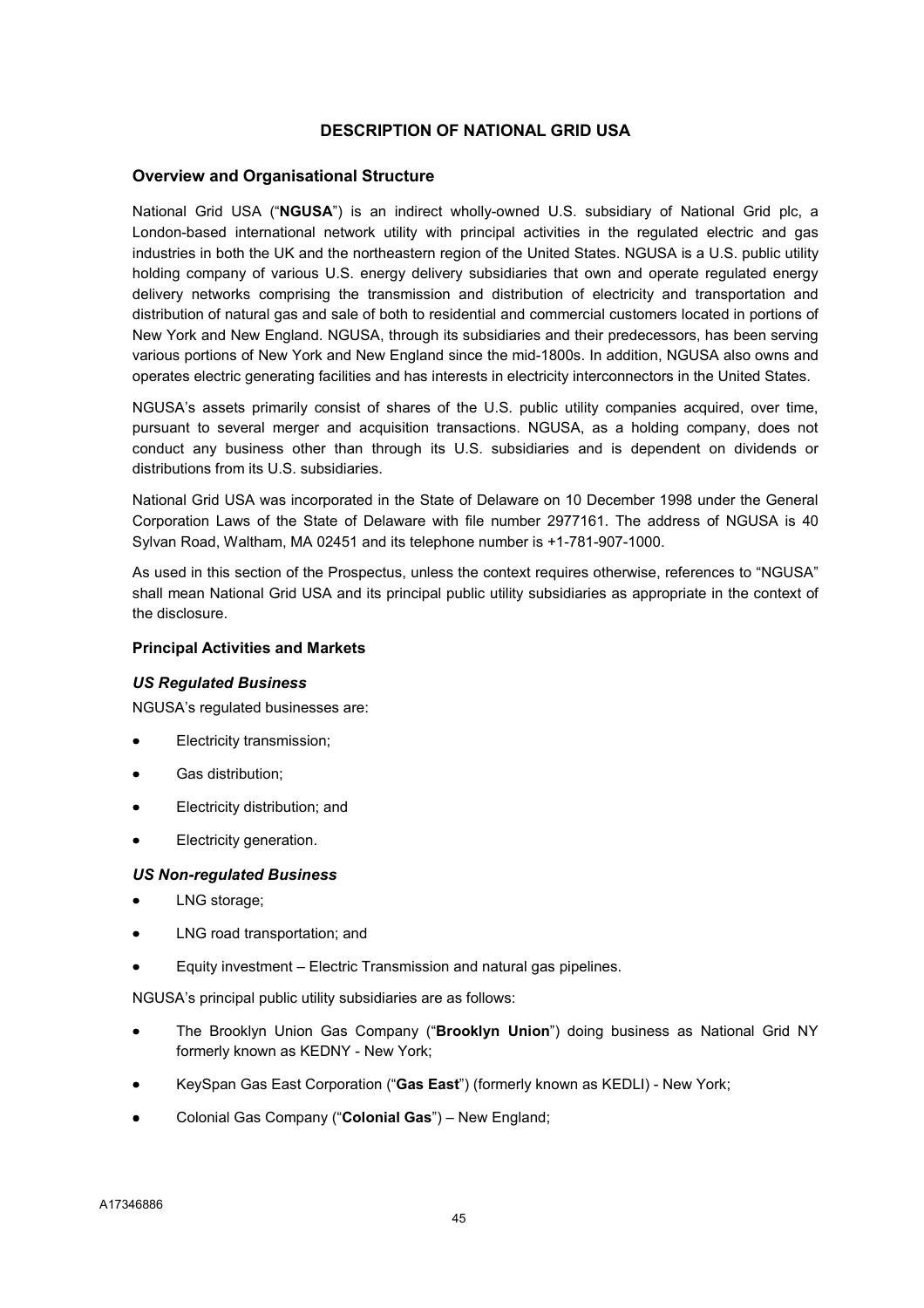- Boston Gas Company ("Boston Gas") New England and;
- Niagara Mohawk Power Corporation ("NMPC") New York;
- New England Power Company ("NEP") New England;
- Massachusetts Electric Company ("MECO") Massachusetts;
- The Narragansett Electric Company ("Narragansett") Rhode Island
- Nantucket Electric Company ("NEC") Massachusetts
- New England Electric Transmission Corporation ("NEET") Massachusetts and New Hampshire;
- New England Hydro-Transmission Corporation ("N.H. Hydro") New Hampshire; and
- New England Hydro-Transmission Electric Company, Inc. ("Mass. Hydro") Massachusetts.

As at 1 November 2010, Boston Gas and Essex Gas were consolidated into Boston Gas as the sole surviving entity

In order for NGUSA to meet its current and expected business requirements and operational needs it (i) owns in fee or leases office buildings that comprise its principal U.S. business for its businesses located in upstate and downstate New York and New England, and (ii) owns property in fee or holds necessary property rights to operate its energy delivery networks pursuant to franchise agreements, municipal grants and/or consents, easements, or long-term leases and licenses. As at 31 March 2013, NGUSA's primary operating offices consist of office space owned in upstate New York Office located in Syracuse, New York and leased office space located in Brooklyn, New York and Waltham, Massachusetts totalling 53,000 square metres (570,000 sq ft) with remaining lease terms of 12 to 17 years.

### Strategy and Company Objectives

NGUSA completed the reorganisation and restructuring of its US operations in September 2011 transforming its lines of business model to a regional model to create a closer alignment of its business operations with the local needs of its customers and acknowledging its regulatory jurisdictions. NGUSA recognised the need to balance local needs with its objectives of achieving greater efficiency and where possible, pursue opportunities to obtain costs savings through centralising activities, where possible. The regional model as implemented by NGUSA. included the appointment of regional 'presidents' in New York, Massachusetts, New Hampshire and Rhode Island alongside presidents responsible for its electric delivery business on Long Island, and a separate president responsible for its federally regulated business. Each president is accountable for delivering safe efficient, reliable and cost effective services to customers and regulators in their respective local jurisdictions.

NGUSA strategy includes the following:

- aligning its end-to-end processes to customer needs and working to strengthen its relationship with the communities NGUSA serves;
- improving its financial performance through new rate filings and actions to increase the efficiency of NGUSA's operations;
- increasing safety and reliability; and
- re-engaging its people and taking action to improve its employee engagement index.

In order to deliver the strategy above, NGUSA implemented a three year US strategy named "Elevate 2015", that focuses on safety and reliability, customer responsiveness, stewardship and cost competitiveness, with performance measures that are tracked and reported monthly, with the aim of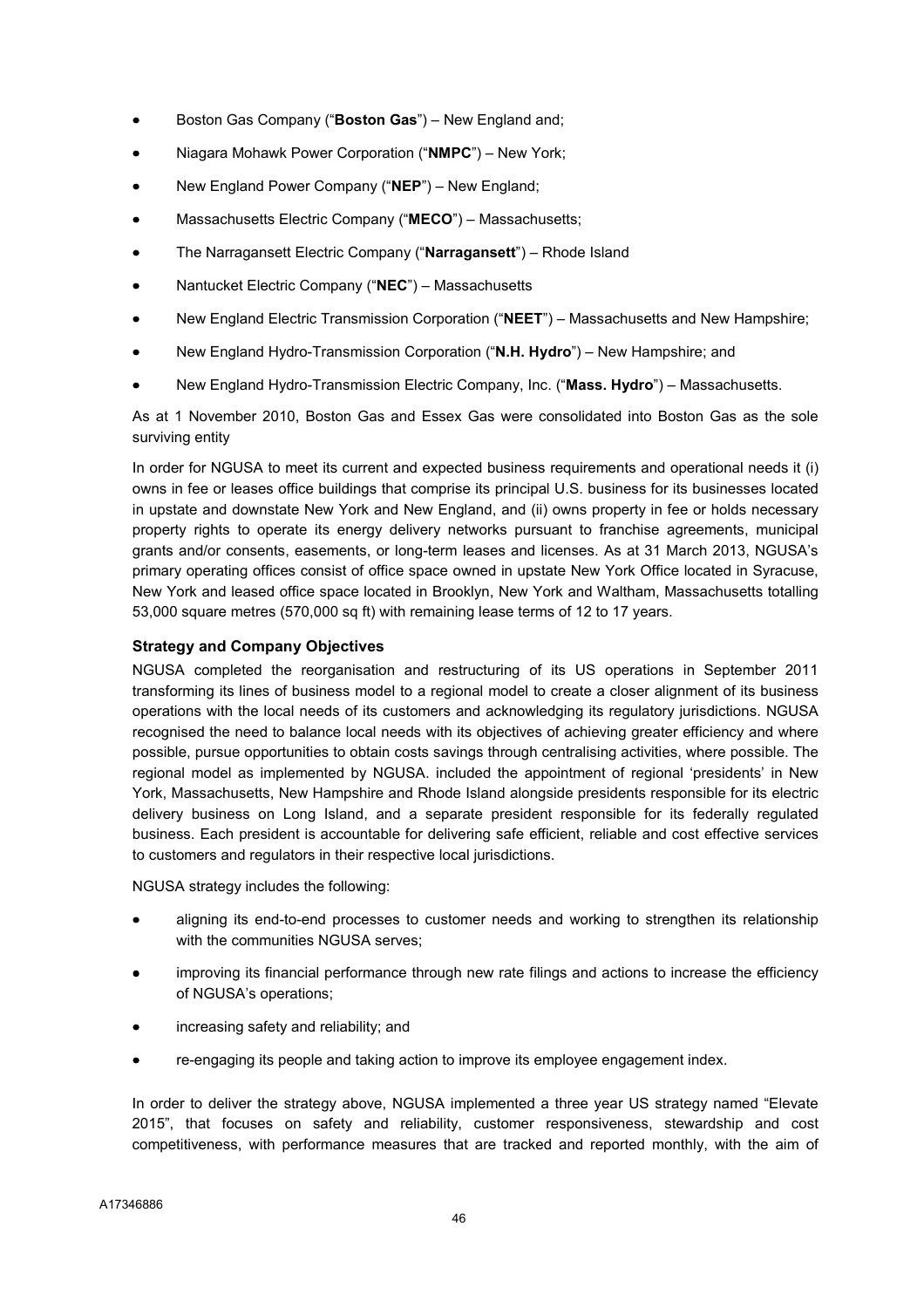ensuring that operational excellence is a hallmark of NGUSA's processes and culture. As part of a corporate wide initiative, NGUSA developed and implemented a programme referred to as the US foundations programme during November and December 2012. To modernise its integrated information system networks to enable improvements, greater operational efficiencies and cost savings involved the development and implementation of a new US enterprise resource planning system. This integrated multiple information systems and improved control processes has the objective of delivering a single financial system, a single cost allocation methodology and enhanced jurisdictional and functional reporting.

### Business Activities and Description

### **Overview**

## Energy Delivery in the north eastern United States

In the north eastern United States, electricity supply is transported either directly from generators or independent suppliers into local electricity distribution networks or via electricity transmission networks similar to the ones owned and operated by NGUSA, while natural gas is obtained from importation terminals, natural gas producers or independent suppliers transported on natural gas transmission pipelines and then transported through local natural gas distribution networks referred to as local distribution companies ("LDC") such as those owned and operated by NGUSA. There are more than 25 companies and organisations that own or operate energy delivery infrastructure in the north eastern United States, including NGUSA, Consolidated Edison, NSTAR, Iberdrola and Northeast Utilities.

Over the last several years, the utility industry has undergone significant change as market forces moved towards replacing or supplementing rate regulation through the introduction of competition regarding the supply of electricity and natural gas commodity to public utility customers. In most states in the north eastern United States, including those states where NGUSA owns and operates energy delivery networks, customers are able to purchase their energy commodities either from the local public utilities (i.e. providers of last resort (POLR)) or through independent energy suppliers or marketers participating in regulatory sanctioned state "customer retail choice" or "retail unbundling" type programs. NGUSA has taken a leadership position by advocating a well managed energy delivery system as the key to enabling robust, competitive electricity markets that offer customers choice, savings and other benefits and supports regulatory approved retail choice initiatives/unbundling programmes. However, while a number of larger commercial customers have chosen to receive their energy commodity needs from independent energy suppliers, the majority of residential and small commercial customers still purchase their energy commodity from NGUSA as the designated POLR under the applicable state public service laws regulating public utilities. If a customer opts to purchase energy commodities from an independent energy supplier, those suppliers are then responsible for sourcing that energy commodity from electricity generators or from natural gas extractors or importer as appropriate, as well as arranging for energy to be delivered through physical energy delivery networks such as those owned and operated by a regulated public utility (for example, NGUSA) in the service territory.

In light of the renewed interest in public policy debate about restructuring the electricity industry in the U.S., state regulators continue to strongly support current recovery of power supply costs. NGUSA continues to collaborate with regulators, policy makers, and customers to advance the development of the competitive electricity marketplace. In the U.S., there is a desire to tackle the issues around climate change and security of supply. The development of smart grid technologies is expected to enable more efficient use of the transmission and distribution grid, lower line losses, greater use of renewables and to provide information to utilities and their customers that will lead to greater investment in transmission, energy efficiency and reduced peak load demands.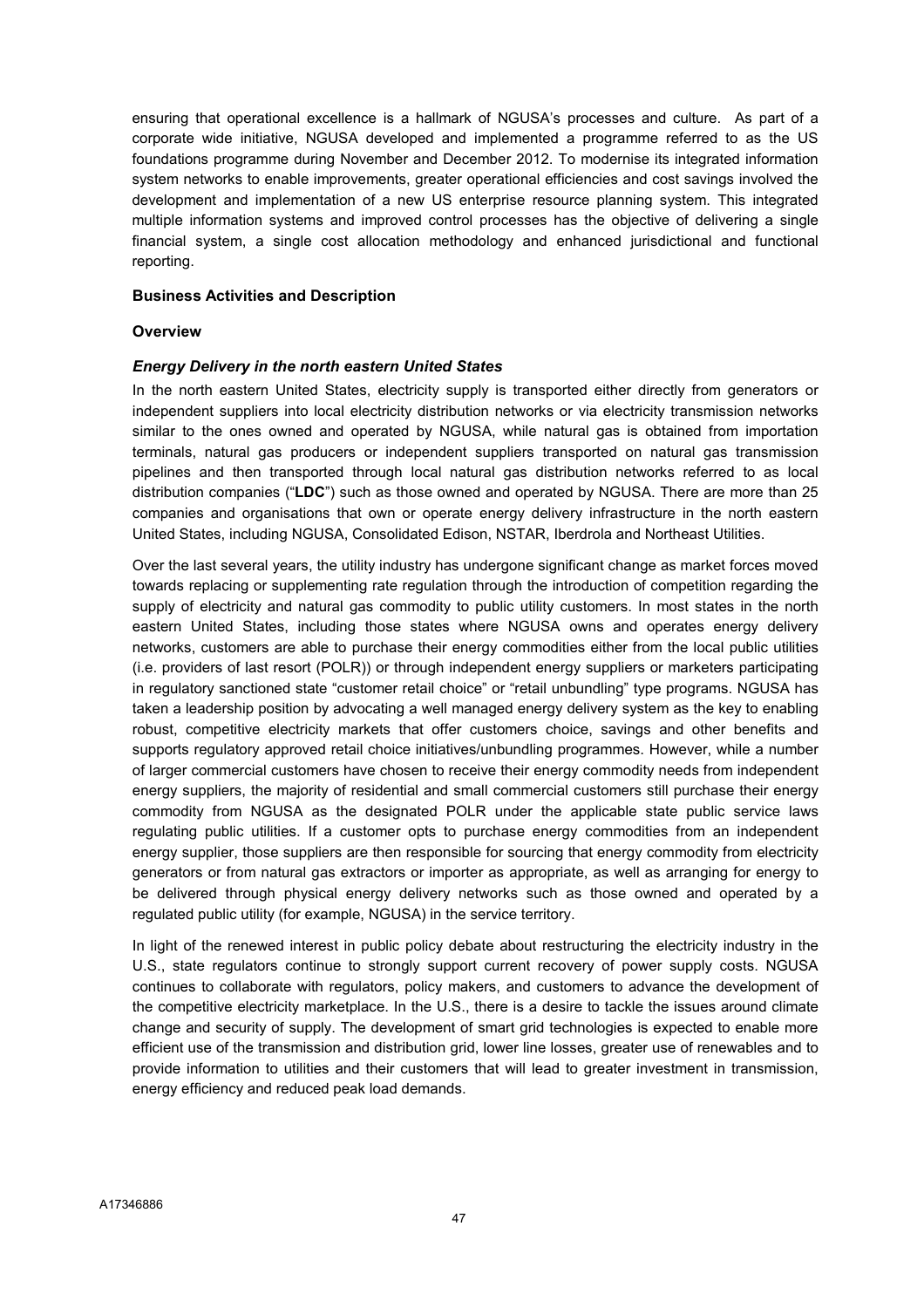## Principal Operations

NGUSA owns, operates and maintains regulated electricity and gas infrastructure (i.e. energy delivery networks) located in the north eastern U.S. serving around 3.4 million electricity and 3.5 million gas customers. NGUSA's infrastructure consists of electricity transmission, electric distribution, and natural gas distribution facilities located in New York, Massachusetts, Rhode Island, Vermont and New Hampshire. NGUSA's operation of its energy delivery networks within its assigned service territory within each state is authorised, operated and governed by a mixture of statutory authority, legislative charters, tariff provisions and municipal grants and agreements (for example, franchise agreements) all of which allow NGUSA to locate and operate its businesses within and across public ways including right-of-way corridors for its distribution network within privately owned land acquired in fee or by grants of perpetual easements and transmission and sub-transmission substation networks principally located on properties that are owned in fee.

As described above, the supply of electricity and gas is competitive in that consumers can choose their energy supplier. NGUSA's energy delivery networks, however, are generally considered natural monopolies in their designated local service territories as, for the majority of customers, there are no alternative methods of receiving electricity and natural gas. As such, NGUSA's utility operations are subject to various state and federal regulatory agencies charged with the responsibility to oversee NGUSA's utility service to ensure that its utility customers are charged just and reasonable rates for utility services provided.

NGUSA does not own any electricity distribution networks located in downstate New York (i.e., New York City or Long Island) but it is currently responsible for maintaining and operating the electricity transmission and distribution system on Long Island, that is owned by LIPA under an existing Management Services Agreement ("MSA") expiring on 31 December 2013. Preparation for the handover of activities associated with the MSA with LIPA on Long Island to Public Service Electric & Gas (PSEG) of New Jersey (PSE&G), appointed by LIPA as successor to NGUSA, continues and NGUSA expects to complete what is a significant transition of all major operating activities on schedule at the end of December 2013.

# Electricity Transmission

- NMPC Bundled electricity transmission and distribution services and operations in upstate New York; and
- NEP New England principally through NEP.

Electricity transmission and distribution networks, including the ones NGUSA owns and operates, are members of regional transmission organisations or independent system operators (i.e., "RTO" or "ISO") that have the responsibility for balancing electricity supply and demand to maintain reliability of the transmission network. NGUSA is a member of the New England and New York ISOs which are responsible for (i) operating organised wholesale markets for energy, operating reserves and capacity, (ii) maintaining the operating reliability of the New England and New York transmission networks, (iii) coordinating the activities of the transmission owners, and (iv) managing transparent transmission expansion planning processes.

NGUSA purchases electricity through the New York ISO and New England ISO day-ahead and spot markets for transmission and distribution to those customers that are purchasing energy commodity from NGUSA. NGUSA also supplements its ISO purchases with electricity purchased under various bilateral power purchase contracts directly with generators.

As of 31 March 2013, NGUSA owns and operates an electricity transmission network of approximately 14,000 kilometres (8,700 miles) that spans upstate New York, Massachusetts, Rhode Island, New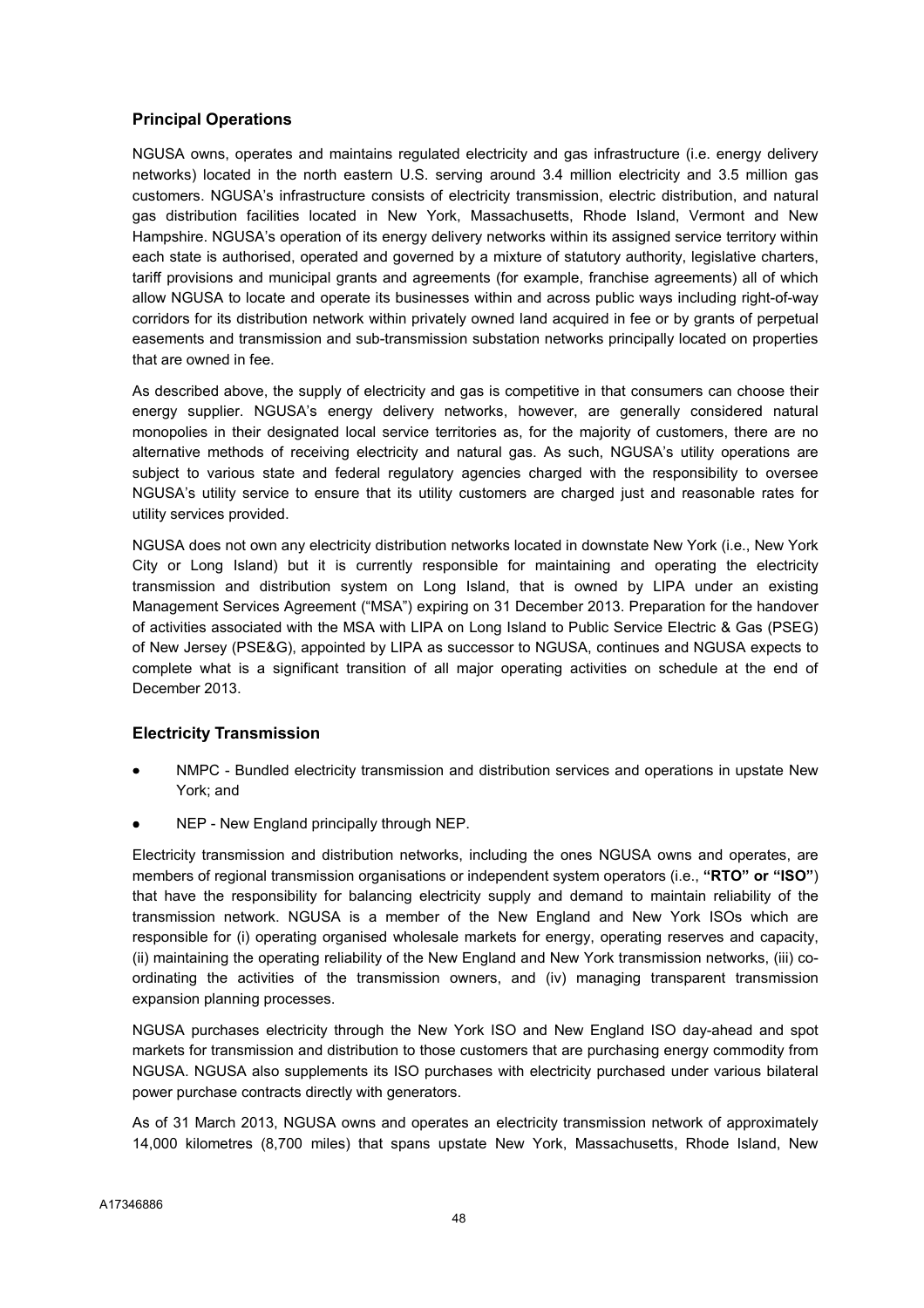Hampshire and Vermont located within rights-of-way corridors that traverse both public and private property consisting. In addition, it owns and operates 224 kilometres (139 miles) of transmission interconnector between New England and Canada.

## Electricity Distribution

- NMPC Upstate New York;
- MECO New England; and
- Narragansett and NEC New England and Rhode Island.

NGUSA's electricity distribution networks owned and operated in upstate New York through NMPC, Massachusetts through MECO and NEC and Rhode Island through Narragansett, provide energy delivery services to customers that include domestic homes and small and large commercial and industrial enterprises. As at 31 March 2013, NGUSA's electricity distribution networks, serve approximately 3.4 million electricity consumers in New England and upstate New York.

## Natural Gas Distribution

- NMPC LDC for the central and eastern portion of upstate New York;
- Brooklyn Union and Gas East LDC for downstate New York and Long Island;
- Narragansett LDC for Rhode Island; and
- Boston Gas and Colonial Gas LDC for Massachusetts.

LDCs owned and operated by NGUSA are each responsible for balancing natural gas supply with demand within their respective distribution areas. They purchase natural gas under long and short-term firm contracts, as well as on the spot market for its customers from domestic and Canadian supply basin gas producers and gas transporters and then transport this natural gas under long term contracts with interstate pipeline companies on the independent FERC regulated interstate pipeline system and then into state regulated utilities' natural gas distribution networks owned and operated by the LDCs for delivery to customers. The local natural gas distribution companies receive natural gas from the interstate pipeline system at various city gate stations owned and operated by NGUSA's LDCs. The interstate pipeline system and local natural gas distribution networks are also used to deliver natural gas on behalf of customers who have purchased natural gas from independent suppliers or direct from natural gas producers. In addition, the LDCs manage gas assets such as natural gas transportation and storage capacity to ensure that commodity supply is adequate for delivery to customers. The LDCs also may elect to supplement gas from the interstate pipeline system with LNG and propane facilities in a number of locations where it is cost effective to do so.

The majority of natural gas supplied to customers in the United States is still sold by NGUSA's LDCs (i.e. as a POLR) which is also responsible for transportation and delivery of natural gas to customers located within the LDCs service distribution territory.

## Long Island Power Authority ("LIPA") - Distribution and Generation

In December 2011, LIPA, a corporate municipal instrumentality and a political subdivision of the State of New York, announced that NGUSA had not been selected to continue to manage and operate LIPA's electricity delivery system beyond the term of the current MSA which expires on 31 December 2013. Handover of the current LIPA MSA to Public Service Electric and Gas continues and NGUSA's involvement in the contract is scheduled to end by 31 December 2013. Transition of certain administrative and general support functions will be governed by a transition support arrangement that is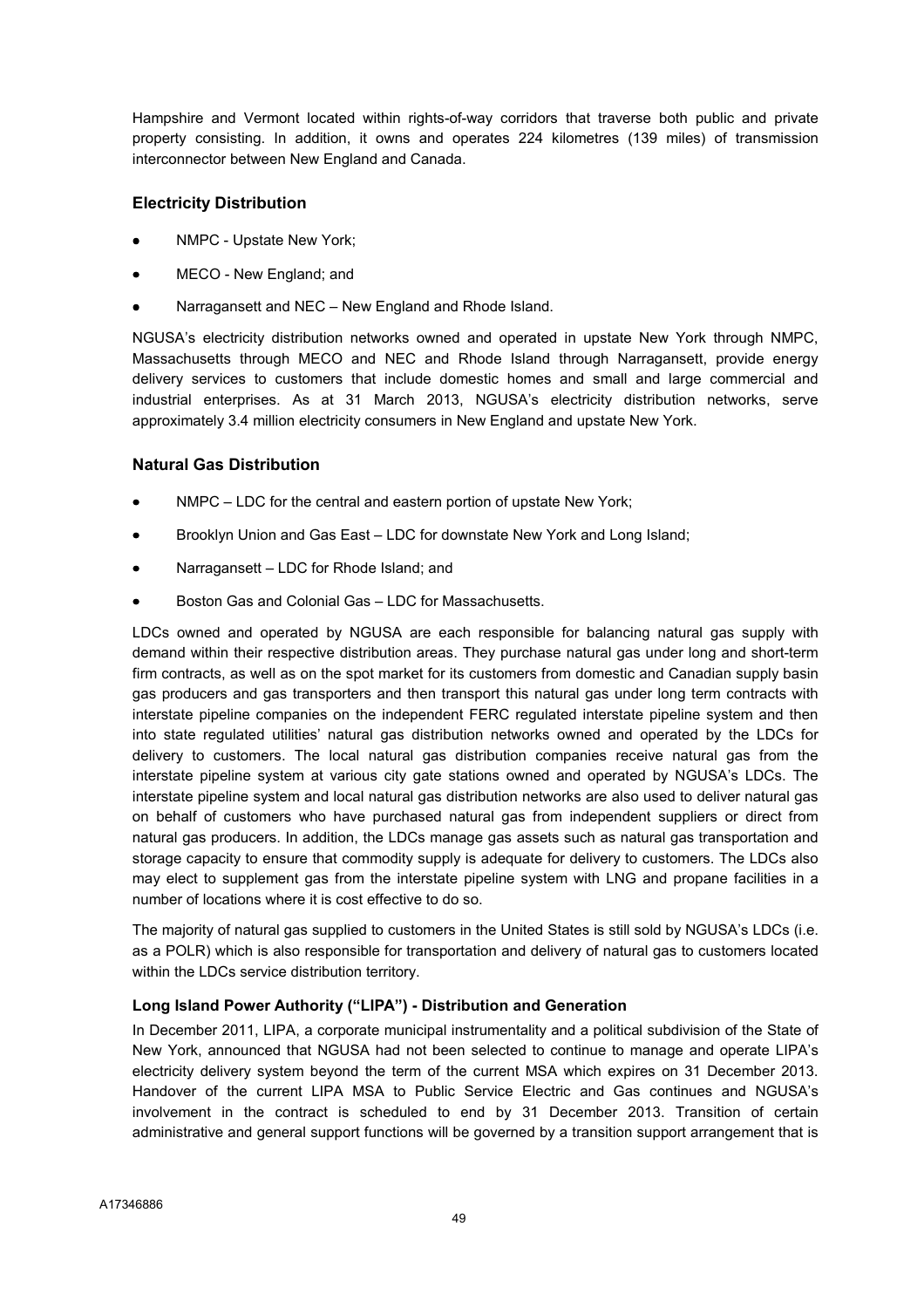currently under review and consideration by LIPA, NGUSA and the new system operator, Public Service Electric & Gas of New Jersey.

NGUSA owns 57 electricity generation units on Long Island that together currently provide 3.7 GW of power to LIPA under the PSA. The amount of power under contract to LIPA was reduced from 4.1 GW to 3.7 GW when two power plants were removed from service as of 1 June 2012. The generation plants consist of oil and gas fired steam turbine, gas turbine and diesel driven generating units. Any available power not needed to meet LIPA's load servicing requirements is made available for sale in the open market.

NGUSA has been supplying electricity to communities and businesses across Long Island since 1998 under the Power Supply Agreement (the "PSA") which was set to expire in May 2013. On 2 October 2012, NGUSA announced that it had reached an agreement with LIPA to modify and extend the existing PSA for at least another 12 years subject to LIPA's option to terminate the agreement as early as April 2025 with two years advance notice. The terms of that agreement were filed with FERC and were approved in an Order dated 23 May 2013. As approved, the amended and rested PSA agreement provides for a return on equity of 9.75 per cent., a 50 per cent. equity portion in the assumed capital structure, and would give NGUSA and LIPA new options for updating and modernising the power plants through retiring, or "repowering," existing facilities while reducing energy costs and improving environmental performance

### US Non-regulated Businesses

## LNG Facilities

NGUSA operates three liquefied natural gas ("LNG") storage facilities in Dorchester, Salem, and Lynn, Massachusetts. These facilities provide NGUSA's gas operation with a local store of gas which can be vaporised into NGUSA's natural gas distribution system to supplement pipeline gas in periods of high demand. NGUSA owns the Dorchester facility and the real property at the Salem and Lynn facilities. The Salem and Lynn facilities are operated under a long-term lease arrangement that is due to expire in 2014. In addition, NGUSA owns propane air facilities at various locations throughout its service territory.

#### Interconnection Facilities

NEET, in which the NGUSA holds 100 per cent. of the common stock, owns and operates the first phase of the Hydro-Quebec and New England interconnection (the "Interconnection"), consisting of six miles of high-voltage direct current transmission line and related facilities in New Hampshire. N.H. Hydro, in which NGUSA holds 54 per cent. of the common stock, owns and operates 121 miles of high-voltage direct current transmission line in New Hampshire for the second phase of the Interconnection, extending to the Massachusetts border. Mass. Hydro, in which NGUSA holds 54 per cent. of the common stock, owns and operates an alternating current/direct current terminal and related facilities for the second phase of the Interconnection and 12 miles of high-voltage direct current transmission line in Massachusetts. These facilities are made available to customers under the New England ISO's Open Access Transmission Tariff, and are subject to New England ISO operational control.

#### Investments

NGUSA invests and participates in the development of natural gas pipelines and currently has a 26.25 per cent. interest in the Millennium Pipeline Company LLC and a 20.4 per cent. interest in the Iroquois Gas Transmission System and owns a minority interest in three regional nuclear generating companies Yankee Atomic Electric Company, Connecticut Yankee Atomic Power Company and Maine Yankee Atomic Power Company whose facilities have been permanently retired and physical decommissioning of the units is complete.

#### US Divestiture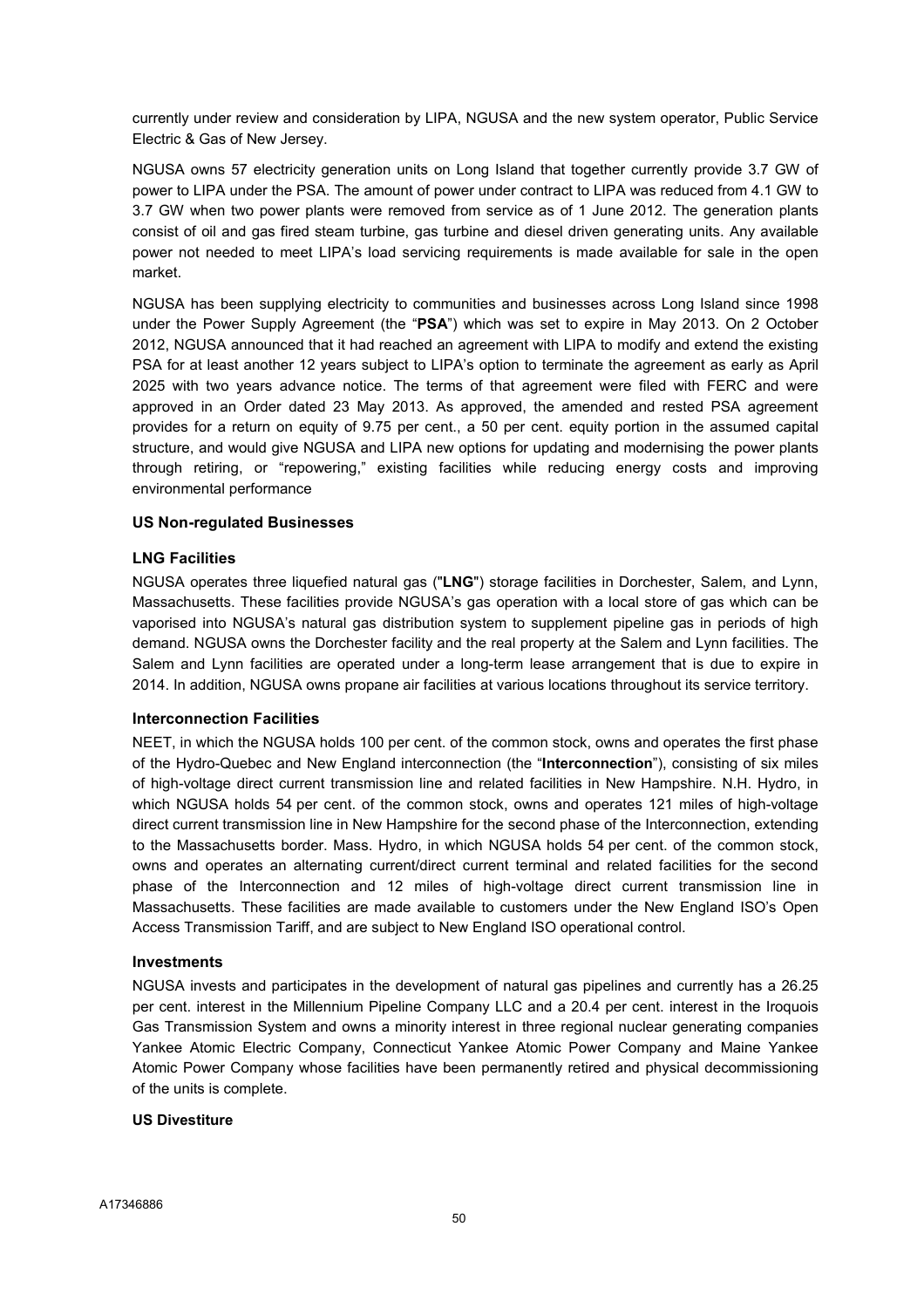The business divestiture activities described below are part of NGUSA's ongoing programme to focus the business primarily on its core regulated gas and electricity transmission business and electric and gas transportation and delivery operations and related activities. Where an individual business is not expected to exhibit the range of characteristics within a reasonable timeframe, or where value offered for a business is higher than the value placed on it, then the sale of a business will be considered.

## Regulatory Environment

## **Overview**

In the US, NGUSA's public utilities' retail transactions are regulated by state utility commissions, which include the New York Public Service Commission ("NYPSC") for NMPC, Brooklyn Gas, and Gas East, the Massachusetts Department of Public Utilities ("MADPU") for MECO and NEC and the Rhode Island Public Utilities Commission ("RIPUC") for Narragansett. Prior to their divestiture, both the Granite State and Energy North businesses were regulated by the New Hampshire Public Utilities Commission. Utility commissions serve as economic regulators in approving cost recovery and authorised rates of return. The state commissions establish the retail rates to recover the cost of transmission and distribution services, and focus on services and costs within their respective jurisdictions. The FERC regulates the wholesale utility transactions of public utilities, such as interstate transmission and electricity generation, and provides for the cost recovery of these services.

Utility commissions are also charged with serving the public interest by ensuring utilities provide safe and reliable service at just and reasonable prices. They establish service standards and approve mergers and acquisitions of public utilities. FERC also regulates public utility holding companies and centralised service companies, including those of NGUSA.

As discussed earlier, except for residential and small commercial consumers in Rhode Island, NGUSA's customers in all the other states in which NGUSA operates have deregulated the commodity or supply component of electricity and gas utility services. Customers in deregulated states have the option to purchase electricity or gas services from competitive or independent suppliers. (See "Business Activities and Description – Overview").

## The Rate Case

Utilities in the U.S. submit a formal rate filing requesting a revenue adjustment in a proceeding known as a rate case. The rate case process is conducted in a litigated setting in the states in which NGUSA operates, and it can take six to 13 months for the state commission to render a final decision. In all states, the utility is required to prove that its requested rate change is prudent and reasonable. At FERC there is no defined process for adjudicating a rate case. FERC allows rates to be put in place before a final decision is reached, however, a refund may be required if the outcome is unfavourable. The utility may request a rate plan that can span multiple years. Even in such cases where a multi-year plan has been approved, once the plan expires, rates typically remain in effect until a request is made to change them.

During the rate case process, consumer advocates and other intervening parties scrutinise and often file opposing positions to the utility's rate request. The rate case decision reflects a weighing of the facts in light of the regulator's policy objectives. During a rate case, the utility, consumer advocates and intervening parties may agree on the resolution of aspects of a case and file a negotiated settlement with a commission for approval.

Gas and electricity rates are established from a revenue requirement or cost of service, representing the utility's total cost of providing distribution or delivery service to its customers. It includes operating expenses, depreciation, taxes and a fair and reasonable return on certain components of the utility's regulated asset base, typically referred to as its rate base. The rate of return applied to the rate base is the utility's weighted average cost of capital, representing its cost of debt and an allowed return on equity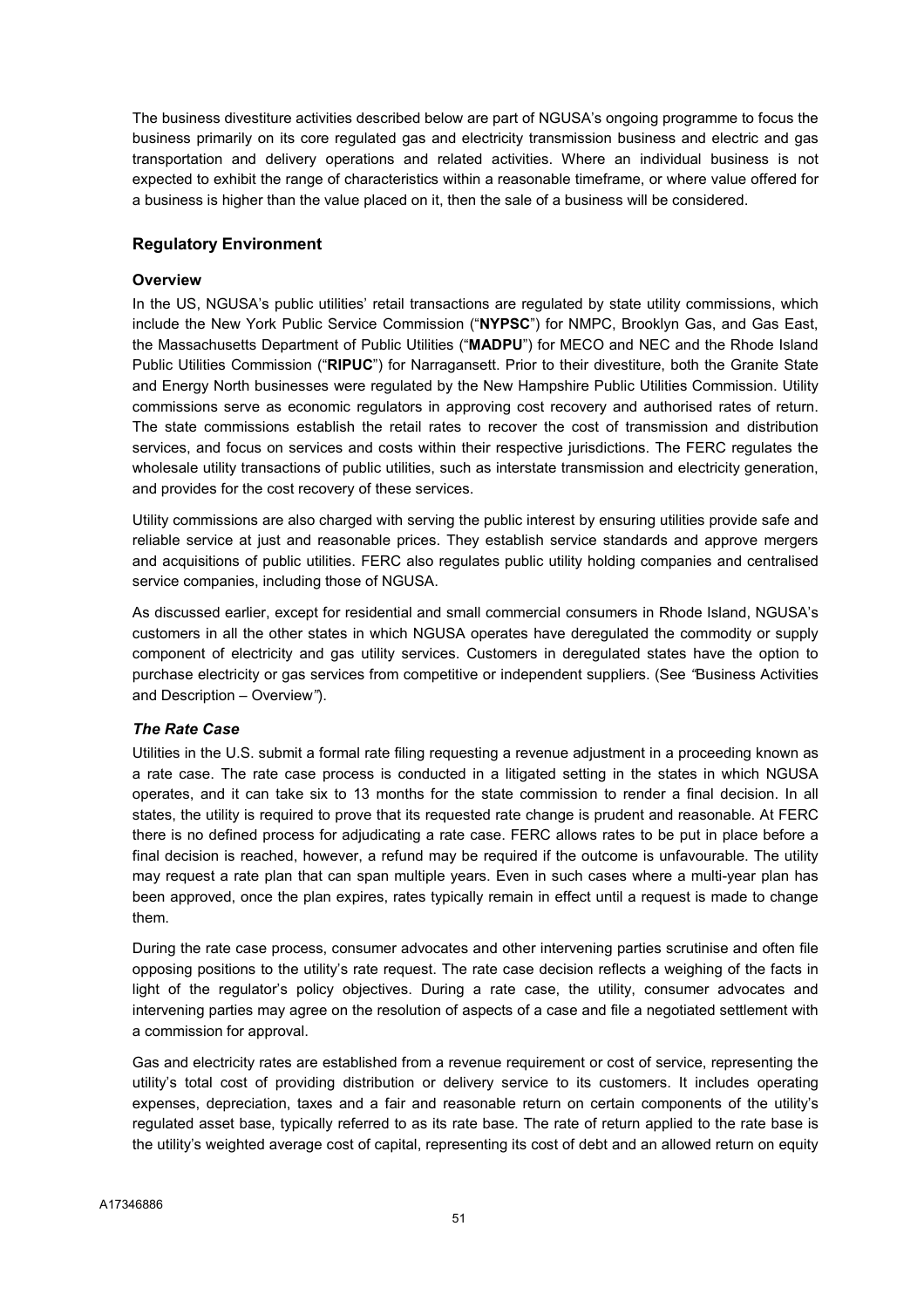("RoE") intended to provide the utility with an opportunity to attract capital from investors and maintain its financial integrity. The total cost of service is apportioned among different customer classes and categories of service to establish the rates, through a process called rate design, for these classes of customers. The final costs of service and rate design are ultimately approved in the rate case decision.

The revenue requirement is derived from a comprehensive study of the utility's total costs during a recent 12 month period of operations, referred to as a test year. Each commission has its own rules and standards for adjustments to the test year which are intended to arrive at the total costs expected in the first year new rates will be in effect, or the rate year, and may include forecasted capital investments in determining rate year rate base. Often, known and measurable adjustments are made to test year data to reflect normal operating conditions. In Massachusetts, only limited adjustments to this test year are allowed, which are required to be both known and measurable. New York and Rhode Island allow more comprehensive adjustments to the test year.

## NGUSA's Rate Plans

After the sale of the New Hampshire businesses, NGUSA has four sets of electricity and seven sets of gas rates covering its electricity distribution operations in upstate New York, Massachusetts, Rhode Island, and its gas distribution networks in upstate New York, Brooklyn and Long Island (New York), Massachusetts and Rhode Island. Distribution and transmission electricity services in upstate New York continue to be subject to a bundled or combined rate that is billed to end use customers. In New England, retail transmission rates reflect the recovery from NGUSA's end use customers of wholesale transmission charges assessed to NGUSA's electricity distribution companies. Wholesale rates for NGUSA electricity transmission network in New England and New York for its Long Island generation business are subject to FERC approval.

NGUSA's rate plans are designed to produce a specific allowed RoE, by reference to an allowed operating expense level and rate base. Some rate plans include earned savings mechanisms that allow NGUSA to retain a proportion of the savings it achieves through improving efficiency, with the balance benefiting customers. NGUSA measures the performance of its regulated businesses by comparing achieved RoE to allowed RoE with a target that the achieved should be equal to or above the allowed. There are a number of factors that may prevent NGUSA from achieving the target RoE including but not limited to the following:

- Regulatory Lag in the years following the rate year, costs may increase due to inflation or other factors. If the cost increases cannot be offset by productivity gains, the total cost to deliver will be higher as a proportion of revenue and therefore achieved RoE will be lowered.
- Cost disallowances a cost disallowance is a decision by the regulator that a certain expense should not be recovered in rates from customers. The regulator may do this for a variety of reasons. NGUSA can respond to some disallowances by choosing not to incur those costs, others may be unavoidable. As a result, unless offsetting cost reductions can be found, the achieved RoE will be lowered.
- Market Conditions if a utility files a new rate case, the new allowed RoE may be below the current allowed RoE as financial market conditions may have changed. As such, a utility that appears to be underperforming the allowed RoE and files a new rate case may not succeed in increasing revenues.

Under most rate plans, to the extent that NGUSA earns a RoE in excess of the allowed return, the excess earnings are shared with customers by a specified ratio. Performance under certain rate plans is subject to service performance type targets (e.g. service quality standards including among other things reliability levels, customer satisfaction levels and safety etc.) that vary among NGUSA's various rate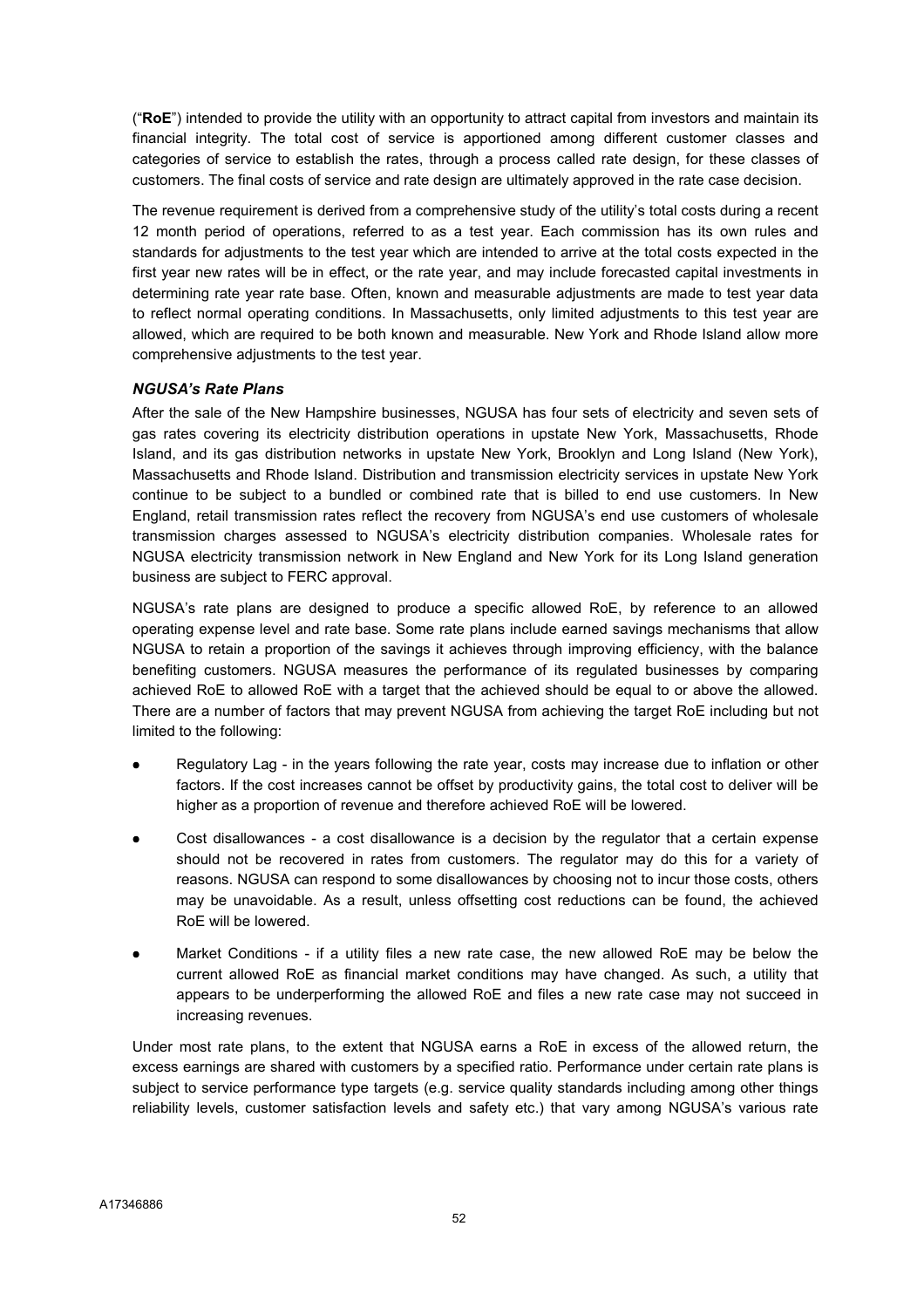plans. Many of these service standards have penalties associated with them if certain specified minimum standards are not met. Features of NGUSA's rate plans

NGUSA is responsible for billing its customers for their use of electricity and gas services. Customer bills typically comprise a commodity charge, covering the cost of the electricity or gas delivered, and charges covering NGUSA's transportation and delivery service. Depending on the state, delivery rates are either based upon actual sales volumes and costs incurred in an historical test year, or on estimates of sales volumes and costs, and in both cases may differ from actual amounts. A substantial proportion of NGUSA's businesses costs, in particular electricity and gas purchases for supply to customers, are passthrough costs, meaning they are fully recoverable from its customers. NGUSA's charges to customers are designed to recover these costs with no profit. Rates are adjusted from time to time to ensure any over- or under-recovery of these costs is returned to, or recovered from, its customers. There can be timing differences between costs being incurred and rates being adjusted.

Revenue for NGUSA's wholesale transmission business in New England and New York is collected from wholesale transmission customers, who are typically other utilities and include NGUSA's own New England electricity distribution businesses. With the exception of upstate New York, which continues to combine retail transmission and distribution rates to end use customers, these wholesale transmission costs are incurred by distribution utilities on behalf of their customers and are fully recovered as a passthrough from end use customers as approved by each state commission.

NGUSA derives revenue in its electric services segment on Long Island from the compensation it receives in accordance with the express terms of the MSA for managing LIPA's transmission and distribution system. In addition, NGUSA's Long Island generation plants sell capacity to LIPA under the PSA which is approved by FERC and provides a similar economic effect to cost of service rate regulation.

## Regulatory filings

The objectives of NGUSA's rate case filings are to ensure that the NGUSA's businesses have the right cost of service with the ability to earn a fair and reasonable rate of return, while providing safe and reliable service to its customers. In order to achieve these objectives and to reduce regulatory lag, NGUSA has been requesting structural changes, such as revenue decoupling mechanisms, capital trackers, commodity related bad debt true ups, and pension and OPEB true ups, separately from base rates. These terms are explained below.

The charts below show a summary of NGUSA's current rate plans and the progress that businesses have made on these regulatory principles (excluding New Hampshire). NGUSA continues to work towards implementing these regulatory principles across its U.S. business.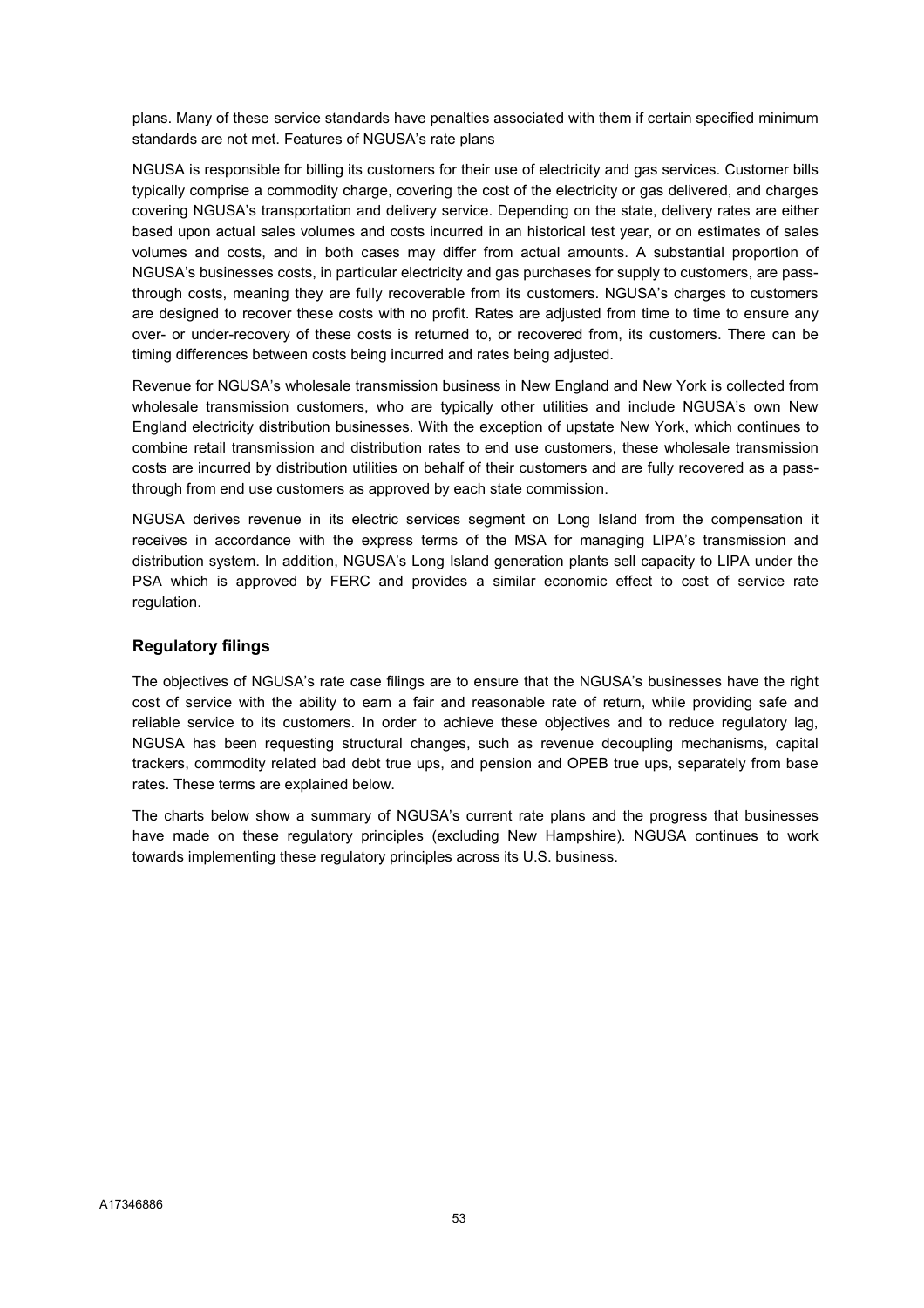### Summary of Rate Plans as at 31 March 2013

|                                                           | Rate plan                                                                                                                                                                                                                                                                                                                                     | 2010 | 2011 | 2012 | 2013 | 2014 | 2015 | Rate base<br>(31 Mar 2013)                                                               | Equity to<br>debt ratio | Allowed return<br>on equity | Achieved return<br>on equity<br>(31 Dec 2012) | decoupling <sup>+</sup><br>Revenue                                                 | Capital tracker# | Commodity related<br>bad debt true up\$ | Pension/<br>OPEB true up <sup>6</sup> |
|-----------------------------------------------------------|-----------------------------------------------------------------------------------------------------------------------------------------------------------------------------------------------------------------------------------------------------------------------------------------------------------------------------------------------|------|------|------|------|------|------|------------------------------------------------------------------------------------------|-------------------------|-----------------------------|-----------------------------------------------|------------------------------------------------------------------------------------|------------------|-----------------------------------------|---------------------------------------|
| New York<br><b>Public Service</b><br>Commission           | Niagara Mohawk <sup>0</sup><br>(upstate, electricity)                                                                                                                                                                                                                                                                                         |      |      |      |      |      |      | \$3,971m 48:52                                                                           |                         | 9.30%                       | 8.7%                                          | ✓                                                                                  | χ                | P                                       | ✓                                     |
|                                                           | Niagara Mohawk<br>(upstate, gas)                                                                                                                                                                                                                                                                                                              |      |      |      |      |      |      | \$923m                                                                                   | 48:52 9.30%             |                             | 5.3%                                          | √                                                                                  | х                | P                                       | ✓                                     |
|                                                           | KEDNY (downstate)(ii) (ii)                                                                                                                                                                                                                                                                                                                    |      |      |      |      |      |      | \$2,132m 48:52 9.40%                                                                     |                         |                             | 11.0%                                         | P                                                                                  | Þ                | P                                       | ✓                                     |
|                                                           | KEDLI (downstate) <sup>(iv)</sup>                                                                                                                                                                                                                                                                                                             |      |      |      |      |      |      | $$1,902m$ 45:55                                                                          |                         | 9.80%                       | 7.2%                                          | P                                                                                  | P                | P                                       | √                                     |
| Massachusetts<br>Department of<br><b>Public Utilities</b> | Massachusetts Electric/<br>Nantucket Electric                                                                                                                                                                                                                                                                                                 |      |      |      |      |      |      | \$1,747m                                                                                 |                         | 50:50 10.35%                | 8.3%                                          | ✓                                                                                  | P                | ✓                                       | ✓                                     |
|                                                           | Boston Gas<br>Essex Gas                                                                                                                                                                                                                                                                                                                       |      |      |      |      |      |      | $$1.119m$ $50:50$ $9.75\%$                                                               |                         |                             | 11.6%                                         | ✓                                                                                  | P                | ✓                                       | ✓                                     |
|                                                           | Colonial Gas                                                                                                                                                                                                                                                                                                                                  |      |      |      |      |      |      | \$254m                                                                                   | 50:50 9.75%             |                             | 14.6%                                         | √                                                                                  | P                | ✓                                       | √                                     |
| Rhode Island<br><b>Public Utilities</b><br>Commission     | Narragansett<br>Electric                                                                                                                                                                                                                                                                                                                      |      |      |      |      |      |      | \$552m                                                                                   | 49:51 9.50%             |                             | 6.4%                                          | √                                                                                  | ✓                | P                                       | ✓                                     |
|                                                           | Narragansett<br>Gas                                                                                                                                                                                                                                                                                                                           |      |      |      |      |      |      | \$411m                                                                                   | 49:51                   | 9.50%                       | 5.1%                                          | √                                                                                  | ✓                | P                                       | ✓                                     |
| <b>Federal Energy</b><br>Regulatory<br>Commission         | Narragansett                                                                                                                                                                                                                                                                                                                                  |      |      |      |      |      |      | \$527m                                                                                   |                         | 50:50 11.14%                | 11.6%                                         | N/A                                                                                | ✓                | N/A                                     | ✓                                     |
|                                                           | Canadian<br>Interconnector                                                                                                                                                                                                                                                                                                                    |      |      |      |      |      |      | \$37m                                                                                    |                         | 40:60 13.00% 13.0%          |                                               | N/A                                                                                | ✓                | N/A                                     | √                                     |
|                                                           | New England<br>Power                                                                                                                                                                                                                                                                                                                          |      |      |      |      |      |      | \$1,006m 65:35 11.14% 11.6%                                                              |                         |                             |                                               | N/A                                                                                | √                | N/A                                     | ✓                                     |
|                                                           | Long Island<br>Generation(iii)                                                                                                                                                                                                                                                                                                                |      |      |      |      |      |      | \$464m                                                                                   | 50:50 9.75%             |                             | 13.6%                                         | N/A                                                                                | √                | N/A                                     | ✓                                     |
| (i)<br>(ii)<br>(iii)                                      | Both transmission and distribution, excluding stranded costs.<br>KeySpan Energy Delivery New York (The Brooklyn Union Gas Company).<br>KEDNY and Long Island Generation equity to debt ratio and allowed ROE<br>reflect proposed agreements detailed on page 174.<br>(iv) KeySpan Energy Delivery Long Island (KeySpan Gas East Corporation). |      |      |      |      |      |      | Rate filing made<br>New rates effective<br>Rate plan ends<br>Rates continue indefinitely |                         |                             | ✓<br>Х<br>P                                   | Feature in place<br>Feature not in current rate plan<br>Feature partially in place |                  |                                         |                                       |

#### \*Revenue decoupling

A mechanism that removes the link between a utility's revenue and sales volume so that the utility is indifferent to changes in usage. Revenues are reconciled to a revenue target, with differences billed or credited to customers. Allows the utility to support energy efficiency.

#### #Capital tracker

A mechanism that allows for the recovery of the revenue requirement of incremental capital investment above that embedded in base rates, including depreciation, property taxes and a return on the incremental investment.

#### \$Commodity related bad debt true up

A mechanism that allows a utility to reconcile commodity related bad debt to either actual commodity related bad debt or to a specified commodity related bad debt write-off percentage. For electricity utilities, this mechanism also includes working capital.

#### \*Pension/OPEB true up

A mechanism that reconciles the actual non capitalised costs of pension and OPEB and the actual amount recovered in base rates. The difference may be amortised and recovered over a period or deferred for a future rate case.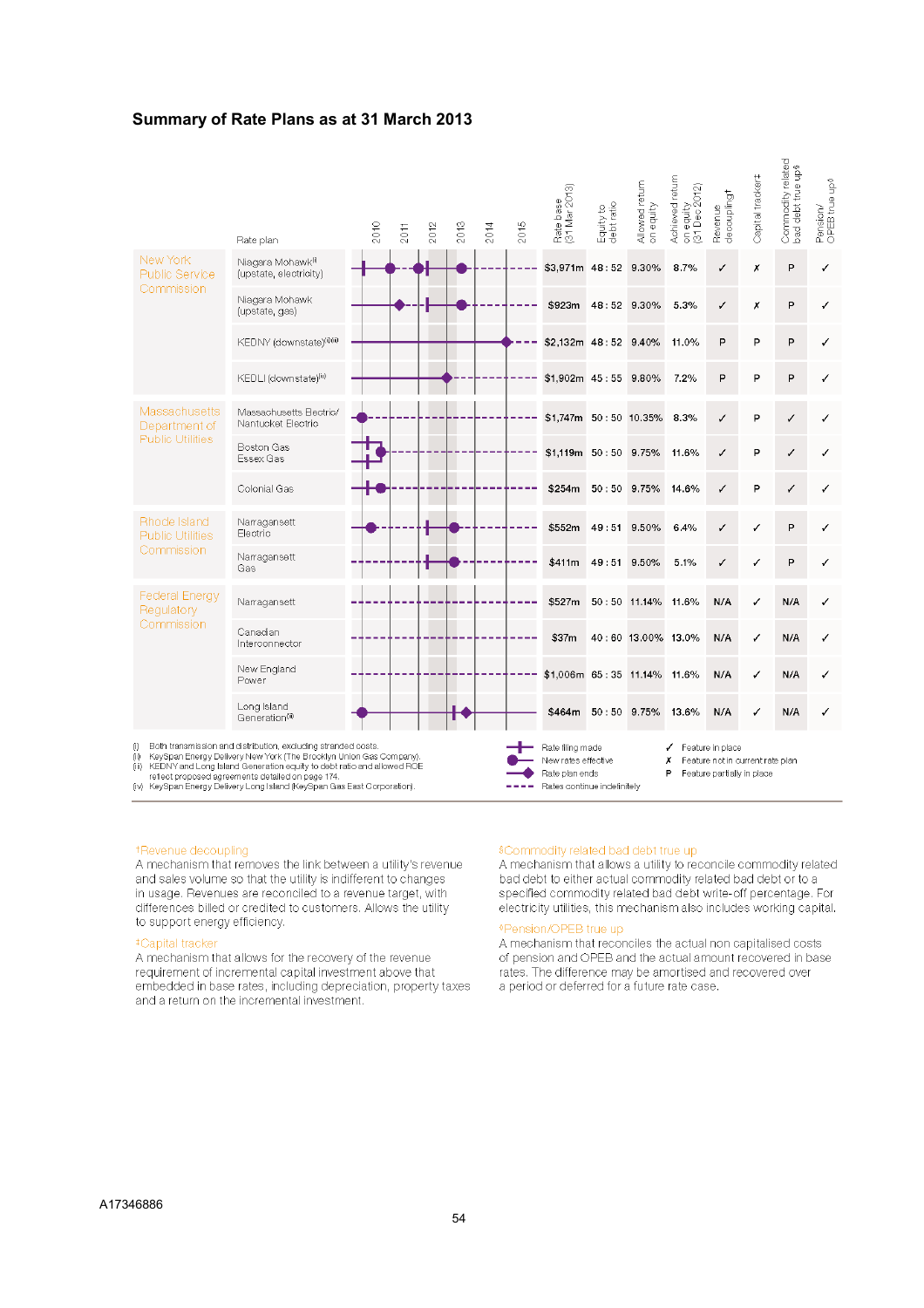

\* Percentage figure relates to proportion of rate base (at 31 March 2013) affected (excluding stranded costs)

Although many of NGUSA's rate plans feature revenue decoupling, in some cases decoupling applies only to some classes of customer. As a result, the proportion of revenues which are decoupled is 92 per cent. for NGUSA's electricity businesses and 64 per cent. for its gas businesses for fiscal year 2012/13. Transmission and generation revenue is effectively decoupled.

## Upstate New York 2012 Rate Filing

On 27 April 2012, NGUSA filed a rate plan filing for its upstate New York electricity and gas businesses. On 31 October 2012, NGUSA filed a term sheet reflecting the provisions of a proposed three year settlement agreement in respect of new rates. The NYPSC issued the final written order on 15 March 2013.

The new rate plan provides an increase in electricity delivery revenue of U.S.\$43.4 million, U.S.\$51.4 million, and U.S.\$28.3 million for rate years one to three respectively. For the gas operations, the rate plan provides a decrease in delivery revenue of U.S.\$3.3 million in rate year one and an increase of U.S.\$5.9 million and U.S.\$6.3 million in rate years two and three respectively. The revenue requirements for Niagara Mohawk's electricity and gas businesses are based on a ROE of 9.3 per cent., which includes a stay out premium for the three year term, and a capital structure that includes a 48 per cent. common equity component. The final agreement also includes annual reconciliation mechanisms for certain non-controllable costs. New rates became effective on 1 April 2013.

## Downstate New York rate plan extension

In November 2012, Brooklyn Union and the staff of the NYPSC entered into confidential discussions around the potential for extending and updating aspects of the five year rate agreement which ended on 31 December 2012.

NGUSA and the Department of Public Service Staff filed a term sheet with the NYPSC on 15 January 2013 and a Joint Proposal formalising the settlement was filed on 22 February 2013. At an open session meeting conducted on 13 June 2013, the NYPSC approved a two year rate settlement for NGUSA's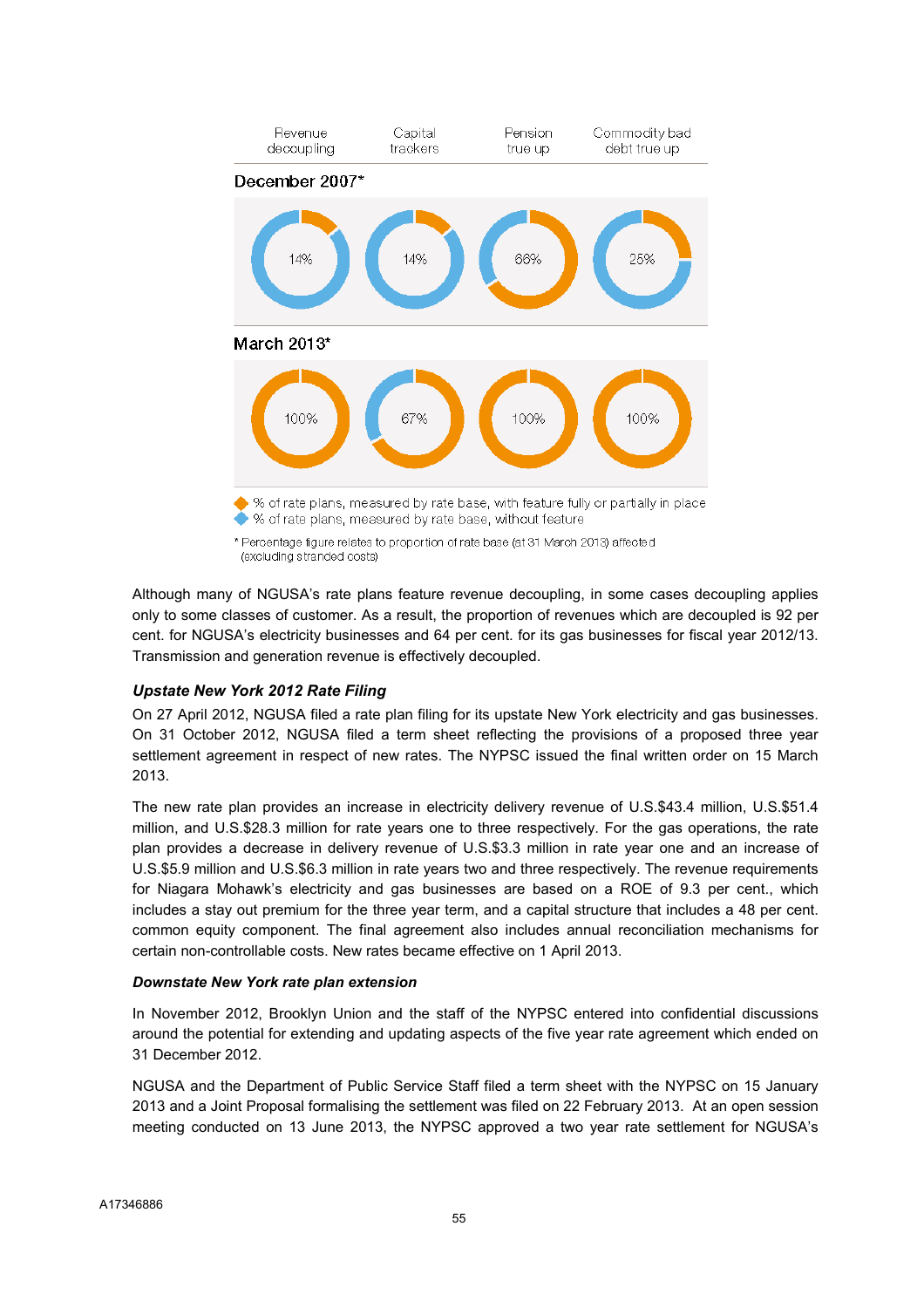Brooklyn Union gas utility business. The new rate plan, as approved, reflects the Joint Proposal settlement filed with the Commission in February, which extends and modifies elements of the original Brooklyn Union five year rate plan. The rate plan would apply from the end of the previous five year rate plan set to expire on 31 December 2012. The plan includes a 9.4 per cent. RoE in each of the two years 2013 and 2014, with a 48 per cent. equity structure, which is financially equivalent to the terms of the original five year rate plan (9.8 per cent. RoE and 45 per cent. equity structure). Under the plan, 80 per cent. of any earnings over 9.4 per cent. will be allocated to fund recovery of prior environmental deferrals with the remaining 20 per cent. being retained by Brooklyn Union. The plan also includes an increase in capital expenditure allowances to approximately U.S.\$320 million in 2013 and U.S.\$294 million in 2014 as compared with the original rate plan capital allowances of U.S.\$155.4 million per year. The plan proposes updates to various customer service and other performance metrics. Under rate plan there is no material impact expected on the delivery rates for customers or Brooklyn Union's revenues over the period of the approved rate plan.

### Rhode Island 2012 rate filing and appeal of ruling in 2009 rate filing

On 27 April 2012, NGUSA filed a new rate plan for Narraganssett, its Rhode Island electricity and gas businesses, to take effect from 1 February 2013. At an open meeting on 20 December 2012, RIPUC approved the rate case settlement.

The new rate plans include a 9.5 per cent. allowed RoE, a 49 per cent. equity portion in the assumed capital structure, pension trackers and increased operating cost allowances compared with the current rate plans. The new rate plans provide for a revenue increase of U.S.\$20.9 million for electricity operations and U.S.\$10.9 million for gas operations. RIPUC also provided for an annual property tax recovery mechanism included in Narragansett's annual capital programme that more closely aligns rate recovery and costs related to property tax expenses. A written order was issued by RIPUC on 31 January 2013 and new rates when into effect as of 1 February 2013.

### Recent Developments

## US foundation programme

NGUSA has continued work on its US foundation programme throughout 2013. The programme relates to the development and implementation of a new US enterprise resource planning system, which went live during November and December 2012. The successful delivery of this programme is seen as a key enabler for delivering NGUSA's strategic objectives in the US, by creating an integrated platform that allows process and system standardisation across NGUSA's activities. The new system replaced two legacy and a number of ancillary systems and will support business processes for finance, human resources, supply chain and certain elements of NGUSA's operational systems such as fleet and inventory management.

As with many system implementations of this magnitude and complexity, NGUSA expected some degree of difficulty in the months following the programme going live, however in practice NGUSA experienced operational difficulties that significantly exceeded its expectations. The most substantial of the issues encountered related to NGUSA's payroll processing, where it experienced a number of errors in employee pay and delays in providing employees with their statutory tax statements. NGUSA implemented an extensive stabilisation programme to identify and resolve or mitigate these payroll issues and by 31 December 2012 they were substantively resolved. These and other system conversion difficulties and their consequential impacts have delayed production of financial reporting for NGUSA and its subsidiaries. As a result, NGUSA have sought extensions of time relating to the filing of certain financial reports and other related regulatory filings from its US regulators from some finance providers and other parties requiring financial statements from some of NGUSA's operating subsidiary companies.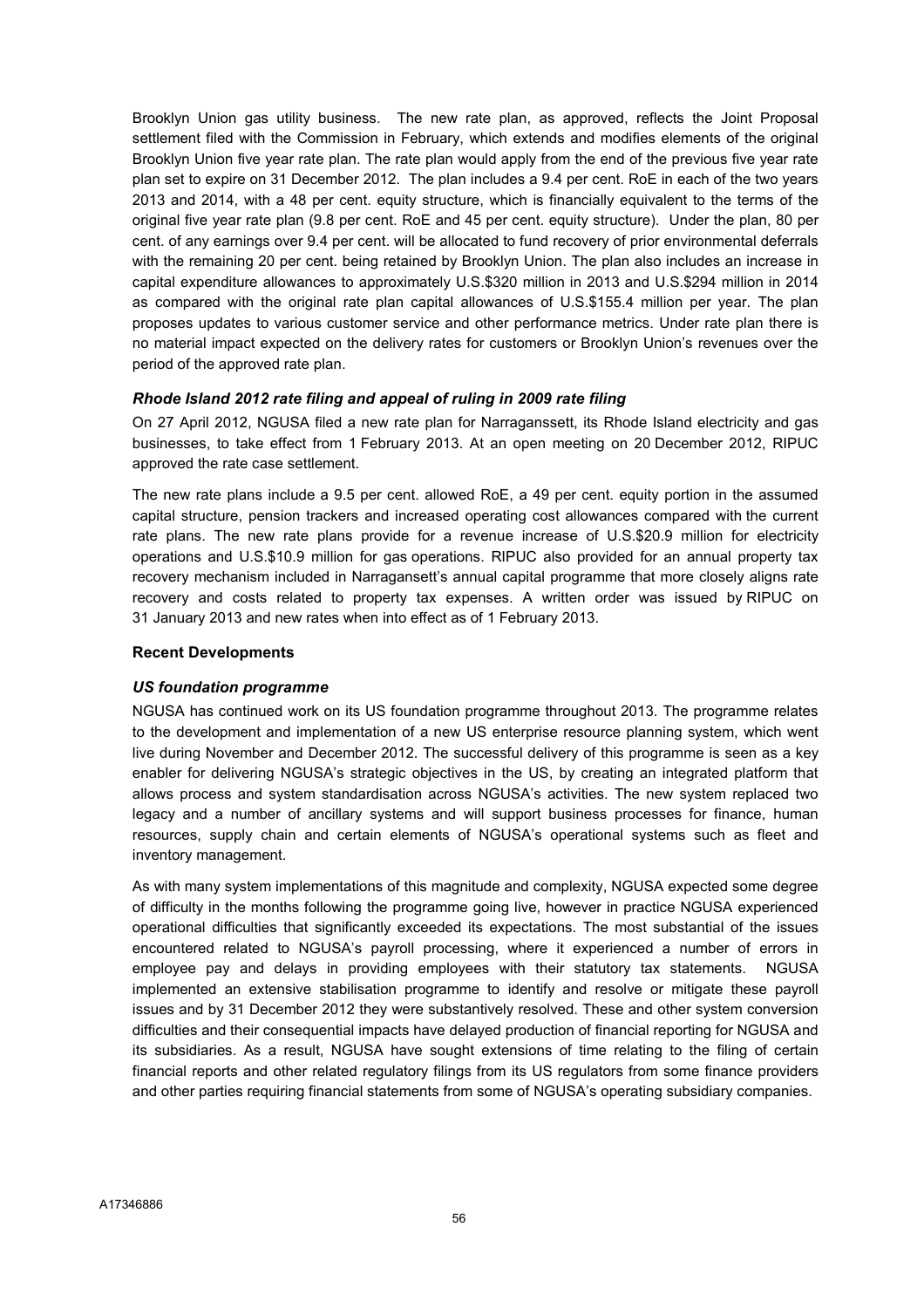In response, NGUSA has implemented an extensive stabilisation programme to identify, monitor and track issues and will diligently continue in its efforts resolve such difficulties and issues as they arise with external assistance and support, where needed.

## Material Weakness – Internal controls

During the process of its preparation and issuance of the financial statements of NGNA and its subsidiaries, including NGUSA, as of and for the year ended 31 March 2013, NGNA determined the existence of a material weakness in internal controls over financial reporting relating to the closing processes used to ensure the completeness and accuracy of these statements. Management has commenced a programme to address the issues raised and strengthen its internal control over financial reporting.

## FERC 204 Short Term Borrowing Application Denial

Previously NGUSA has, on behalf of certain of its subsidiaries and affiliates that qualify as public utilities under the Federal Power Act ("FPA"), filed with FERC routine applications pursuant to Section 204 of the FPA to renew authorizations for these subsidiaries and affiliates to issue short-term debt in aggregate principal amounts not to exceed certain specified limits outstanding at any one time during an authorization period. A FERC order was issued in November 2011 granting NGUSA's request through 30 November 2013. Due to on-going delays in the publication of required FERC financial statements as the result, in part, of USFP implementation impacts (referred to above), NGUSA was unable to make a fully compliant application for the customary two-year renewal of the FERC borrowing authorization under FPA Section 204. Accordingly, instead NGUSA filed with FERC a request that FERC extend the expiration date of the current borrowing authorization until 1 April 2014. On 29 November 2013, FERC issued an order denying NGUSA's extension request. NGUSA implemented a contingency plan aimed at ensuring that each impacted public utility subsidiary would have sufficient cash resources pending a new short term borrowing authorization being secured. The contingency plan included the receipt of open account advances and/or capital contributions as authorized under the existing FERC borrowing authorization prior to its expiration on 30 November 2013. In the interim, NGUSA is proceeding with the work required to produce and publish the FERC financial statements necessary to file compliant applications at FERC requesting renewal of the short term borrowing authorizations. NGUSA intends to begin filing such short term borrowing renewal applications as soon as practicable in 2014.

## New York State Site Investigation and Remediation Costs Proceeding

In February 2011, NYPSC instituted a New York State proceeding to review its site investigation and environmental remediation (SIR) expenditure policies. The proceeding directed New York State's utilities to assist in developing the future scope of utility SIR programmes including cost containment, cost allocation and methods for minimising the impact on customers of SIR cost recovery. A Recommended Decision from the NYSPC administrative law judge (ALJ) was issued on 3 November 2011. In November 2012 the NYPSC issued an Order in this proceeding declining to adopt a generic policy requiring sharing or reallocation of SIR costs between utility customers and shareholders. However, the NYPSC retains the right to make this determination on a case by case basis and reserves the right to address such matters in customary utility rate making proceedings.

#### NGUSA Regulatory Audits

In February 2011, the NYPSC selected Overland Consulting, Inc., a management consulting firm, to perform a management audit of National Grid's New York utilities' affiliate cost allocations, policies and procedures. In January 2013, the NYPSC published Overland Consulting Inc.'s final report. The report included certain financial and non-financial findings and recommendations. Many of the non-financial recommendations have already been implemented and National Grid has presented a plan to the NYPSC to address the outstanding items. The NYPSC opened a separate proceeding relating to the financial findings to determine what, if any, ratemaking adjustments are appropriate. The Company does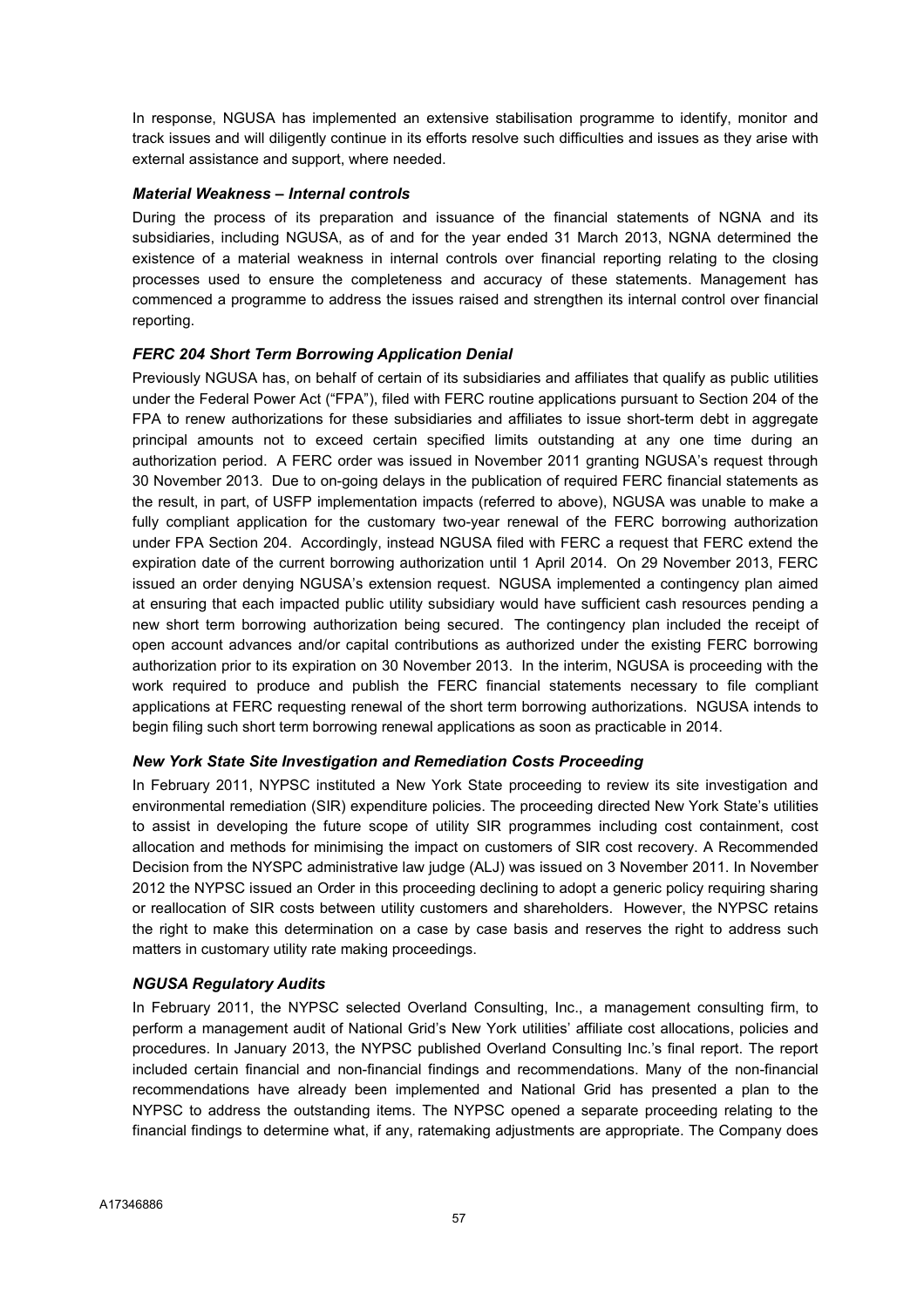not believe that the outcome of this matter will have a material impact on its financial position, results of operations, or cash flows.

In February 2013, the NYPSC initiated a comprehensive management and operational audit of NGUSA's New York gas businesses, including NMPC Brooklyn Union and Gas East, pursuant to the Public Service Law requirement that major electric and gas utilities undergo an audit every five years. On June 13, 2013, the NYPSC selected NorthStar Consulting Group to conduct the audit, which commenced in July 2013. The audit is currently ongoing and is expected to be concluded and a final report issued on or after April 2014. At this time NGUSA cannot predict the outcome of this management and operational audit.

On August 15, 2013, the NYPSC initiated a focused operations audit of the investor owned New York utilities, including NMPC, Gas East and Brooklyn Union. The purpose of the audit is to review the accuracy of electric interruption, gas safety, and customer service data reported to the NY PSC. An auditor is scheduled to be selected by the NYPSC in November 2013 with the audit commencing in December. At the present time, NGUSA cannot predict the outcome of this operations audit.

## Massachusetts Storm Response Review

In January 2011, the MADPU opened an investigation into MECO and NEC's preparation and response to a December 2010 winter storm. The MADPU has the authority to issue fines not to exceed approximately U.S.\$0.3 million for each violation for each day that the violation persists. On 22 September 2011, the MADPU approved a settlement between MECO and the Attorney General that included a U.S.\$1.2 million refund to customers. The MADPU also investigated MECO and NEC's response to Tropical Storm Irene and the snow storm on 29 October 2011 in a consolidated proceeding. The maximum fine may not exceed U.S.\$20 million for any related series of violations for each storm. On 26 July 2012, the Attorney General recommended that the MADPU levy fines of approximately U.S.\$16 million against MECO related to its response to these two storm events. The docket associated with MECO's storm response is ongoing at the MADPU.

On December 11, 2012, the DPU issued an order in which it assessed the MECO a penalty of U.S.\$18.7 million associated with the MECO's performance in responding to these two weather events, consisting of U.S.\$8.1 million for Tropical Storm Irene and U.S.\$10.6 million for the October 2011 winter storm. MECO has appealed this ruling, however credited customers during March 2013 subject to recoupment of the amount of penalty, if any, vacated by the court pursuant to the MECO's appeal. In addition, in its order, the MADPU ordered a management audit of the MECO's emergency planning, outage management, and restoration. MECO cannot predict the outcome of the appeal or of the management audit at this time.

## LIPA MSA and PSA Announcements

On 15 December 2011, LIPA's Board of Trustees announced that it has selected Public Service Electric and Gas Company ("PSE&G") as the new service provider to manage and operate LIPA's Long Island Transmission and Distribution ("LI T&D") system. PSE&G was selected over the Issuer which is currently managing and operating LI T&D system pursuant to the current Management Services Agreement (the "MSA"), which expires on 31 December 2013. The new agreement, known as the Operations Service Agreement ("OSA"), has received all requisite approvals from the New York State Comptroller and Attorney General, as well as a favourable ruling from the IRS on the impact on LIPA's tax exempt status. The 2011/12 operating profit contribution from the LIPA MSA, under International Financial Reporting Standards, represents less than one per cent. of the Issuer's operating profit and is not material to National Grid plc.

As previously noted, NGUSA also provides 3.7GW of power to LIPA under the PSA which was scheduled to expire in May of 2013. On 2 October 2012, and LIPA agreed to amend and restate their existing PSA for 15 years expiring on 30 April 2028 subject to LIPA's option to terminate the agreement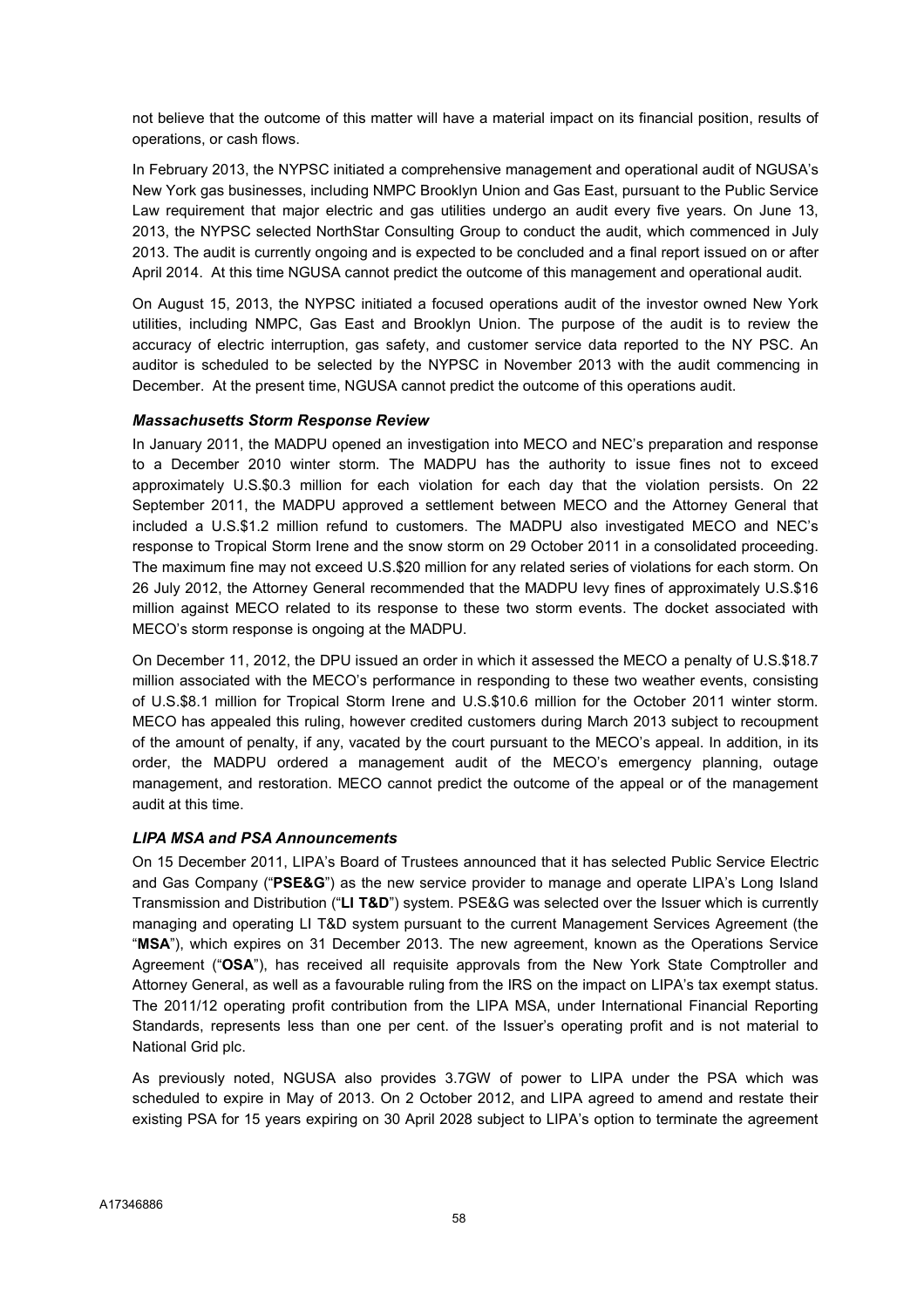as early as 30 April 2025 upon two years' advance notice. The amended and restated PSA was filed on 22 March 2013 with the FERC which FERC approved in an order dated 23 May 2013.

The amended and restated PSA contains a pricing formula similar to the PSA, at rates approved by FERC. The amended and restated PSA resulted in a rate decrease of U.S.\$27.4 million annually compared with the 1998 PSA. The new agreement sets an RoE of 9.75 per cent. and a capital structure with an equity component of 50 per cent. The amended and restated PSA continues certain annual rate adjustments, such as pension and other postretirement benefit expenses, property tax true up, adjustments for new plant in service, and certain inflationary increases. The amended and restated PSA allows both parties a RoE reopener in contract years four to six and NGUSA a one time rate reopener after contract year six.

The amended and restated PSA also gives NGUSA and LIPA new options for updating and modernising the power plants through retiring, or repowering, existing facilities while reducing energy costs and improving environmental performance

## Effects of 'Superstorm' Sandy

In late October 2012 'Superstorm' Sandy ("Sandy") hit the north eastern United States affecting power supply to Brooklyn Union and Gas East customers. Expenses associated with gas and electric customer restoration following Sandy are currently being evaluated and may impact operating profit for the year ending 31 March 2013. NGUSA intends to pursue recovery of all costs and expenses related to Sandy that are allowed under the existing rate plans, regulatory regimes and contractual arrangements with third parties.

## Clean Line Energy Partners LLC Investment

In January 2013, NGUSA completed a U.S.\$40 million investment through a subsidiary into Clean Line Energy Partners LLC ("Clean Line"), an emerging leader in the development of long distance, high voltage direct current ("HVDC") transmission projects to move renewable energy to market. With this investment, NGUSA expects to support Clean Line to help advance several large-scale projects designed to connect the high quality wind energy resources in the U.S. to communities and cities that have a strong demand for low-cost, clean power. The investment in Clean Line is sourced from general corporate funds and is not subject to US regulatory remuneration. Under the terms of the transaction, NGUSA will have the ability to acquire a significant ownership stake in Clean Line's HVDC projects. The closing of the transaction is subject to regulatory approvals.

## Federal and State Regulatory Policy Developments

In the US, many of the developments at a federal level have been through federal agency regulations and Presidential executive orders. NGUSA has supported some additional requirements, such as those of the Environmental Protection Agency (EPA) to implement new air and water quality regulations. NGUSA is also working with EPA to ensure that its Long Island power generation fleet complies with any new regulations and to remediate contaminated sites where NGUSA hold legacy liability

Congress is pursuing comprehensive legislation to address climate and energy policy, including global greenhouse gas emissions. While NGUSA cannot predict the outcome of U.S. Congressional deliberations, NGUSA is actively supporting these climate and energy policy initiatives which have been made policy priorities by NGUSA and National Grid plc. NGUSA will be closely monitoring energy policy developments should there be any definitive legislative developments or policy statements forthcoming from the current administration and/or the U.S. Congress

At a state level, energy policy continues to evolve in the northeastern US. This is driven by interest in promoting energy efficiency, maintaining reliability and deploying renewable technologies that help meet environmental and energy diversity goals.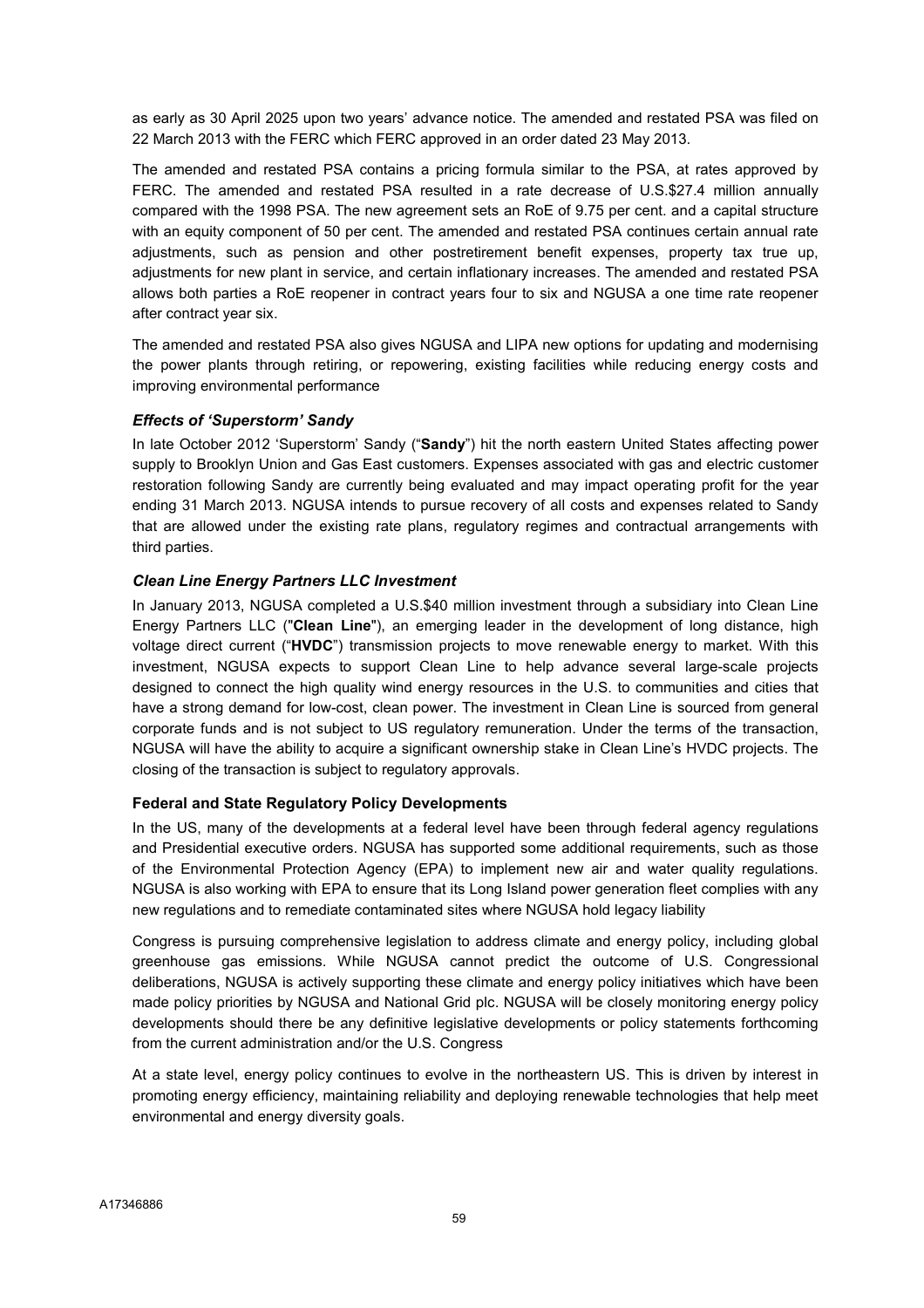NGUSA received approval of its U.S.\$43.6 million smart grid pilot programme in August 2012. The pilot will be conducted in the US city of Worcester, Massachusetts. It will test customer acceptance of new technology, ranging from new meters to devices on NGUSA's grid, to in-home devices that should help customers to save energy. Plans are under way to open a new sustainability hub that will provide customers with an opportunity to see new technology and find out more about environmental issues. In May 2012 NGUSA announced that it will participate in the Green Button initiative, a programme inspired by the White House's challenge to the energy industry. It is a joint effort among several utilities, technology companies and the federal government to help consumers save energy and money by providing access to standardised, routine, easy to understand data relating to their energy usage. NGUSA plans to offer Green Button to the 15,000 customers who will be included in the smart grid pilot in Worcester.

All of the states in which NGUSA operates have standards that meet or exceed EPA's regulations. In particular, the nine northeastern states that participate in the Regional Greenhouse Gas Initiative agreed to reduce power plant emissions and increase funding for energy efficiency and clean energy.

## Environmental Regulation

The ongoing operations and historical activities of NGUSA's public utility subsidiaries are subject to various federal, state and local environmental laws and regulations. NGUSA's subsidiaries' businesses generate some hazardous and potentially hazardous waste and by-products. Under federal and state laws, potential liability for the historical contamination of property may be imposed on responsible parties jointly and severally, without fault, even if the activities were lawful when they occurred.

The federal Environmental Protection Agency ("EPA"), various state environmental protection agencies like the New York State Department of Environmental Conservation, the Massachusetts Department of Environmental Protection, as well as private entities have alleged that certain of NGUSA's subsidiaries are a potentially responsible party under state or federal law for a number of sites at which hazardous waste is alleged to have been released. NGUSA's public utility subsidiaries are generally responsible for on-site liabilities, and in some cases off-site liabilities, associated with the environmental condition of their current and former assets, regardless of when the liabilities arose and whether they were known or unknown. The most significant liabilities relate to former MGP facilities. As required by the EPA, or an applicable state environmental protection agency, those MGP sites and certain other properties are currently being investigated and remediated, as necessary. Some of NGUSA s utility subsidiaries have rate plans generally allowing for recovery of the costs of investigation and remediation of MGP sites.

NGUSA believes that the ongoing operations of the subsidiaries, and their approach to addressing conditions at historical sites, are in substantial compliance with all applicable environmental laws and that the obligations imposed on it because of the environmental laws will not have a material impact on its results of operations or financial position because environmental expenditures prudently incurred by NGUSA and its subsidiaries are generally recoverable from its customers through a rate recovery mechanism.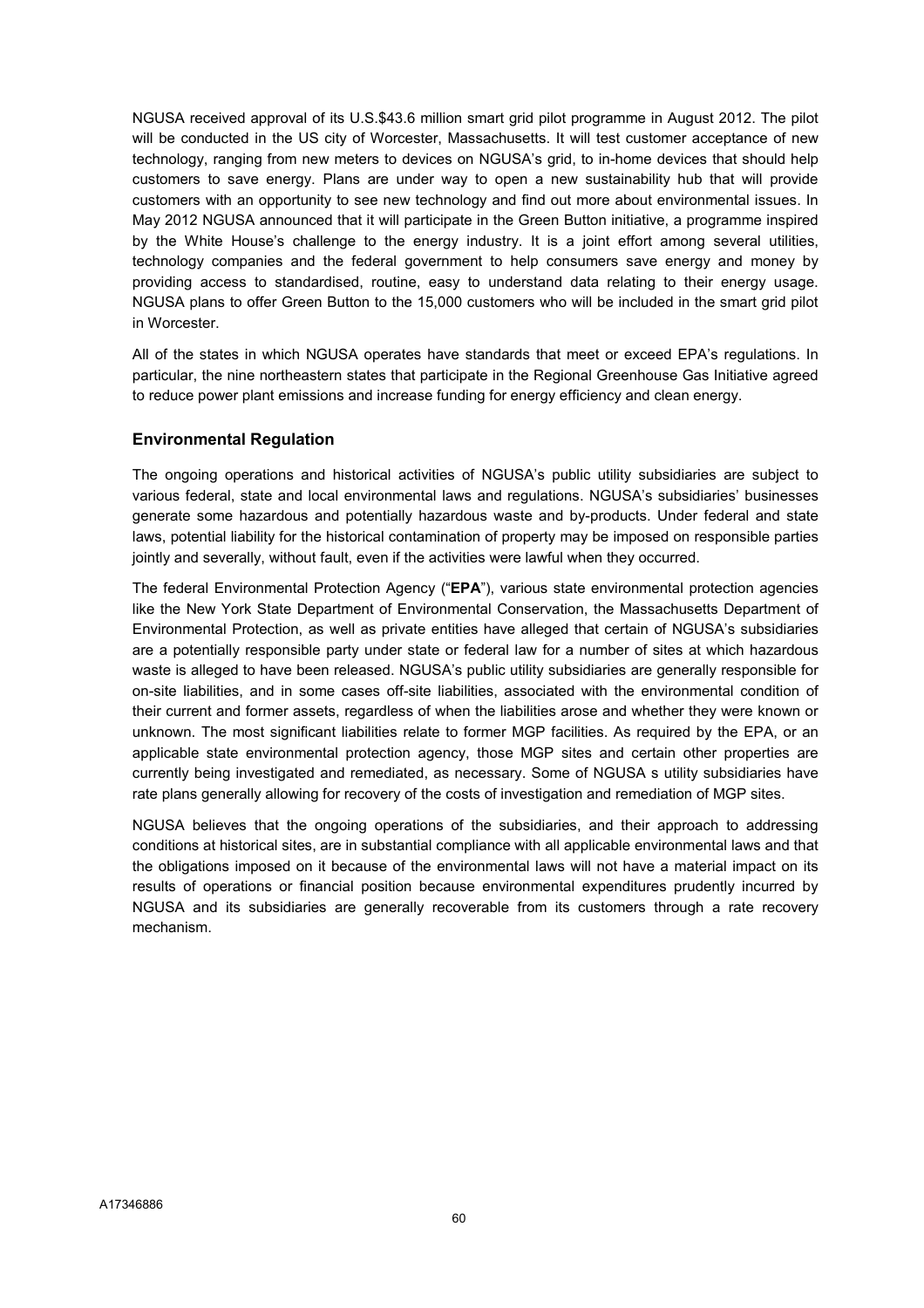# Litigation

Through the ordinary course of our operations, NGUSA and its subsidiaries are party to various litigation, claims and investigations. NGUSA does not expect the ultimate resolution of any of these proceedings to have a material adverse effect on our results of operations, cash flows or financial position.

## Recent trends, uncertainties and demands

Save as disclosed under "Risk Factors – Factors that may affect NGUSA's ability to fulfil its obligations under Instruments issued under the Programme", "Regulatory Environment" and "Recent Developments", NGUSA is not aware of any known trends, uncertainties, demands, commitments or events that are reasonably likely to have a material effect on its prospects for the current financial year.

## Board of Directors

The Directors of NGUSA and their principal activities outside National Grid USA, are as follows:

| Name                     | <b>Title</b>                                                                                                        | <b>Principal activities outside</b><br><b>National Grid USA and the</b><br>National Grid Group <sup>(1)</sup>                                                                                                                                                               | <b>Business Address</b>                                      |  |  |  |
|--------------------------|---------------------------------------------------------------------------------------------------------------------|-----------------------------------------------------------------------------------------------------------------------------------------------------------------------------------------------------------------------------------------------------------------------------|--------------------------------------------------------------|--|--|--|
| Tom King                 | Chairman,<br><b>Director and President</b>                                                                          | Chairman of The Alliance to Save<br>Energy; Board member of the<br>Edison Electric Institute; and The<br><b>Business Council of New York</b><br>State, Inc.; co-chair of the<br><b>National Utilities Diversity Council;</b><br>and Trustee for the New England<br>Aquarium | 40 Sylvan Road<br>Waltham, MA 02451,<br><b>United States</b> |  |  |  |
| John Donleavy            | <b>Chief Operating Officer</b><br>and Executive Vice<br>President                                                   | Board Member of the Snelling<br>Centre; Advisory Board Member<br>of Arcadian Networks; Leadership<br>Council of Lafayette College;<br>President of Lafayette Power<br>Consulting, LLC                                                                                       | 40 Sylvan Road<br>Waltham, MA 02451,<br><b>United States</b> |  |  |  |
| Ronald T.<br>Gerwatowski | Director and Sr. Vice<br>President                                                                                  | None                                                                                                                                                                                                                                                                        | 40 Sylvan Road<br>Waltham, MA 02451,<br><b>United States</b> |  |  |  |
| Lee Eckert               | Director and Executive<br>Vice President and Chief<br><b>Financial Officer</b>                                      | None                                                                                                                                                                                                                                                                        | 40 Sylvan Road<br>Waltham, MA 02451,<br><b>United States</b> |  |  |  |
| Colin Owyang             | Director, Sr. Vice<br><b>President General</b><br>Counsel, Secretary and<br><b>FERC Chief Compliance</b><br>Officer | Board Member of New England<br>Legal Foundation<br><b>Boston Lawyers Group</b><br><b>Boston Bar Association</b>                                                                                                                                                             | 40 Sylvan Road<br>Waltham, MA 02451,<br><b>United States</b> |  |  |  |
| James Madej              | Director and Sr. Vice<br>President                                                                                  |                                                                                                                                                                                                                                                                             | One MetroTech Center, Brooklyn<br>NY 11201                   |  |  |  |
| Marie Jordan             | <b>Director</b>                                                                                                     | None                                                                                                                                                                                                                                                                        | 40 Sylvan Road<br>Waltham, MA 02451,<br><b>United States</b> |  |  |  |
| Roger Young              | Director and Executive<br><b>Vice President</b>                                                                     | None                                                                                                                                                                                                                                                                        | 40 Sylvan Road<br>Waltham, MA 02451,<br><b>United States</b> |  |  |  |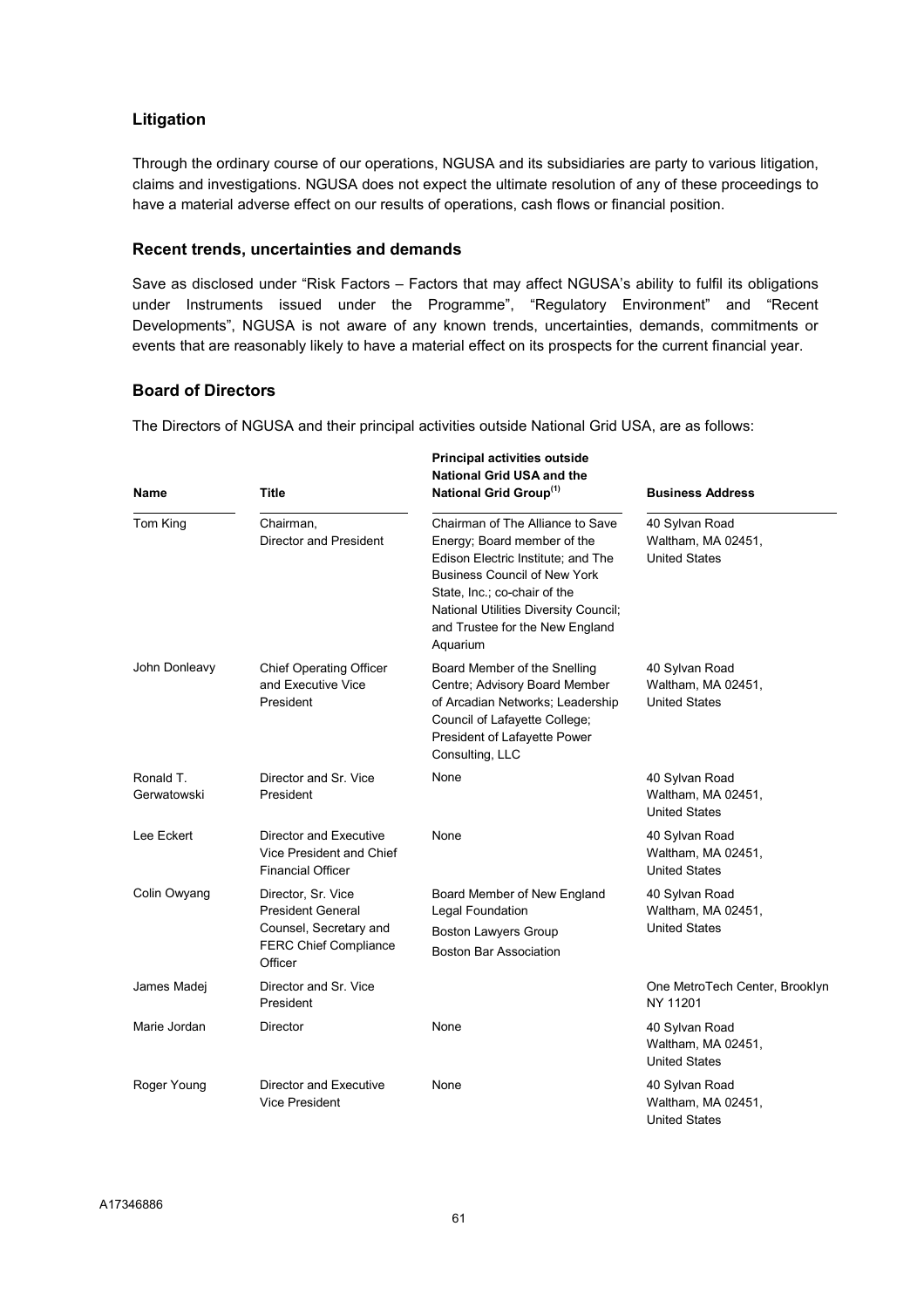Note:

There are no potential conflicts of interest between the duties to National Grid USA of each of the Directors listed above and his or her private interests or other duties.

<sup>(1)</sup> The "National Grid Group" means National Grid plc and each of its subsidiary undertakings.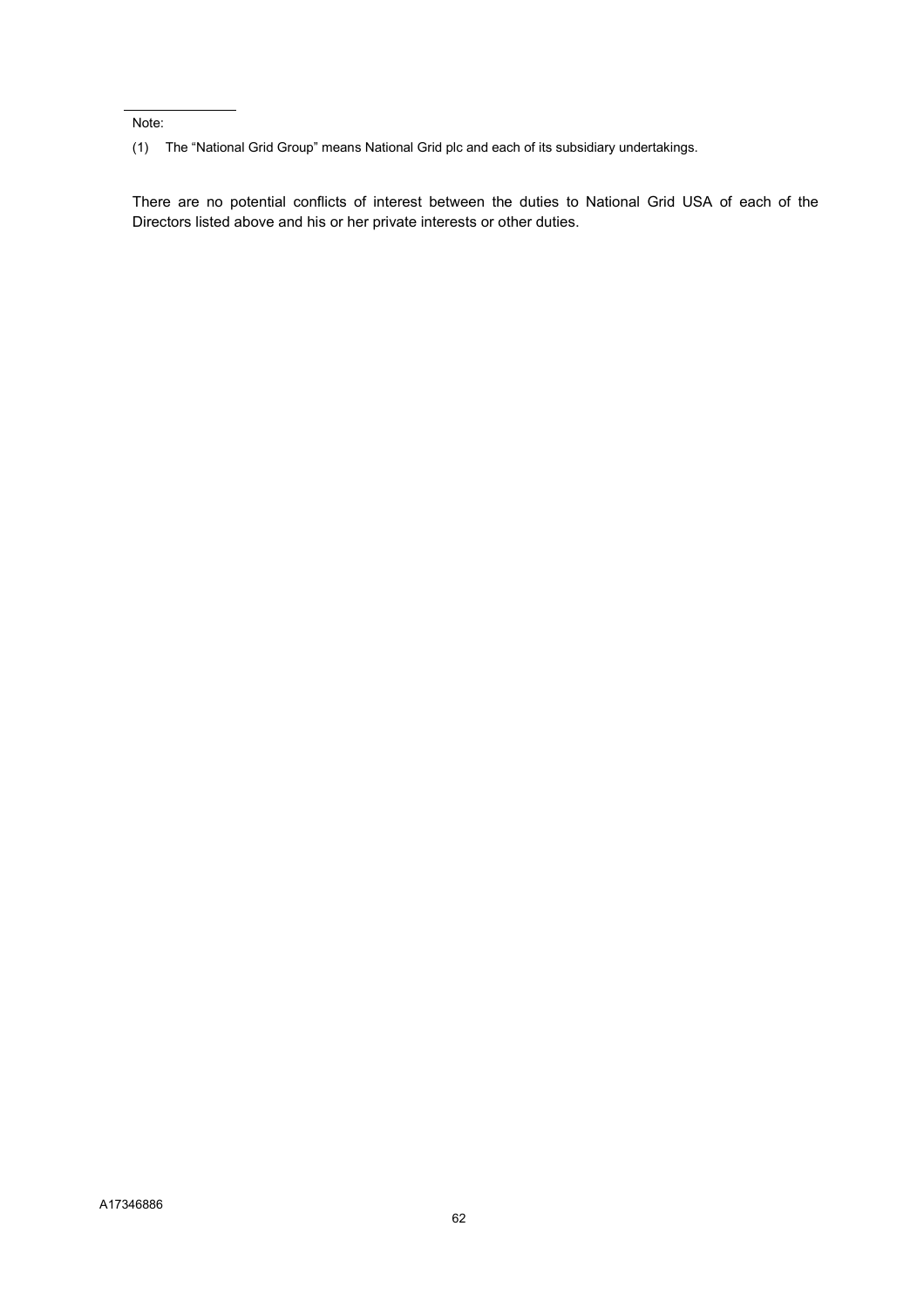## DESCRIPTION OF NATIONAL GRID NORTH AMERICA INC.

### Overview and Organisational Structure

National Grid North America Inc. ("NGNA") is an indirect, wholly-owned subsidiary of National Grid plc and the top holding company in National Grid plc's corporate structure in the U.S. NGNA acts as a treasury, finance and holding company for National Grid plc in the U.S. While NGNA operates as a vehicle for acquisition financing for National Grid plc in the U.S. through intercompany lending arrangements, NGNA, National Grid USA and its subsidiaries have also regularly borrowed from related and unrelated third party lenders in the normal course of business in order to fund operations and settle obligations that become due on the basis of their individual published ratings from nationally recognised rating agencies in the United States.

NGNA owns all of the outstanding common stock of National Grid USA, a Delaware corporation and public utility holding company, headquartered in Waltham, Massachusetts, that primarily owns and operates, through various regulated subsidiaries, electric and natural gas transmission and distribution businesses in the north eastern United States. For additional information about National Grid USA, see "Description of National Grid USA." Since its formation, NGNA has borrowed from National Grid plc and other UK affiliates to fund various acquisitions in the U.S. including, the acquisition of (i) Niagara Mohawk Power Corporation in 2002, (ii) the gas operations of Narragansett Electric Company in 2006, and (iii) KeySpan Corporation ("KeySpan") in 2007. NGNA has also assumed intercompany debt obligations in connection with the acquisition of New England Electric System and Eastern Utilities Associates. NGNA has refinanced these debts with National Grid plc on several occasions.

NGNA was incorporated under the name "National Grid Holdings Inc." in the State of Delaware on 16 May 2001 under the General Corporation Laws of the State of Delaware with file number 3392761. On 25 September 2012, National Grid Holdings Inc. changed its name to National Grid North America Inc. by filing an amended certificate of incorporation in the State of Delaware under the General Corporations Laws of the State of Delaware with the file number noted above. The address of NGNA is 40 Sylvan Road, Waltham, MA 02451 and its telephone number is +1-781-907-1000. The address of NGNA's registered office in the State of Delaware is Corporation Service Company, 2711 Centerville Rd. Ste. 400, in the City of Wilmington, County of New Castle. The name of its registered agent at such address is Corporation Service Company.

The Directors of NGNA and their principal activities outside of NGNA are as follows:

| <b>Name</b>  | <b>Principal Occupation</b>                         | <b>Principal Activities outside NGNA</b>                                                                                                            |
|--------------|-----------------------------------------------------|-----------------------------------------------------------------------------------------------------------------------------------------------------|
| Colin Owyang | Director, Executive Vice President<br>and Secretary | <b>Executive Vice President of</b><br>Regulation and U.S. General<br>Counsel, and Director of National<br>Grid USA and its various<br>subsidiaries. |

The sole Director does not have any potential conflicts of interest between his duties to National Grid North America Inc. and his or her private interests or other duties.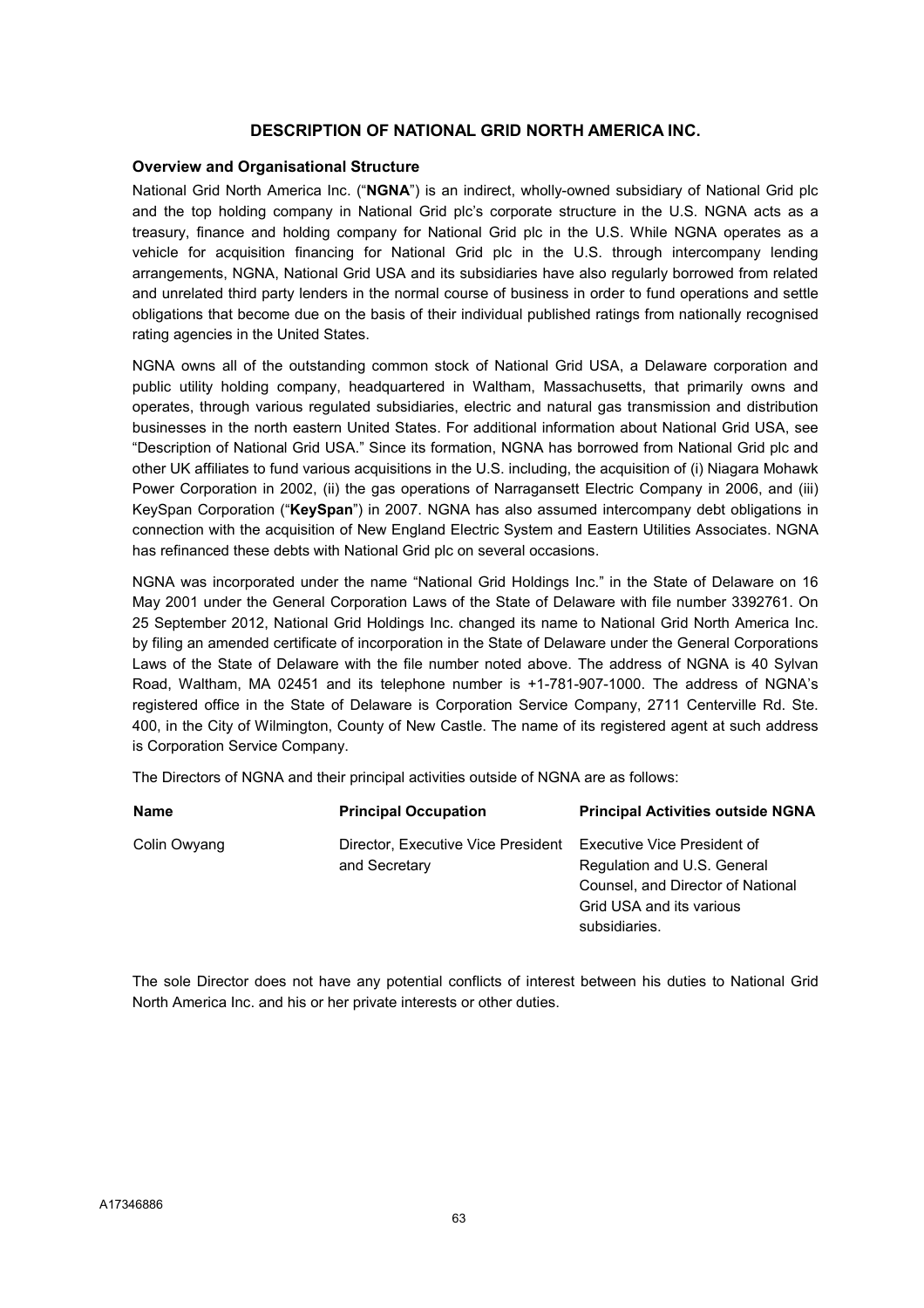## **TAXATION**

### United States Taxation

TO ENSURE COMPLIANCE WITH U.S. TREASURY DEPARTMENT CIRCULAR 230 ("CIRCULAR 230"), HOLDERS OF INSTRUMENTS ARE HEREBY NOTIFIED THAT: (A) ANY DISCUSSION OF FEDERAL TAX ISSUES IN THIS PROSPECTUS IS NOT INTENDED OR WRITTEN TO BE RELIED UPON, AND CANNOT BE RELIED UPON, BY HOLDERS OF INSTRUMENTS FOR THE PURPOSE OF AVOIDING PENALTIES THAT MAY BE IMPOSED ON HOLDERS OF INSTRUMENTS UNDER THE U.S. INTERNAL REVENUE CODE OF 1986 (THE "CODE"); (B) SUCH DISCUSSION IS INCLUDED HEREIN BY THE ISSUER IN CONNECTION WITH THE PROMOTION OR MARKETING (WITHIN THE MEANING OF CIRCULAR 230) BY THE ISSUER OF THE TRANSACTIONS OR MATTERS ADDRESSED HEREIN; AND (C) HOLDERS OF INSTRUMENTS SHOULD SEEK ADVICE BASED ON THEIR PARTICULAR CIRCUMSTANCES FROM AN INDEPENDENT TAX ADVISER.

\* \* \* \* \*

This summary addresses only Instruments that will be treated as debt for U.S. federal tax purposes and does not address Instruments with special features such as a maturity of 30 years or more.

Under current U.S. federal income and estate tax law, and subject to the discussion of backup withholding and information reporting and FATCA withholding in the following sections:

- (a) Payments of principal, original issue discount ("OID"), and interest by the relevant Issuer or any paying agent to any holder of an Instrument who is a United States Alien (as defined below) will not be subject to U.S. federal withholding tax, provided that, in the case of amounts treated as interest or OID with respect to Instruments with a maturity of more than 183 days, (i) the amount of the payment is not determined by reference to any receipts, sales or other cash flow, income or profits, change in value of any property of, or dividend or similar payment made by, the Issuer or a person related to the Issuer (a "Contingent Payment"), (ii) the holder does not actually or constructively own 10 per cent. or more of the total combined voting power of all classes of stock of the Issuer entitled to vote, (iii) the holder is not for U.S. federal income tax purposes a controlled foreign corporation related to the Issuer through stock ownership, (iv) the holder is not a bank receiving interest described in Section 881(c)(3)(A) of the Code and (v) the beneficial owner provides a United States Internal Revenue Service ("IRS") Form W-8 to the Issuer or its designated agent.
- (b) A United States Alien holder of an Instrument will not be subject to U.S. federal income tax on any gain or income realised upon the sale, exchange, retirement or other disposition of an Instrument, provided that (i) the conditions set forth in (a) above are satisfied and (ii) neither the holder, nor a partner, fiduciary, settler or beneficiary of the holder if the holder is a partnership or an estate or trust, or a person holding a power over an estate or trust administered by a fiduciary holder, is considered as:
	- (i) being or having been present or engaged in a trade or business in the United States or having or having had a permanent establishment therein; or
	- (ii) having a current or former relationship with the United States, including a relationship as a citizen or resident thereof.
- (c) An Instrument held by an individual who is a United States Alien at the time of death will not be subject to U.S. federal estate tax as a result of the individual's death if (i) at the time of the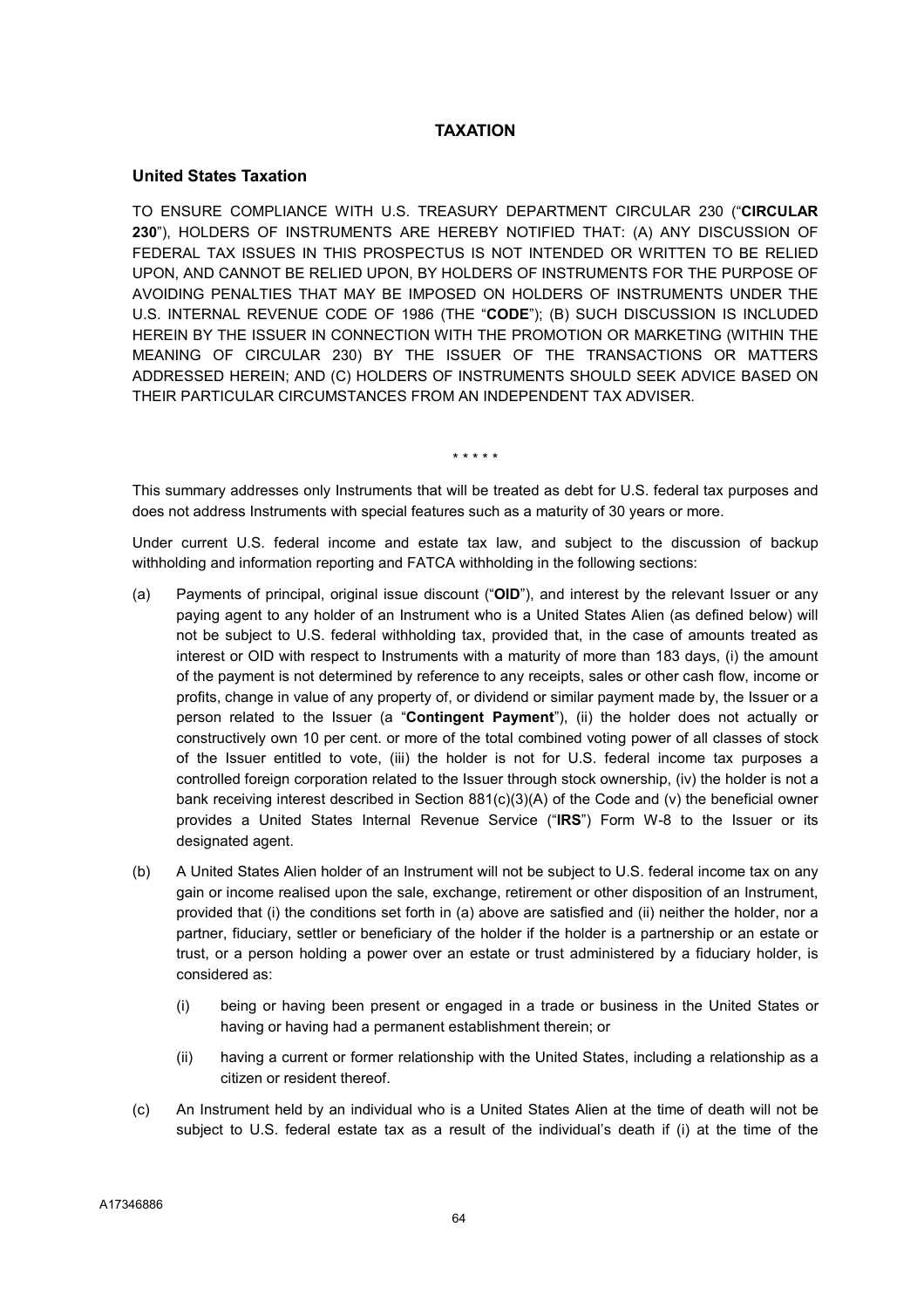individual's death payments with respect to the Instrument would not have been effectively connected with a U.S. trade or business of the individual, and (ii) with respect to Instruments with a maturity of more than 183 days, (A) the holder does not own, actually or constructively, 10 per cent. or more of the total combined voting power of all classes of stock of the Issuer entitled to vote, and (B) the Instrument does not provide for any Contingent Payments.

For purposes of this discussion, "United States Alien" means any corporation, partnership, individual or fiduciary estate or trust that, for U.S. federal income tax purposes, is (i) a foreign corporation, (ii) a foreign partnership all of whose partners are United States Aliens, (iii) a non-resident alien individual or (iv) a foreign estate or trust all of whose beneficiaries are United States Aliens.

## Backup Withholding and Information Reporting

Unless the relevant Issuer or the paying agent has actual knowledge or reason to know that the holder or beneficial owner, as the case may be, is a United States person (as defined in the Code), payments of principal, OID, and interest on Instruments made to a United States Alien will not be subject to backup withholding, provided the United States Alien provides the payor with a valid IRS Form W-8, but interest and OID paid on Instruments with a maturity of more than 183 days will be reported to the IRS as required under applicable regulations. Any amounts withheld under the backup withholding rules may be allowed as a credit against the holder's U.S. federal income tax liability, and may entitle the holder to a refund, provided that the required information is furnished to the IRS in a timely manner.

Holders should consult their tax advisers regarding the application of information reporting and backup withholding to their particular situations, the availability of an exemption therefrom, and the procedure for obtaining an exemption, if available.

## FATCA Withholding

Sections 1471 through 1474 of the Code and the Treasury Regulations issued thereunder ("FATCA") impose a withholding tax of 30 per cent. on certain U.S. source payments, such as interest on the Instruments, and payments of gross proceeds from the sale or disposition of certain assets that produce U.S. source payments, such as the Instruments. The withholding tax may be imposed on payments on the Instruments to any recipient (including an intermediary) that has not (a) entered into an information reporting agreement with the IRS, or (b) otherwise established an exemption from FATCA withholding, including providing certain information requested by the relevant Issuer or any relevant intermediary. Under FATCA, withholding is required with respect to payments to persons that are not compliant with FATCA or that do not provide the necessary information, consents or documentation made on or after (i) 1 July 2014 in respect of certain U.S. source payments, and (ii) 1 January 2017, in respect of payments of gross proceeds (including principal repayments) on certain assets that produce U.S. source interest, and then, for "obligations" that are not treated as equity for U.S. federal income tax purposes, only on such obligations that are issued or materially modified on or after 1 July 2014.

If an amount were to be deducted or withheld from interest, principal or other payments on the Instruments as a result of FATCA, none of the Issuers, any paying agent or any other person would, pursuant to the Terms and Conditions of the Instruments be required to pay additional amounts as a result of the deduction or withholding. As a result, investors may receive less interest or principal than expected.

The application of FATCA to Instruments issued or materially modified on or after 1 July 2014 (or whenever issued, in the case of Instruments treated as equity for U.S. federal tax purposes) may be addressed in a supplement to this Prospectus, if applicable.

Each intermediary and holder or beneficial owner of Instruments may be required to provide satisfactory documentation to establish whether it is compliant with the FATCA rules or to establish the proper rate of FATCA withholding that applies on payments to it. Certain intermediaries and holders may be deemed to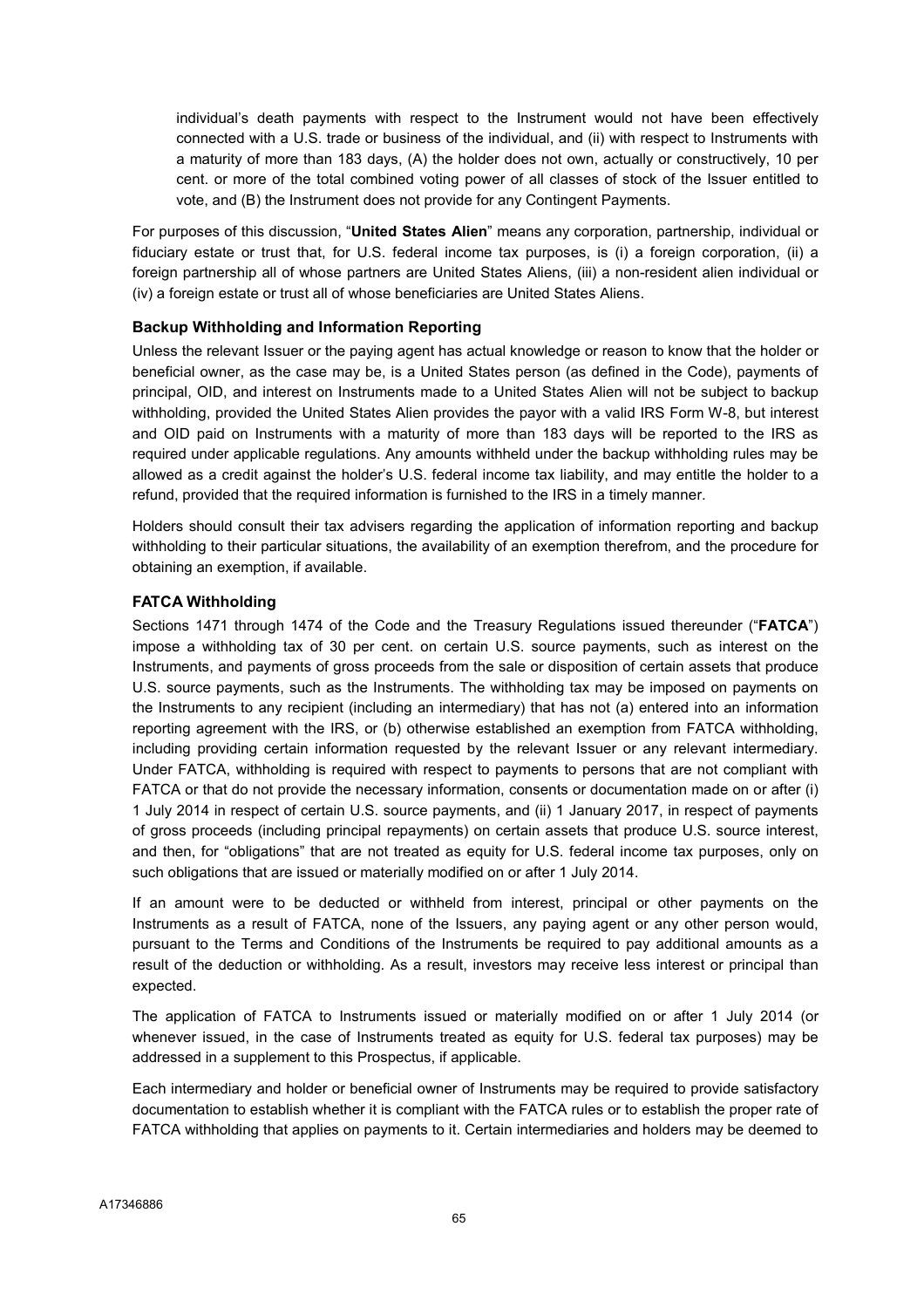be compliant with the FATCA reporting requirements, exempt from such requirements, or be subject to an alternate reporting regime under an intergovernmental agreement.

FATCA IS PARTICULARLY COMPLEX AND ITS APPLICATION TO THE ISSUERS, THE INSTRUMENTS AND THE HOLDERS IS SUBJECT TO CHANGE. EACH HOLDER OF INSTRUMENTS SHOULD CONSULT ITS OWN TAX ADVISER TO OBTAIN A MORE DETAILED EXPLANATION OF FATCA AND TO LEARN HOW FATCA MIGHT AFFECT EACH HOLDER IN ITS PARTICULAR CIRCUMSTANCE.

THE SUMMARY OF U.S. FEDERAL INCOME AND ESTATE TAX SET FORTH ABOVE IS INCLUDED FOR GENERAL INFORMATION ONLY. ALL PROSPECTIVE PURCHASERS ARE URGED TO CONSULT THEIR OWN TAX ADVISERS AS TO THE PARTICULAR TAX CONSEQUENCES TO THEM OF OWNING INSTRUMENTS, INCLUDING THE APPLICABILITY AND EFFECT OF STATE, LOCAL, FOREIGN AND OTHER TAX LAWS AND POSSIBLE CHANGES IN TAX LAW.

## EU Savings Directive

Under the EU Savings Directive, each European Union Member State is required to provide to the tax authorities of another European Union Member State details of payments of interest or other similar income paid by a person established within its jurisdiction to (or for the benefit of) an individual resident or certain limited types of entity established in that other Member State; however, for a transitional period, Austria and Luxembourg may instead apply a withholding system in relation to such payments (subject to a procedure whereby, on meeting certain conditions, the beneficial owner of the interest or other income may request that no tax be withheld). The transitional period is to terminate at the end of the first full fiscal year following agreement by certain non-EU countries and territories to the exchange of information relating to such payments. The Luxembourg government has announced its intention to elect out of the withholding system in favour of an automatic exchange of information with effect from 1 January 2015.

A number of non-EU countries and territories have adopted similar measures to the EU Savings Directive.

The European Commission has proposed certain amendments to the EU Savings Directive which may, if implemented, amend or broaden the scope of the requirements described above. Investors who are in any doubt as to their position should consult their professional advisers.

## The proposed financial transactions tax ("FTT")

The European Commission has published a proposal for a Directive for a common FTT in Belgium, Germany, Estonia, Greece, Spain, France, Italy, Austria, Portugal, Slovenia and Slovakia (the "participating Member States").

The proposed FTT has very broad scope and could, if introduced in its current form, apply to certain dealings in Instruments (including secondary market transactions) in certain circumstances. Primary market transactions referred to in Article 5(c) of Regulation (EC) No 1287/2006 would be exempt.

Under current proposals the FTT could apply in certain circumstances to persons both within and outside of the participating Member States. Generally, it would apply to certain dealings in Instruments where at least one party is a financial institution, and at least one party is established in a participating Member State. A financial institution may be, or be deemed to be, "established" in a participating Member State in a broad range of circumstances, including (a) by transacting with a person established in a participating Member State or (b) where the financial instrument which is subject to the dealings is issued in a participating Member State.

The FTT proposal remains subject to negotiation between the participating Member States and is the subject of legal challenge. It may therefore be altered prior to any implementation, the timing of which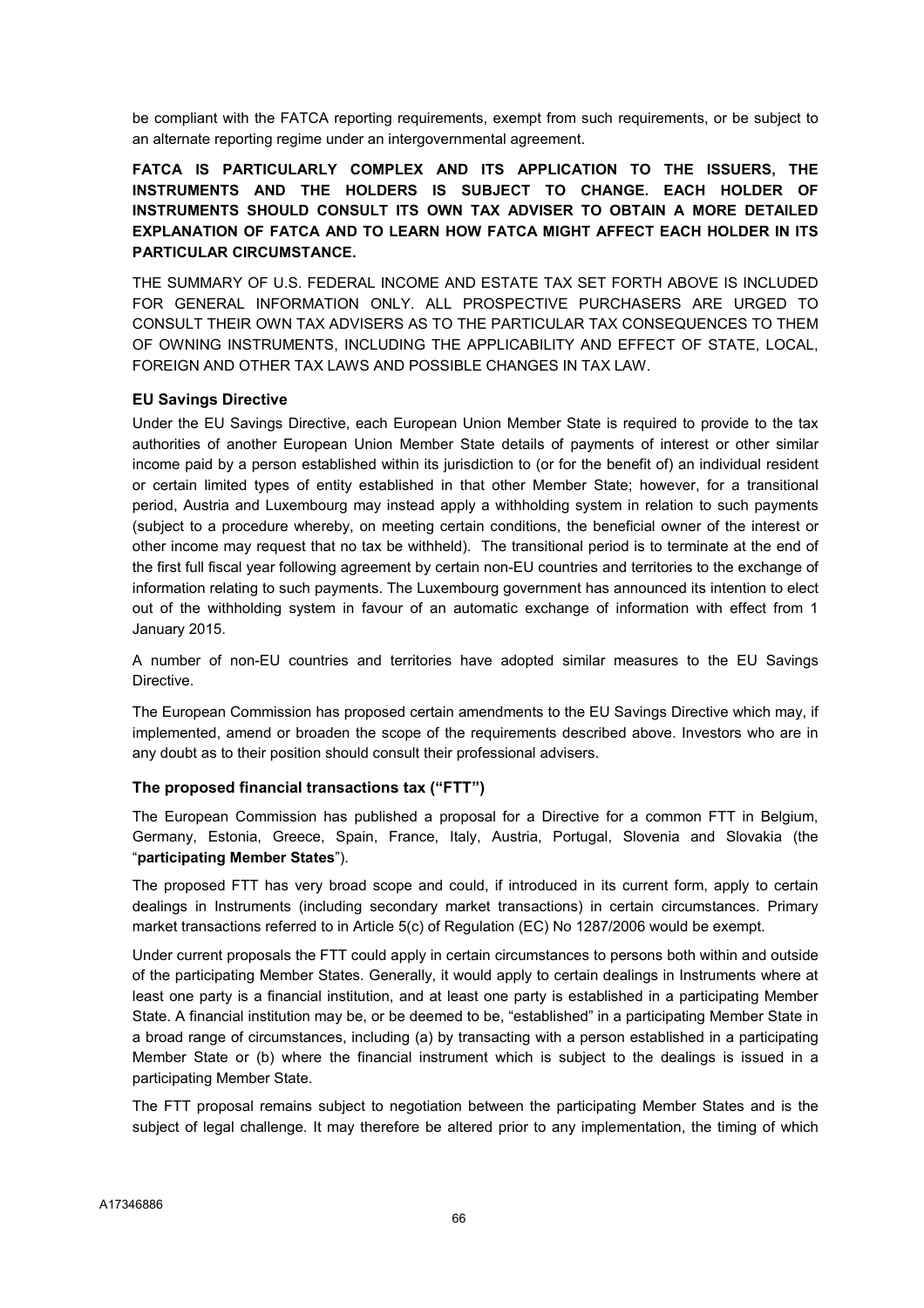remains unclear. Additional EU Member States may decide to participate. Prospective holders of Instruments are advised to seek their own professional advice in relation to the FTT.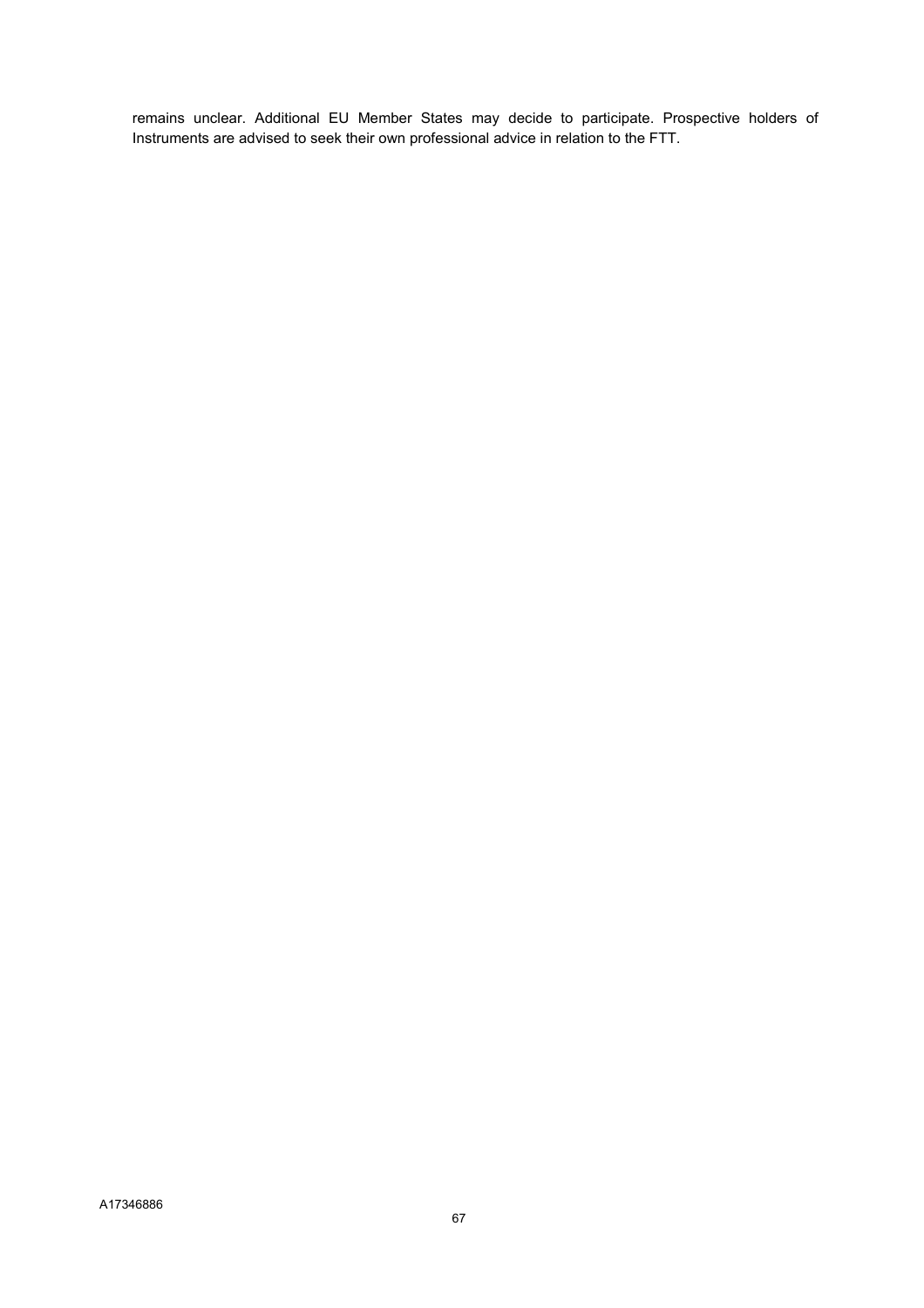# PLAN OF DISTRIBUTION

#### Summary of Agreement

Subject to the terms and on the conditions contained in an amended and restated dealer agreement dated 20 December 2013 (as amended or supplemented from time to time), between the Issuer, the Permanent Dealers and the Arranger (the "Dealer Agreement"), the Instruments will be offered on a continuous basis by the Issuer to the Permanent Dealers. However, the Issuer has reserved the right to issue Instruments directly on its own behalf to dealers which are not the Permanent Dealers. The Instruments may also be issued by the Issuer through the Dealers, acting as agents of the Issuer. The Dealer Agreement also provides for Instruments to be issued in syndicated Tranches which are jointly and severally underwritten by two or more Dealers. The Issuer has agreed to indemnify the Dealers against certain liabilities in connection with the offer and sale of the Instruments.

# Selling Restrictions

#### United States

The Instruments have not been and will not be registered under the Securities Act and may not be offered or sold within the United States or to, or for the account or benefit of, U.S. persons except in certain transactions exempt from the registration requirements of the Securities Act. Terms used in this paragraph have the meanings given to them by Regulation S under the Securities Act.

Each Dealer has represented and agreed and each further Dealer appointed under the Programme will be required to represent and agree that, except as permitted by the Dealer Agreement, it has not offered, sold or delivered and will not offer, sell or deliver the Instruments of any identifiable Tranche, (a) as part of its distribution at any time or (b) otherwise until 40 days after completion of the distribution of such Tranche as determined and certified to the Issuer and the Issuing and Paying Agent by such Dealer, or in the case of Instruments issued on a syndicated basis by each of such Dealers with respect to Instruments of such Tranche purchased by or through it, in which case the Issuer shall request the Issuing and Paying Agent to notify each such Dealer when all such Dealers have so certified, within the United States or to, or for the account or benefit of, U.S. persons and it will have sent to each dealer to which it sells Instruments during the distribution compliance period a confirmation or other notice setting forth the restrictions on offers and sales of the Instruments within the United States or to, or for the account or benefit of, U.S. persons.

In addition, until 40 days after the commencement of the offering of any identifiable Tranche, an offer or sale of Instruments within the United States by any dealer that is not participating in the offering may violate the registration requirements of the Securities Act.

#### Public Offer Selling Restriction under the Prospectus Directive

In relation to each Member State of the European Economic Area which has implemented the Prospectus Directive (each, a "Relevant Member State"), each Dealer has represented, warranted and agreed, and each further Dealer appointed under the Programme will be required to represent, warrant and agree, that with effect from and including the date on which the Prospectus Directive is implemented in that Relevant Member State (the "Relevant Implementation Date") it has not made and will not make an offer of Instruments which are the subject of the offering contemplated by the Prospectus as completed by the Final Terms in relation thereto to the public in that Relevant Member State except that it may, with effect from and including the Relevant Implementation Date, make an offer of Instruments to the public in that Relevant Member State:

(a) at any time to any legal entity which is a qualified investor as defined in the Prospectus Directive;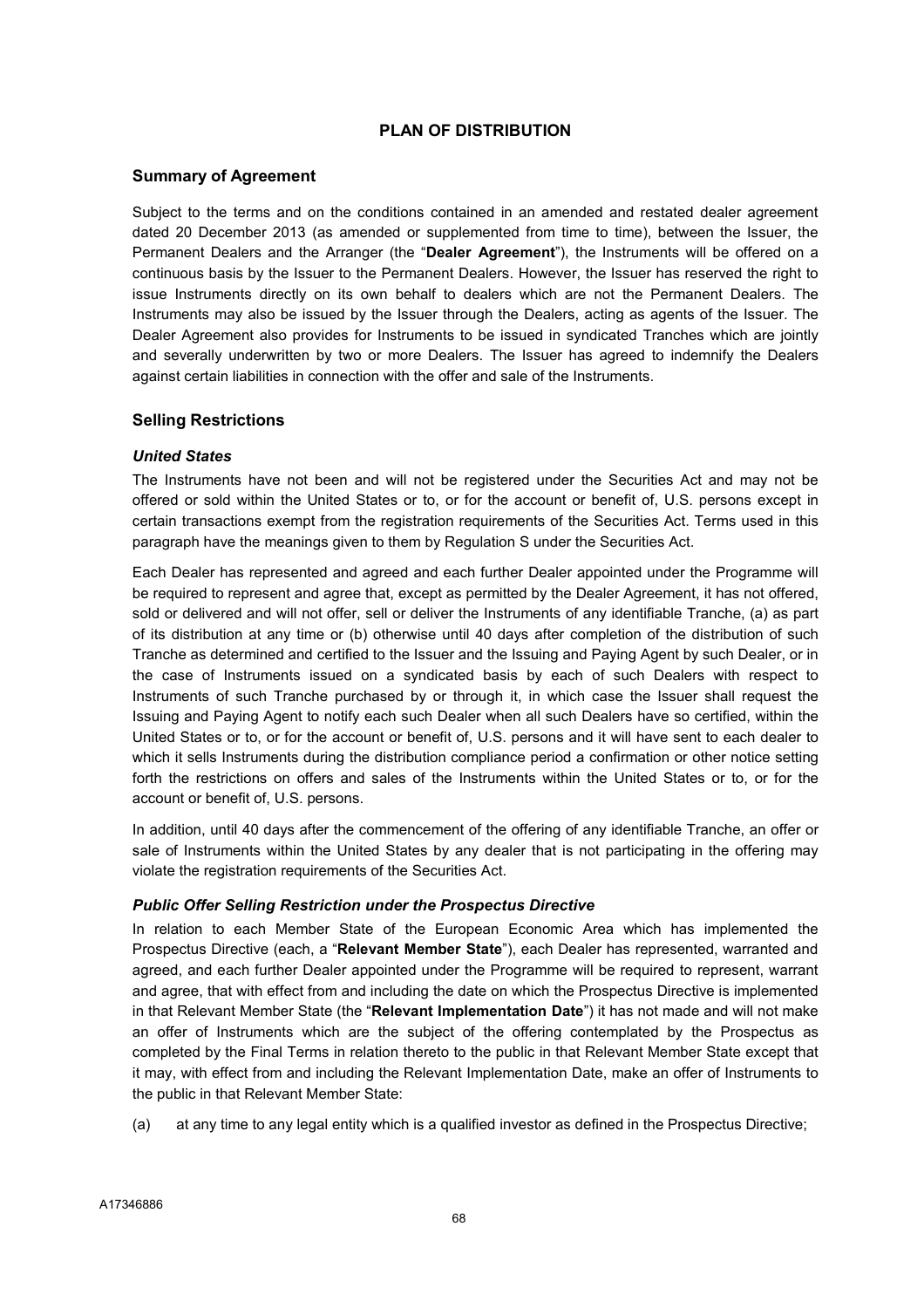- (b) at any time to fewer than 150 natural or legal persons (other than qualified investors as defined in the Prospectus Directive) subject to obtaining the prior consent of the relevant Dealer or Dealers nominated by the Issuer for any such offer; or
- (c) at any time in any other circumstances falling within Article 3(2) of the Prospectus Directive,

provided that no such offer of Instruments referred to in (a) to (c) above shall require the Issuer or any Dealer to publish a prospectus pursuant to Article 3 of the Prospectus Directive or supplement a prospectus pursuant to Article 16 of the Prospectus Directive.

For the purposes of this provision, the expression an "offer of Instruments to the public" in relation to any Instruments in any Relevant Member State means the communication in any form and by any means of sufficient information on the terms of the offer and the Instruments to be offered so as to enable an investor to decide to purchase or subscribe the Instruments, as the same may be varied in that Member State by any measure implementing the Prospectus Directive in that Member State, the expression "Prospectus Directive" means Directive 2003/71/EC (and amendments thereto, including the 2010 PD Amending Directive, to the extent implemented in the Relevant Member State), and includes any relevant implementing measure in each Relevant Member State and the expression "2010 PD Amending Directive" means Directive 2010/73/EU.

#### United Kingdom

Each Dealer has represented, warranted and agreed, and each further Dealer appointed under the Programme will be required to represent, warrant and agree, that:

- (a) in relation to any Instruments which have a maturity of less than one year, (i) it is a person whose ordinary activities involve it in acquiring, holding, managing or disposing of investments (as principal or agent) for the purposes of its business and (ii) it has not offered or sold and will not offer or sell any Instruments other than to persons whose ordinary activities involve them in acquiring, holding, managing or disposing of investments (as principal or as agent) for the purposes of their businesses or who it is reasonable to expect will acquire, hold, manage or dispose of investments (as principal or agent) for the purposes of their businesses where the issue of the Instruments would otherwise constitute a contravention of Section 19 of the FSMA by the relevant Issuer;
- (b) it has only communicated or caused to be communicated and will only communicate or cause to be communicated an invitation or inducement to engage in investment activity (within the meaning of Section 21 of the FSMA) received by it in connection with the issue or sale of any Instruments in circumstances in which Section 21(1) of the FSMA does not apply to the relevant Issuer; and
- (c) it has complied and will comply with all applicable provisions of the FSMA with respect to anything done by it in relation to any Instruments in, from or otherwise involving the United Kingdom.

#### Japan

The Instruments have not been and will not be registered under the Financial Instruments and Exchange Act of Japan (the "Financial Instruments and Exchange Act"). Accordingly, each of the Dealers has represented, warranted and agreed, and each further Dealer appointed under the Programme will be required to represent, warrant and agree, that it has not, directly or indirectly, offered or sold and will not, directly or indirectly, offer or sell any Instruments in Japan or to, or for the benefit of, any resident of Japan (which term as used herein means any person resident in Japan, including any corporation or other entity organised under the laws of Japan) or to others for re-offering or re-sale, directly or indirectly, in Japan or to, or for the benefit of, any resident of Japan except pursuant to an exemption from the registration requirements of, and otherwise in compliance with the Financial Instruments and Exchange Act and other relevant laws and regulations of Japan.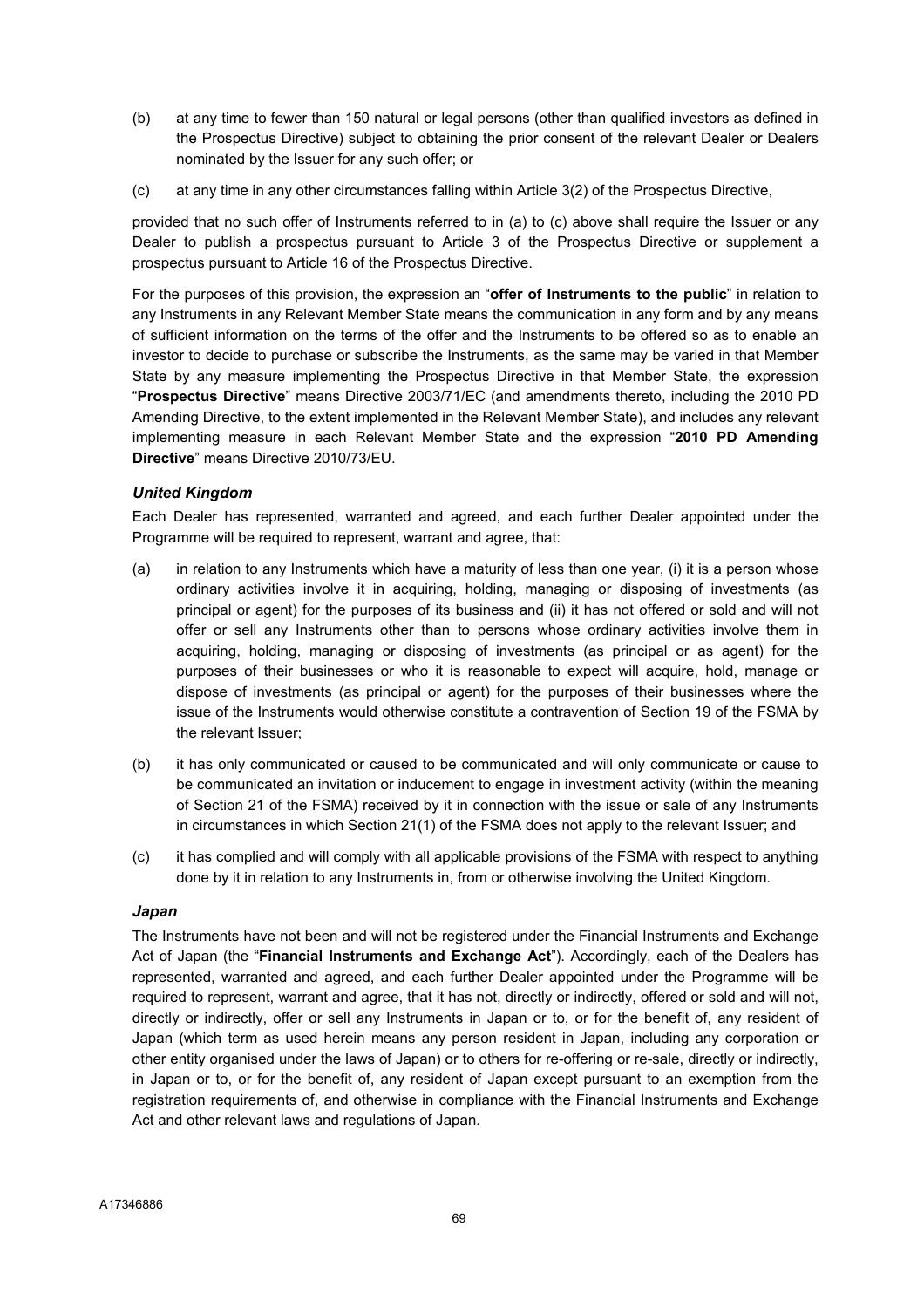# General

These selling restrictions may be modified by the agreement of the relevant Issuer and the Dealers following a change in a relevant law, regulation or directive.

No action has been or will be taken in any country or jurisdiction by the Issuers or the Dealers that would permit a public offering of Instruments, or possession or distribution of any offering material in relation thereto, in any country or jurisdiction where action for that purpose is required. Persons into whose hands this Prospectus or any Final Terms comes are required by the Issuers and the Dealers to comply with all applicable laws and regulations in each country or jurisdiction in or from which they purchase, offer, sell or deliver Instruments or have in their possession or distribute such offering material, in all cases at their own expense.

Each Dealer has agreed that it will comply with all relevant laws, regulations and directives in each jurisdiction in which it purchases, offers, sells or delivers Instruments or has in its possession or distributes this Prospectus, any other offering material or any Final Terms and neither the Issuers nor any other Dealer shall have responsibility for such material.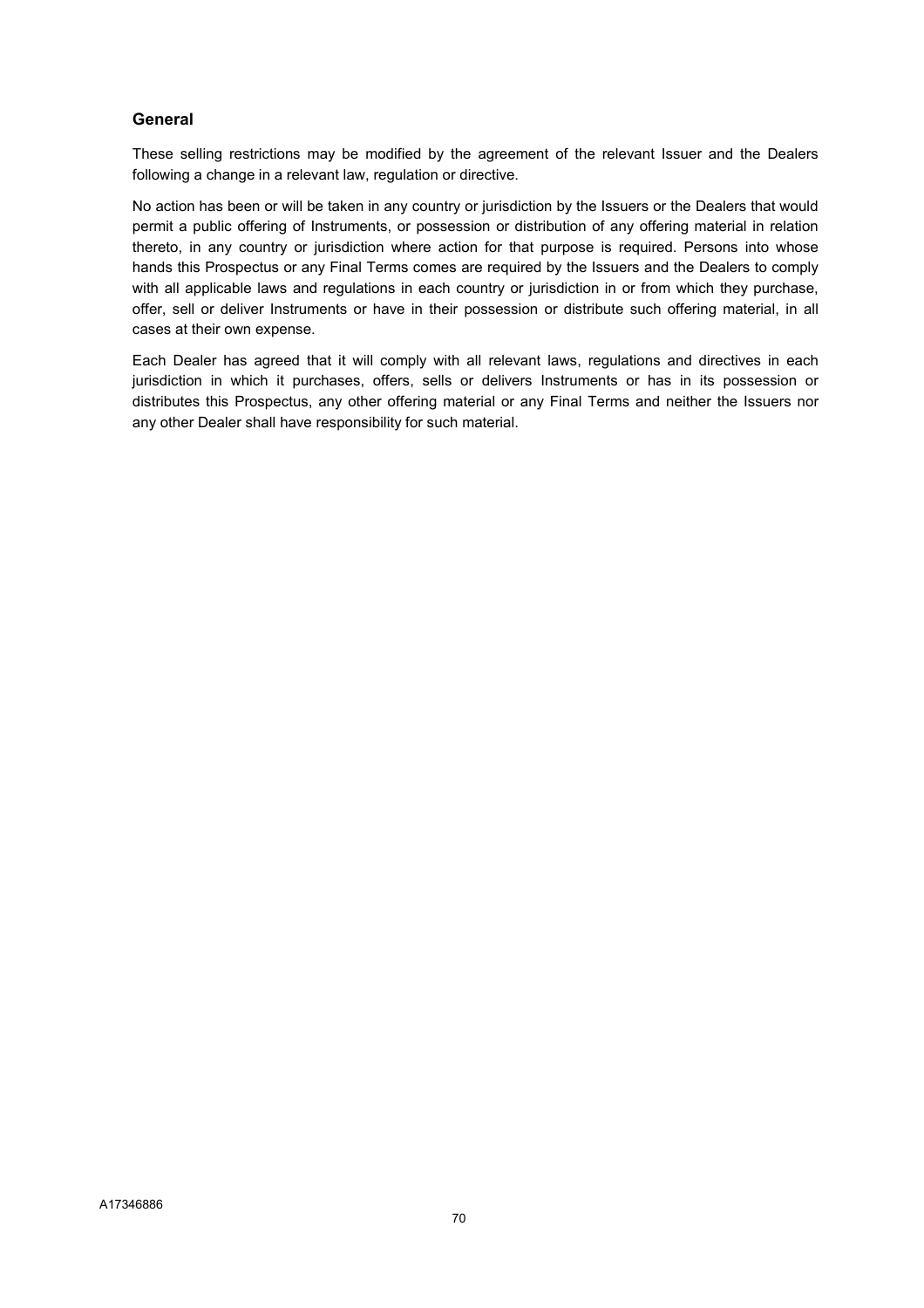#### FORM OF FINAL TERMS

The Final Terms in respect of each Tranche of Instruments to be admitted to the Official List and traded on the London Stock Exchange's Regulated Market will be substantially in the following form, duly completed to reflect the particular terms of the relevant Instruments and their issue.

#### Final Terms dated [●]

# [NATIONAL GRID USA/ NATIONAL GRID NORTH AMERICA INC.]

Issue of [Aggregate Nominal Amount of Tranche] [Title of Instruments] under the Euro 4,000,000,000 Euro Medium Term Note Programme

# PART A – CONTRACTUAL TERMS

Terms used herein shall be deemed to be defined as such for the purposes of the Conditions set forth in the Prospectus dated 20 December 2013 [and the supplemental Prospectus dated [●]] which [together] constitute[s] (i) a base prospectus for the purposes of Directive 2003/71/EC (and amendments thereto, including Directive 2010/73/EU) (the "Prospectus Directive"). This document constitutes the Final Terms of the Instruments described herein for the purposes of Article 5.4 of the Prospectus Directive and must be read in conjunction with such Prospectus [as so supplemented]. Full information on the Issuer and the offer of the Instruments is only available on the basis of the combination of these Final Terms and the Prospectus [as so supplemented]. The Prospectus[es] [and the supplemental Prospectus] [is][are] available for viewing at the website of the Regulatory News Service operated by the London Stock Exchange at http://www.londonstockexchange/news/market-news/market-news-home.html.

The following alternative language applies if the first Tranche of an issue which is being increased was issued under a Prospectus with an earlier date.

Terms used herein shall be deemed to be defined as such for the purposes of the Conditions (the "Conditions") contained in the Trust Deed dated [original date] and set forth in the Prospectus dated [original date] and incorporated by reference into the Prospectus dated 20 December 2013. This document constitutes the Final Terms of the Instruments described herein for the purposes of Article 5.4 of Directive 2003/71/EC (and amendments thereto, including Directive 2010/73/EU) (the "Prospectus Directive") and must be read in conjunction with the Prospectus dated 20 December 2013 [and the supplemental Prospectus dated [●]], which [together] constitute[s] a base prospectus for the purposes of the Prospectus Directive. Full information on the Issuer and the offer of the Instruments is only available on the basis of the combination of these Final Terms and the Prospectus dated 20 December 2013 [and the supplemental Prospectuses dated [●] and [●]]. The Prospectus[es] [and the supplemental Prospectus] [is][are] available for viewing at the website of the Regulatory News Service operated by the London Stock Exchange at http://www.londonstockexchange/news/market-news/market-newshome.html.

### 1. (i) Series Number: [●]

- (ii) Tranche Number: [●]
- 2. Specified Currency or Currencies: [●]
- 3. Aggregate Nominal Amount: [●]
	- $[(i)]$  Series:  $[•]$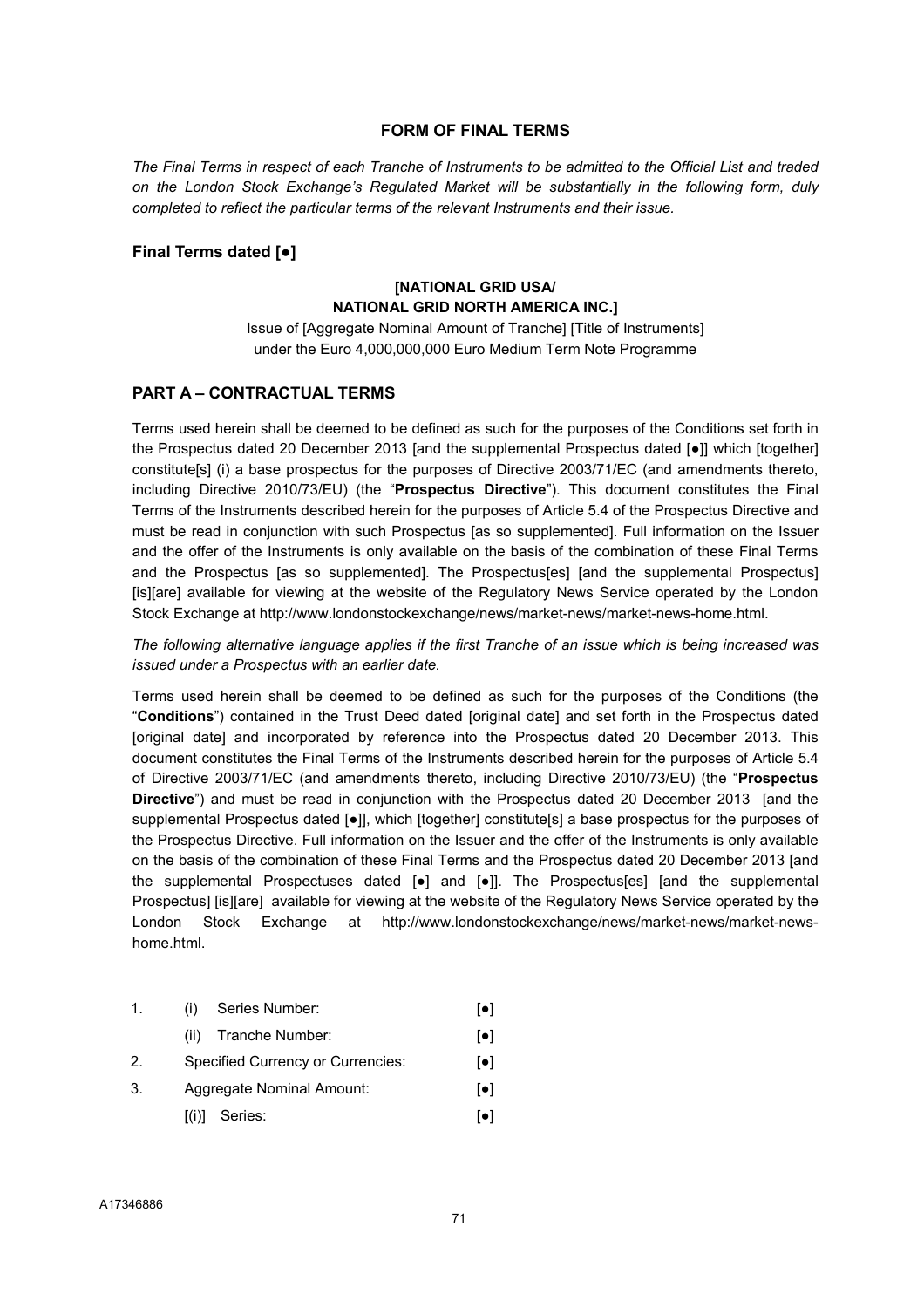|     |                                                    | [(ii)] Tranche:                                                | $[\bullet]$                                                                                                                                                             |
|-----|----------------------------------------------------|----------------------------------------------------------------|-------------------------------------------------------------------------------------------------------------------------------------------------------------------------|
| 4.  | <b>Issue Price:</b>                                |                                                                | [•] per cent of the Aggregate Nominal Amount [plus<br>accrued interest from [.]                                                                                         |
| 5.  | (i)                                                | <b>Specified Denominations</b>                                 | $[\bullet]$                                                                                                                                                             |
|     | (ii)                                               | <b>Calculation Amount:</b>                                     | $\left[\bullet\right]$                                                                                                                                                  |
| 6.  | [(i)]                                              | Issue Date:                                                    | $[\bullet]$                                                                                                                                                             |
|     |                                                    | [(ii)] Interest Commencement Date:                             | [[•]/Issue Date/Not Applicable]]                                                                                                                                        |
| 7.  |                                                    | <b>Maturity Date:</b>                                          | [•] [Interest Payment Date falling in or nearest to [•]]                                                                                                                |
| 8.  | Interest Basis:                                    |                                                                | [[•] per cent. Fixed Rate]<br>[[LIBOR][EURIBOR]] +/- [•] per cent. Floating Rate]<br>[Zero Coupon]                                                                      |
| 9.  | Redemption Basis:                                  |                                                                | Subject to any purchase and cancellation or early<br>redemption, the Instruments will be redeemed on the<br>Maturity Date at [100] per cent. of their nominal<br>amount |
| 10. | Change of Interest or Redemption/Payment<br>Basis: |                                                                | [[·]/[Not Applicable]]                                                                                                                                                  |
| 11. | Put/Call Options:                                  |                                                                | [Investor Put]<br>[Issuer Call]                                                                                                                                         |
| 12. |                                                    | Date [Board] approval for issuance of<br>Instruments obtained: | $[[\bullet]$ [and $[\bullet]$ , respectively]]                                                                                                                          |
|     |                                                    | PROVISIONS RELATING TO INTEREST (IF ANY) PAYABLE               |                                                                                                                                                                         |
| 13. |                                                    | <b>Fixed Rate Instrument Provisions</b>                        | [Applicable/Not Applicable]                                                                                                                                             |
|     | (i)                                                | Rate[(s)] of Interest:                                         | [•] per cent. per annum [payable [annually/semi-<br>annually/quarterly/monthly] in arrear]                                                                              |
|     | (ii)                                               | Interest Payment Date(s):                                      | [•] in each year                                                                                                                                                        |
|     | (iii)                                              | Fixed Coupon Amount[(s)]:                                      | [•] per Calculation Amount                                                                                                                                              |
|     | (iv)                                               | Broken Amount(s):                                              | [•] per Calculation Amount, payable on the Interest<br>Payment Date falling [in/on] [•]                                                                                 |
|     | (v)                                                | Day Count Fraction (Condition 3.9):                            | [30/360 / Actual/Actual ([ICMA]/ISDA)]                                                                                                                                  |
|     | (vi)                                               | Determination Dates (Condition 3.9):                           | [●] in each year                                                                                                                                                        |
| 14. |                                                    | <b>Floating Rate Instrument Provisions</b>                     | [Applicable/Not Applicable]                                                                                                                                             |
|     | (i)                                                | Interest Period(s):                                            | $[\bullet]$                                                                                                                                                             |
|     | (ii)                                               | Specified Interest Payment Dates:                              | $[\bullet]$                                                                                                                                                             |
|     | (iii)                                              | <b>Business Day Convention:</b>                                | [Floating Rate Convention/ Following Business Day<br>Convention/ Modified Following Business Day                                                                        |

Convention/ Preceding Business Day Convention]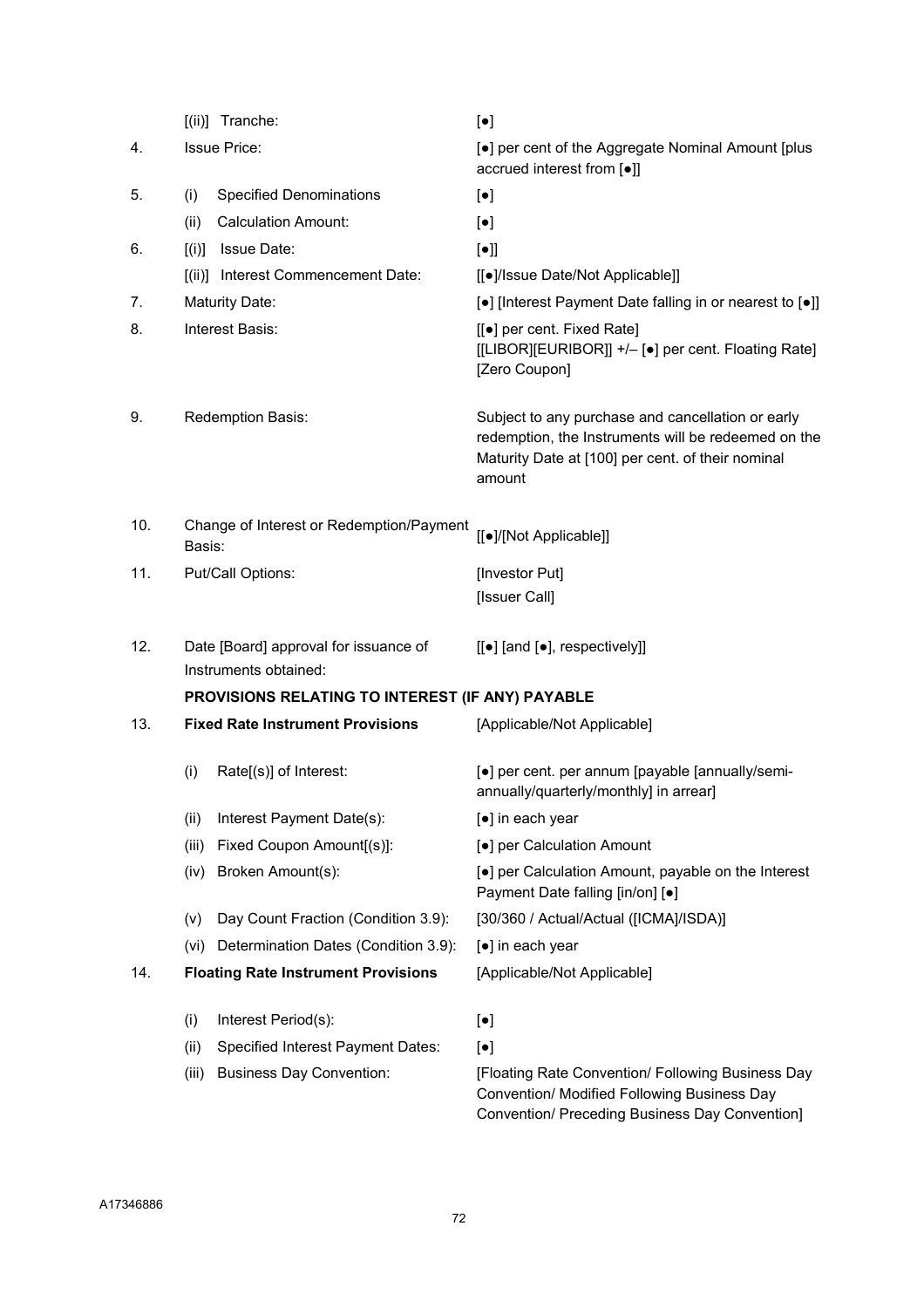|     | (iv) | First Interest Payment Date:                                                                                                     | $[\bullet]$                                                                                                                                                                       |
|-----|------|----------------------------------------------------------------------------------------------------------------------------------|-----------------------------------------------------------------------------------------------------------------------------------------------------------------------------------|
|     | (v)  | Business Centre(s) (Condition 3.9):                                                                                              | $\left[\bullet\right]$                                                                                                                                                            |
|     | (vi) | Manner in which the Rate(s) of Interest [Screen Rate<br>is/are to be determined:                                                 | Determination/ISDA                                                                                                                                                                |
|     |      |                                                                                                                                  | Determination]                                                                                                                                                                    |
|     |      | (vii) Interest Period Date(s):                                                                                                   | [Not Applicable/[•]]                                                                                                                                                              |
|     |      | (viii) Party responsible for calculating the<br>Rate(s) of Interest and Interest<br>Amount(s) (if not the Calculation<br>Agent): | $\left[\bullet\right]$                                                                                                                                                            |
|     |      | (ix) Screen Rate Determination (Condition<br>$3.2.3(b)$ :                                                                        |                                                                                                                                                                                   |
|     |      | Reference Rate:                                                                                                                  | [LIBOR/ EURIBOR]                                                                                                                                                                  |
|     |      | Interest Determination Date(s):                                                                                                  | [Second London business day prior to the start of<br>each Interest Accrual Period]                                                                                                |
|     |      |                                                                                                                                  | [First day of each Interest Accrual Period]                                                                                                                                       |
|     |      |                                                                                                                                  | [Second day on which the TARGET 2 System is open<br>prior to the start of each Interest Accrual Period]                                                                           |
|     |      |                                                                                                                                  | [[●] business day[s] prior to the start of each Interest<br><b>Accrual Period]</b>                                                                                                |
|     |      | Relevant Screen Page:                                                                                                            | $\left[\bullet\right]$                                                                                                                                                            |
|     |      | Reference Banks (if Primary<br>Source is "Reference Banks"):                                                                     | $[\bullet]$                                                                                                                                                                       |
|     |      | Linear Interpolation:                                                                                                            | [Not Applicable/Applicable – the Rate of Interest for<br>the [long/short] [first/last] Interest Accrual Period shall<br>be calculated using Linear Interpolation]                 |
|     | (x)  | <b>ISDA Determination (Condition</b><br>$3.2.3(a)$ :                                                                             |                                                                                                                                                                                   |
|     |      | Floating Rate Option:                                                                                                            | $[\bullet]$                                                                                                                                                                       |
|     |      | Designated Maturity:                                                                                                             | $[\bullet]$                                                                                                                                                                       |
|     |      | Reset Date:                                                                                                                      | $[\bullet]$                                                                                                                                                                       |
|     |      | (xi) Margin(s):                                                                                                                  | $[+/][\bullet]$ per cent. per annum                                                                                                                                               |
|     |      | (xii) Minimum Rate of Interest:                                                                                                  | [•] per cent. per annum                                                                                                                                                           |
|     |      | (xiii) Maximum Rate of Interest:                                                                                                 | $\lceil \bullet \rceil$ per cent. per annum                                                                                                                                       |
|     |      | (xiv) Day Count Fraction (Condition 3.9):                                                                                        | [[Actual/Actual] [Actual/Actual-ISDA]<br>[Actual/365(Fixed)] [Actual/360] [30/360] [360/360]<br>[Bond Basis] [30E/360] [Eurobond Basis]<br>[30E/360(ISDA)] [Actual/Actual- ICMA]] |
| 15. |      | <b>Zero Coupon Instrument Provisions</b>                                                                                         | [Applicable/Not Applicable]                                                                                                                                                       |
|     | (i)  | Amortisation Yield (Condition 4.4):                                                                                              | [•] per cent. per annum                                                                                                                                                           |
|     | (ii) | Day Count Fraction (Condition 3.9):                                                                                              | [[Actual/Actual] [Actual/Actual-ISDA]                                                                                                                                             |

[Actual/365(Fixed)] [Actual/360] [30/360] [360/360]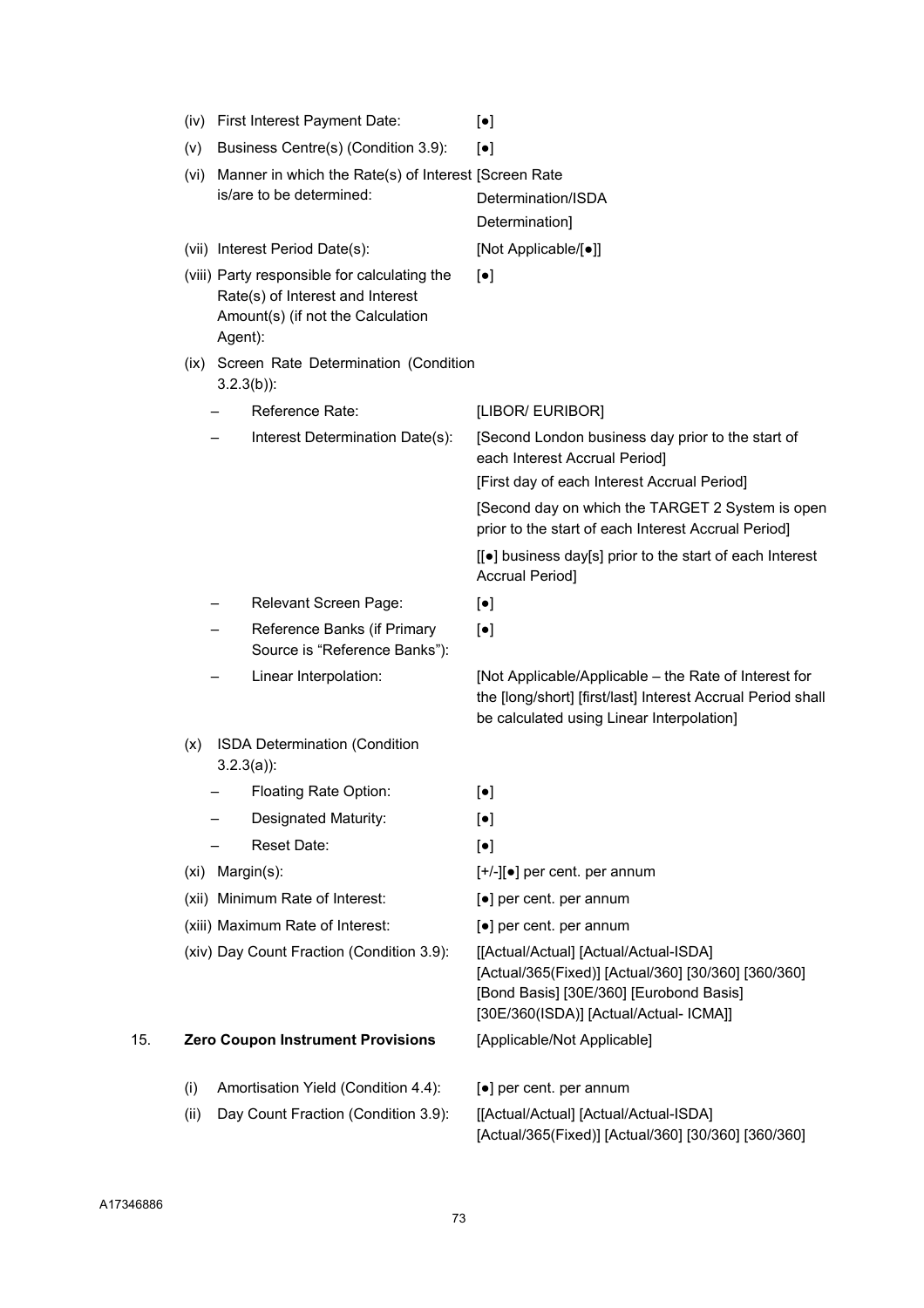[Bond Basis] [30E/360] [Eurobond Basis] [30E/360(ISDA)] [Actual/Actual- ICMA]]

|     | PROVISIONS RELATING TO REDEMPTION |                                                                                                                                         |                                                                                                                                                                                   |
|-----|-----------------------------------|-----------------------------------------------------------------------------------------------------------------------------------------|-----------------------------------------------------------------------------------------------------------------------------------------------------------------------------------|
| 16. |                                   | <b>Residual Holding Call Option</b>                                                                                                     | [Applicable/Not Applicable]                                                                                                                                                       |
|     | (i)                               | Residual Holding Percentage:                                                                                                            | $\left[\bullet\right]$ per cent.                                                                                                                                                  |
|     | (ii)                              | Party responsible for calculating the [ $\bullet$ ]<br>Residual Holding Redemption Amount<br>(if not the Calculation Agent):            |                                                                                                                                                                                   |
|     |                                   | (iii) Benchmark Security:                                                                                                               | $\lbrack \bullet \rbrack$                                                                                                                                                         |
|     |                                   | (iv) Benchmark Spread:                                                                                                                  | [•] per cent. per annum                                                                                                                                                           |
|     | (v)                               | Benchmark Day Count Fraction:                                                                                                           | [[Actual/Actual] [Actual/Actual-ISDA]<br>[Actual/365(Fixed)] [Actual/360] [30/360] [360/360]<br>[Bond Basis] [30E/360] [Eurobond Basis]<br>[30E/360(ISDA)] [Actual/Actual- ICMA]] |
| 17. |                                   | <b>Call Option</b>                                                                                                                      | [Applicable/Not Applicable]                                                                                                                                                       |
|     | (i)                               | Optional Redemption Date(s):                                                                                                            | $\left[\bullet\right]$                                                                                                                                                            |
|     | (ii)                              | Optional Redemption Amount(s) of<br>each Instrument and method, if any, of<br>calculation of such amount(s):                            | [•] per Calculation Amount                                                                                                                                                        |
|     | (iii)                             | If redeemable in part:                                                                                                                  |                                                                                                                                                                                   |
|     | (iv)                              | Minimum nominal amount to be<br>redeemed:                                                                                               | [•] per Calculation Amount                                                                                                                                                        |
|     | (V)                               | Maximum nominal amount to be<br>redeemed:                                                                                               | [•] per Calculation Amount                                                                                                                                                        |
|     |                                   | (vi) Option Exercise Date(s):                                                                                                           | $\lbrack \bullet \rbrack$                                                                                                                                                         |
|     |                                   | (vii) Notice period:                                                                                                                    | Minimum Period [15] [•] days<br>Maximum Period: [30] [.] days                                                                                                                     |
| 18. |                                   | <b>Put Option</b>                                                                                                                       | [Applicable/Not Applicable]                                                                                                                                                       |
|     | (i)                               | Optional Redemption Date(s):                                                                                                            | $[\bullet]$                                                                                                                                                                       |
|     | (ii)                              | Optional Redemption Amount(s) of [•] per Calculation Amount<br>each Instrument and method, if any, of<br>calculation of such amount(s): |                                                                                                                                                                                   |
|     | (iii)                             | Option Exercise Date(s):                                                                                                                | $\left[\bullet\right]$                                                                                                                                                            |
|     |                                   | (iv) Notice period:                                                                                                                     | Minimum Period [15] [•] days<br>Maximum Period: [30] [.] days                                                                                                                     |
| 19. |                                   | <b>Final Redemption Amount of each</b><br>Instrument:                                                                                   | [•] per Calculation Amount                                                                                                                                                        |
| 20. |                                   | <b>Early Redemption Amount</b>                                                                                                          |                                                                                                                                                                                   |
|     | (i)                               | Early Redemption Amount(s) of each[•] per Calculation Amount<br>Instrument payable on redemption for                                    |                                                                                                                                                                                   |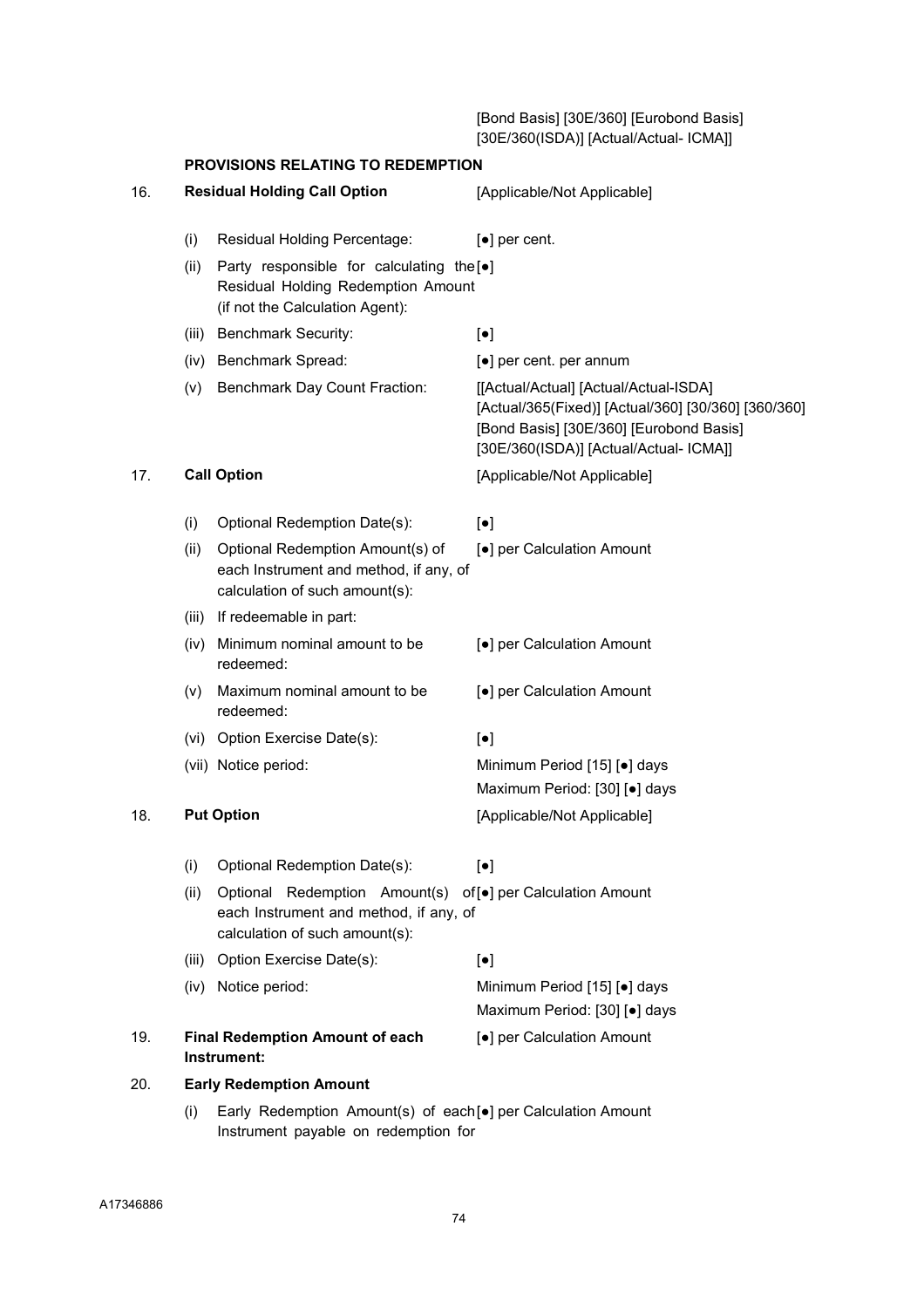taxation reasons (Condition 4.2) or on Event of Default (Condition 8):

 (ii) Redemption for taxation reasons [Yes/No] permitted on days other than Interest Payment Dates (Condition 4.2)

### GENERAL PROVISIONS APPLICABLE TO THE INSTRUMENTS

21. Financial Centre(s) or other special provisions relating to Payment Dates (Condition 5.3): [Not Applicable/[●]] 22. New Safekeeping Structure: [Yes/No]

#### THIRD PARTY INFORMATION

[●] has been extracted from [●]. The Issuer confirms that such information has been accurately reproduced and that, so far as it is aware, and is able to ascertain from information published by [●], no facts have been omitted which would render the reproduced information inaccurate or misleading.]

Signed on behalf of [National Grid USA/ National Grid North America Inc.]:

By: ............................................

Duly authorised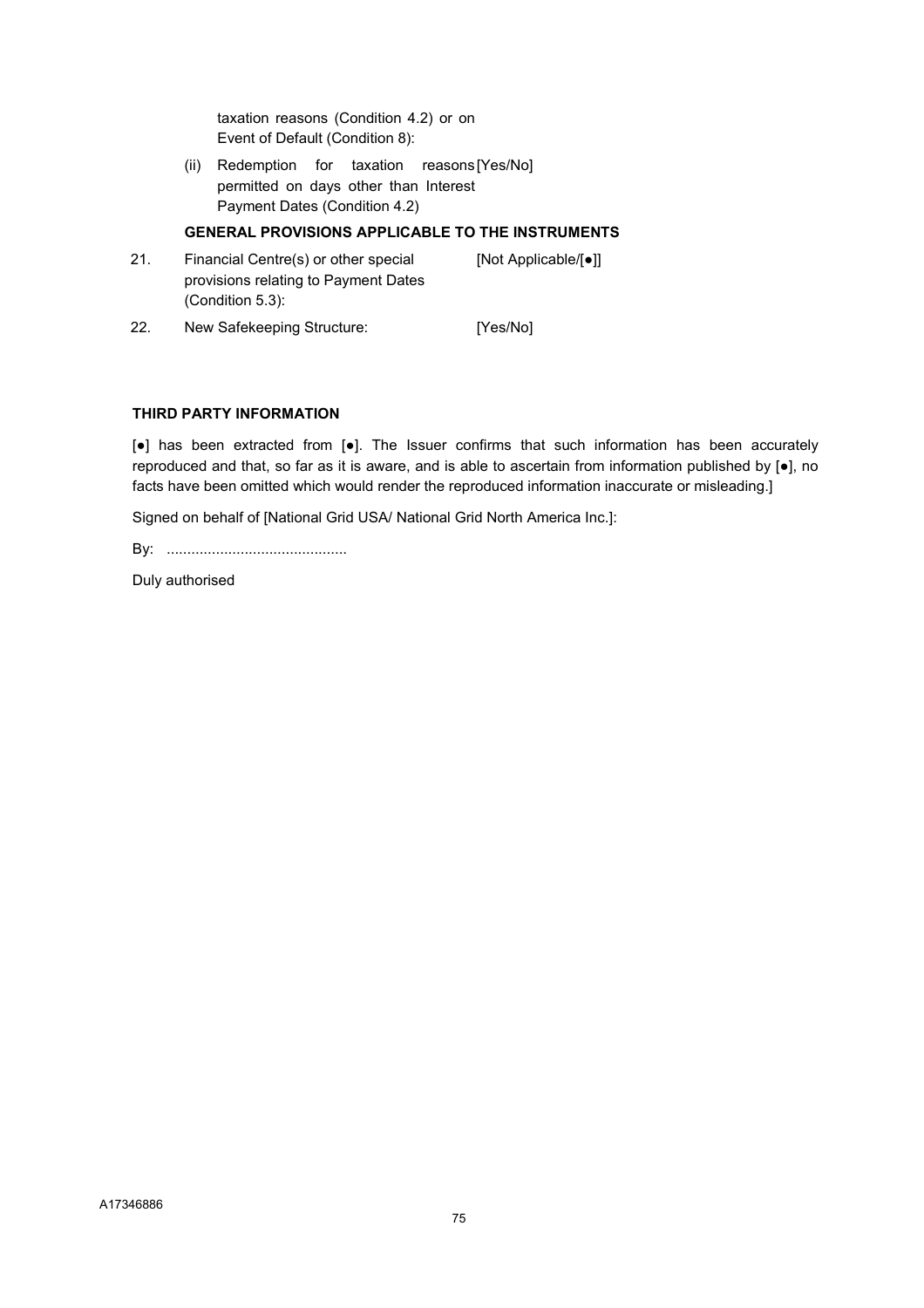# PART B – OTHER INFORMATION

# 1 Listing and trading

- (i) Listing: London
- (ii) Admission to trading: [Application has been made for the Instruments to be admitted to trading on the London Stock Exchange plc's [Regulated Market] with effect from [●].]
- (iii) Estimate of total expenses related to admission to trading: [●]

# 2 Ratings

Ratings: [The Instruments to be issued [have been] [are expected to be] rated:  $[S 8 P: [•]]$ [Moody's: [●]]]

[The Instruments have not been specifically rated.]

# 3 Interests of natural and legal Persons involved in the Issue

So far as the Issuer is aware, no person involved in the offer of the Instruments has an interest material to the offer.

### 4 [Fixed Rate Instruments only – YIELD

Indication of yield:  $\bullet$  per cent. per annum. This is calculated on the Issue Date, and is not an indication of future yield.

# 5 OPERATIONAL INFORMATION

| <b>ISIN Code:</b>                                                                                                                                          | $\lceil \bullet \rceil$            |
|------------------------------------------------------------------------------------------------------------------------------------------------------------|------------------------------------|
| Common Code:                                                                                                                                               | $[\bullet]$                        |
| Any clearing system(s) other than<br>Furoclear Bank S.A./N.V. and<br>Clearstream Banking, société<br>anonyme and the relevant<br>identification number(s): | [Not Applicable/[•]]               |
| Delivery:                                                                                                                                                  | Delivery (against/free of) payment |
| Names and addresses of additional [•]<br>Paying Agent(s) (if any):                                                                                         |                                    |
| Name(s) of [relevant]                                                                                                                                      | $\lceil \bullet \rceil$            |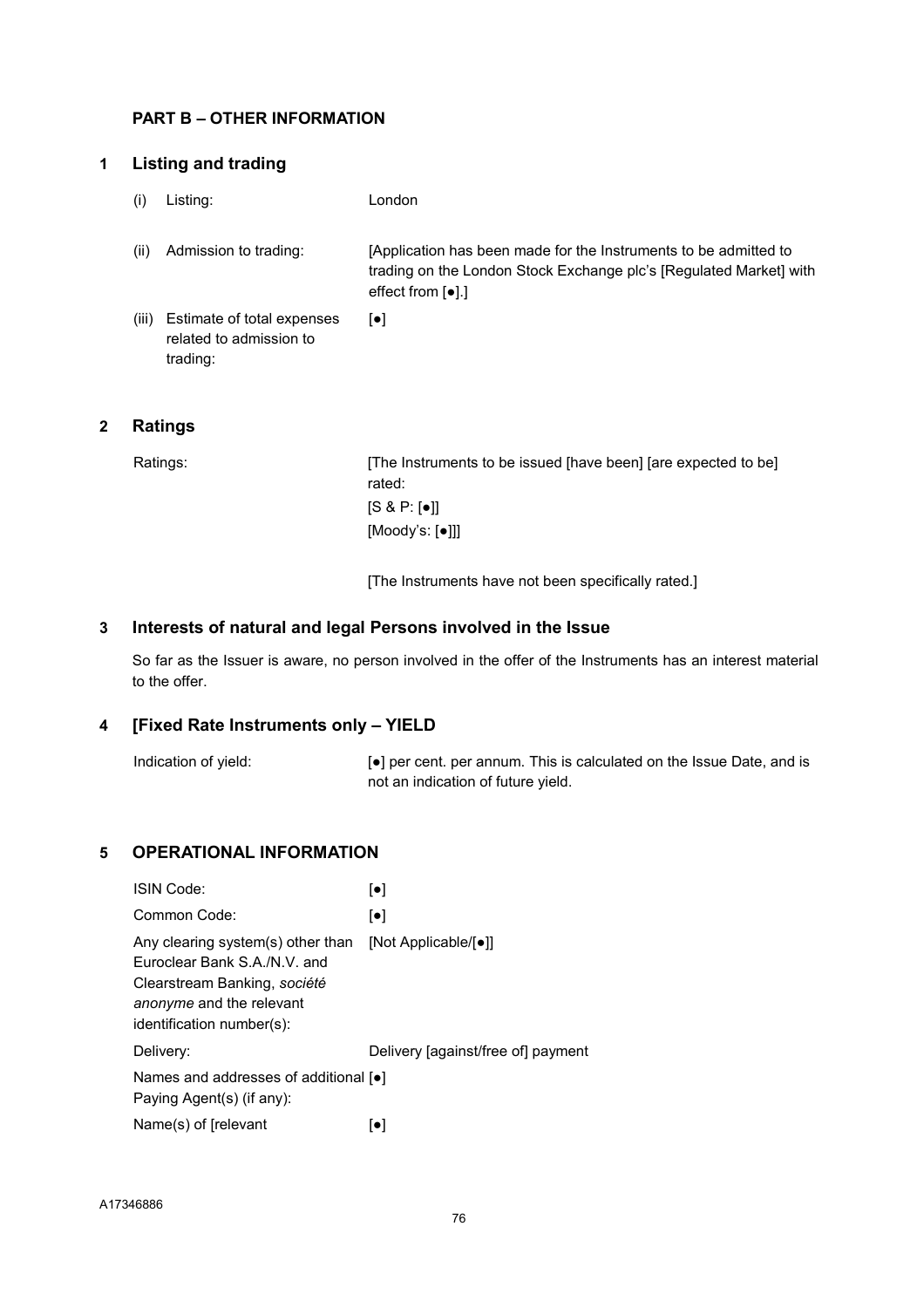Dealer/Managers]:

The aggregate principal amount of [Not Applicable/Euro [●]] the Instruments issued has been translated into Euro at the rate of [●], producing a sum of (for Instruments not denominated in Euro):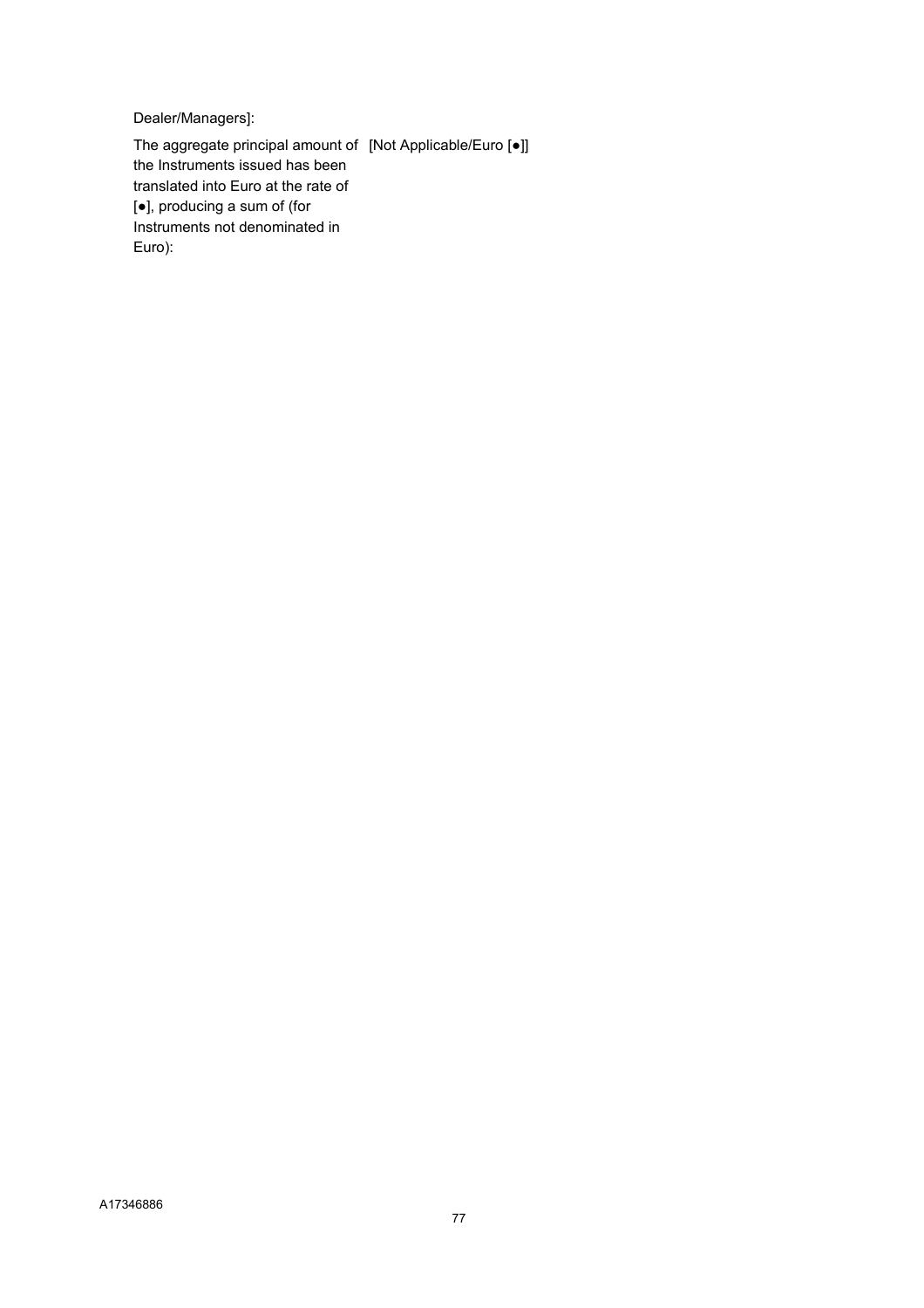#### FORM OF PRICING SUPPL FMENT

The Pricing Supplement in respect of each Tranche of PSM Instruments will be substantially in the following form, duly completed to reflect the particular terms of the relevant Instruments and their issue.

#### Pricing Supplement dated [●]

### [NATIONAL GRID USA/ NATIONAL GRID NORTH AMERICA INC.]

Issue of [Aggregate Nominal Amount of Tranche] [Title of Instruments] under the Euro 4,000,000,000 Euro Medium Term Note Programme

#### PART A – CONTRACTUAL TERMS

Terms used herein shall be deemed to be defined as such for the purposes of the Conditions set forth in the Prospectus dated 20 December 2013 [and the supplemental Prospectus dated [●]] which [together] constitute[s] listing particulars for the purposes of Listing Rule 2.2.11 of the Listing Rules of the Financial Conduct Authority (the "Listing Rules"). This document constitutes the Pricing Supplement of the Instruments described herein for the purposes of Listing Rule 4.2.3 of the Listing Rules and must be read in conjunction with such Prospectus [as so supplemented]. Full information on the Issuer and the offer of the Instruments is only available on the basis of the combination of this Pricing Supplement and the Prospectus [as so supplemented]. The Prospectus[es] [and the supplemental Prospectus] [is][are] available for viewing at the website of the Regulatory News Service operated by the London Stock Exchange at http://www.londonstockexchange/news/market-news/market-news-home.html.

The following alternative language applies if the first Tranche of an issue which is being increased was issued under a Prospectus with an earlier date.

Terms used herein shall be deemed to be defined as such for the purposes of the Conditions (the "Conditions") contained in the Trust Deed dated [original date] and set forth in the Prospectus dated [original date] and incorporated by reference into the Prospectus dated 20 December 2013. This document constitutes the Pricing Supplement of the Instruments described herein for the purposes of Listing Rule 4.2.3 of the Listing Rules of the Financial Conduct Authority (the "Listing Rules") and must be read in conjunction with the Prospectus dated 20 December 2013 [and the supplemental Prospectus dated [●]], which [together] constitute[s] listing particulars for the purposes the Listing Rules. Full information on the Issuer and the offer of the Instruments is only available on the basis of the combination of these Final Terms and the Prospectus dated 20 December 2013 [and the supplemental Prospectuses dated [●] and [●]]. The Prospectus[es] [and the supplemental Prospectus] [is][are] available for viewing at the website of the Regulatory News Service operated by the London Stock Exchange at http://www.londonstockexchange/news/market-news/market-news-home.html.

| 1. | Series Number:<br>(i)                    | $\lceil \bullet \rceil$ |
|----|------------------------------------------|-------------------------|
|    | Tranche Number:<br>(ii)                  | $\lceil \bullet \rceil$ |
| 2. | <b>Specified Currency or Currencies:</b> | $\lceil \bullet \rceil$ |
| 3. | Aggregate Nominal Amount:                | $\lceil \bullet \rceil$ |
|    | Series:<br>[(i)]                         | $\lceil \bullet \rceil$ |
|    | $[(ii)]$ Tranche:                        | $\lceil \bullet \rceil$ |
| 4. | <b>Issue Price:</b>                      | [•] r                   |
|    |                                          |                         |

ber cent of the Aggregate Nominal Amount [plus]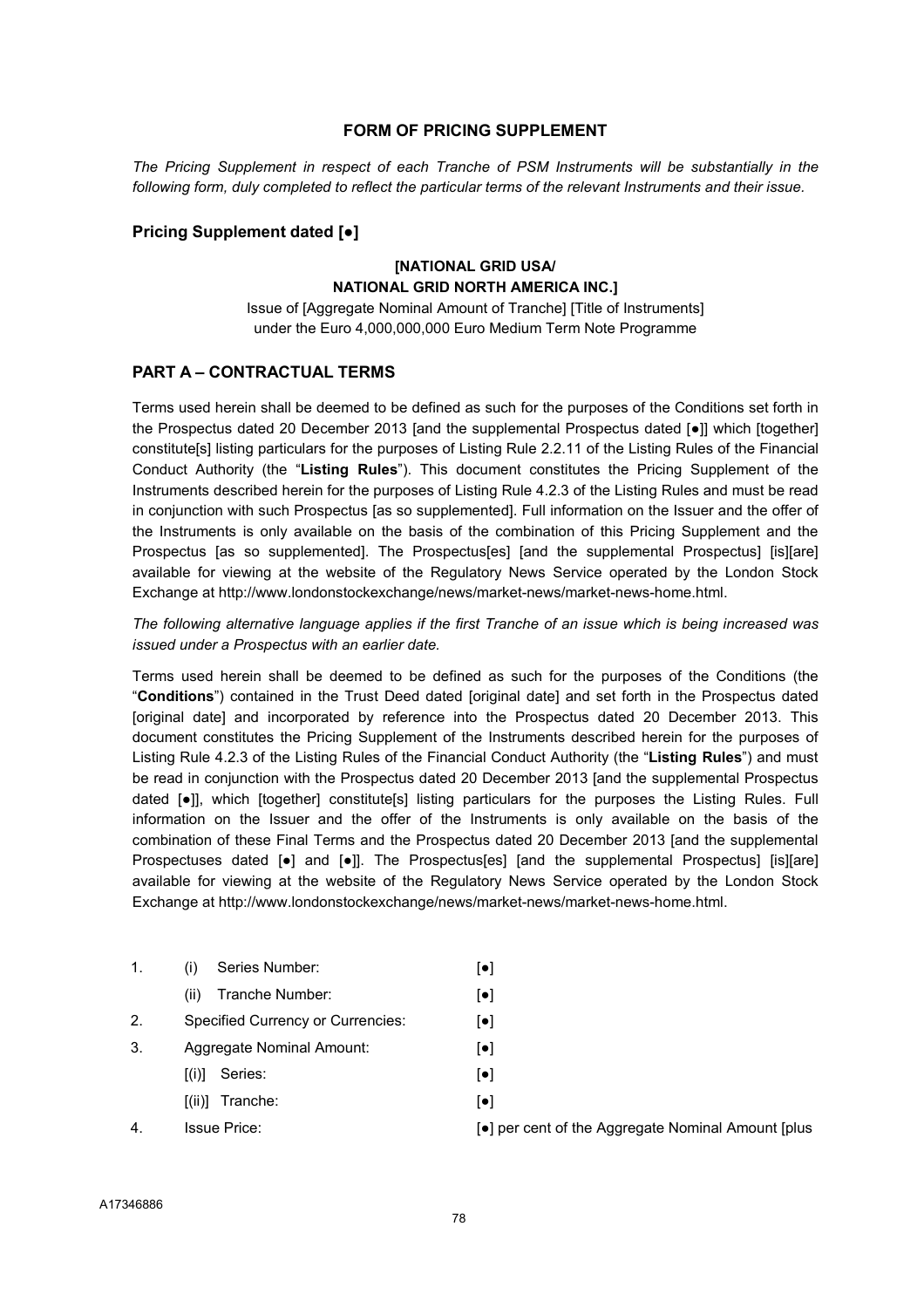accrued interest from [●]] 5. (i) Specified Denominations: [ $\bullet$ ] (ii) Calculation Amount: [●] 6.  $[(i)]$  Issue Date:  $[•]$  [(ii)] Interest Commencement Date: [[●]/Issue Date/Not Applicable]] 7. Maturity Date: external only a large interest Payment Date falling in or nearest to [●]] 8. Interest Basis: [[ $\bullet$ ] per cent. Fixed Rate] [[LIBOR][EURIBOR]] +/– [●] per cent. Floating Rate] [Zero Coupon] 9. Redemption Basis: Subject to any purchase and cancellation or early redemption, the Instruments will be redeemed on the Maturity Date at [100] per cent. of their nominal amount 10. Change of Interest or Redemption/Payment Change of interest or Redemption/Payment<br>Basis: 11. Put/Call Options: **Investor Put** [Issuer Call] 12. Date [Board] approval for issuance of Instruments obtained: [[●] [and [●], respectively]] PROVISIONS RELATING TO INTEREST (IF ANY) PAYABLE 13. Fixed Rate Instrument Provisions [Applicable/Not Applicable] (i) Rate[(s)] of Interest:  $\begin{bmatrix} \bullet \end{bmatrix}$  per cent. per annum [payable [annually/semiannually/quarterly/monthly] in arrear] (ii) Interest Payment Date(s): [●] in each year (iii) Fixed Coupon Amount[(s)]: [●] per Calculation Amount (iv) Broken Amount(s): [•] per Calculation Amount, payable on the Interest Payment Date falling [in/on] [●] (v) Day Count Fraction (Condition 3.9): [30/360 / Actual/Actual ([ICMA]/ISDA)] (vi) Determination Dates (Condition 3.9): [●] in each year 14. Floating Rate Instrument Provisions [Applicable/Not Applicable] (i) Interest Period(s): [●] (ii) Specified Interest Payment Dates: [●] (iii) Business Day Convention: [Floating Rate Convention/ Following Business Day Convention/ Modified Following Business Day Convention/ Preceding Business Day Convention] (iv) First Interest Payment Date: [●] (v) Business Centre(s) (Condition 3.9):  $[e]$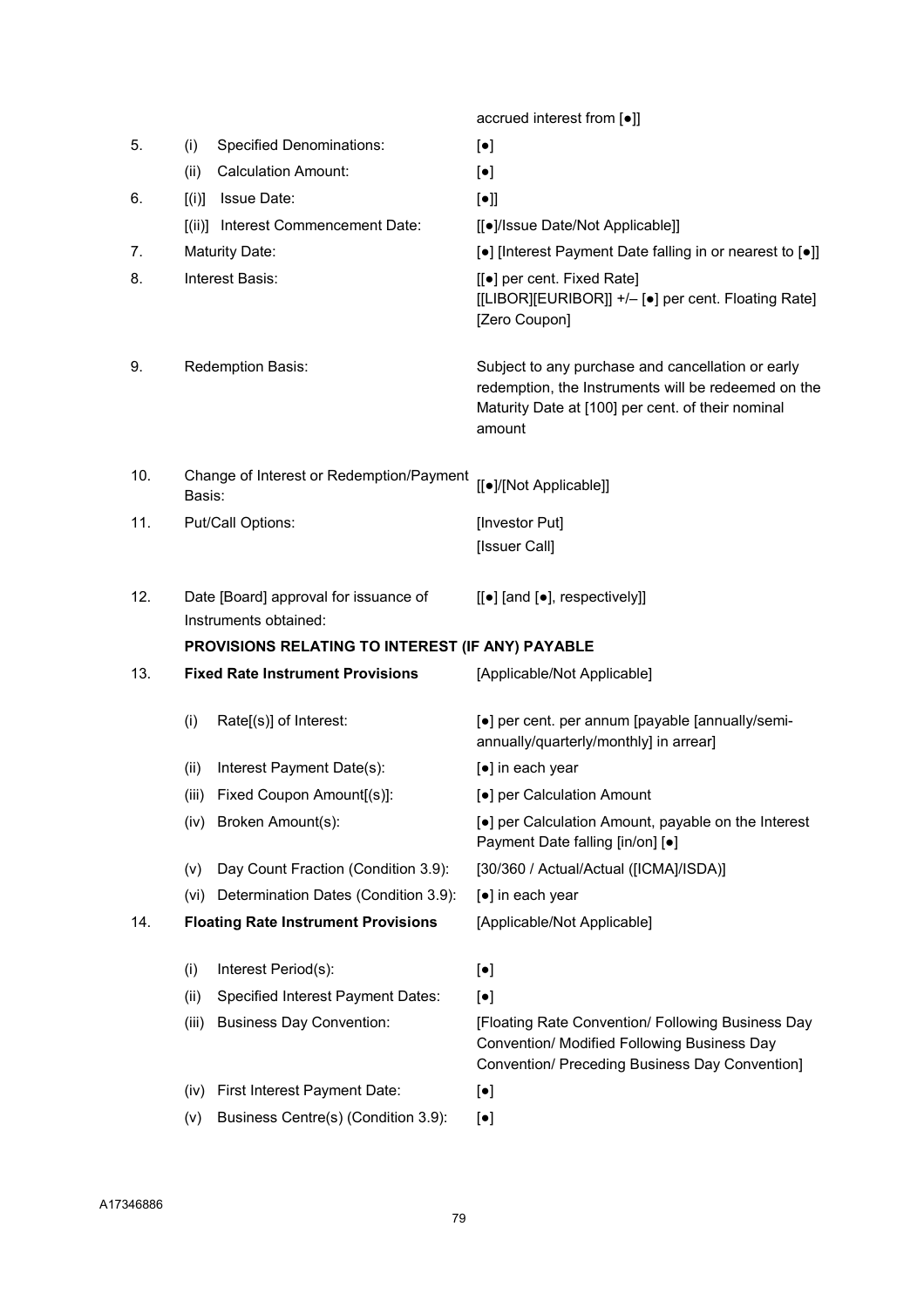|     | (vi) | Manner in which the Rate(s) of Interest [Screen Rate<br>is/are to be determined:                                                 | Determination/ISDA<br>Determination]                                                                                                                                              |
|-----|------|----------------------------------------------------------------------------------------------------------------------------------|-----------------------------------------------------------------------------------------------------------------------------------------------------------------------------------|
|     |      | (vii) Interest Period Date(s):                                                                                                   | [Not Applicable/[•]]                                                                                                                                                              |
|     |      | (viii) Party responsible for calculating the<br>Rate(s) of Interest and Interest<br>Amount(s) (if not the Calculation<br>Agent): | $[\bullet]$                                                                                                                                                                       |
|     |      | (ix) Screen Rate Determination (Condition<br>$3.2.3(b)$ :                                                                        |                                                                                                                                                                                   |
|     |      | Reference Rate:                                                                                                                  | [LIBOR/ EURIBOR]                                                                                                                                                                  |
|     |      | Interest Determination Date(s):                                                                                                  | [Second London business day prior to the start of<br>each Interest Accrual Period]<br>[First day of each Interest Accrual Period]                                                 |
|     |      |                                                                                                                                  | [Second day on which the TARGET 2 System is open<br>prior to the start of each Interest Accrual Period]                                                                           |
|     |      |                                                                                                                                  | [[●] business day[s] prior to the start of each Interest<br><b>Accrual Period]</b>                                                                                                |
|     |      | Relevant Screen Page:                                                                                                            | $[\bullet]$                                                                                                                                                                       |
|     |      | Reference Banks (if Primary<br>Source is "Reference Banks"):                                                                     | $\lbrack \bullet \rbrack$                                                                                                                                                         |
|     |      | Linear Interpolation:                                                                                                            | [Not Applicable/Applicable – the Rate of Interest for<br>the [long/short] [first/last] Interest Accrual Period shall<br>be calculated using Linear Interpolation]                 |
|     | (x)  | <b>ISDA Determination (Condition</b><br>$3.2.3(a)$ :                                                                             |                                                                                                                                                                                   |
|     |      | Floating Rate Option:                                                                                                            | $[\bullet]$                                                                                                                                                                       |
|     |      | Designated Maturity:                                                                                                             | $[\bullet]$                                                                                                                                                                       |
|     |      | Reset Date:                                                                                                                      | $[\bullet]$                                                                                                                                                                       |
|     | (xi) | Margin(s):                                                                                                                       | $[+/][\bullet]$ per cent. per annum                                                                                                                                               |
|     |      | (xii) Minimum Rate of Interest:                                                                                                  | [●] per cent. per annum                                                                                                                                                           |
|     |      | (xiii) Maximum Rate of Interest:                                                                                                 | [•] per cent. per annum                                                                                                                                                           |
|     |      | (xiv) Day Count Fraction (Condition 3.9):                                                                                        | [[Actual/Actual] [Actual/Actual-ISDA]<br>[Actual/365(Fixed)] [Actual/360] [30/360] [360/360]<br>[Bond Basis] [30E/360] [Eurobond Basis]<br>[30E/360(ISDA)] [Actual/Actual- ICMA]] |
| 15. |      | <b>Zero Coupon Instrument Provisions</b>                                                                                         | [Applicable/Not Applicable]                                                                                                                                                       |
|     | (i)  | Amortisation Yield (Condition 4.4):                                                                                              | [•] per cent. per annum                                                                                                                                                           |
|     | (ii) | Day Count Fraction (Condition 3.9):                                                                                              | [[Actual/Actual] [Actual/Actual-ISDA]<br>[Actual/365(Fixed)] [Actual/360] [30/360] [360/360]<br>[Bond Basis] [30E/360] [Eurobond Basis]                                           |

[30E/360(ISDA)] [Actual/Actual- ICMA]]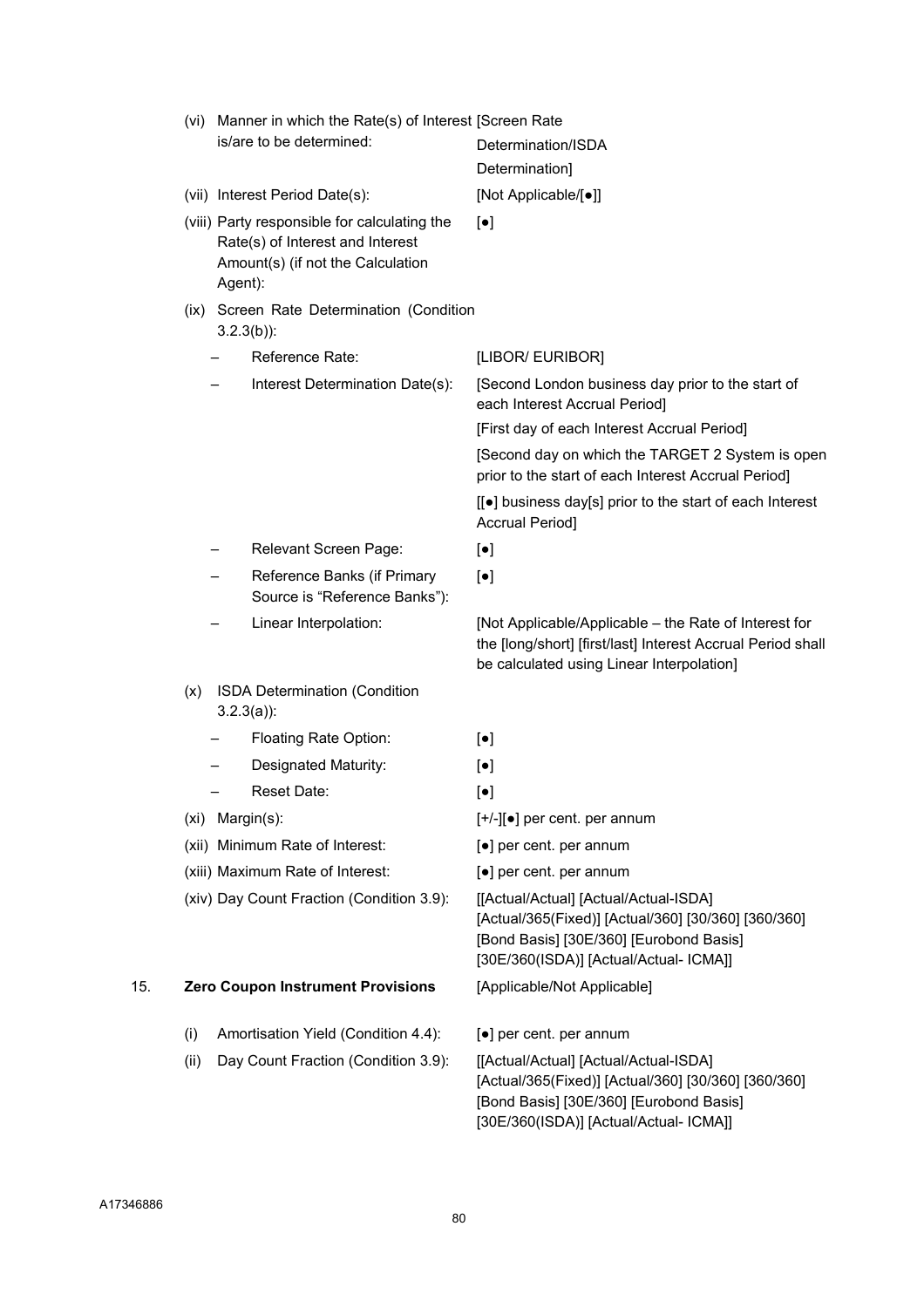#### PROVISIONS RELATING TO REDEMPTION

| 16.  |                                                                                                                                                                                          | <b>Residual Holding Call Option</b>                                                                                                     | [Applicable/Not Applicable]                                                                                                                                                       |
|------|------------------------------------------------------------------------------------------------------------------------------------------------------------------------------------------|-----------------------------------------------------------------------------------------------------------------------------------------|-----------------------------------------------------------------------------------------------------------------------------------------------------------------------------------|
|      | (i)                                                                                                                                                                                      | Residual Holding Percentage:                                                                                                            | $\left[\bullet\right]$ per cent.                                                                                                                                                  |
|      | (ii)                                                                                                                                                                                     | Party responsible for calculating the [.]<br>Residual Holding Redemption Amount<br>(if not the Calculation Agent):                      |                                                                                                                                                                                   |
|      |                                                                                                                                                                                          | (iii) Benchmark Security:                                                                                                               | $\left[\bullet\right]$                                                                                                                                                            |
|      |                                                                                                                                                                                          | (iv) Benchmark Spread:                                                                                                                  | [•] per cent. per annum                                                                                                                                                           |
|      |                                                                                                                                                                                          | (v) Benchmark Day Count Fraction:                                                                                                       | [[Actual/Actual] [Actual/Actual-ISDA]<br>[Actual/365(Fixed)] [Actual/360] [30/360] [360/360]<br>[Bond Basis] [30E/360] [Eurobond Basis]<br>[30E/360(ISDA)] [Actual/Actual- ICMA]] |
| 17.  |                                                                                                                                                                                          | <b>Call Option</b>                                                                                                                      | [Applicable/Not Applicable]                                                                                                                                                       |
|      | (i)                                                                                                                                                                                      | Optional Redemption Date(s):                                                                                                            | $\left[\bullet\right]$                                                                                                                                                            |
|      | (ii)                                                                                                                                                                                     | Optional Redemption Amount(s) of<br>each Instrument and method, if any, of<br>calculation of such amount(s):                            | [●] per Calculation Amount                                                                                                                                                        |
|      |                                                                                                                                                                                          | (iii) If redeemable in part:                                                                                                            |                                                                                                                                                                                   |
|      | (iv)                                                                                                                                                                                     | Minimum nominal amount to be<br>redeemed:                                                                                               | [•] per Calculation Amount                                                                                                                                                        |
|      | (V)                                                                                                                                                                                      | Maximum nominal amount to be<br>redeemed:                                                                                               | [•] per Calculation Amount                                                                                                                                                        |
|      |                                                                                                                                                                                          | (vi) Option Exercise Date(s):                                                                                                           | $\left[\bullet\right]$                                                                                                                                                            |
|      |                                                                                                                                                                                          | (vii) Notice period:                                                                                                                    | Minimum Period [15] [.] days<br>Maximum Period: [30] [.] days                                                                                                                     |
| 18.  |                                                                                                                                                                                          | <b>Put Option</b>                                                                                                                       | [Applicable/Not Applicable]                                                                                                                                                       |
|      | (i)                                                                                                                                                                                      | Optional Redemption Date(s):                                                                                                            | $\lceil \bullet \rceil$                                                                                                                                                           |
| (ii) |                                                                                                                                                                                          | Optional Redemption Amount(s) of [•] per Calculation Amount<br>each Instrument and method, if any, of<br>calculation of such amount(s): |                                                                                                                                                                                   |
|      |                                                                                                                                                                                          | (iii) Option Exercise Date(s):                                                                                                          | $\left[\bullet\right]$                                                                                                                                                            |
|      |                                                                                                                                                                                          | (iv) Notice period:                                                                                                                     | Minimum Period [15] [.] days<br>Maximum Period: [30] [.] days                                                                                                                     |
| 19.  |                                                                                                                                                                                          | <b>Final Redemption Amount of each</b><br>Instrument:                                                                                   | [•] per Calculation Amount                                                                                                                                                        |
| 20.  |                                                                                                                                                                                          | <b>Early Redemption Amount</b>                                                                                                          |                                                                                                                                                                                   |
|      | Early Redemption Amount(s) of each[•] per Calculation Amount<br>(i)<br>Instrument payable on redemption for<br>taxation reasons (Condition 4.2) or on<br>Event of Default (Condition 8): |                                                                                                                                         |                                                                                                                                                                                   |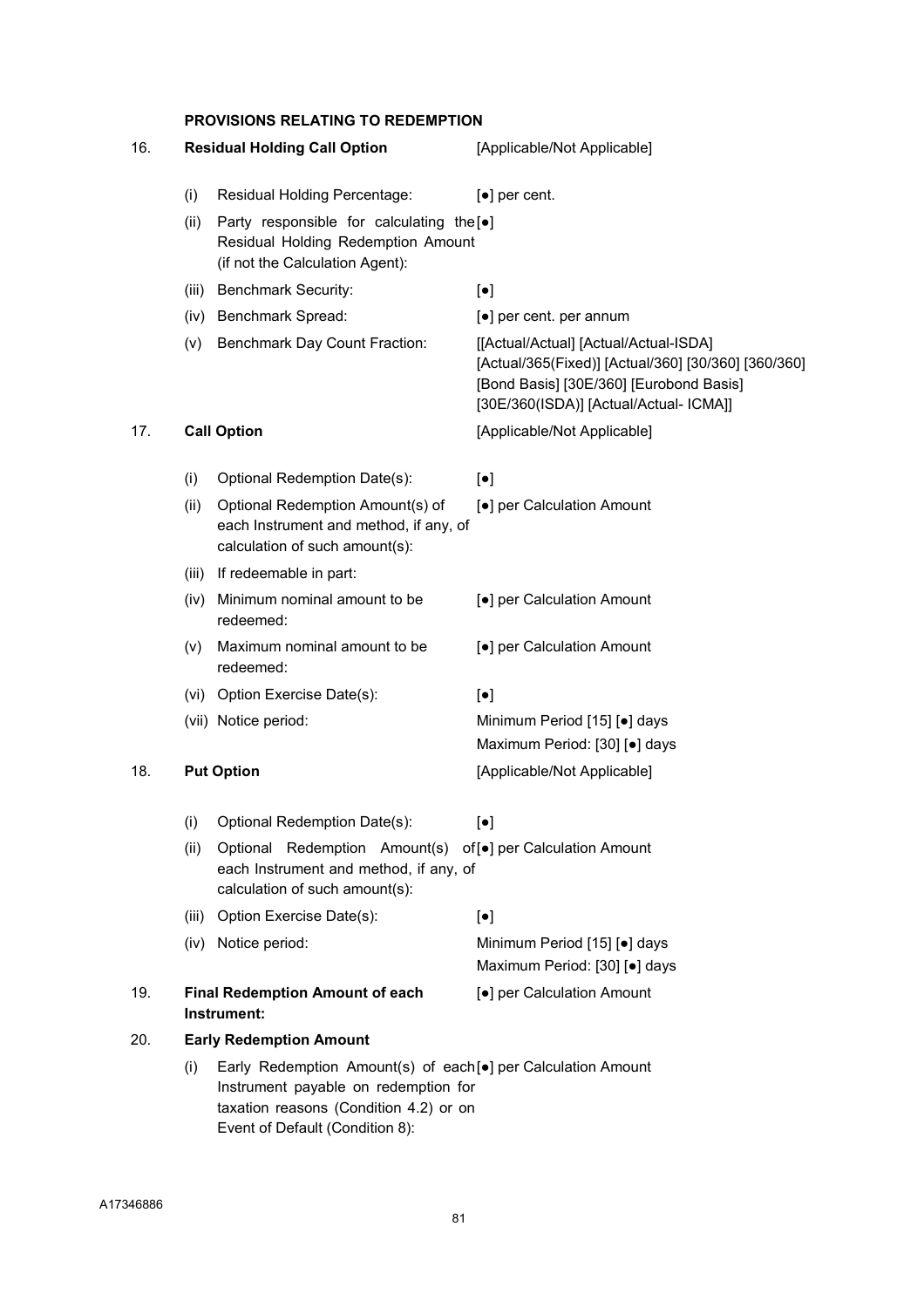(ii) Redemption for taxation reasons [Yes/No] permitted on days other than Interest Payment Dates (Condition 4.2)

#### GENERAL PROVISIONS APPLICABLE TO THE INSTRUMENTS

21. Financial Centre(s) or other special provisions relating to Payment Dates (Condition 5.3): [Not Applicable/[●]]

#### THIRD PARTY INFORMATION

[●] has been extracted from [●]. The Issuer confirms that such information has been accurately reproduced and that, so far as it is aware, and is able to ascertain from information published by [●], no facts have been omitted which would render the reproduced information inaccurate or misleading.]

Signed on behalf of [National Grid USA/ National Grid North America Inc.]:

By: ............................................

Duly authorised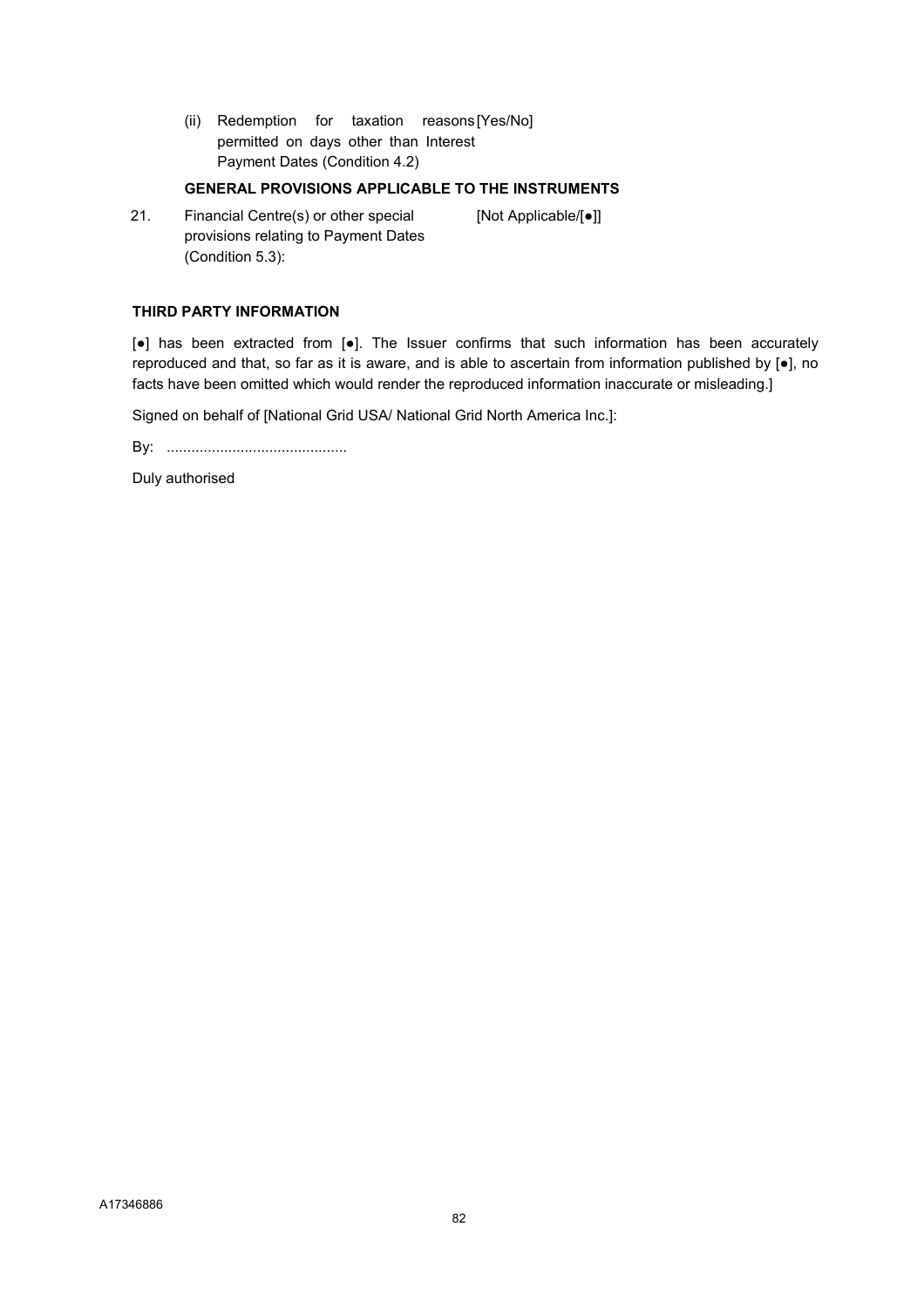# PART B – OTHER INFORMATION

# 1 Listing and trading

- (i) Listing: [London]
- (ii) Admission to trading: [Application has been made for the Instruments to be admitted to trading on the London Stock Exchange plc's Professional Securities Market with effect from [●].]
- (iii) Estimate of total expenses related to admission to trading: [●]

# 2 Ratings

Ratings: [The Instruments to be issued [have been] [are expected to be] rated:  $[S 8 P: [•]]$ [Moody's: [●]]]

[The Instruments have not been specifically rated.]

#### 3 Interests of natural and legal Persons involved in the Issue

So far as the Issuer is aware, no person involved in the offer of the Instruments has an interest material to the offer.

### 4 [Fixed Rate Instruments only – YIELD

Indication of yield: [●]per cent. per annum. This is calculated on the Issue Date, and is not an indication of future yield.

### 5 OPERATIONAL INFORMATION

| ISIN Code:                                                                                                                                                 | $\left[\bullet\right]$             |
|------------------------------------------------------------------------------------------------------------------------------------------------------------|------------------------------------|
| Common Code:                                                                                                                                               | $\left[\bullet\right]$             |
| Any clearing system(s) other than<br>Euroclear Bank S.A./N.V. and<br>Clearstream Banking, société<br>anonyme and the relevant<br>identification number(s): | [Not Applicable/[●]]               |
| Delivery:                                                                                                                                                  | Delivery [against/free of] payment |
| Names and addresses of additional [•]<br>Paying Agent(s) (if any):                                                                                         |                                    |
| Name(s) of [relevant]<br>Dealer/Managers]:                                                                                                                 | $\lceil \bullet \rceil$            |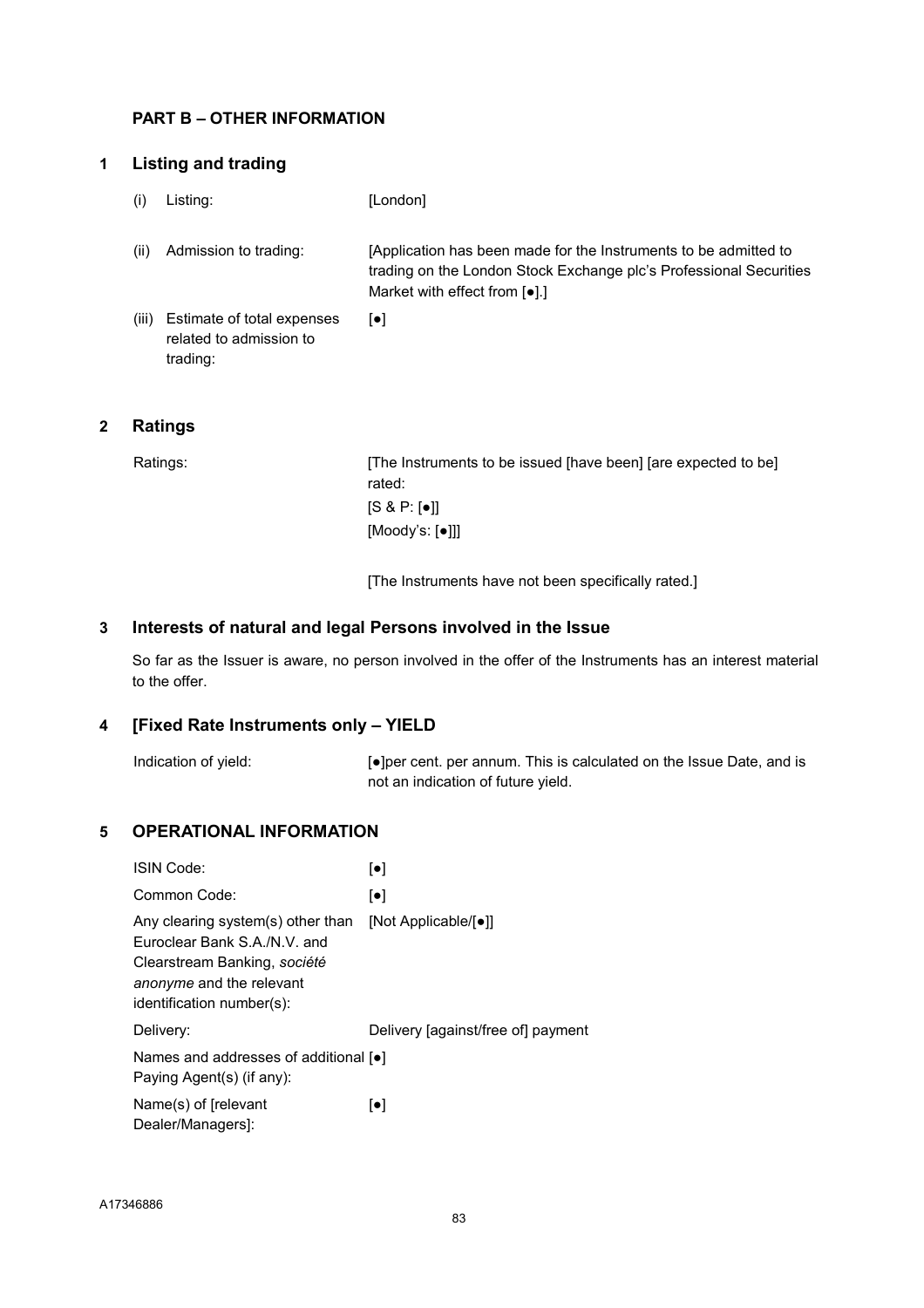The aggregate principal amount of [Not Applicable/Euro [●]] the Instruments issued has been translated into Euro at the rate of [●], producing a sum of (for Instruments not denominated in Euro):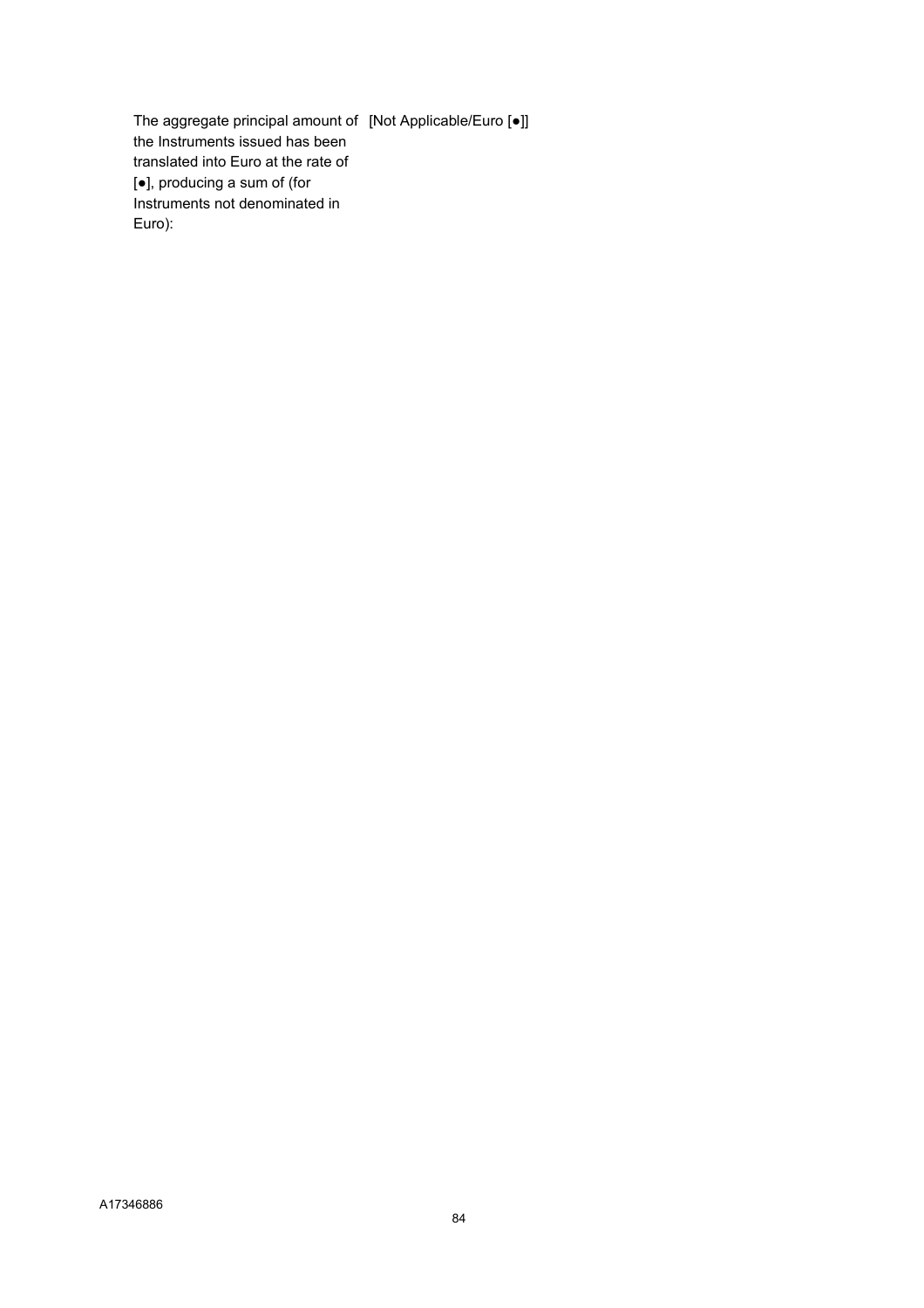#### GENERAL INFORMATION

- 1 The admission of the Programme to listing on the Official List of the U.K. Listing Authority and to trading on the Market and the PSM is expected to take effect on or about 20 December 2013. The listing of the Instruments on the Official List will be expressed as a percentage of their nominal amount (exclusive of accrued interest). Any Tranche of Instruments intended to be admitted to listing on the Official List of the U.K. Listing Authority and admitted to trading on the Market or the PSM will be so admitted to listing and trading upon submission to the U.K. Listing Authority and the London Stock Exchange (in accordance with their rules and procedures) of the relevant Final Terms and any other information required by the U.K. Listing Authority and the London Stock Exchange, subject in each case to the issue of the relevant Instruments. Prior to official listing, dealings will be permitted by the Market or the PSM, as the case may be, in accordance with their respective rules. Transactions will normally be effected for delivery on the third working day in London after the day of the transaction.
- 2 NGUSA has obtained all necessary consents, approvals and authorisations in the United States of America in connection with the issue and performance of the Instruments.
- 3 NGNA has obtained all necessary consents, approvals and authorisations in the United States of America in connection with the issue and performance of the Instruments.
- 4 The establishment of the Programme was authorised by a resolution of the Executive Committee of the Board of Directors of NGUSA passed on 14 November 2007. The update of the Programme was authorised by a written consent in lieu of a special meeting of the Board of Directors of NGUSA passed on 20 November 2008.
- 5 The inclusion of NGNA as an Issuer under the Programme was authorised by written consent in lieu of a special meeting of the Board of Directors of NGNA passed on 10 December 2012.
- 6 The Instruments have been accepted for clearance through the Euroclear and Clearstream, Luxembourg. The appropriate common code and the International Securities Identification Number in relation to the Instruments of each Series will be specified in the Final Terms relating thereto. The relevant Final Terms shall specify any other clearing system(s) as shall have accepted the relevant Instruments for clearance together with any further appropriate information.
- 7 There are no governmental, legal or arbitration proceedings (including any such proceedings which are pending or threatened of which NGUSA is aware) existing during the 12 months preceding the date of this Prospectus which may have, or have in such period had, significant effects on the financial position or profitability of NGUSA or of the NGUSA Group.
- 8 There are no governmental, legal or arbitration proceedings (including any such proceedings which are pending or threatened of which NGNA is aware) existing during the 12 months preceding the date of this Prospectus which may have, or have in such period had, significant effects on the financial position or profitability of NGNA or of the Group.
- 9 There has been no significant change in the financial or trading position of NGUSA or the NGUSA Group since 31 March 2013 and no material adverse change in the prospects of NGUSA since 31 March 2013.
- 10 There has been no significant change in the financial or trading position of NGNA or the Group since 31 March 2013 and no material adverse change in the prospects of NGNA since 31 March 2013.
- 11 The consolidated financial statements of NGUSA as of 31 March 2013 and 31 March 2012 for each of the years then ended, as incorporated by reference into this prospectus, have been audited by PricewaterhouseCoopers LLP, independent accountants and member firm of the Institute of Chartered Accountants in England and Wales ("ICAEW"), as stated in their report incorporated herein.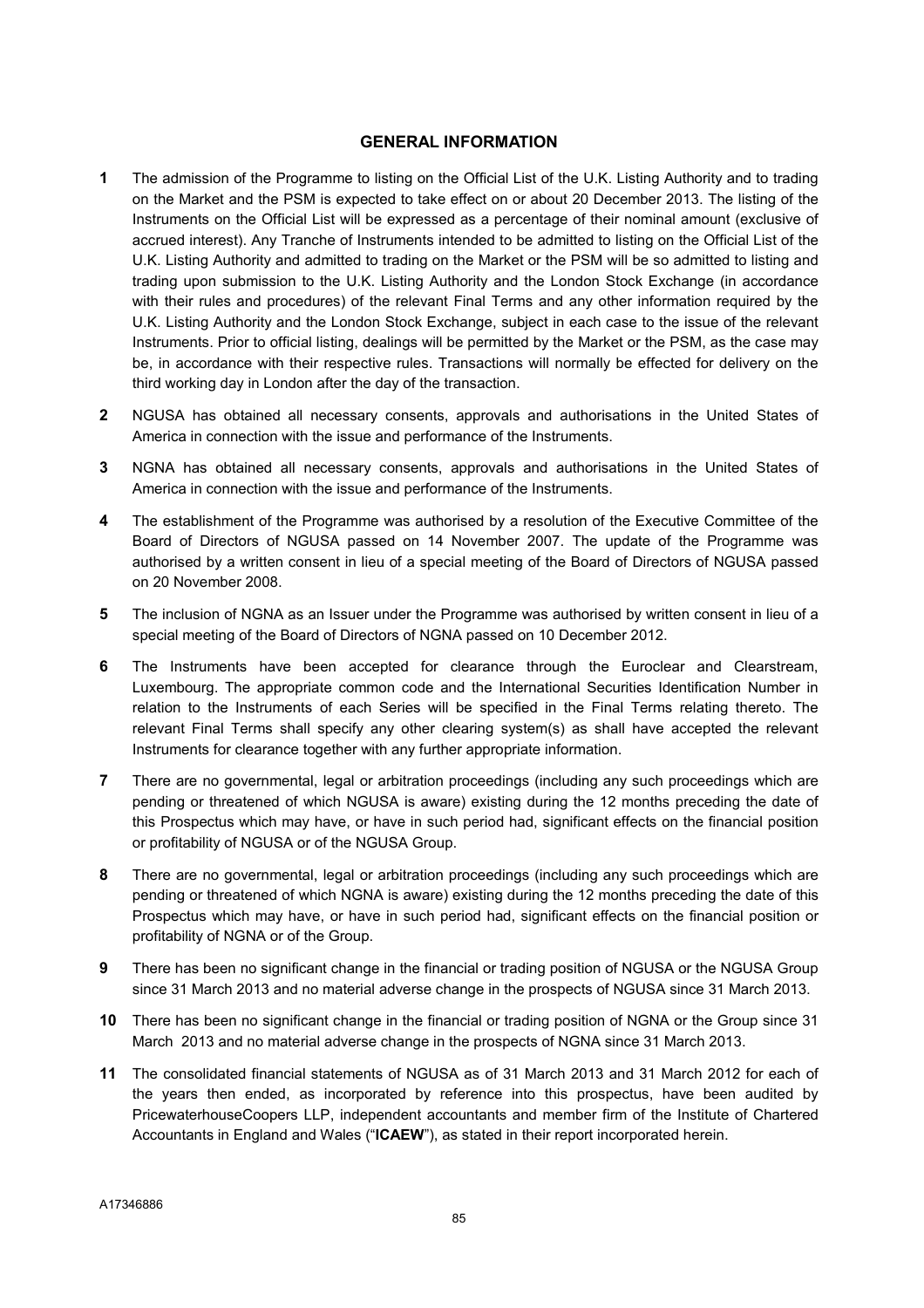- 12 The consolidated financial statements of National Grid Holdings Inc. (National Grid Holdings Inc. was renamed as National Grid North America Inc. on 25 September 2012) as of 31 March 2013 and 31 March 2012 for each of the years then ended, as incorporated by reference into this prospectus, have been audited by PricewaterhouseCoopers LLP, independent accountants and member firm of ICAEW, as stated in their report incorporated herein.
- 13 The Issuers do not intend to provide any post-issuance information in relation to any issues of Instruments.
- 14 For so long as the Programme remains in effect or any Instruments are outstanding, copies of the following documents may be inspected during usual business hours on any weekday (Saturdays, Sundays and public holidays excepted), at the registered office of each of the Issuers and the specified office in London of the Issuing and Paying Agent:
	- (a) a copy of this Prospectus together with any supplement to this Prospectus;
	- (b) the constitutional documents of each of the Issuers; and
	- (c) the audited consolidated financial statements of each of the Issuers for the financial years ended 31 March 2013 and 31 March 2012, respectively.

In addition, this Prospectus is and, in the case of Instruments to be admitted to the Official List and admitted to trading on the Market or the PSM, the relevant Final Terms will be, available on the website of the Regulatory News Service operated by the London Stock Exchange at http://www.londonstockexchange.com/exchange/news/market-news/market-news-home.html.